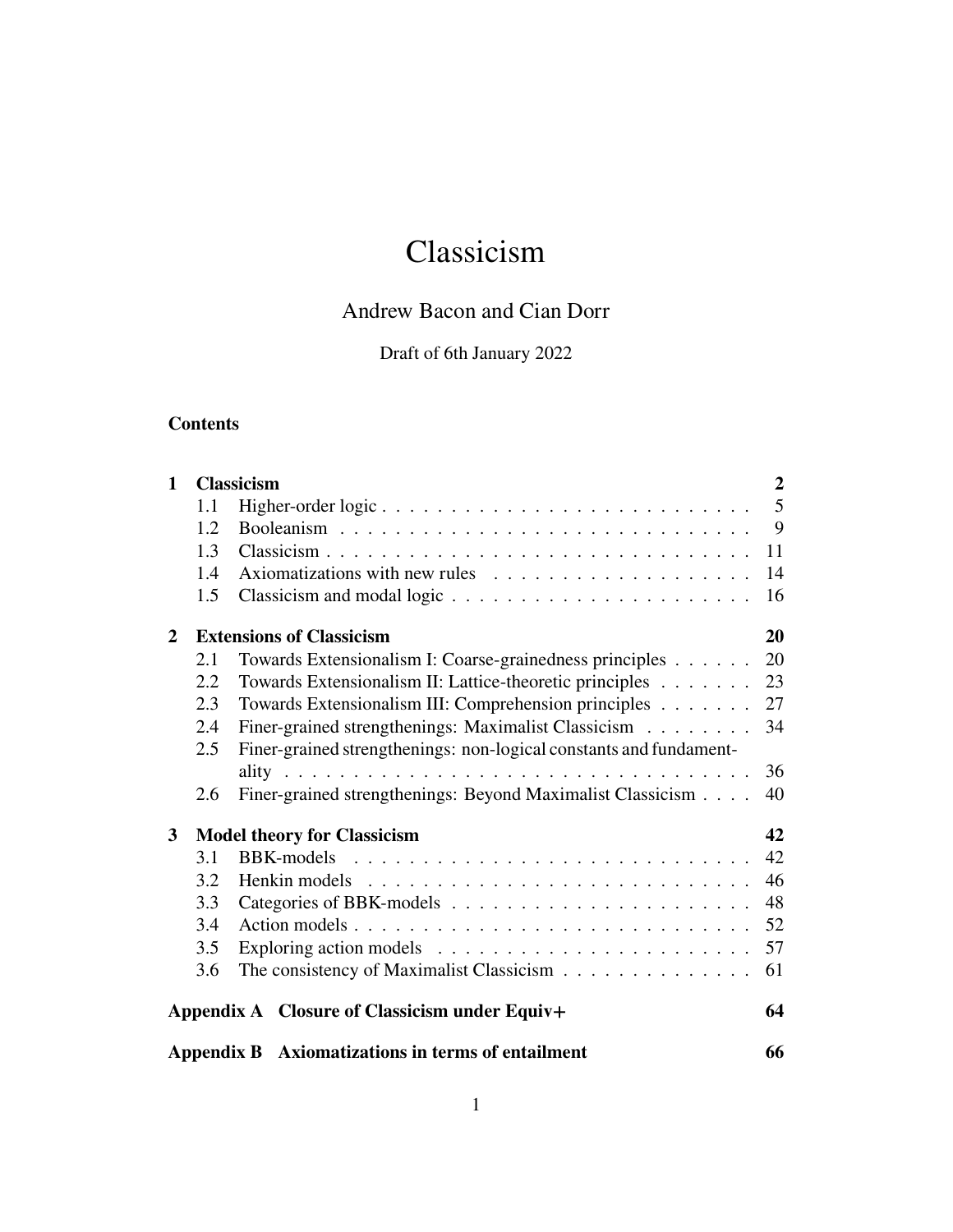| Appendix C Soundness and completeness of action models for Classicism 69 |    |
|--------------------------------------------------------------------------|----|
| Appendix D Consistency results using non-full action models              | 72 |
| Appendix E Coalesced sums and Maximalist Classicism                      | 77 |

# <span id="page-1-0"></span>**1 Classicism**

Many of the most central questions in philosophy, and beyond, are naturally understood as questions of identity. For example, philosophers (and scientists) have asked such questions as the following:

Is knowing something the same as believing it truly and justifiedly?

Is being morally right the same as maximizing utility?

Is being hot the same as having a high gradient of entropy with respect to energy?

Once we start asking questions like these, we can formulate a range of further questions that seem initially much less gripping:

Is knowing something the same as knowing it and knowing it?

Is being morally right the same as being both morally right and either profitable or not profitable?

Is being hot the same as being not not hot?

Given the meaningfulness of the questions from the first list, it seems we have all these questions left dangling. What is clear is that they need to be approached in some systematic way, rather than one at a time. Unlike the questions on the first list, each of which raises distinctive issues proprietary to some subfield of philosophy of science, it seems reasonable to seek a general framework for theorizing about identity that settles the questions on the second list in one fell swoop.

The most straightforward such view is *Booleanism*, according to which—intuitively speaking—the propositions, properties and relations of any given type form a Boolean algebra under the operations of conjunction, disjunction and negation. This implies a positive answer to each of the questions on the second list.

Some might think that Booleanism is obviously false, because of putative counterexamples involving attitude reports. For example, Booleanism implies that to be rich is to be either rich and either happy or famous, or rich and not happy; but one might argue that this is false, on the grounds that someone without much logical acumen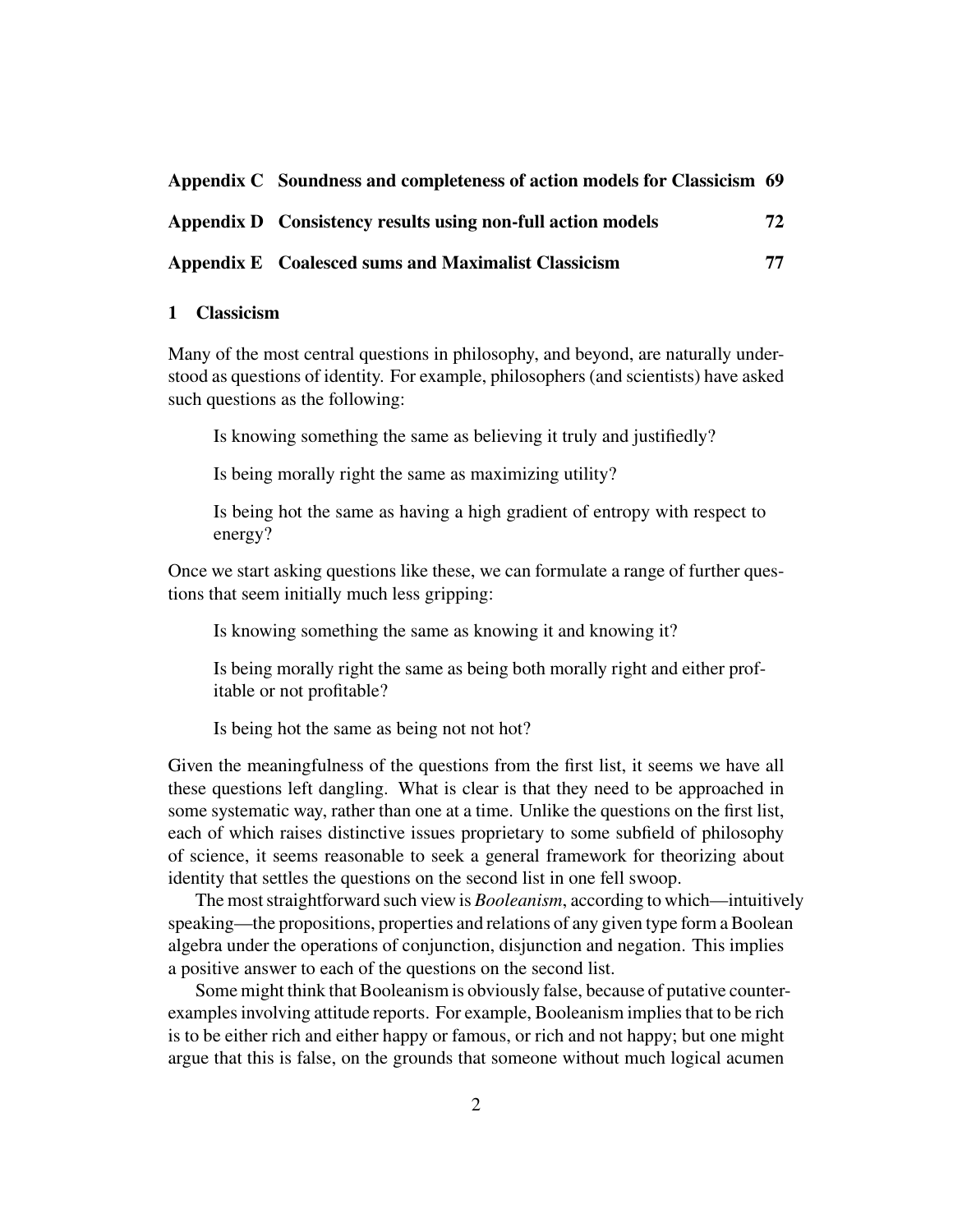could want to be rich without wanting to be either rich and either happy or famous, or rich and not happy. But any attempt to use judgments about propositional attitudes to argue against identities is fraught with difficulties, since everyone must somehow resist the argument from the tempting premise that one could want to visit Hesperus without wanting to visit Phosphorus to the false conclusion that Hesperus isn't Phosphorus. And once these kinds of objections are excluded, Booleanism has many attractions. It is a strong theory which settles a wide range of questions that seem in need of settling. It is also very simple (as we will see later when we consider some axiomatizations of it), and thus provides a good explanation of the many cases where substitution of Boolean equivalents is truth-preserving even under some non-truth-functional operator (such as a counterfactual conditional). While opponents of Booleanism have pointed to putative counterexamples, they have struggled to provide a comparably systematic and consistent theory which *predicts* the alleged counterexamples, as opposed to merely accommodating them. Booleanism thus sets the bar for what a simple and predictive theory addressing questions of higher-order identity should look like. This makes the task of investigating views compatible with Booleanism a particularly important component of the broader project of mapping out the space of views concerning the grain of reality (see Fritz [2017,](#page-82-0) and the introduction to this volume).

In this paper, we will contribute to this project by formulating, defending, and exploring an extremely natural strengthening of Booleanism which we call *Classicism*. [1](#page-2-0) Classicism goes beyond Booleanism by adding identities involving identity and the quantifiers that are analogous to Booleanism's characteristic principles concerning conjunction, disjunction and negation. Part 1 of this paper will bolster Classicism's claim to naturalness by presenting several different axiomatizations of the theory. Part 2 maps out two directions in which Classicism can be further strengthened. One direction, which we might think of as the direction of coarseness, has as its endpoint the "Extensionalist" thesis that coextensiveness suffices for identity. Although Extensionalism itself seems to us to face decisive counterexamples, there are several interesting principles entailed by Extensionalism which look like attractive additions to Classicism. The other, less familiar, direction is the direction of fineness, in which identities whose truth value is left open by Classicism are settled negatively. The most extreme version of this idea, which we call *Maximalist Classicism*, adds all of the distinctness claims (in the language of quantifiers and truth-functional connectives) that are compatible with Classicism. This view strikes us as attractively strong and non-arbitrary, in a domain where the avoidance

<span id="page-2-0"></span><sup>&</sup>lt;sup>1</sup>We choose the name 'Classicism' for the theory since it stands to classical (higher-order) logic as Booleanism stands to Boolean propositional logic. It's the same system as HE+Modalized Functionality in Bacon [2018a.](#page-81-0) It is also related to the *intuitionistic* system of higher-order modal logic from Awodey, Kishida and Kotzsch [2014.](#page-81-1)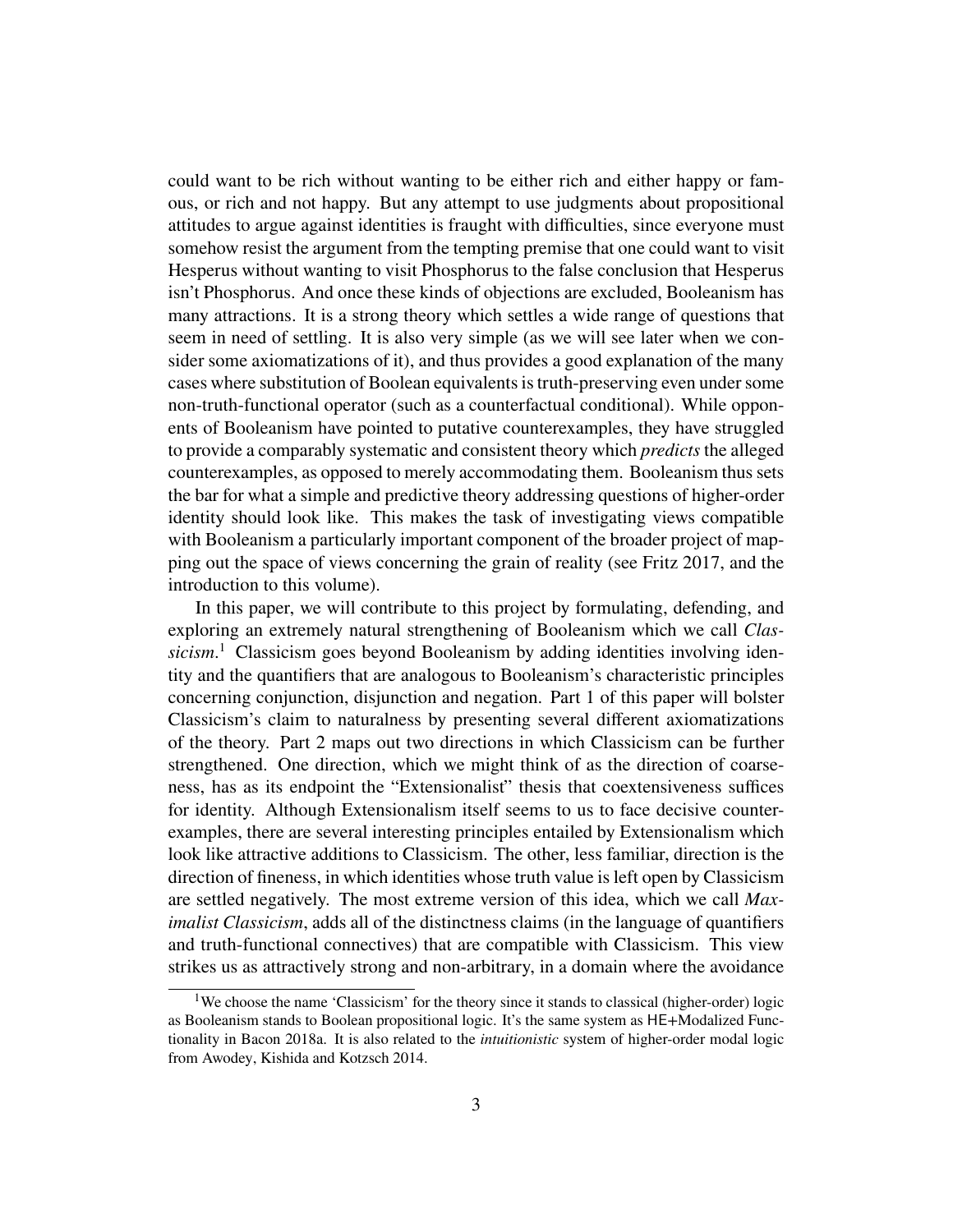of arbitrariness seems particularly urgent. Part 3 develops a model theory which is sound and complete for Classicism, heuristically helpful, and can be used to establish the consistency of many of the theoretical packages we discuss including Maximalist Classicism.

Even committed opponents of Booleanism will have something to learn from this investigation. Many such theorists will be either be able to define, or be willing to take as primitive, a connective expressing some notion of "logical equivalence" some relation less demanding than identity but more demanding that coextensivenes, obeying the analogues of the Boolean identities. If so, they will be able to find an unintended interpretation of our formalism under which they will accept Booleanism, and will be able to raise the question of whether they should also accept Classicism, and the various further strengthenings we will consider, under the same unintended interpretation.[2](#page-3-0) For example, in the theories of Goodman [\(2018\)](#page-83-0) and Dorr [\(2016\)](#page-82-1), the role of logical equivalence can be played by the relation of being two propositions whose disjunction is identical to their conjunction. Likewise, in the object-language theory suggested by certain versions of truthmaker semantics (Fine [2017a\)](#page-82-2), one can define a notion of "classical equivalence" which plays a similar role.<sup>[3](#page-3-1)</sup> And of course, anyone who can make sense of metaphysical necessity has the option of reinterpreting all our uses of identity connectives in terms of necessary coextensiveness. Under this reinterpretation, some of the views we will consider may seem unfamiliar, or even wild. Any view fine-grained enough to distinguish some false identity proposition from some contradiction will correspond, under the reinterpretation, to a view on which certain metaphysically contingent propositions are possibly necessary. This is ruled out by the most widely accepted logic for metaphysical necessity. But the reasons for the orthodoxy of this logic seems to rest more on a dubiously literal-minded attitude to the possible worlds model theory than on any argument.<sup>[4](#page-3-2)</sup> So we think that even under this interpretation, Classicism and the extensions we will discuss are worthy views with much to recommend them.

<span id="page-3-0"></span><sup>2</sup>The unintended interpretation can be specified by defining, for each type, a notion of *hereditary logical equivalence*: intuitively, entities are hereditarily logically equivalent when they produce hereditarily logically equivalent results when applied to hereditarily logically equivalent arguments. We can then reinterpret '=' as 'hereditarily logically equivalent', and reinterpret all quantifiers as restricted to entities that are hereditarily logically equivalent to themselves. (For a formally analogous definition of hereditary *coextensiveness*, see Gandy [1956](#page-83-1) and Dorr [2016,](#page-82-1) n. 106.)

<span id="page-3-1"></span> $3p$  is classically equivalent to *q* iff  $(p \wedge T) \vee \perp = (q \wedge T) \vee \perp$ , on a certain definition of  $T$  and  $\perp$ . Thanks to Ethan Russo for showing that this works.

<span id="page-3-2"></span><sup>4</sup>For discussion of some more interesting arguments, see Williamson [1996,](#page-84-0) Bacon [2018a,](#page-81-0) §5.2– 5.4, and Dorr, Hawthorne and Yli-Vakkuri [2021,](#page-82-3) §4.2 and §8.3.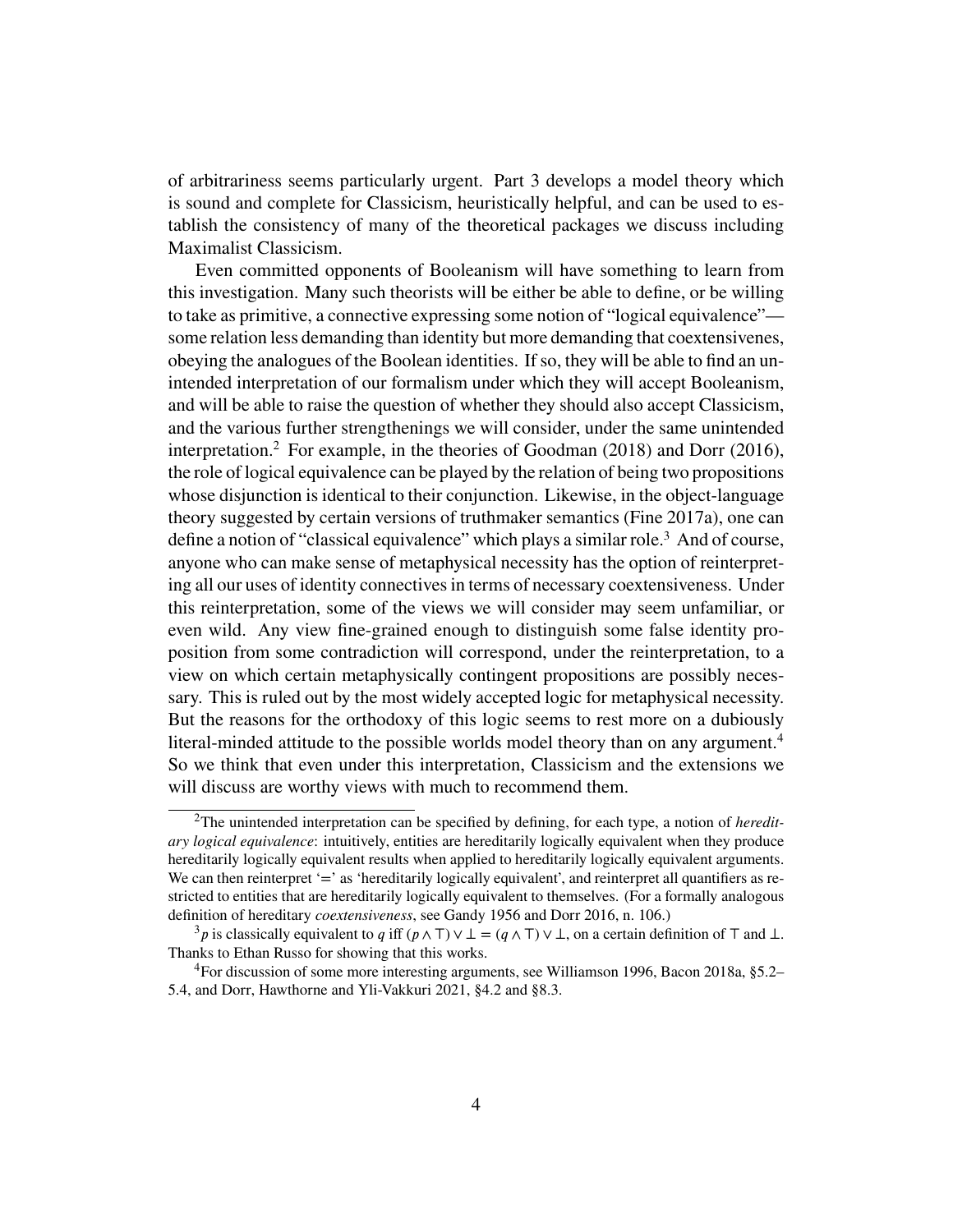# <span id="page-4-0"></span>**1.1 Higher-order logic**

We will be theorizing in a higher-order language in which the syntactic role of any given expression, or "term", is captured by assigning it a unique "type". (We take both terms and types to be strings of symbols.) In general, our type system will be *R*, defined to be the smallest set that includes the letter '*e*' (the "type of individuals") and '*t*' (the "type of propositions"), and is such that whenever  $\sigma$  and  $\tau$  are in it and  $\tau$  is distinct from *e*,  $(\sigma \to \tau)$ <sup> $\tau$ </sup> (the type of operations that make type- $\tau$  things out of type- $\sigma$  things) is in it. We call types distinct from *e relational* types. In writing types, we omit parentheses associating to the right, e.g. writing  $e \rightarrow e \rightarrow t$  for  $(e \rightarrow (e \rightarrow t))$ . Terms of type *e* are called *singular terms*. Terms of type *t* are called *formulae*; when they don't have any free variables, they are called *sentences*. Terms of any other type are called *predicates*.

We will also sometimes consider languages using the larger type system  $F$ , which is the smallest set containing '*e*' and '*t*' and containing ( $\sigma \rightarrow \tau$ ) whenever it contains  $\sigma$  and  $\tau$ , even when  $\tau$  is  $e$ :  $F$  thus contains types like  $e \to e$  and  $(e \to e) \to t$ which are not in *R*.

*Terms* can be simple or complex. *Simple* terms come in two varieties, namely variables and constants. Each variable and constant has a fixed type, and there are infinitely many variables with each type (which we indicate with a superscript when it is not clear from the context). *Complex* terms can be formed in two ways. First: when *A* is a term of type  $\sigma \rightarrow \tau$ , and *B* is a term of type  $\sigma$ ,  $(AB)$  is a term of type  $\tau$ . Second: when *v* is a variable of type  $\sigma$ , and *A* is a term of type  $\tau$ , ( $\lambda v.A$ ) is a term of type  $\sigma \rightarrow \tau$ . In writing terms, parentheses can be omitted associating to the left, and the parentheses around lambda terms include as much as possible; thus  $\lambda x. ABC$ abbreviates  $(\lambda x.((AB)C))$ .

The languages we are interested in will all include some logical constants, including truth-functional operators and quantifiers. The question which to treat as primitive and which as defined is relatively unimportant for our purposes: there is a version of Classicism for each sufficiently rich choice of primitives.<sup>[5](#page-4-1)</sup> But for concreteness, we will focus on signatures that contain the following logical constants:

- Truth functional connectives  $\wedge$ ,  $\vee$  of type  $t \to t$ , and  $\neg$  of type  $t \to t$ .
- <span id="page-4-1"></span>• For each type  $\sigma$ , quantifiers  $\forall_{\sigma}$  and  $\exists_{\sigma}$  of type  $(\sigma \to t) \to t$ .

<sup>&</sup>lt;sup>5</sup>This is not to say that there might not be any dialectical significance to a given choice of primitives. Someone might, for instance, accept the version of Classicism stated in terms of ∧ and ¬, but reject the version of Classicism stated in terms of  $\neg$  and  $\vee$ , on account of a having a non-Boolean theory of disjunction. By contrast Classicism, when formulated with a submaximal basis of logical constants, should be understood as taking the other connectives to be defined out of the primitive logical operations in the usual manner.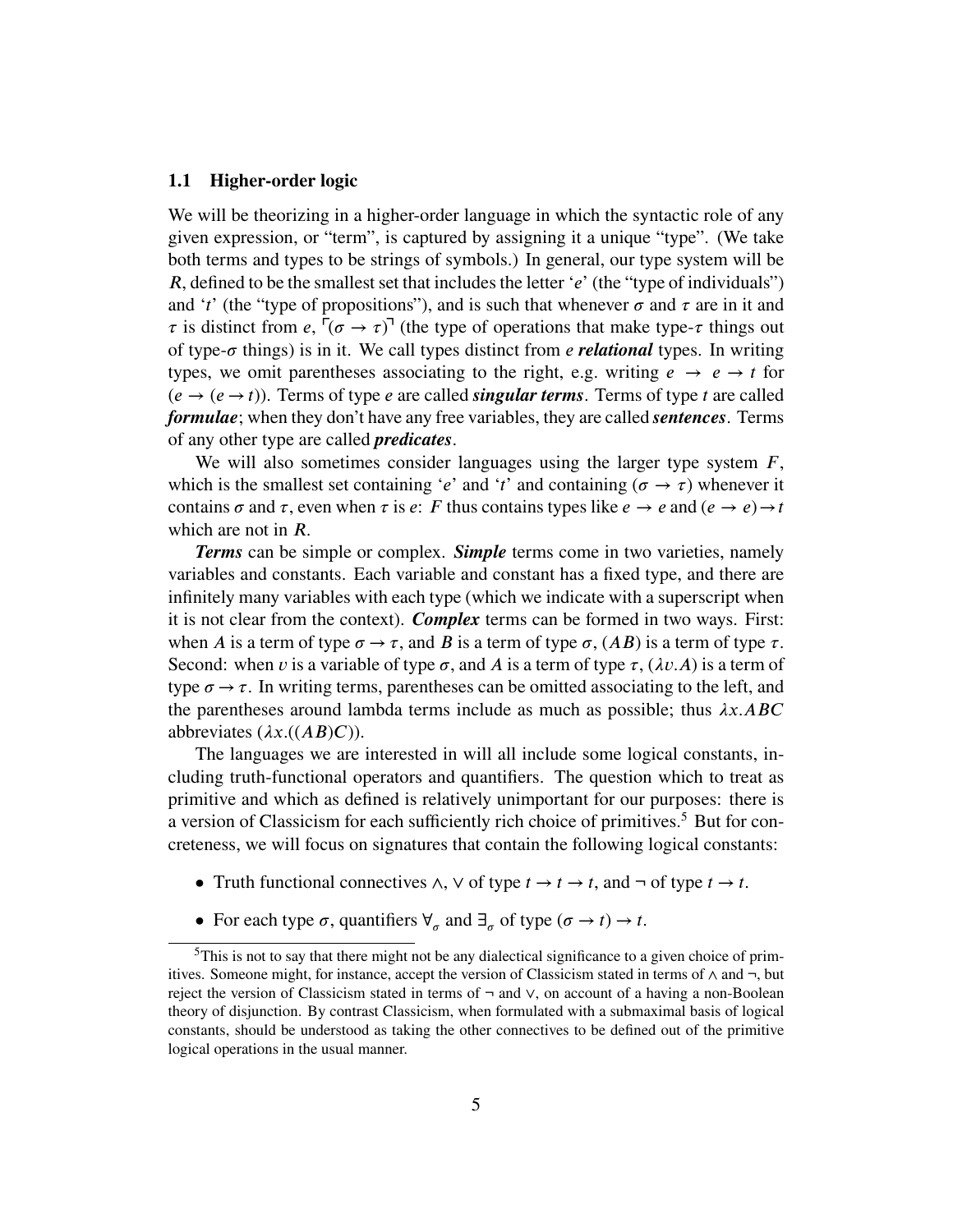<span id="page-5-0"></span>

| $\neg_{t} := \neg$                                         | $\neg_{\sigma \to \tau} = \lambda X^{\sigma \to \tau} . \lambda z^{\sigma} . \neg_{\tau} X z$                              |
|------------------------------------------------------------|----------------------------------------------------------------------------------------------------------------------------|
| $\Lambda_t := \Lambda$                                     | $\wedge_{\sigma\rightarrow\tau}:=\lambda X^{\sigma\rightarrow\tau}Y^{\sigma\rightarrow\tau}z^{\sigma}.Xz\wedge_{\tau}YZ$   |
| $V_t := V$                                                 | $V_{\sigma \to \tau} \coloneqq \lambda X^{\sigma \to \tau} Y^{\sigma \to \tau} z^{\sigma} . X z V_{\tau} Y z$              |
| $\forall_{\sigma t} := \forall_{\sigma}$                   | $\forall_{\gamma,\sigma\to\tau}:=\lambda X^{\gamma\to(\sigma\to\tau)}y^\sigma.\forall_{\gamma,\tau}(\lambda z^\gamma.Xzy)$ |
| $\exists_{\sigma t} \coloneqq \exists_{\sigma}$            | $\exists_{\gamma,\sigma\to\tau}:=\lambda X^{\gamma\to(\sigma\to\tau)}y^\sigma.\exists_{\gamma,\tau}(\lambda z^\gamma.Xzy)$ |
| $\rightarrow \mathrel{\mathop:}= \lambda pq \neg p \vee q$ | $\leftrightarrow \equiv \lambda pq.(\neg p \vee q) \wedge (\neg q \vee p)$                                                 |
| $\Box := \lambda p.p =_p p \vee \neg p$                    | $\leq_{\tau} := \lambda X^{\tau} Y^{\tau} . Y =_{\tau} X \vee_{\tau} Y$                                                    |

Figure 1. Metalinguistic abbreviations

• For each type  $\sigma$ , an identity predicate  $=_{\sigma}$  of type  $\sigma \to \sigma \to t$ .

We write  $A \wedge B$  instead of (( $\wedge A$ ) $B$ ), and similarly for other terms of types  $\sigma \rightarrow \sigma \rightarrow$  $\tau$ . When *P* is a formula and *v* is a variable of type  $\sigma$ ,  $\forall v P$  abbreviates ( $\forall_{\sigma}(\lambda v.A)$ ). Other abbreviations are listed in [Figure 1:](#page-5-0) we put type subscripts on logical constants to lift them to properties and relations (e.g.  $\neg_{e\rightarrow t}$  Wise for 'not wise').  $\rightarrow$  and  $\leftrightarrow$  are the material biconditional and biconditional; the significance of  $\Box$  and  $\leq$  will be discussed later.

When providing English glosses on sentences in this formal language, we will make free use of words like 'individual', 'property', 'relation', and 'proposition'. For example we will gloss  $\forall Z(Zx \rightarrow Zy)$  as 'y has every property that x has'. This practice should not be taken as providing our official translation manual from the higher-order language into English. Rather, like Prior [\(1971\)](#page-83-2) and Williamson [\(2003\)](#page-84-1), our attitude is that the higher-order language can be made intelligible in a way that doesn't rely on that particular translation into English, and is perhaps independent of any translation into English.

A *theory* (in a given higher order language) is just a set of formulae. For ease of axiomatization, we work with theories whose members include open formulae as well as sentences. But it is only *sentences* that can be said in a non-artificial sense to be true or false; and we can call a theory true just in case every sentence in it is true.

All the theories we will be considering are extensions of a basic higher-order classical logic that we call H. An axiomatization of H is given in Figure [2.](#page-7-0) The axiomatization consists of principles governing the truth-functional connectives (propositional logic), principles governing the quantifiers and identity at each type (obtained by generalizing standard axiomatizations of first-order logic), and principles governing the behaviour of  $\lambda$ . (In the latter,  $\Phi[A]$  stands for any formula containing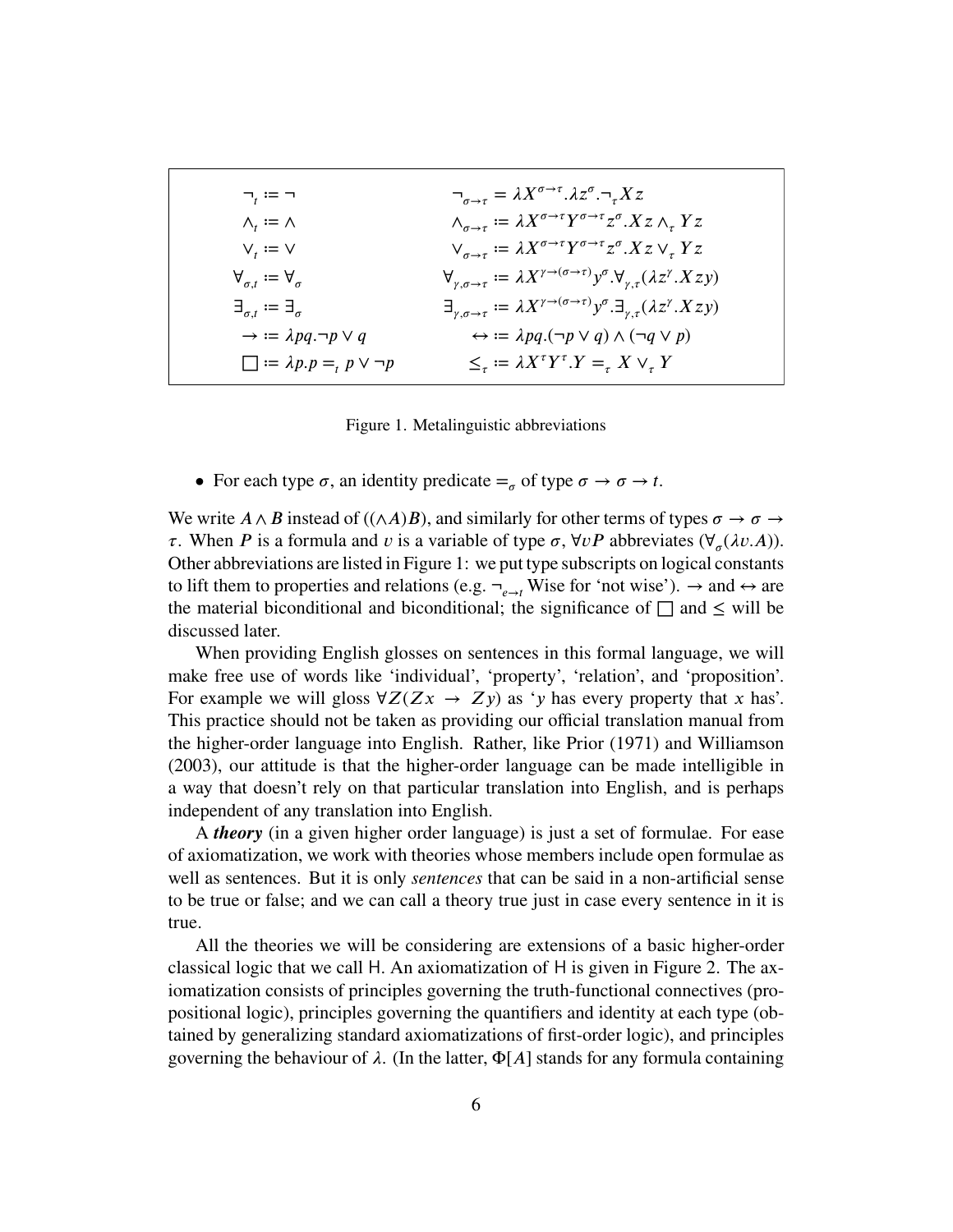an occurrence of a term A, possibly with free variables bound by  $\Phi$ , and  $\Phi[B]$  is the result of replacing this occurrence with the term *B*.) Note that in the statement of the rules and axiom-schemes, the symbol '*⊢*' just means 'is a member of the theory in question', so that Figure [2](#page-7-0) is a list of ten properties of theories.<sup>[6](#page-6-0)</sup> Any theory having these ten properties we call a H*-theory*. All the theories we will be considering later on will be H-theories, which means that they not only contain H but are also closed under MP, Gen, and Inst.<sup>[7](#page-6-1)</sup>

Against the background of H, our rather large set of logical constants could be shrunk in various ways. The theorems of H that don't contain ∃ can be axiomatized by just closing all the ∃-free instances of the axioms (none of which are instances of EG) under MP and Gen; similarly for ∀, closing under MP and Inst. We can drop  $=$  and all the axioms involving it without affecting the set of  $=$ -free theorems. We can drop  $\wedge$  so long as we replace the instances of  $\beta$  and  $\eta$  with versions involving a variant of ↔ defined just in terms of ¬ and ∨. And we can drop ∨ so long as we do something similar, and close now not under MP (which is trivial) but under *conjunctive syllogism*: if  $\vdash \neg (P \land Q)$  and  $\vdash P$  then  $\vdash \neg Q$ .

One noteworthy theorem of H is

# <span id="page-6-2"></span>**Existence**  $\exists x(x = x)$

This is a schema, since *x* may be a variable of any type. Informally: **[Existence](#page-6-2)** says that there is something of every type. It follows (by PC and MP) from the Refinstance  $y = y$ , the  $\beta$ -instance  $(\lambda x.x = x)y \leftrightarrow y = y$ , and the EG-instance  $(\lambda x.x = x)y$  $(x)y \rightarrow \exists x (x = x)$ . The fact that H implies Existence is not much of an objection to its *truth*, since instances of Existence are not very controversial (only nihilists would deny them). Nevertheless, it is worth knowing that there is a natural, mild weakening H <sup>−</sup> of H that avoids having all instances of Existence as a theorem by restricting when we are allowed to use open formulae in the derivation of a closed theorem.<sup>[8](#page-6-3)</sup>

<span id="page-6-3"></span><sup>8</sup>We define  $H^-$  in terms of a family of theories  $H^{\text{--}}_V$ , where V is a set of variables. These are

<span id="page-6-0"></span><sup>&</sup>lt;sup>6</sup>It is worth noting a few other ways of axiomatizing H or any other H-theory. First of all, PC could be replaced with any of the well-known collection of axiom-schemas whose closure under MP yields PC. Second, EG and Inst could both be dropped in favour of the axiom schema ∃*vP* ↔ ¬∀*𝑣*¬*𝑃* , or alternatively UI and Gen could both be dropped in favour of ∀*𝑣𝑃* ↔ ¬∃*𝑣*¬*𝑃* . Third, we could divide the work of Gen (the "Hilbert-Ackermann Generalization Rule") between a simpler generalization rule (if *⊢ P*, then  $\vdash \forall v P$ ) and a new axiom scheme  $\vdash \forall v (P \rightarrow Q) \rightarrow (P \rightarrow \forall v Q)$ , where  $\nu$  is not free in  $P$ ; similarly for EG and Inst.

<span id="page-6-1"></span> $7H$  is not the only candidate for the label 'classical higher-order logic': one might also use that label for the weaker logic  $H_0$  which eliminates  $\eta$  and replaces  $\beta$  with the much weaker "Extensional  $\beta$ " schema whose instances are just formulae of the form  $(\lambda \vec{v} \cdot P) \vec{A} \leftrightarrow P[\vec{v} \mapsto \vec{A}]$ . For more discussion of  $H_0$  see Dorr, Hawthorne and Yli-Vakkuri [2021,](#page-82-3) ch. 1 and Bacon and Zeng [2021;](#page-81-2) for a philosophical defence of the  $\beta$  axiom, see Dorr [2016,](#page-82-1) §5.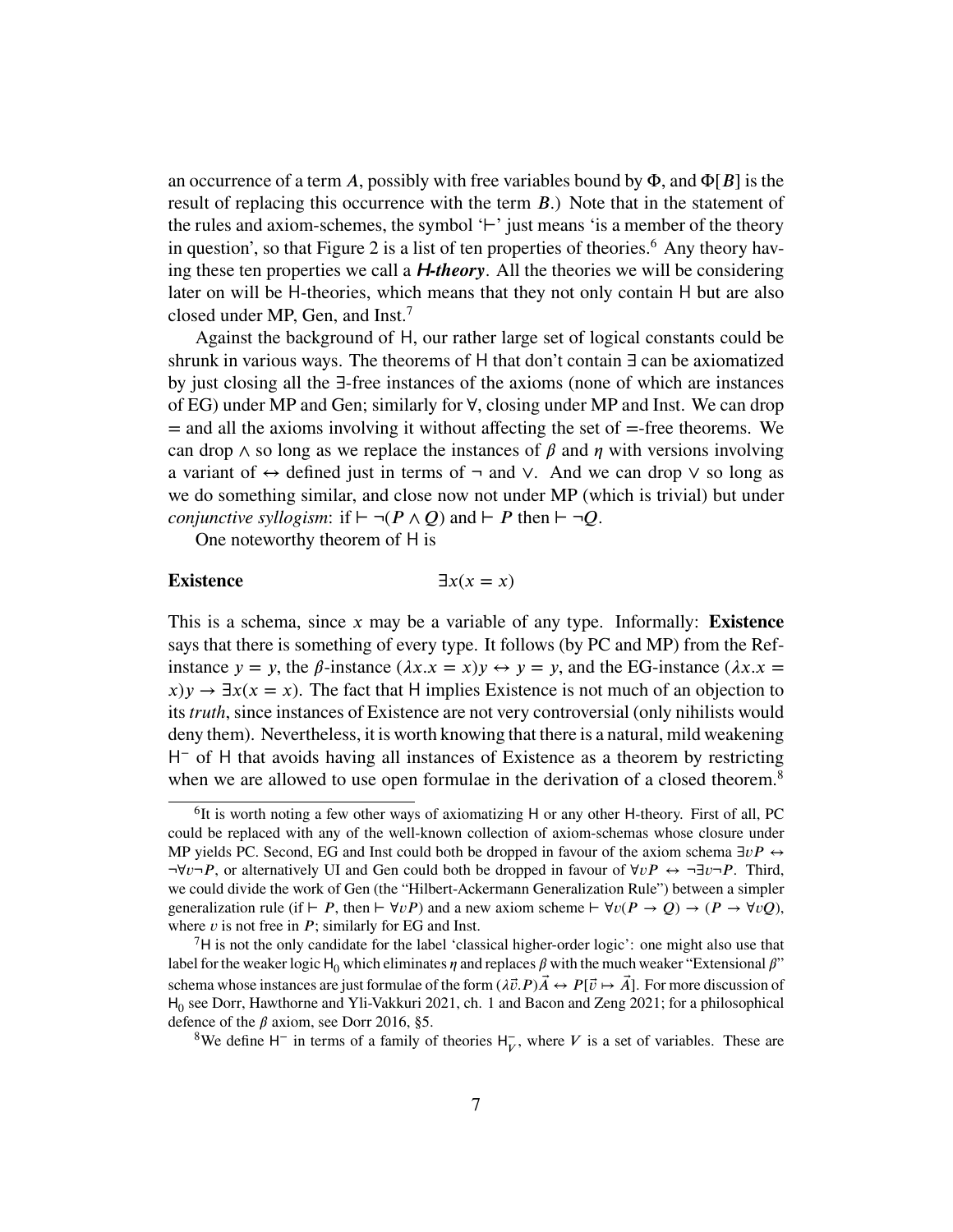<span id="page-7-0"></span>**PC:**  $⊢$  *P* whenever *P* is a tautology (substitution instance of a theorem of classical propositional logic).

**UI:**  $\vdash \forall_{\sigma} F \rightarrow FA$  (where *A* is of some type  $\sigma$  and *F* is a term of type  $\sigma \rightarrow t$ ).

**EG:**  $\vdash$  *FA* → ∃<sub>*σ*</sub> *F* (where *A* is of some type *σ* and *F* is a term of type *σ* → *t*).

**Ref:**  $\vdash$  *A* =<sub>*σ*</sub> *A* 

**LL:**  $\vdash$  (*A* = *B*) → (*FA* → *FB*)

 $\beta$ :  $\vdash \Phi[(\lambda v.A)B] \leftrightarrow \Phi[A[B/v]]$ , where  $A[B/v]$  is the result of replacing every free occurrence of  $v$  in  $A$  with  $B$  (so long as this can be done without any free variable in *B* becoming bound).

 $\eta$ **:**  $\vdash \Phi[\lambda v.(Fv)] \leftrightarrow \Phi[F]$ , where *v* is not free in *F*.

**MP:** If  $\vdash$  *P* and  $\vdash$  *P*  $\rightarrow$  *Q*, then  $\vdash$  *Q*.

Gen: If  $\vdash$  *P* → *Q*, and *v* does not occur free in *P*,  $\vdash$  *P* →  $\forall vQ$ .

**Inst:** If *⊢ P* → *Q*, and *v* is does not occur free in  $Q$ ,  $\vdash \exists vP \rightarrow Q$ .

Figure 2. Axiomatization of H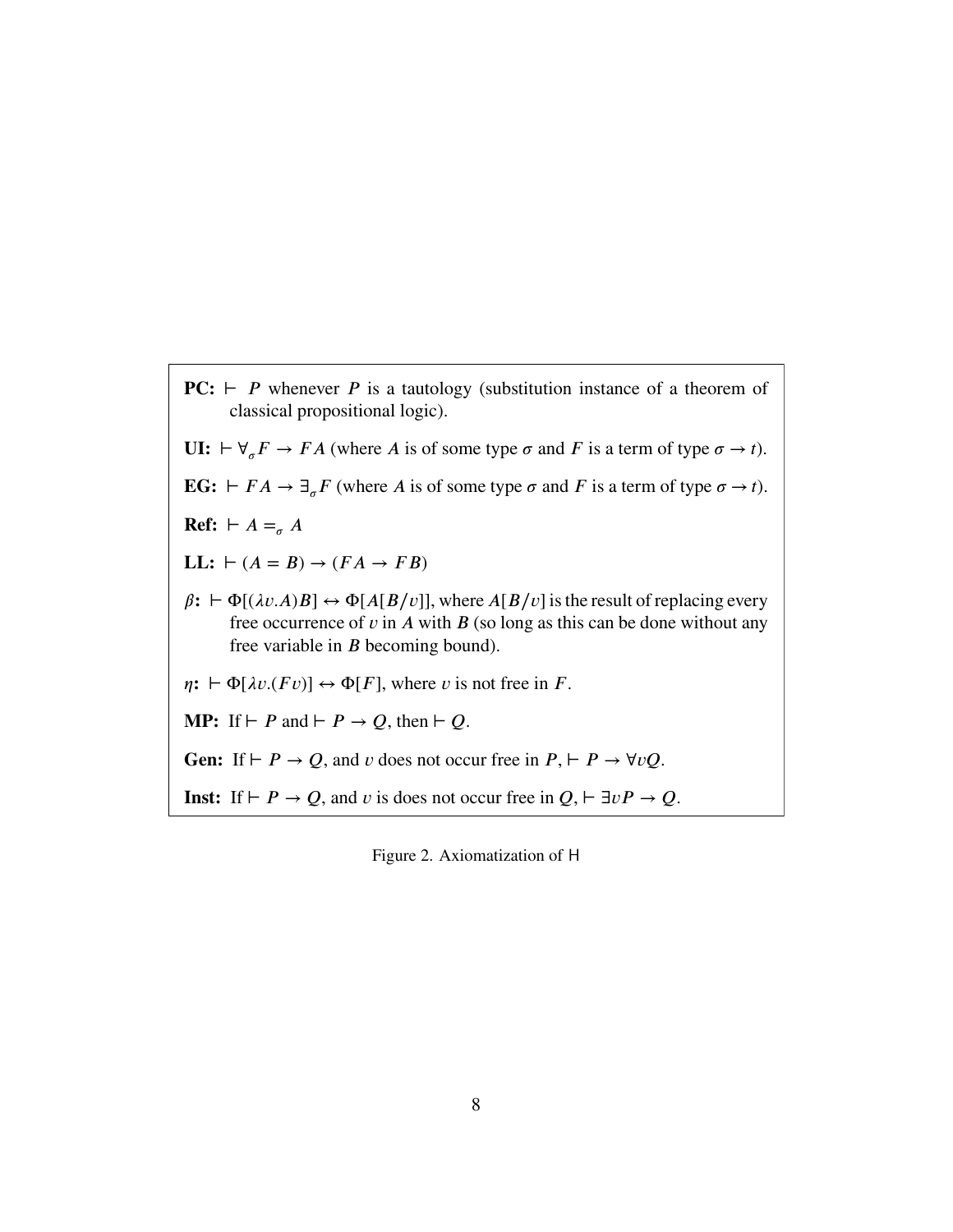However, the only type for which this weaker logic H<sup>-</sup> fails to prove Existence is *e*. In every *R*-type other than *e*, we can construct a closed term using only logical constants, and derive Existence using EG from the Ref-instance involving that term, so that the new limits on the use of free variables are not relevant. Moreover, if we add  $\exists x^e(x = x)$  to H<sup>-</sup> and close under MP, we get back H.<sup>[9](#page-8-1)</sup>

## <span id="page-8-0"></span>**1.2 Booleanism**

According to the 'Booleanist' worldview it is possible to substitute Boolean equivalents *salve veritate* (see, for instance, Bacon [2018a.](#page-81-0)) We will thus take *Booleanism* to be the result of adding the following schema to H (and closing under its rules):

<span id="page-8-4"></span>**Tautological Substitution**  $\Phi[P] \rightarrow \Phi[Q]$ , where *P* and *Q* are equivalent formulae in propositional logic, and  $\Phi[P]$  and  $\Phi[Q]$  are formulae that differ by the replacement of an occurrence of  $P$  with one of  $Q$ .<sup>[10](#page-8-2)</sup>

Equivalently (following Dorr [2016,](#page-82-1) §7), we can define Booleanism to be the smallest H-theory containing all instances of the following schema:

<span id="page-8-3"></span>**Tautological Equivalence**  $(\lambda \vec{v} \cdot P) = (\lambda \vec{v} \cdot Q)$ , whenever *P* and *Q* are equivalent in propositional logic.

(Here,  $\lambda \vec{v}$  is short for  $\lambda v_1$ ....  $\lambda v_n$ , for some *n* variables  $v_1, \ldots, v_n$  with  $n \ge 0$ .) Every instance of [Tautological Equivalence](#page-8-3) can be derived from the instance  $(\lambda \vec{v} \cdot P)$  =  $(\lambda \vec{v}.P) \rightarrow (\lambda \vec{v}.P) = (\lambda \vec{v}.Q)$  of [Tautological Substitution](#page-8-4) together with the Refinstance  $(\lambda \vec{v} \cdot P) = (\lambda \vec{v} \cdot P)$ . Conversely, any instance of [Tautological Substitution](#page-8-4)

defined inductively as follows:

- $(i)$  $\bar{V}$  contains all instances of PC, UI, EG, Ref, LL,  $\beta$ , and  $\eta$  with free variables in *V*.
- (ii) Whenever  $H_V^-$  contains both  $P \to Q$  and  $P$ , it contains  $Q$ .
- (iii) Whenever  $H_V^-$  contains  $P \to Q$ ,  $H_{V-(v)}^-$  contains  $P \to (\forall v \cdot Q)$  if *v* is not free in *P*, and contains  $(\exists v.P) \rightarrow Q$  if *v* is not free in *O*.

A formula *P* belongs to  $H^-$  just in case it belongs to  $H^-_V$ , where *V* is the set of variables free in *P*. The formula  $\exists x^e \cdot x = x$  is in  $H_V^-$  for every nonempty *V*, but it is not in *h*( $\emptyset$ ) and hence not in H<sup>-</sup>.

<span id="page-8-1"></span><sup>9</sup>In type system *F*, there are other types besides *e*—for example,  $t \to e$  and  $(e \to e) \to e$ —in which there are no closed terms without nonlogical constants. The *𝐹*-version of H<sup>−</sup> also fails to prove the instances of Existence for these types. However, adding the single instance  $\exists x^e(x = x)$ will also make those instances provable.

<span id="page-8-2"></span><sup>10</sup>This replacement may occur even in the scope of  $\lambda$ -terms and may involve variable capture: e.g., an instance is  $(\lambda p.p) = (\lambda p.p) \rightarrow (\lambda p.p) = (\lambda p.\neg\neg p)$ , which implies that double negation is the identity operation on type *t*.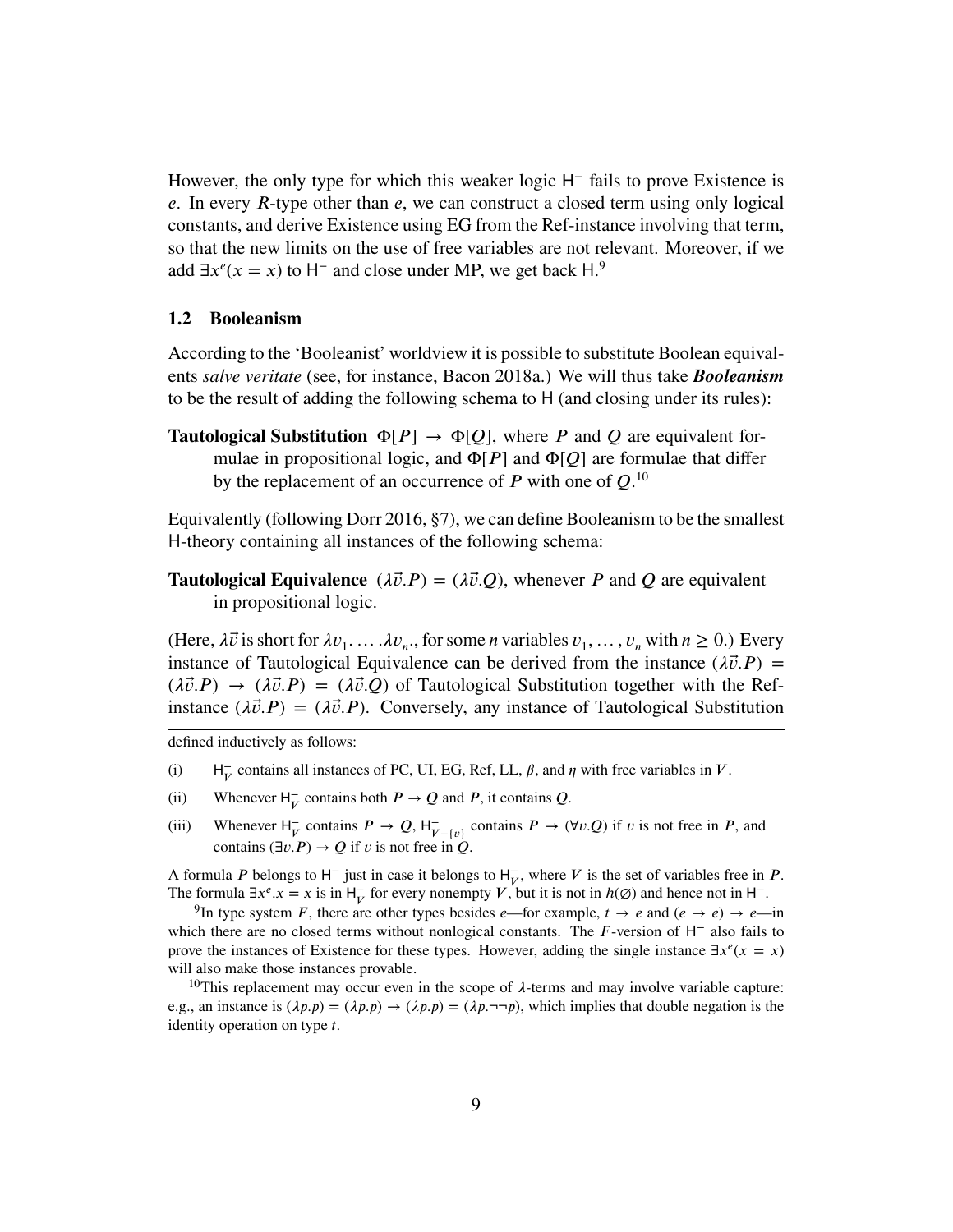<span id="page-9-1"></span>

| Commutativity- $\wedge$      | $(\lambda pq \cdot p \wedge q) = (\lambda pq \cdot q \wedge p)$                  |
|------------------------------|----------------------------------------------------------------------------------|
| $Commutativity-\vee$         | $(\lambda pq \cdot p \vee q) = (\lambda pq \cdot q \vee p)$                      |
| Distribution- $\wedge \vee$  | $(\lambda pqr.p \land (q \lor r)) = (\lambda pqr.(p \land q) \lor (p \land r))$  |
| Distribution- $\nabla\wedge$ | $(\lambda pqr.p \vee (q \wedge r)) = (\lambda pqr.(p \vee q) \wedge (p \vee r))$ |
| Dissolution- $\wedge \vee$   | $(\lambda pq. p \wedge (q \vee \neg q)) = (\lambda pq. p)$                       |
| Dissolution- $\vee \wedge$   | $(\lambda pq.p \vee (q \wedge \neg q)) = (\lambda pq.p)$                         |

Figure 3. The Boolean Identities

can be derived from [Tautological Equivalence](#page-8-3) using Beta and LL to to extract the formulae to be substituted. $11$ 

Tautological Substitution and Tautological Equivalence are axiom-schemas with infinitely many instances. It is not a trivial matter to tell whether a given formula is an instance (though it is a *decidable* question, by the decidability theorem for classical propositional logic). But we can equally well characterize Booleanism as the smallest H-theory containing the six individual axioms listed in Figure [3,](#page-9-1) the "Boolean Identities". Many other similar lists of axioms could be given, corresponding to different equivalent definitions of Boolean algebras in mathematics.

One noteworthy consequence of Booleanism is that conjunction and disjunction are "interdefinable", in the sense that both of the following identities are true:

| $\wedge$ -duality | $(\wedge) = (\lambda pq \cdot \neg ((\neg p) \vee (\neg q)))$ |
|-------------------|---------------------------------------------------------------|
| $\vee$ -duality   | $(V) = (\lambda pq \cdot \neg((\neg p) \wedge (\neg q)))$     |

Given the truth of these identities, there is a good sense in which nothing would have been lost if we used the smaller signature containing only one of ∧ and ∨, treating the other when convenient as a metalinguistic abbreviation.<sup>[12](#page-9-2)</sup>

<span id="page-9-0"></span><sup>&</sup>lt;sup>11</sup>Let  $\vec{v}$  be the variables free in either of *P* or *Q*. Then  $\vdash (\lambda X.\Phi[X\vec{v}]) (\lambda \vec{v}.P) \rightarrow$ (*𝜆𝑋.*Φ[*𝑋 ⃗𝑣*])(*𝜆⃗𝑣.𝑄*) by [Tautological Equivalence,](#page-8-3) Ref, and LL. But the two sides of this conditional are  $\beta$ -equivalent respectively to  $\Phi[P]$  and  $\Phi[Q]$ , so  $\vdash \Phi[P] \rightarrow \Phi[Q]$ .

<span id="page-9-2"></span><sup>&</sup>lt;sup>12</sup>For any sentence *P* we accept involving one of the logical constants,  $\wedge$ -duality and ∨-duality let us find a sentence  $P'$  not involving that constant such that Booleanism implies  $P = P'$ , and thus that the fact we express using *P* can also be expressed by *P'*. But ∧-duality and ∨-duality are controversial. Their conjunction has some consequences that contain only one of ∨ and ∧ and are not theorems of H, so while we are free if we please to treat one of the symbols as a metalinguistic abbreviation in such a way as to make one of them uncontroversial, the truth of the other one will then be non-obvious. In a setting where the truth of Booleanism is up for debate, it is thus helpful to work in a signature containing both connectives, even if one in fact accepts Booleanism and hence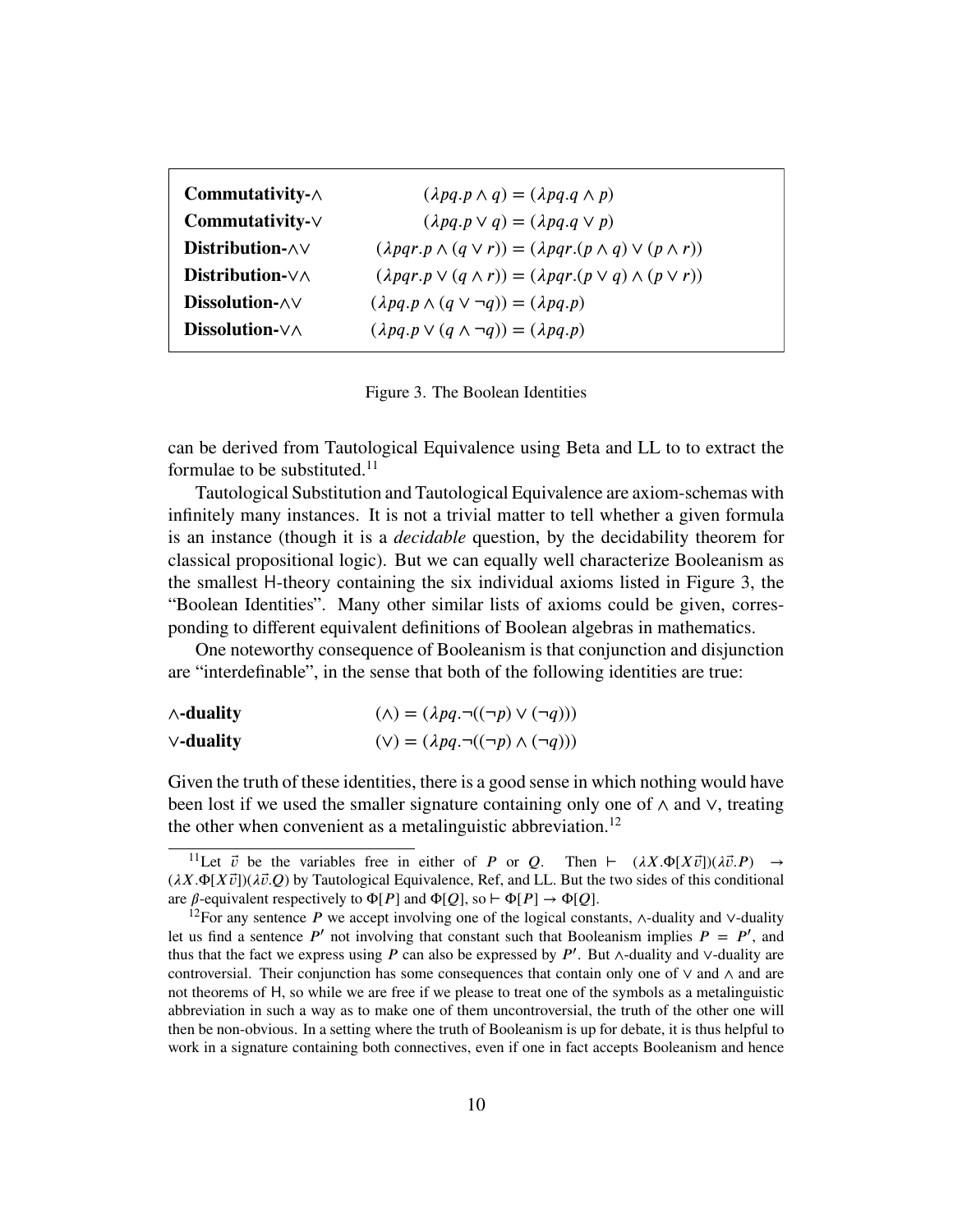Booleanism implies that every relational type  $\tau$  forms a Boolean algebra with respect to the lifted operations  $\neg_\tau$ ,  $\wedge_\tau$ , and  $\vee_\tau$ . There is a weaker version of "Booleanism" which only requires *propositions* to form a Boolean algebra under conjunction, disjunction, and negation, and has nothing to say about properties and relations. This theory—let's call it *Propositional Booleanism*—is the smallest H-theory containing all instances of

**Propositional Tautological Equivalence**  $Q = Q'$ , whenever  $Q \leftrightarrow Q'$  is a tautology.

Propositional Booleanism can also be characterized as the smallest H-theory containing each of the following formulae (or their universal closures):

| $p \wedge q = q \wedge p$                              | $p \vee q = q \vee p$                                |
|--------------------------------------------------------|------------------------------------------------------|
| $p \wedge (q \vee r) = (p \wedge q) \vee (p \wedge r)$ | $p \vee (q \wedge r) = (p \vee q) \wedge (p \vee r)$ |
| $p \wedge (q \vee \neg q) = p$                         | $p \vee (q \wedge \neg q) = p$                       |

However, it is hard to imagine why anyone would want to endorse Propositional Booleanism but not Booleanism. All the reasons we are aware of for liking or for not liking the claim that propositions form a Boolean algebra seem to carry over with exactly the same strength to every predicate type.<sup>[13](#page-10-1)</sup>

#### <span id="page-10-0"></span>**1.3 Classicism**

Although the axioms of Booleanism are very natural, they also seem like a somewhat arbitrary fragment of a more general picture. They tell us a lot about the interaction of the truth-functional connectives with identity, but are silent about the interaction of the other logical constants—the quantifiers and identity—with identity. For example, while Booleanism implies the identity of any two instances of the law of excluded middle ( $p \lor \neg p = q \lor \neg q$ ), it does not imply the identity of any two instances of the law of identity (Ref:  $(x = x) = (y = y)$ ). Likewise, while Booleanism implies that conjunction is the dual of disjunction, it does not imply that universal quantification is (in the parallel sense) dual to existential quantification. But there are deep connections between the logic of truth functional operations and the logic of identity and quantification: it is hard to conceive of a motivation for a view that accepts the former identities but not the latter ones.

The natural extension of Booleanism to the remaining logical constants is not hard to identify. It's just a matter of generalizing Tautological Substitution or Tau-

<sup>∧</sup>-duality and ∨-duality.

<span id="page-10-1"></span> $<sup>13</sup>$ Booleanism can be derived from Propositional Booleanism using the Functionality principle,</sup> discussed in [§1.4](#page-13-0) below.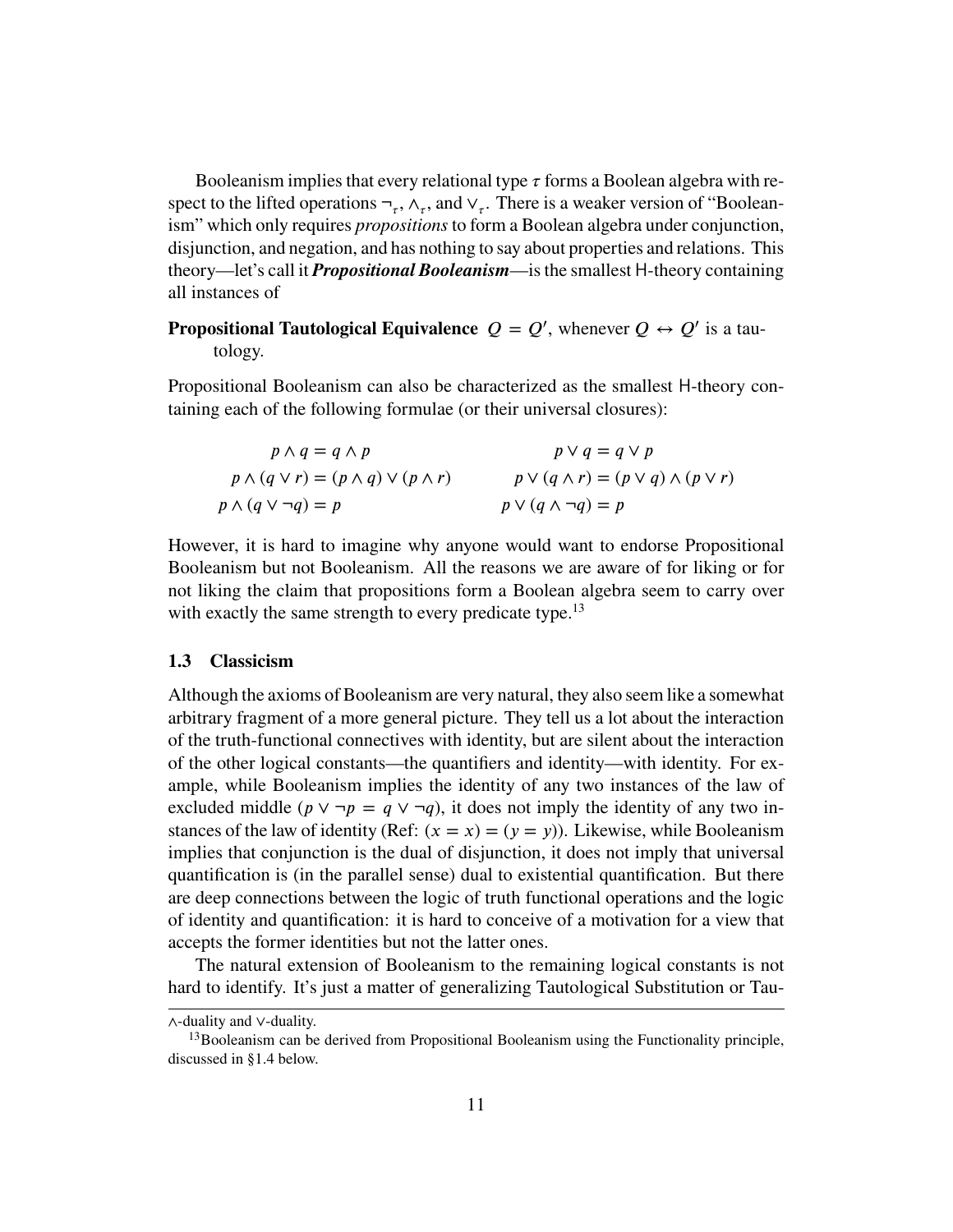tological Equivalence to give the classical logic of higher-order quantification and identity the same status that these schemas give classical *propositional* logic. And the obvious thing to mean by "the classical logic of higher-order quantification and identity" is the theory H introduced in the previous section. So we are led to the following generalizations of Tautological Substitution and Tautological Equivalence:

**Logical Substitution**  $\Phi[P] \rightarrow \Phi[Q]$ , whenever *P* and *Q* are equivalent in H and Φ[*𝑄*] results from Φ[*𝑃* ] by replacing an occurrence of *𝑃* with one of *𝑄*.

# **Logical Equivalence**  $(\lambda \vec{v} \cdot P) = (\lambda \vec{v} \cdot Q)$ , whenever *P* and *Q* are equivalent in H.

These are interderivable for the same reason as Tautological Substitution and Tautological Equivalence. We will dub the smallest H-theory containing all instances of these schemas *Classicism*, or C for short.<sup>[14](#page-11-0)</sup>

Unlike the other schemas we have considered so far, Logical Substitution and Logical Equivalence are not decidable. But there are also natural decidable axiomatizations of Classicism. By contrast with Booleanism, there is no hope of characterizing Classicism with a *finite* collection of axioms, since the instances of Logical Equivalence that are not already theorems of H include all of our infinitely many logical constants (the quantifiers  $\forall_{\sigma}$  and  $\exists_{\sigma}$  and identity predicate  $=_{\sigma}$  for each type  $\sigma$ ). But we can do the next best thing, namely have a small finite list of axioms for each logical constant. One particularly simple axiomatization of this sort is given in [Figure 4.](#page-12-0) It comprises one closed identity for every identity predicate  $=_{\sigma}$ , and two closed identities for every quantifier  $\forall_{\sigma}$  or  $\exists_{\sigma}$ . All of these identities are easily seen to be instances of Logical Equivalence. For example, the biconditional *Xy* ↔ *Xy* ∨ $\forall_{\sigma}$ *X*, needed to prove Absorption-∨∀ from Logical Equivalence, is a theorem of H because it is tautologically equivalent to the UI-instance  $\forall_{\sigma} X \to X y$ . [Appendix A](#page-63-0) proves that the Quantifier Identities and Identity Identity are sufficient to recover the remaining instances of Logical Equivalence. The proof works by using the identities to show that each axiom of 𝖧 is identical to *⊤* (using the Boolean

<span id="page-11-0"></span> $14$ Cashing out "the classical logic of higher-order quantification and identity" as H might seem rather tendentious. After all, H goes beyond propositional logic not just by adding axioms and rules governing the quantifiers and identity, but by adding the axiom-schemes  $\beta$  and  $\eta$ , which are not specifically about any logical constants. But as it turns out, it doesn't matter. We are about to consider an alternative axiomatization of Classicism which makes do with a small selection of instances of Logical Equivalence, and the biconditionals  $P \leftrightarrow Q$  that generate these instances are good candidates to belong to any fragment of H that might be considered a better candidate for the label 'the classical logic of higher-order quantification and identity'. For example they are in the theory  $H_0$  discussed in [note 7.](#page-6-1) They also belong to the "existentially neutral" logic H<sup>−</sup> discussed in [note 8.](#page-6-3) Thus the smallest H-theory containing the weakening of Logical Equivalence that requires  $H^- \vdash P \rightarrow Q$  is the same as the smallest H-theory containing Logical Equivalence. The smallest H<sup>-</sup>-theory containing that weaker schema is just barely weaker: if we add  $\exists x^e(x = x)$  and close under MP, we get Classicism back again.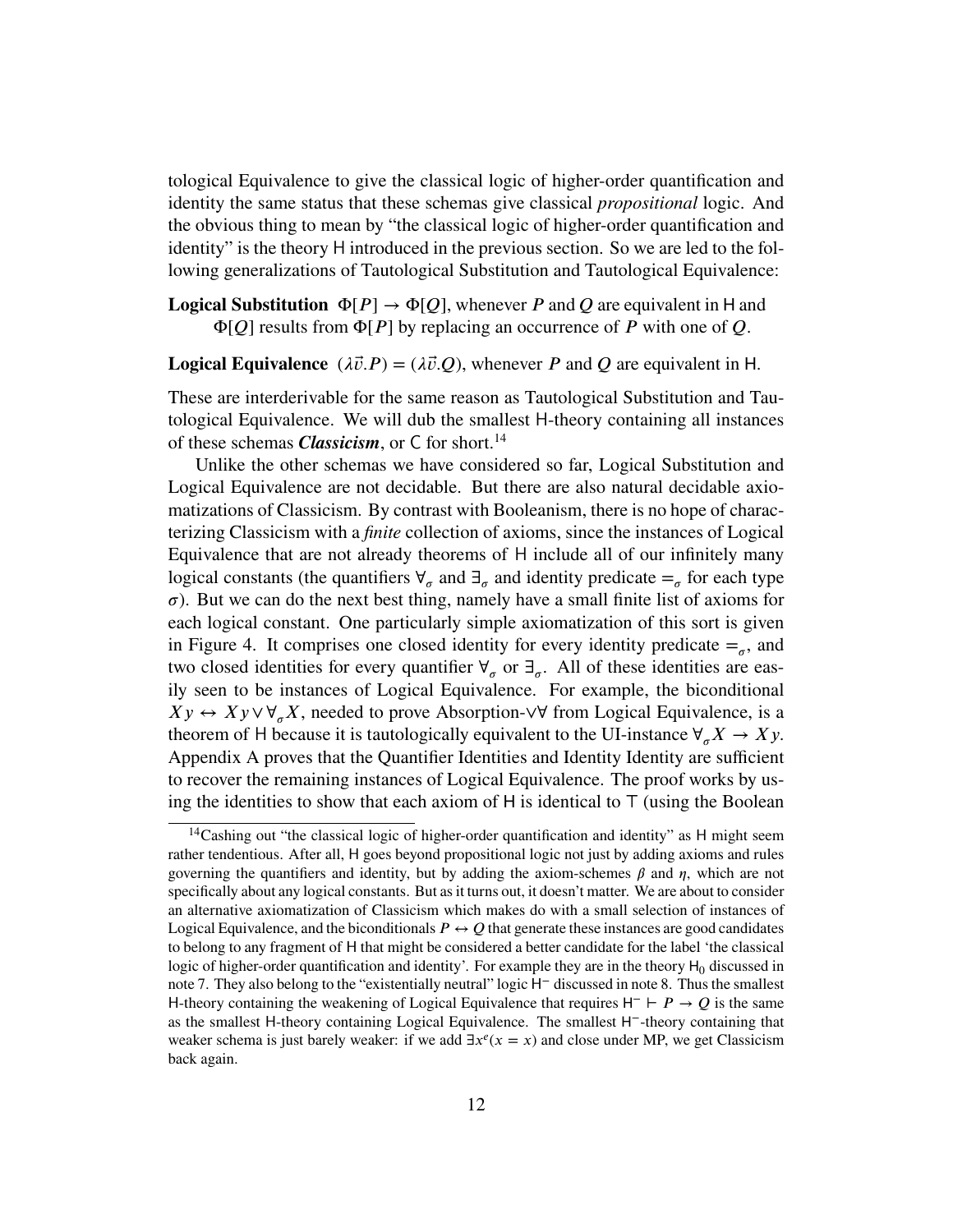<span id="page-12-0"></span>

| The Identity Identity           | $(\lambda yz.y =_{\alpha} z) = (\lambda yz.\forall X.Xy \leftrightarrow Xz)$          |
|---------------------------------|---------------------------------------------------------------------------------------|
| Absorption- $\forall \forall$   | $(\lambda X y.X y \vee \forall_{\sigma} X) = (\lambda X y.X y)$                       |
| Distribution- $\forall \forall$ | $(\lambda X p. p \vee \forall_{\sigma} X) = (\lambda X p. \forall y. p \vee X y)$     |
| Absorption- $\wedge \exists$    | $(\lambda X y.X y \wedge \exists_{\sigma} X) = (\lambda X y.X y)$                     |
| Distribution- $\wedge \exists$  | $(\lambda X p. p \wedge \exists_{\sigma} X) = (\lambda X p. \exists y. p \wedge X y)$ |

Figure 4. The Classicist Identities

Identities for PC, the Absorption identities for UI and EG, and the Identity Identity for Ref and LL), and then showing that the rules of proof preserve identity to *⊤* (using the Boolean Identities for MP and the Distribution identities for Gen and Inst).

In the same sense in which Booleanism implies that ∧ and ∨ are "interdefinable", Classicism implies that the same is true for  $\forall$  and  $\exists$ . That is, it proves the following two identities:

| $\forall$ -duality | $\forall_{\sigma} = \lambda X . \neg (\exists_{\sigma} (\neg_{\sigma \rightarrow t} X))$ |
|--------------------|------------------------------------------------------------------------------------------|
| $\exists$ -duality | $\exists_{\sigma} = \lambda X. \neg(\forall_{\sigma} (\neg_{\sigma \to t} X))$           |

If Classicism is true we would thus lose no expressive power in dropping one of the connectives from our official signature. However this might be unhelpful for the purposes of debating opponents of Classicism, some of whom might reject one or both of ∀-def and ∃-def. (For example one could imagine someone who accepts the Classicist Identities for ∀, but has some strange alternative take on ∃.) Similarly, the Identity Identity is already of the right form to license eliminating all the identity predicates from the signature in favour of the quantifiers. Although this particular identification might well be accepted even by philosophers who reject the other Classicist or Boolean Identities, there are (as we will mention in [§1.5\)](#page-15-0) some important objections to Classicism which might motivate rejecting the Identity Identity. So again, for dialectical purposes, it will be helpful to keep identity in the signature.

Here we have focused on identity, however related axiomatizations of Classicism in terms of *entailment* are also possible, and helpful in illuminating the distinctive logical roles of the quantifiers. These are explored in [Appendix B.](#page-65-0)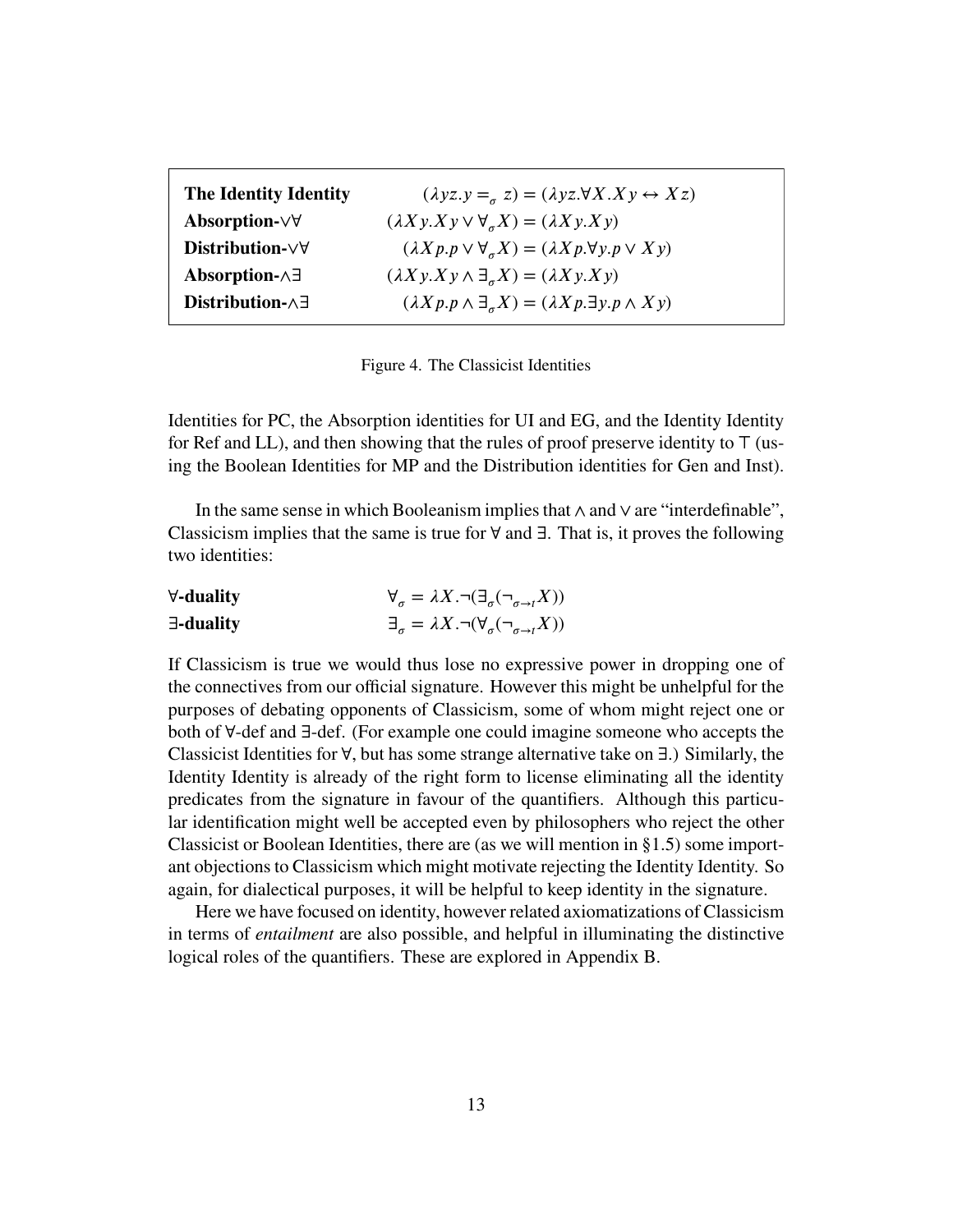## <span id="page-13-0"></span>**1.4 Axiomatizations with new rules**

One might wonder whether Classicism is itself just a somewhat arbitrary fragment of a more general picture, as we earlier claimed to be the case for Booleanism. Why only accept identities corresponding to biconditionals provable from H, when we now have a stronger theory, C, which proves further biconditionals, for which we might also accept the corresponding identities? This motivates a, putatively stronger, theory which generalizes Logical Equivalence by including the identities corresponding to biconditionals provable in C; indeed a series of theories, each adding the identities corresponding to biconditionals provable in its predecessor. The union of all these theories will be closed under the rule:

**Equiv+** If 
$$
\vdash P \leftrightarrow Q
$$
 then  $\vdash (\lambda \vec{v}.P) = (\lambda \vec{v}.Q)$ .

But the picture of a series of stronger and stronger theories is completely wrong, since as it turns out, C is *already* closed under Equiv+. Even though the only identities we added as axioms corresponded to biconditionals provable in H, the theorems provable from these axioms also include all identities corresponding to biconditionals provable in C. Indeed, since any H-theory closed under Equiv+ must evidently contain every instance of Logical Equivalence, C can be characterized as the smallest H-theory closed under Equiv+. The availability of this axiomatization further bolsters our case for the centrality and naturalness of C as the endpoint of the theoretical impulse that initially inspires Booleanism.[15](#page-13-1)

We can also divide the job of Equiv+ up between two different inference rules:

| <b>Equiv</b> | If $\vdash P \leftrightarrow Q$ then $\vdash P = Q$ .               |
|--------------|---------------------------------------------------------------------|
|              | If $\vdash A = B$ then $\vdash (\lambda v.A) = (\lambda v.B).^{16}$ |

<span id="page-13-1"></span><sup>15</sup>Given  $\eta$ -conversion, closing under Equiv+ is equivalent to closure under the following alternative version of Equiv+:

#### **Strong Equiv+** If  $\vdash F\vec{v} \leftrightarrow G\vec{v}$  then  $\vdash F = G$  where  $\vec{v}$  are not free in *F* or *G*.

(See Dorr, Hawthorne and Yli-Vakkuri [\(2021,](#page-82-3) §8.2): note that the version given there accidentally omits the crucial restriction that  $\vec{v}$  not be free in *F* or *G*, without which the rule is inconsistent.) If we start with any theory that satisfies all the closure conditions other than  $\eta$  from the axiomatization of H given in [Figure 2,](#page-7-0) closing under Strong Equiv $+$  is equivalent to adding  $\eta$  and closing under Equiv+. By  $\beta$  we have  $(\lambda X^{\sigma \to \tau}.X)Y^{\sigma \to \tau} z^{\sigma} \leftrightarrow (\lambda X v.X v)Y z$ , which we can feed into  $\eta$ -Equiv+ to get  $\lambda X.X = \lambda Xv.Xv$ , which straightforwardly yields *n*. A nice feature of Strong Equiv+ is that if we start with the very weak logic  $H_0$  mentioned in footnot[e7](#page-6-1) and close under Strong Equiv+, we still get Classicism (including the full-strength  $\beta$  axiom and the  $\eta$  axiom): see Bacon and Zeng [2021.](#page-81-2)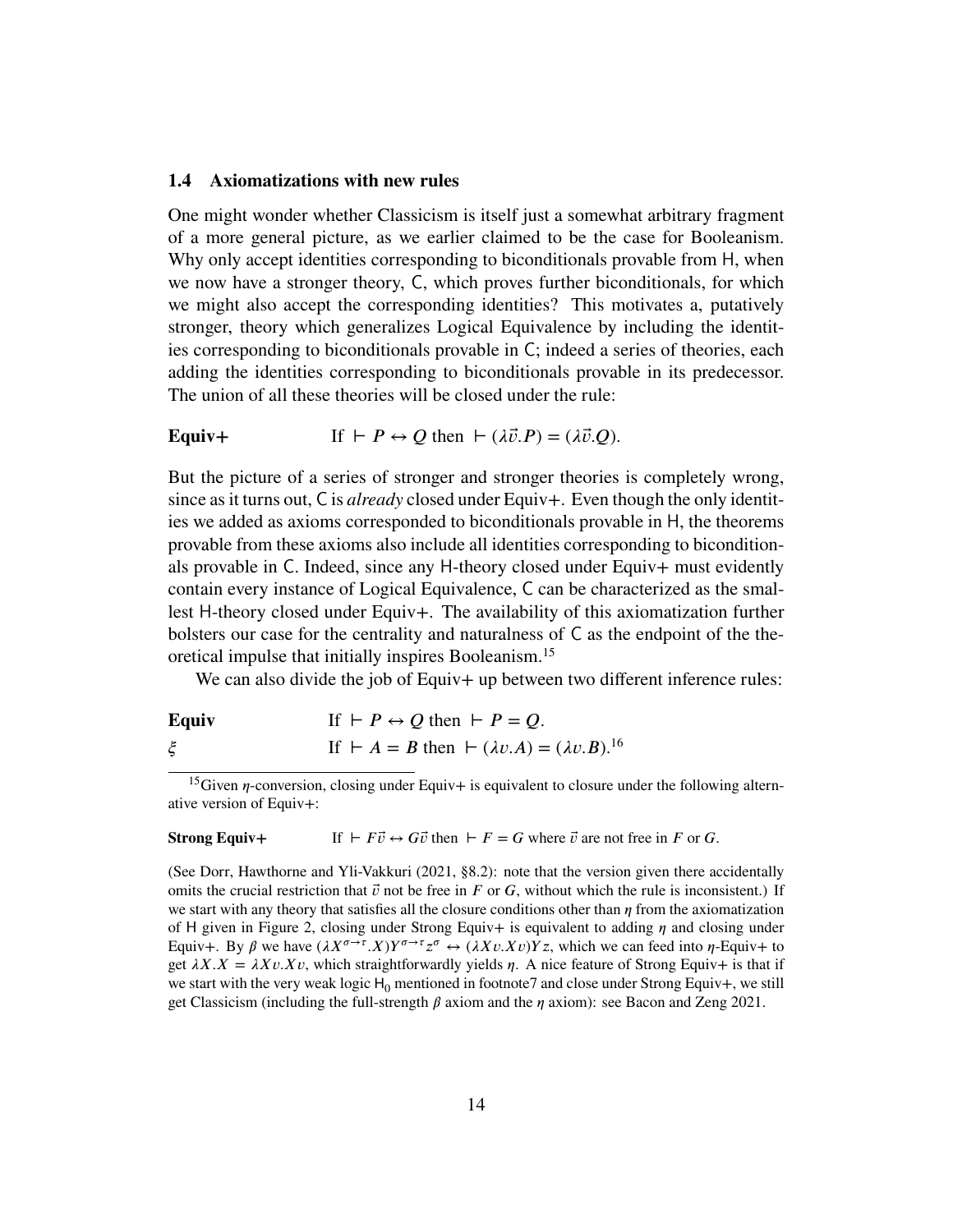Any H-theory closed under Equiv and  $\xi$  must evidently be closed under Equiv+, so the smallest H-theory closed under Equiv and  $\xi$  includes C. C is obviously closed under Equiv, which is just the  $n = 0$  special case of Equiv+, and can also be shown to be closed under *ξ*.<sup>[17](#page-14-1)</sup>

One can think of Equiv+ as a "rule" counterpart of the following, much stronger, axiom-scheme, telling us that relations are individuated by their extensions:

**Extensionality** 
$$
\forall \vec{z}(X\vec{z} \leftrightarrow Y\vec{z}) \rightarrow X = Y
$$

Similarly, Equiv and  $\zeta$  (see [note 16\)](#page-14-0) can be thought of, respectively, as "rule" counterparts of the following axiom-schemes:

| The Fregean Axiom    | $(p \leftrightarrow q) \rightarrow p = q$ |
|----------------------|-------------------------------------------|
| <b>Functionality</b> | $\forall z (Xz = Yz) \rightarrow X = Y$   |

Neither Extensionality, Functionality, nor the Fregean Axiom is a theorem of Classicism (as we will confirm in part 3), so the axioms really are strengthenings of the corresponding rules.

Let *Extensionalism* be the smallest H-theory containing Extensionality; or equivalently, the smallest H-theory containing the Fregean Axiom and Functionality; or equivalently again, the smallest extension of  $C$  containing the Fregean Axiom.<sup>[18](#page-14-2)</sup>

# $\zeta$  If  $\vdash Fv = Gv$  then  $\vdash F = G$  where *v* is not free in *F* or *G*

In the presence of  $\beta$  and the identity axioms, closing under  $\zeta$  is equivalent to adding  $\eta$  and closing under  $\xi$ .

<span id="page-14-1"></span><sup>17</sup>To see that C is closed under  $\xi$ , remember that for  $(\lambda v.A) = (\lambda v.B)$  to even be well-formed in our type system, *A* and *B* must be terms of some type of the form  $\sigma_1 \to \cdots \to \sigma_n \to t$  (for some  $n > 0$ ). Let the type of *v* be  $\sigma_0$ , and choose distinct variables  $\vec{u}$  of types  $\sigma_1 \dots \sigma_n$  that are not free in *<i>A* or *B*. Then if  $\vdash A = B$ , we have  $\vdash A\vec{u} \leftrightarrow B\vec{u}$  by Ref and LL, which implies  $(\lambda v\vec{u}.A\vec{u}) = (\lambda v\vec{u}.B\vec{u})$ . by Equiv, which implies  $(\lambda v.A) = (\lambda v.B)$  by  $\eta$ . (Note that this proof depends crucially on the fact that we our type system is  $\overline{R}$ . In the more general type system  $\overline{F}$ , we conjecture it is still true that the smallest H-theory containing Logical Equivalence is closed under  $\zeta$ , but the argument that this is the case is more involved.)

It is worth noting that  $H$  is already closed under  $\zeta$ . This follows from the following fact: whenever  $A = B$  is a theorem of H, A and B are  $\beta \eta$ -equivalent terms; so in particular, if  $Fv = Gv$  is a theorem and *v* is not free in *F* or *G*, *Fv* and *Gv* are  $\beta\eta$ -equivalent, which implies that *F* and *G* are, so that  $F = G$  is also a theorem of H. This fact can be proved using model-theoretic techniques developed in Fritz, Lederman and Uzquiano [2021:](#page-82-4) see the remark about 'DISTINCTNESS<sub>∼<sub>α,β,η</sub>' on p. 15 of that</sub> paper.

<span id="page-14-2"></span><sup>18</sup>The implication from the Fregean Axiom to Functionality in  $\mathsf C$  follows from the fact that  $\mathsf C$ includes Modalized Functionality (see [§1.5\)](#page-15-0). This depends on the fact that we are working in the type system *; in type system*  $*F*$ *, the smallest extension of*  $H$  *containing Extensionality is still the* 

<span id="page-14-0"></span><sup>&</sup>lt;sup>16</sup>Alternatively we can replace  $\xi$  with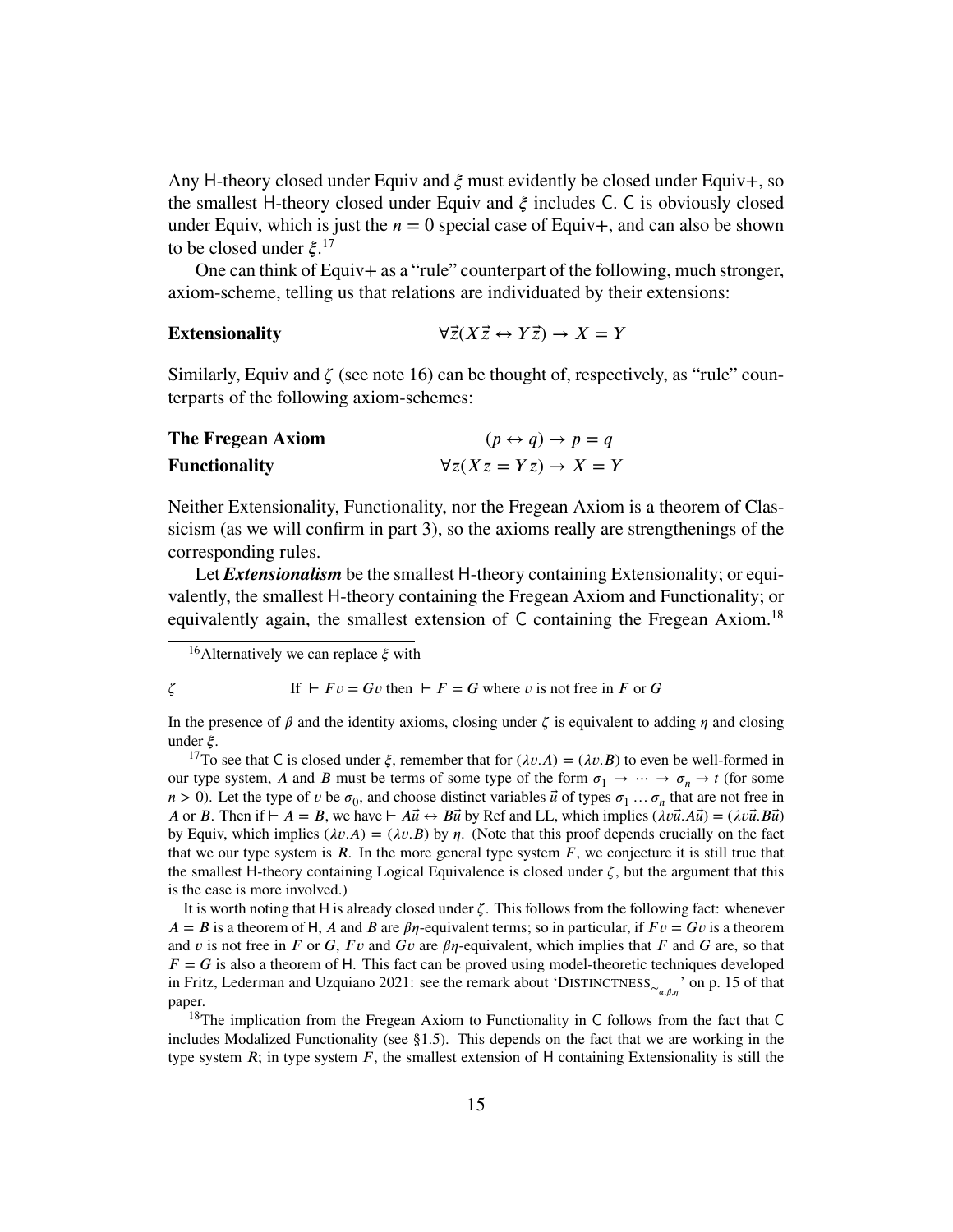Extensionalism occupies an important position on the map of H-theories: it, and theories that include it, are in a natural sense *maximally coarse-grained*. But—with due deference to the distinguished historical roster of Extensionalists, starting with Frege [\(1967\)](#page-82-5)—we take Extensionalism to be decisively refuted by arguments such as the following. Although snow is white  $\leftrightarrow$  snow is either white or not white, snow is white  $\neq$  snow is either white or not white, since it is necessary that snow is either white or not white, but not necessary that snow is white. (There are many different senses of 'necessary' for which this argument is sound.)<sup>[19](#page-15-1)</sup>

Classicism can thus be approached not only "from below", by starting with H or Booleanism and considering natural strengthenings, but "from above", by starting with Extensionalism and considering natural weakenings, specifically those that replace axioms with corresponding rules.

#### <span id="page-15-0"></span>**1.5 Classicism and modal logic**

Recall that  $\Box$  abbreviates  $\lambda p.(p = (p \lor \neg p))$ : observe that given Booleanism, any tautology could be substituted for the formula  $p \vee \neg p$ <sup>[20](#page-15-2)</sup>. The choice to use a necessity symbol for this operator is appropriate here. Booleanism already includes all instances of the following schemas:

**K**  
\n**T**  
\n
$$
\Box(P \to Q) \to (\Box P \to \Box Q)
$$
\n
$$
\Box P \to P
$$

Classicism, unlike Booleanism, is also closed under the rule

**Necessitation** If 
$$
\vdash P
$$
 then  $\vdash \Box P$ 

(This follows from Classicism's being closed under Equiv, since if *⊢ P*, *⊢ P* ↔  $(P\vee\neg P)$  by propositional logic.) Thus, in the setting of Classicism, the propositional logic of  $\Box$  is a normal modal logic. Classicism also goes beyond Booleanism by

same as the smallest extension of C containing the Fregean Axiom, but does not include the instances of Functionality for types ending in *e*.

<span id="page-15-1"></span><sup>&</sup>lt;sup>19</sup>Church's 'simple theory of types' (Church [1940\)](#page-81-3) contains Functionality (his axiom 10); he considers the Fregean Axiom but elects not to add it, although it features in the more complicated, Frege-inspired system in Church [1951.](#page-81-4) Henkin [\(1950\)](#page-83-3) does add the Fregean Axiom, and it is standard in the systems used for higher-order formalization of mathematics (Benzmüller and Miller [2014\)](#page-81-5). Gandy [\(1956\)](#page-83-1) reports Turing as expressing suspicion of Extensionalism, in terms that have thankfully become obsolete.

<span id="page-15-2"></span><sup>&</sup>lt;sup>20</sup>Church [\(1951\)](#page-81-4) discusses essentially this definition of  $\Box$  in the context of his 'Alternative 2'; see also Cresswell [1965.](#page-82-6)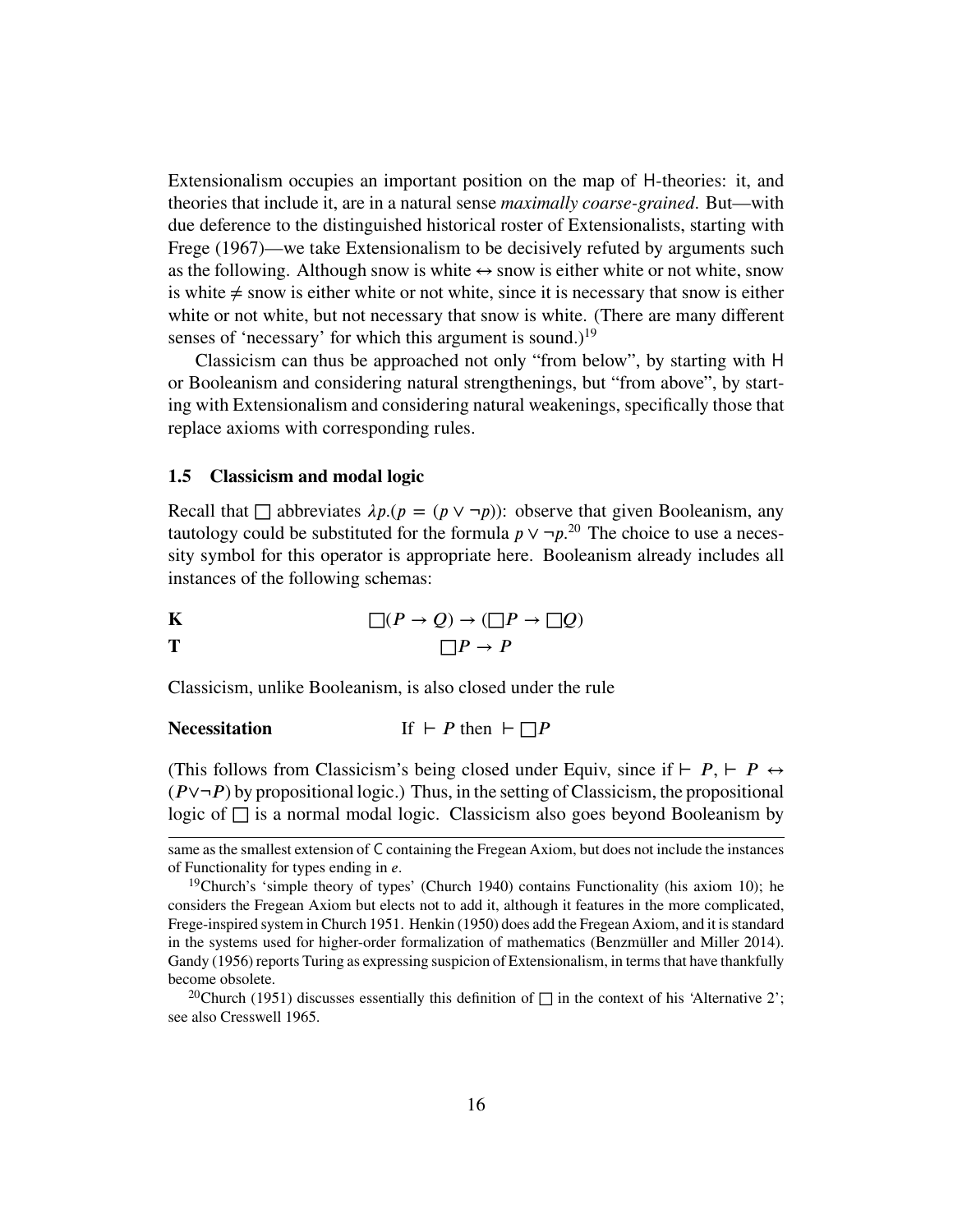including all instances of the schema:

4 
$$
\Box P \rightarrow \Box \Box P
$$

Indeed, Bacon [\(2018a\)](#page-81-0) shows that the set of propositional modal formulas in  $\Box$ derivable from Classicism is exactly S4: the smallest set of formulae containing all tautologies and instances of K, T, and 4, and closed under MP and Nec.<sup>[21](#page-16-0)</sup>

Classicism includes the following modal weakening of Extensionality, which can perform many of the same argumentative roles as that principle:

**Intensionality** 
$$
\Box \forall \vec{z} (X \vec{z} \leftrightarrow Y \vec{z}) \rightarrow X = Y
$$

To see that this is a theorem of Classicism, consider the following instance of Logical Equivalence:

$$
\lambda \vec{z}.(X\vec{z} \wedge \forall \vec{z}.(X\vec{z} \leftrightarrow Y\vec{z})) = \lambda \vec{z}.(Y\vec{z} \wedge \forall \vec{z}.(X\vec{z} \leftrightarrow Y\vec{z}))
$$

This implies

$$
(\forall \vec{z}. (X\vec{z} \leftrightarrow Y\vec{z})) = \top \rightarrow (\lambda \vec{z}. X\vec{z} \wedge \top) = (\lambda \vec{z}. Y\vec{z} \wedge \top)
$$

which in turn implies Intensionality, by Booleanism and *η*-conversion. Conversely, the combination of Intensionality with Equiv or Necessitation implies every instance of Logical Equivalence, and thus serves as another possible axiomatization of Classicism.

Just as Extensionality is equivalent to the conjunction of Functionality and the Fregean Axiom, Intensionality is equivalent (given that  $\Box$  behaves as a normal modal operator) to the conjunction of the following two axioms:

| <b>Modalized Fregean Axiom</b> | $\Box(p \leftrightarrow q) \rightarrow p = q$     |
|--------------------------------|---------------------------------------------------|
| <b>Modalized Functionality</b> | $\Box \forall z (Xz = Yz) \rightarrow X = Y^{22}$ |

<span id="page-16-0"></span><sup>&</sup>lt;sup>21</sup>We may interpret the language of propositional modal logic in the signature of higher-order logic augmented with type *t* constants for each propositional letter in the straightforward way. (Interpreting the letters as themselves,  $\land$  for  $\land$ , etc., and most importantly, interpreting the  $□$  of modal logic with the defined operator  $\lambda p.p = T$ .) One of the results in Bacon [2018a](#page-81-0) implies that any transitive reflexive Kripke model of the modal language can be extended to a higher-order model of Classicism over this signature, that makes exactly the same sentences true (modulo the translation). Because S4 is complete for transitive reflexive Kripke models, Classicism cannot prove any propositional modal formulas not already proven from S4. The soundness of S4 under this interpretation in Classicism is also spelled out there. Cresswell [\(1965\)](#page-82-6) already shows how once  $\Box$  is defined in terms of identity, the principles of S4 can derived from some minimal principles about propositional identity. See also Suszko [1975](#page-84-2) and Wiredu [1979.](#page-84-3)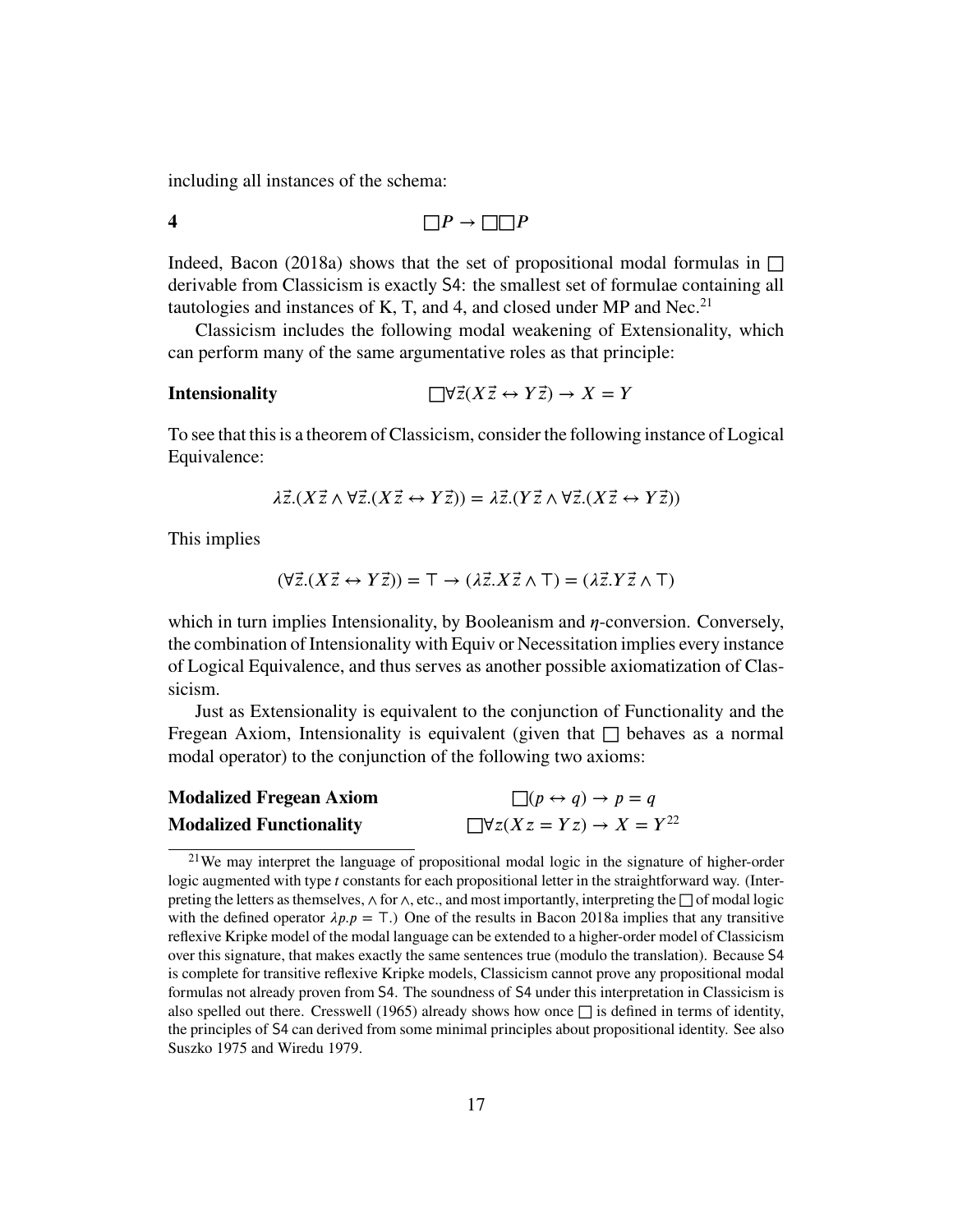Classicism can be axiomatized by the combination of Modalized Functionality with the Equiv rule. $2324$  $2324$ 

Each of these three principles partially articulates the idea that propositions, properties and relations are "individuated by necessary equivalence", in the present sense of 'necessary'. The Modalized Fregean Axiom (which is already a theorem of Booleanism) states the identity of necessarily equivalent propositions; Intensionality, of necessarily coextensive relations; and Modalized Functionality, of necessarily co-functional operations.

A widely discussed version of this thesis about individuation, associated with philosophers like Lewis [\(1986,](#page-83-4) §1.5) and Stalnaker [\(1984,](#page-84-4) ch. 1), holds that *metaphysically* necessary coextensiveness suffices for identity. Note, however, it is not at all clear that metaphysical necessity should be identified with  $\Box$ . Classicists who take the two statuses to be distinct need not accept the Lewis-Stalnaker view, although proponents of that view will themselves accept the identity of metaphysical necessity and  $\Box$  (since they accept their metaphysically necessary coextensiveness). Moreover, while Lewis and Stalnaker take metaphysical necessity to obey the strong modal logic S5, it is consistent with Classicism that many theorems of S5 fail for  $\Box$ . So there are a range of views compatible with Classicism which diverge significantly from the Lewis-Stalnaker picture, and will call for a set of modelling tools substantially different from the most familiar versions of the possible worlds framework.

Indeed, versions of the thought that necessary equivalence suffices for identity can been articulated for different notions of 'necessity': the narrower the necessity in question the stronger and more contentious the thesis. Given Classicism,  $\Box$  can be shown to be the *broadest* (most demanding) necessity, given reasonable purely logical definitions of 'necessity operator' and 'at least as broad as'.[25](#page-17-3) Accordingly, we

<span id="page-17-3"></span><sup>25</sup>See Bacon [2018a](#page-81-0) for details, and Dorr, Hawthorne and Yli-Vakkuri [2021,](#page-82-3) ch. 8 and Bacon [n.d.](#page-81-6)

<span id="page-17-0"></span><sup>&</sup>lt;sup>22</sup>To derive Modalized Functionality from Intensionality, remember that for an instance of Modalized Functionality to be well formed, the variables *X* and *Y* must both be of some type  $\sigma_0 \rightarrow \cdots \rightarrow$  $\sigma_n \to t$ . If  $\Box \forall z (Xz = Yz)$  we have  $\Box \forall z \vec{u} (Xz \vec{u} \leftrightarrow Yz \vec{u})$ , which implies  $(\lambda z \vec{u} \cdot Xz \vec{u}) = (\lambda z \vec{u} \cdot Yz \vec{u})$  by Intensionality; this  $\eta$ -reduces to  $X = Y$ .

<span id="page-17-1"></span><sup>23</sup>This axiomatization is in Bacon [2018a.](#page-81-0) Myhill [\(1958\)](#page-83-5) reconstructs 'Alternative 2' from Church [1951](#page-81-4) using Necessitation and Functionality.

<span id="page-17-2"></span><sup>&</sup>lt;sup>24</sup>The above remarks all assume the type system *. The situation is somewhat different in type* system *F*. In this setting, there are new instances of Modalized Functionality involving types ending in *e*, which are *not* theorems of the smallest H-theory containing all instances of Logical Equivalence. This shouldn't be too surprising: we have motivated Classicism by the thought that logical equivalence suffices for identity, where logical equivalence is a relation between sentences—i.e. provability of the biconditional in H—not singular terms. The model theories we will be developing in part 3 can be generalized naturally to  $F$ , but the logic of the relevant classes of models is what we might call "Strong Classicism", which includes all the instances of Modalized Functionality rather than just those that can be derived from Logical Equivalence.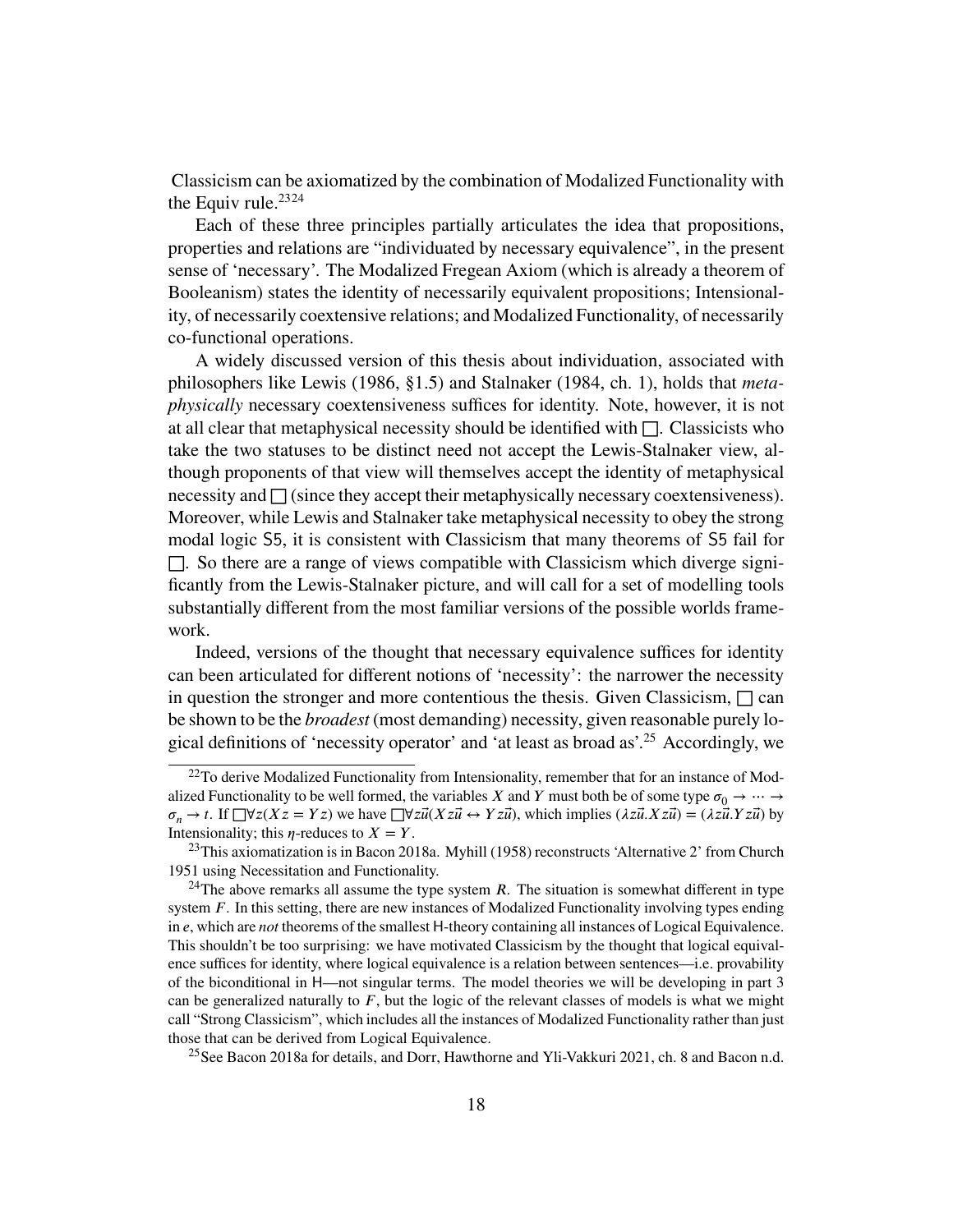shall pronounce  $\square$  as 'it is broadly necessary that'. Viewed in this light, Intensionalism captures the kernel of the thought that properties and relations are individuated by necessary equivalence that is common to all its different versions.

Another controversial consequence of Classicism is the Converse Barcan Formula (Barcan  $1946$ ):<sup>[26](#page-18-0)</sup>

**CBF** 
$$
\Box \forall x P \rightarrow \forall x \Box P
$$

To see why CBF is controversial, observe that it implies the following schema:

# **Broad Necessitism**  $\forall x \Box \exists y (y = x)$

(Taking *P* in CBF to be the formula  $\exists y(y = x)$ , we get a conditional whose consequent is Necessitism and whose antecedent,  $\Box \forall x \exists y (y = x)$ , is an uncontroversial theorem of C, since  $\forall x \exists y (y = x)$  is a theorem of H and C is closed under necessitation.) Broad Necessitism says that everything is *broadly* necessarily identical to something; since broad necessity entails every other form of necessity, it follows that nothing could have failed to be something, in any ordinary sense of 'could'. Many philosophers—"contingentists", in the terminology of Williamson [2013—](#page-84-5) have taken this to be false, indeed obviously false.<sup>[27](#page-18-1)</sup> We disagree, but a full defence of this implication of Classicism would take us too far afield (see Williamson [2013,](#page-84-5) Goodman [2016,](#page-83-6) Fine [2017b,](#page-82-7) Dorr, Hawthorne and Yli-Vakkuri [2021\)](#page-82-3). Here, we will content ourselves with noting that many contingentists (e.g. Fine [2005\)](#page-82-8) have been happy to help themselves, either as primitives or as the result of some kind of honest toil, to so-called "outer" or "possibilist" quantifiers  $\Pi$  and  $\Sigma$ , for which they are happy to accept the analogues of CBF and Broad Necessitism. It isn't obvious how much is really at stake in the debate between those who are willing to accept CBF as written above and those who reject it but accept the analogue with  $\Pi$  instead of ∀: even though Π seems to behave logically as a quantifier and to entail ∀, proponents of this view refuse for some reason to say that Π is the *unrestricted* universal quantifier (of the relevant type) and ∀ is some restriction of it. Anyhow, we invite contingentists who can make sense of these quantifiers to reinterpret all our uses of ∀ and ∃ in the relevant way.

for further discussion. The result is quite robust with respect to different precisifications of 'necessity operator' and 'at least as broad as'.

<span id="page-18-0"></span> $^{26}$ To prove it in Classicism one uses the fact that it is closed under Necessitation and Gen, and contains the K schema. Applying Necessitation to an instance of UI we get  $\Box(\forall x P \rightarrow P)$ . K lets us distribute the necessity,  $\Box \forall x P \rightarrow \Box P$ , and Gen yields  $\Box \forall x P \rightarrow \forall x \Box P$ .

<span id="page-18-1"></span><sup>&</sup>lt;sup>27</sup>See, for example, Kripke [1963,](#page-83-7) Fine [1977,](#page-82-9) Fritz and Goodman [n.d.,](#page-82-10) Stalnaker [2012,](#page-84-6) Plantinga [1974,](#page-83-8) Menzel [1990.](#page-83-9)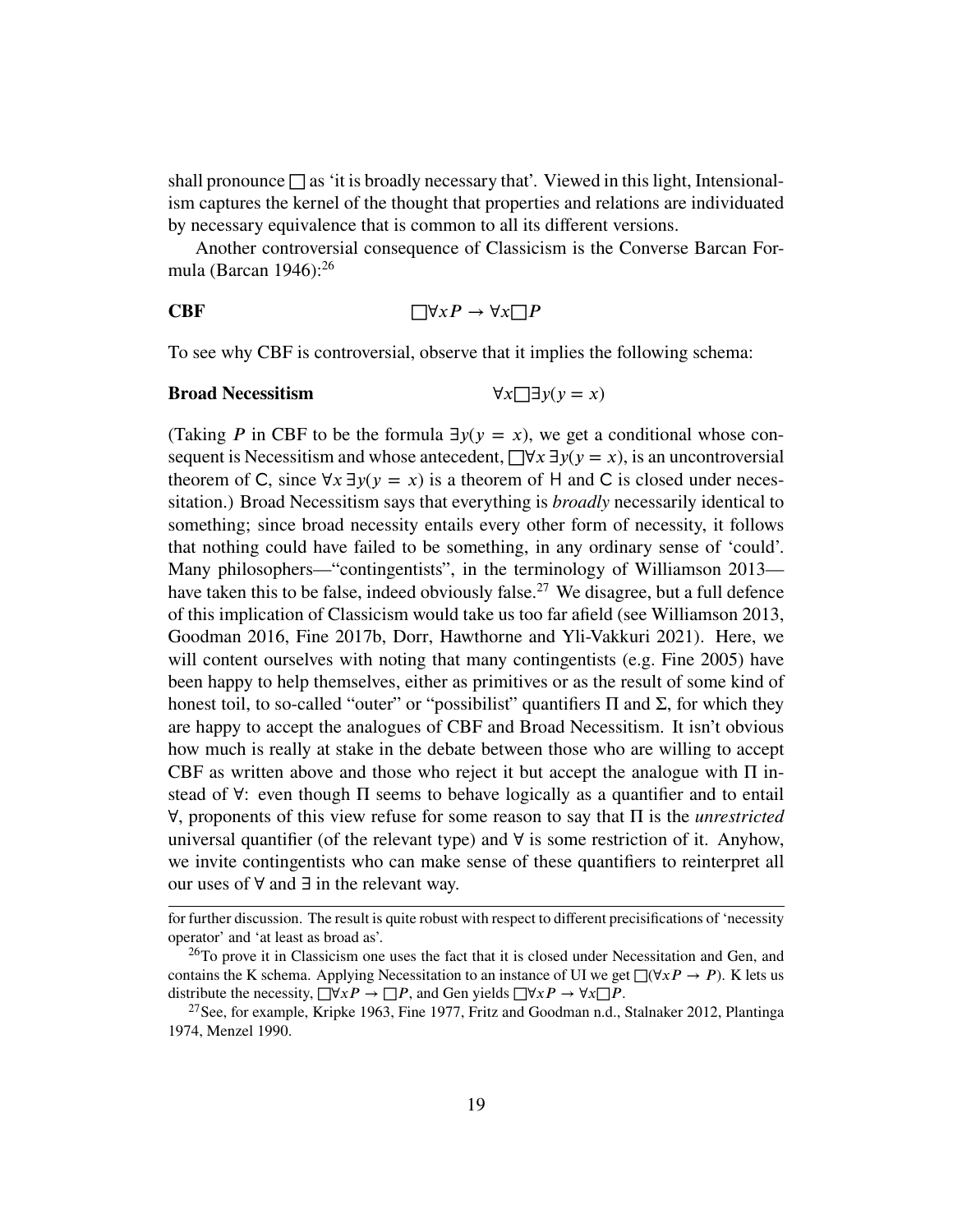# <span id="page-19-0"></span>**2 Extensions of Classicism**

In this part of the paper, we will map out some theories that strengthen Classicism. [Section 1.4](#page-13-0) already discussed one important strengthening, namely Extensionalism, which can be got by adding the axiom scheme Extensionality (or the combination of Functionality and the Fregean Axiom) to Classicism. But there are several interesting theories that are stronger than Classicism, but weaker than Extensionalism, and which are not subject to the kinds of counterexamples that make us find Extensionalism to be of merely historical and mathematical interest. Sections [2.1](#page-19-1)[–2.3](#page-26-0) will explore some of these theories. Sections [2.4](#page-33-0)[–2.6](#page-39-0) will then turn to some quite different ways of strengthening Classicism in a fine-grained direction.

# <span id="page-19-1"></span>**2.1 Towards Extensionalism I: Coarse-grainedness principles**

One thing we might consider adding to Classicism is the principle of Functionality from [§2.1:](#page-19-1)

# Functionality  $\forall z (Xz = Yz) \rightarrow X = Y$

So long as we don't also add the Fregean Axiom, this will not allow us to infer that coextensive properties are identical. Rather, it captures the idea that properties and relations are completely determined by their applicative behaviour with respect to their arguments.

In gauging the plausibility of Functionality, it is useful to note a couple of equivalents:

**Proposition 2.1.** Functionality is equivalent in Classicism to each of the following schemas:

**BF**  
\n
$$
\forall x \Box P \rightarrow \Box \forall x P
$$
\n**Tractarianism**  
\n
$$
\forall x (p \leq Fx) \rightarrow p \leq \forall x Fx.^{28}
$$

BF is the Barcan Formula, taken an axiom in the quantified modal logic of Barcan [1946.](#page-81-7) Tractarianism says that the universal generalization of a property behaves like the conjunctions of all its instances, i.e. the propositions that predicate that property.

<span id="page-19-2"></span><sup>&</sup>lt;sup>28</sup>To derive Tractarianism from Functionality, suppose  $\forall x (p \leq Fx)$ ; then  $F = \lambda x . (Fx \vee p)$ by Functionality, so  $\forall x F x = \forall x (F x \lor p) = \forall x F x \lor p$  by Distribution-∨ $\forall$ . To derive BF from Tractarianism, just plug in *⊤* for *p*. And to derive Functionality from BF, note that  $\forall z(Xz = Yz)$ implies ∀*𝑧*□(*𝑋𝑧* ↔ *𝑌 𝑧*) by LL, which implies □∀*𝑧*(*𝑋𝑧* ↔ *𝑌 𝑧*) by BF, which implies *𝑋* = *𝑌* by Intensionalism.)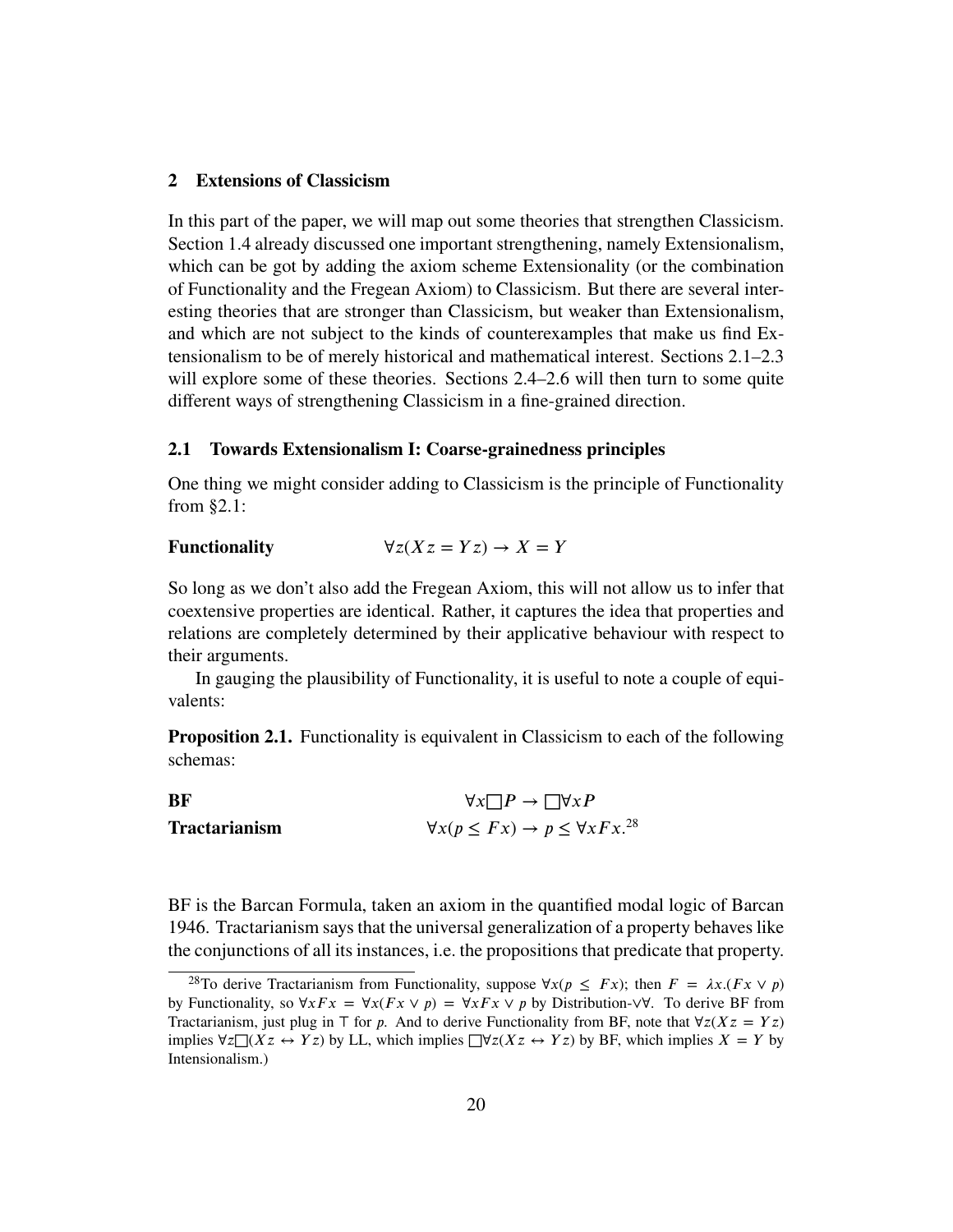Instantiation already tells us that it entails all the instances; Tractarianism adds that it is entailed by anything that entails all the instances, just as a conjunction entails its conjuncts and is entailed by anything that entails all of its conjuncts, as captured by the standard introduction and elimination rules for conjunction. (Such an assimilation of quantification to infinitary conjunction is propounded by Wittgenstein in the *Tractatus*: Wittgenstein [1961,](#page-84-7) §6.0001; see Proops [2017.](#page-83-10)) Many have objected to this idea on the grounds that if there could be new objects, distinct from all the objects there already are, there is nothing to stop there from being a proposition,  $\dot{p}$ , and a property  $F$ , such that  $p$  entails  $Fx$  for each actual object, but is compatible with there being new possible things that aren't  $F$ , and thus is a counterexample to Tractarianism.[29](#page-20-0) The informal picture often associated with BF, and thus Functionality and Tractarianism, is that there cannot be anything new.

A further strengthening is to place  $\Box$  in front of any of Functionality, BF or Tractarianism; this results in the system HFE outlined in Bacon [2018a.](#page-81-0) The fact that this actually strengthens these principles suggests we have to be careful about the intuitive gloss on Functionality as 'there cannot be anything new', since given S4, it seems that any claim that was properly glossed like that should be necessary if true. Once we look at models where these principles are contingently true (in [Ap](#page-71-0)[pendix D\)](#page-71-0), we will see more reasons to think the slogan should really be associated with the necessitated versions of these schemes.

One might think that principles at the level of generality of BF, Functionality, and Tractarianism are necessary if true. Perhaps this attitude is correct as far as metaphysical necessity is concerned. But it's hard to see why the mere *generality* of a proposition *p* should generate any presumption that *p*, if true, is *broadly* necessary, i.e., identical to  $p \vee \neg p$ . If the corresponding attitude to metaphysical necessity is appropriate, then perhaps we should take this as an argument for the distinctness of broad necessity and metaphysical necessity, rather than an argument against the view that general principles like BF and Functionality are true but not broadly necessary.

Another noteworthy consequence of Extensionalism that is not a theorem of Classicism is the necessity of distinctness:

$$
ND \t x \neq_{\sigma} y \to \Box (x \neq_{\sigma} y)
$$

By contrast, the necessity of *identity* is already a theorem of Classicism:

**NI** 
$$
x =_{\sigma} y \rightarrow \Box(x =_{\sigma} y)
$$

This follows, by a well-known argument that seems to have been first been dis-

<span id="page-20-0"></span><sup>&</sup>lt;sup>29</sup>The argument against Tractarianism in Russell [\(1924,](#page-83-11) lecture 5) can be construed this way if we take Russell's 'it is a further fact that' to imply 'not entailed by'.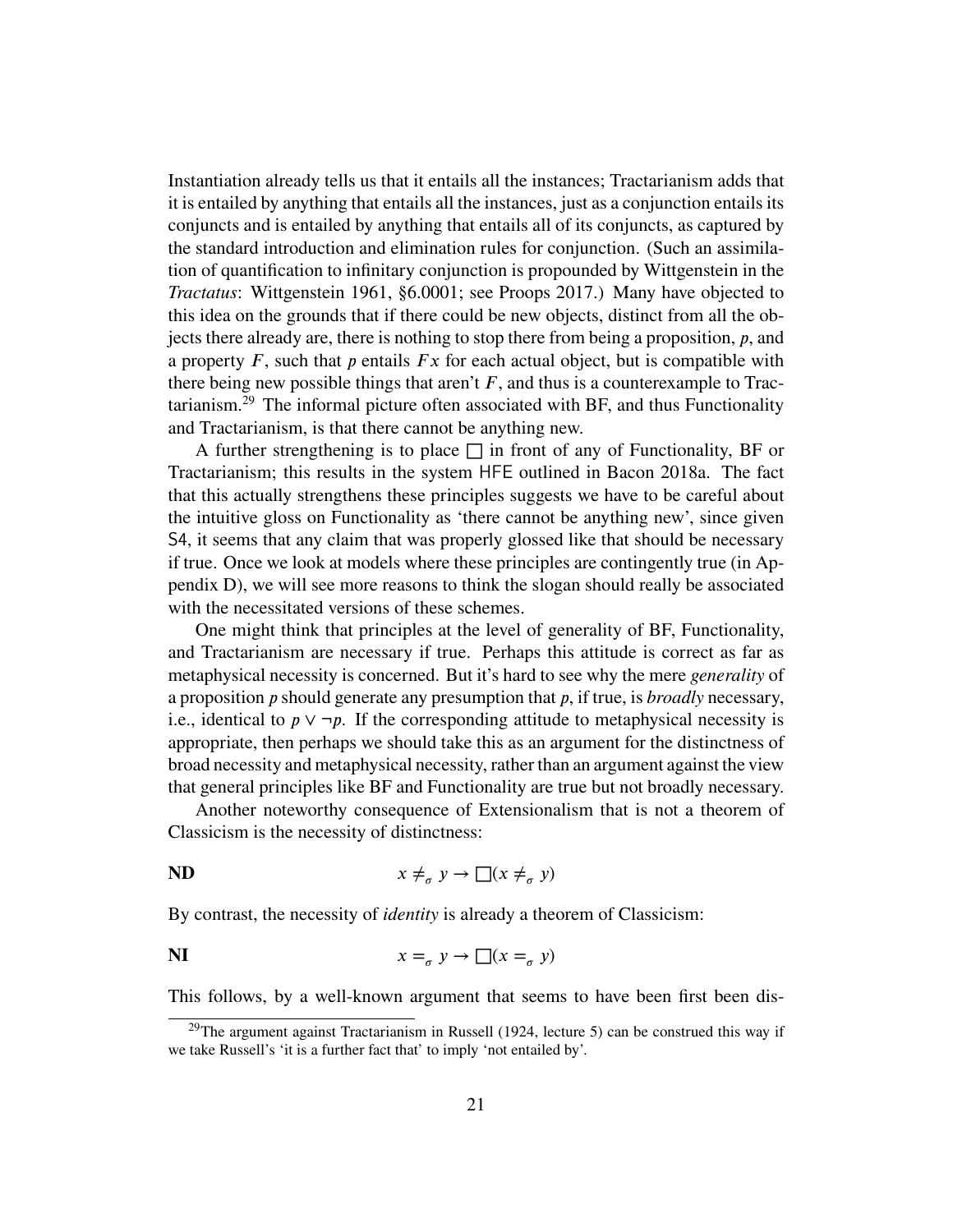covered by Quine (see Burgess [2014\)](#page-81-8), from the LL-instance  $x = y \rightarrow (\lambda z) \cdot \prod (x =$  $(z)$ ) $x \to (\lambda z. \Box(x = z))y$ , together with  $\Box(x = x)$ , the necessitation of a Refinstance.

ND also has some more familiar equivalents:

**Proposition 2.2.** ND is equivalent in Classicism to each of:

5 
$$
\Diamond p \to \Box \Diamond p
$$

$$
p \to \Box \Diamond p
$$

To derive 5 from the type-*𝑡* instance of ND, substitute *⊤* for *𝑞* and ¬*𝑃* for *𝑝*. To derive B from 5, use the T axiom in the dual form  $p \to \Diamond p$ . And to complete the circle of entailments, we can derive ND (for any type) from B, using an argument due to Prior [\(1963,](#page-83-12) pp. 206–7): suppose  $x \neq y$ ; then  $\Box \Box (x = y)$  by B; but  $\Box(x = y \rightarrow \Box(x = y))$  by the necessitation of NI; so  $\Box(x \neq y)$  by K.

Just as in the case of Functionality, these principles do not imply their own necessitations (i.e. the necessitations of their universal closures) in Classicism. But it is hard to think of a principled reason for accepting, say, ND that would not extend to its necessitated analogue:

$$
\Box \mathbf{ND} \qquad \Box \forall x (x \neq_{\sigma} y \to \Box (x \neq_{\sigma} y))
$$

We will refer to the result of adding  $\Box$ ND (or  $\Box$ 5 or  $\Box$ B) to C as C5, by analogy to the modal system S5. Insofar as any theory in this domain counts as "orthodox", C5 does.

One might have expected that the idea that distinct things are necessarily distinct would be entirely independent of the question of new things. But this turns out to be wrong:

<span id="page-21-1"></span>**Proposition 2.3.** BF (and hence also Functionality and Tractarianism) is a theorem of C<sub>5</sub>.

The proof of this is essentially due to Prior  $(1956)^{30}$  $(1956)^{30}$  $(1956)^{30}$  $(1956)^{30}$ 

In the other direction, we have the following novel result:

**Proposition 2.4.** ND and BF jointly imply □ND in Classicism.

For given ND, we have  $\Box(x = y) \lor \Box(x \neq y)$ . With 4, this implies  $\Box(x = y) \lor \Box(x \neq y)$ □□( $x \neq y$ ), and hence □( $x = y \lor \Box(x \neq y)$ ), i.e. □( $x \neq y \rightarrow \Box(x \neq y)$ ). By Gen,  $\forall xy \square (x \neq y \rightarrow \square (x \neq y))$ , which implies □ND by BF.

<span id="page-21-0"></span> $30$ Prior [\(1956\)](#page-83-13) uses S5; Prior [\(1967,](#page-83-14) p. 146) attributes the following simpler proof using B to E.J. Lemmon. Suppose  $\forall x \Box Fx$ . Then  $\Box \Diamond \forall x \Box Fx$  by B. Using CBF we can infer  $\Box \forall x \Diamond \Box Fx$ , and finally, by the necessitation of B,  $\Box \forall x Fx$ .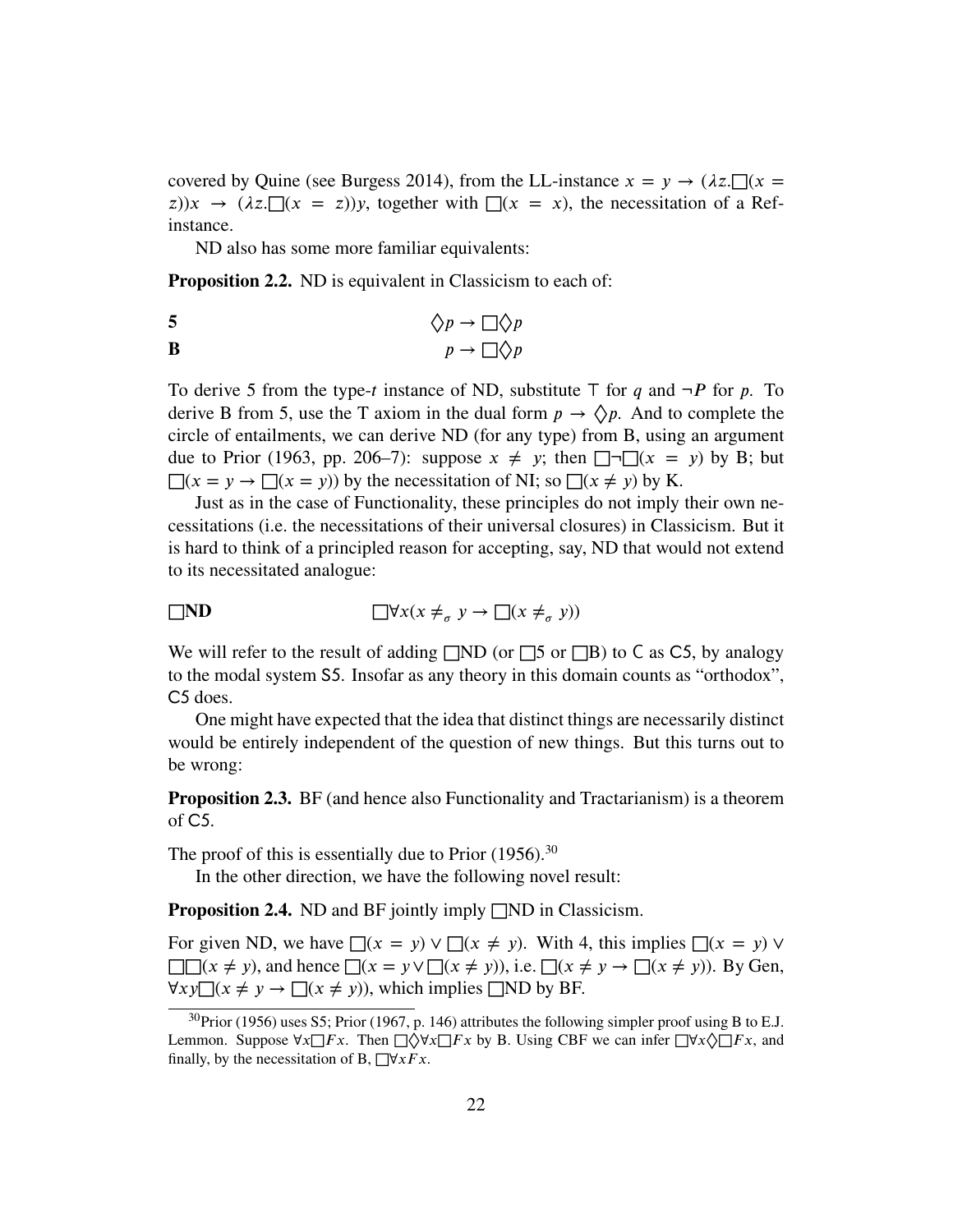<span id="page-22-1"></span>

Figure 5. Coarse-grainings of Classicism

So far, then, our map of systems including Classicism is as depicted in [Figure 5.](#page-22-1)

#### <span id="page-22-0"></span>**2.2 Towards Extensionalism II: Lattice-theoretic principles**

The hierarchy of strengthenings of Classicism explored in the previous section is particularly important, both philosophically and because of the ways in which the coarser-grained views lend themselves to familiar and simple model theories. This section will survey three other principles inspired by conditions from the theory of Boolean algebras as formulated in classical first-order set theory, a common theoretical framework for modelling propositions. We will see that against the present foundational framework of higher-order logic, the relations between these principles are markedly different.

A "complete" Boolean algebra is one in which every set of elements has a *greatest lower bound*: a lower bound of the set that is  $\geq$  every other lower bound of the set, where being a lower bound of a set means being  $\leq$  every element of the set. Taking this as inspiration, consider the following principle:

#### **Boolean Completeness**

 $\tau$ <sup>→*t*</sup>∃ $y^{\tau}$ (GLB<sub> $_{\tau}$ </sub>  $yX$ )

where:

$$
\begin{aligned} \n\text{GLB}_{\tau} &:= \lambda y^{\tau} X^{\tau \to t} . \forall z^{\tau} (\text{LB}_{\tau} zX \leftrightarrow z \leq_{\tau} y) \\ \n\text{LB}_{\tau} &:= \lambda z^{\tau} X^{\tau \to t} . \forall y^{\tau} (Xy \to y \leq_{\tau} z) \n\end{aligned}
$$

Boolean Completeness is thus analogous to the claim that each relational type  $\tau$ forms a complete Boolean algebra under entailment, except that quantification into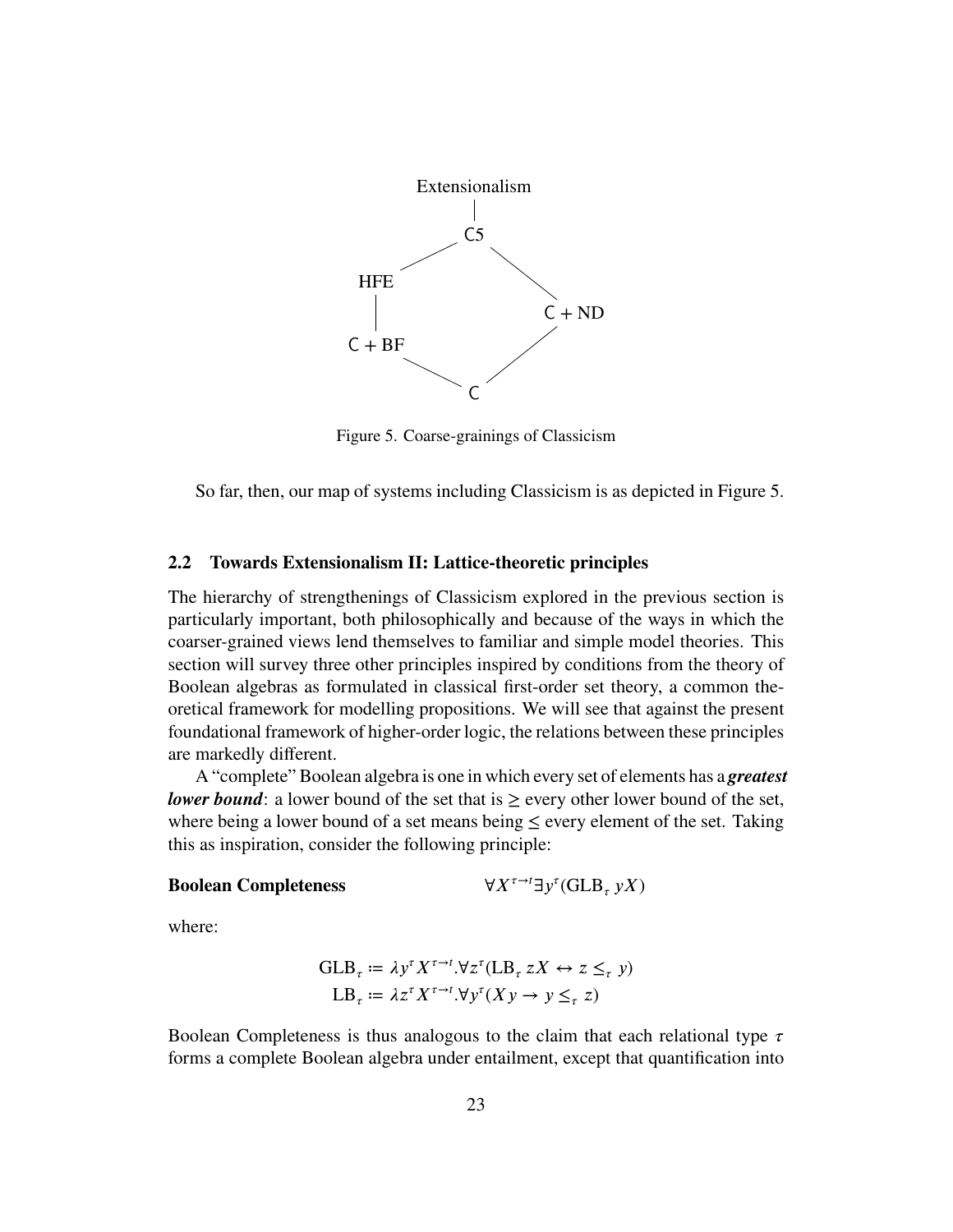type  $\tau \rightarrow t$  plays the role of quantification over sets.

To see that Boolean Completeness follows from Extensionalism, it suffices to note that Extensionalism implies that for any property *X* (of propositions, properties, or relations), *falling under everything X*—that is,  $\lambda \vec{y} \cdot \forall Z (XZ \rightarrow Z\vec{y})$ —is a GLB of the *X* things.<sup>[31](#page-23-0)</sup>

The second of our principles also corresponds to a well-known property of Boolean algebras. An *atom* of a Boolean algebra is an element such that the only thing below it is the bottom element; an algebra is *atomic* just in case every element is either the bottom element, an atom, or above at least one atom. This corresponds to a thesis about the propositions, properties, and relations of some type  $\tau$ :

### **Atomicity** ∀*𝑥*(*𝑥* ≤ ¬*𝜏𝑥* ∨ ∃*𝑦*(Atom*<sup>𝜏</sup>*

$$
\forall x (x \leq \neg_\tau x \lor \exists y (\text{Atom}_\tau \ y \land y \leq_\tau x))
$$

where:

$$
\text{Atom}_{\tau} := \lambda y. \forall z ((z \leq_{\tau} y \land z \neq y) \leftrightarrow z \leq_{\tau} \neg_{\tau} z)
$$

For the special case where  $\tau$  is  $t$  we could equally well have defined the corresponding notion of an atom to be a broadly possible proposition that entails each proposition or its negation. The word 'world' would also be a pretty good name for atoms of type *𝑡*, since given Atomicity, the broadly possible propositions are exactly those entailed by some atom. Extensionalism implies Atomicity: for example in type *t*, the only element other than  $\perp$  is  $\top$ , which is therefore an atom.<sup>[32](#page-23-1)</sup>

If we are calling propositional atoms 'worlds', it is natural to use 'actual world' to mean 'true propositional atom'. Obviously there can only be at most one actual world, since any two atoms are incompatible. Call the claim that there is an actual world,

# Actuality  $\exists p(p \land \forall q(q \rightarrow p \leq q))$

Equivalently: any property of propositions all of whose instances are true has a true

<span id="page-23-0"></span><sup>&</sup>lt;sup>31</sup>To see that it's a lower bound of *X*, suppose that *Xu*. Then by the Fregean Axiom,  $Xu = T$ , so  $(\lambda \vec{x}. Xu \to u\vec{x}) = (\lambda \vec{x}.u\vec{x}) = u$ , so  $(\lambda \vec{x}.\forall Z(XZ \to Z\vec{x})) \leq u$ . To see that it's a *greatest* lower bound of *X*, suppose *y* is a lower bound of *X*. Then  $\forall \vec{x} (y \vec{x} \rightarrow \forall z (Xz \rightarrow z \vec{x}))$ . By Extensionality, this implies that  $y \leq \lambda \vec{x} \cdot \forall Z(XZ \rightarrow Z\vec{x})$ . Note that without Extensionalism, there is no guarantee that *having every X* property is even a lower bound of the *X* properties, let alone a greatest lower bound. For example, even though *being president* is a widely-discussed property, *having every widely-discussed property* plausibly fails to entail *being president*.

<span id="page-23-1"></span><sup>32</sup> More generally, where  $\tau$  is  $\sigma_1 \to \cdots \to \sigma_n \to t$ , Extensionalism implies  $\forall \vec{y}$ (Atom<sub> $\tau$ </sub>( $\lambda \vec{z}$ ,  $\Lambda_i z_i$ ) *y*<sub>*i*</sub>)). Moreover,  $x \leq_\tau \neg_\tau x$  is equivalent given Extensionalism to  $\neg \exists \vec{y}(x\vec{y})$ ; if this is false, we have  $(\lambda \vec{z}, \bigwedge_i z_i = y_i) \leq_\tau x.$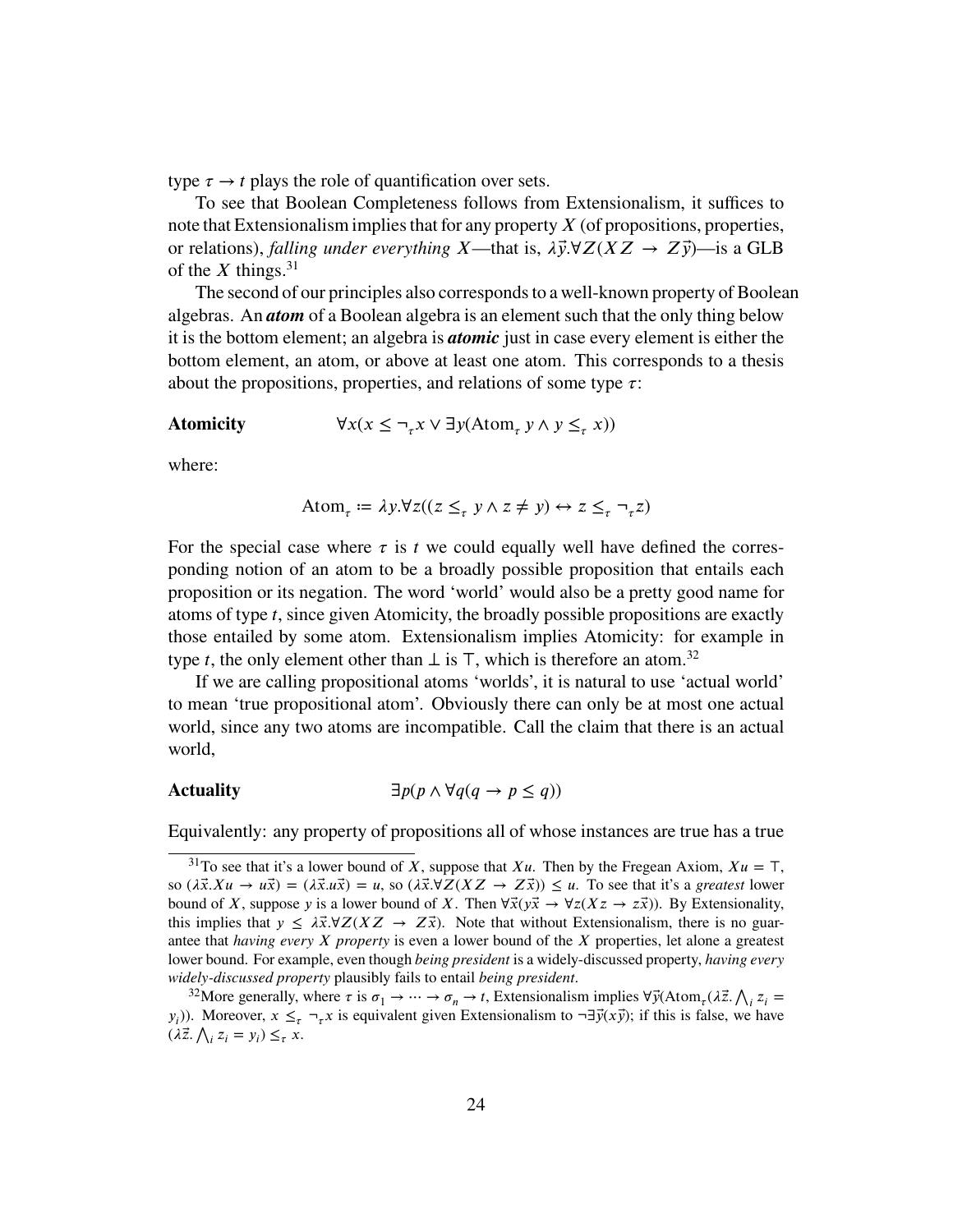lower bound.<sup>[33](#page-24-0)</sup> Extensionalism obviously entails Actuality and provides a witness, namely *⊤*.

In C5, the three principles we have just introduced are intimately related to each other:

<span id="page-24-2"></span>**Proposition 2.5.** Actuality is equivalent to Boolean Completeness in C5.

<span id="page-24-3"></span>**Proposition 2.6.** Atomicity is equivalent to □Boolean Completeness (and hence also to  $\Box$ Actuality) in C5.

For those used to using the theory of Boolean algebras to guide their reasoning about propositions, this should be surprising, for one can easily construct atomic Boolean algebras that are not complete, and complete Boolean algebras that are not atomic. These facts illustrate the danger of using the theory of arbitrary Boolean algebras in guiding one's theorizing about propositions.

Without the assumption of C5, there are more surprises for this way of thinking. On the model of propositions as a Boolean algebra, worlds—i.e. propositions that settle the truths—are atoms, including the actual world. Given that Atomicity implies that every proposition is the disjunction (LUB) of the atoms that entail it, one might expect Atomicity to imply Actuality. But surprisingly, this does not follow in Classicism: in [Appendix D,](#page-71-0) we show that Classicism is consistent with the hypothesis that although every truth is entailed by some atom, every atom is false. Similarly, if there is a conjunction (GLB) of all the truths (as Boolean Completeness guarantees), one might expect that it would witness the truth of Actuality. But in fact, in general there is no obvious reason why the GLB of some truths should be true (or even possible), so Boolean Completeness does not obviously imply Actuality.[34](#page-24-1) In the other direction, one might have thought that if Actuality is *necessary*, then every possible proposition must be entailed by an atom, namely the proposition that would have been the actual world if it had been true. However, this reasoning forgets the fact that without propositional BF, we cannot import a merely possibly existing world into actuality, and that without ND, that even if an actually existing proposition is possibly a world it needn't actually be, since it might actually be decomposable into a disjunction of stronger consistent propositions that would have been identical had it been true. In [Appendix D](#page-71-0) we show that  $\Box$ Actuality does not

# Actual Profile  $\forall \vec{x} \exists Y (Y \vec{x} \land \forall Z (Z \vec{x} \rightarrow Y \leq Z))$

For suppose that *w* is a witness to Actuality; then for a given choice of  $\vec{x}$ ,  $\lambda \vec{y}$ .(*w*  $\wedge \bigwedge_i x_i = y_i$ ) is a witness to Actual Profile.

<span id="page-24-0"></span> $33$ Note that Actuality implies the analogous generalization about arbitrary predicate types:

<span id="page-24-1"></span><sup>&</sup>lt;sup>34</sup>We conjecture that the combination of Boolean Completeness and the negation of Actuality is consistent in Classicism, although we do not have a proof.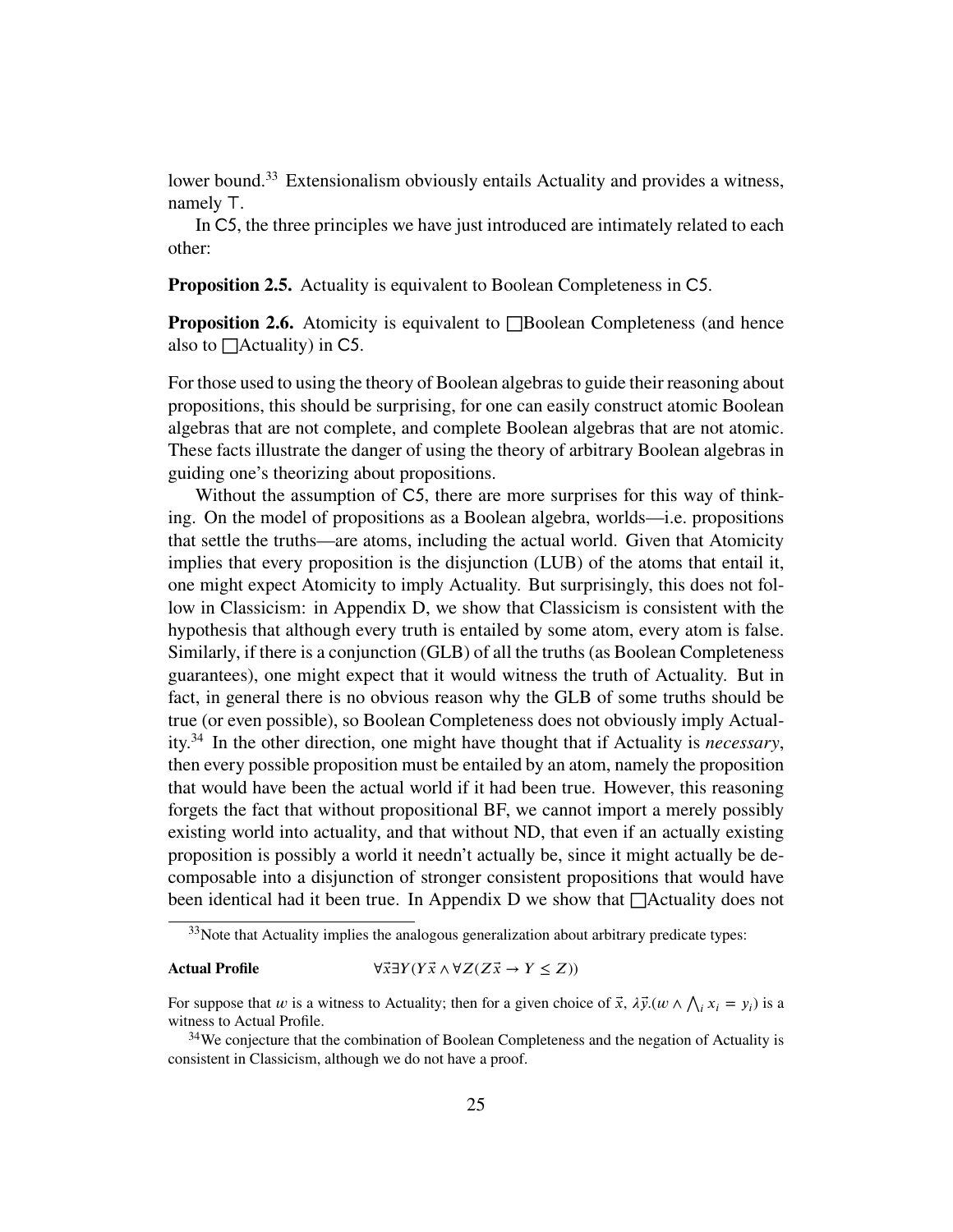imply Atomicity even given BF, by constructing models in which the latter situation occurs (an atomless proposition is possibly atomic).

We postpone the proof of [Proposition 2.5](#page-24-2) to the next section. The right-to-left direction of [Proposition 2.6](#page-24-3) can be established by first showing that, given  $\Box$ ND, everything that is possibly an atom is in fact an atom. Suppose  $\Diamond$  Atom *y*: possibly, everything is either entailed by or inconsistent with *y*. By BF (which follows from  $\Box$ ND by [Proposition 2.3\)](#page-21-1), everything is either possibly entailed by or possibly inconsistent with *𝑦*. But by ND, anything possibly entailed by *𝑦* is entailed by *𝑦*, and anything possibly inconsistent with *y* is inconsistent with *y*, so *y* is in fact an atom. Now suppose  $\Box$ Actuality and  $p \neq \bot$ . Then p is compatible with there being an actual world. Then by BF, there is a proposition  $w$  such that it is possible that  $p$  be true while  $w$  is an actual world; but then  $w$  must in fact be a world, so we have the desired result that there is a world compatible with *p*.

For the left-to-right direction of [Proposition 2.6,](#page-24-3) we actually need only BF rather than the full strength of C5:

**Proposition 2.7.** Atomicity and BF jointly imply □Actuality.

For given BF, every atom entails that *it* entails every truth (and hence that it it is a true atom, and hence there *is* a true atom), i.e.

$$
\text{Atom } w \to w \leq \forall q (q \to w \leq q)
$$

By Tractarianism (equivalent to BF), the consequent is equivalent to  $\forall q(w \leq (q \rightarrow$  $w \leq q$ )). But this is true whenever *w* is an atom, since when  $w \leq q$ ,  $q \to (w \leq q)$ *q*) is  $\top$  and hence entailed by everything, while when  $w \leq \neg q, w \leq (q \rightarrow p)$ for any *p*. Thus, if every proposition other than  $\perp$  is compatible with some atom, every proposition other than *⊥* must be compatible with Actuality, so the negation of Actuality must be identical to *⊥*, in which case the necessitation of Actuality is true.

Goodsell and Yli-Vakkuri [\(n.d.\)](#page-83-15) show that C5+Atomicity has a consequence worthy of special attention:

# <span id="page-25-1"></span>**No Pure Contingency**  $P \to \Box P$ , where *P* is closed and contains no non-logical constants.

Equivalently,  $\forall \vec{x} Q \rightarrow \Box Q[\vec{a}/\vec{x}]$ , where *Q* contains no nonlogical constants and has free variables in  $\vec{x}$ <sup>[35](#page-25-0)</sup> [No Pure Contingency](#page-25-1) can also be consistently combined with C5 and the denial of Atomicity (indeed with Atomlessness), and with many other

<span id="page-25-0"></span><sup>&</sup>lt;sup>35</sup>This is one direction of the biconditional 'Logical Necessity' schema discussed in Bacon [2020.](#page-81-9) The other direction will be discussed in [§2.5](#page-35-0) below.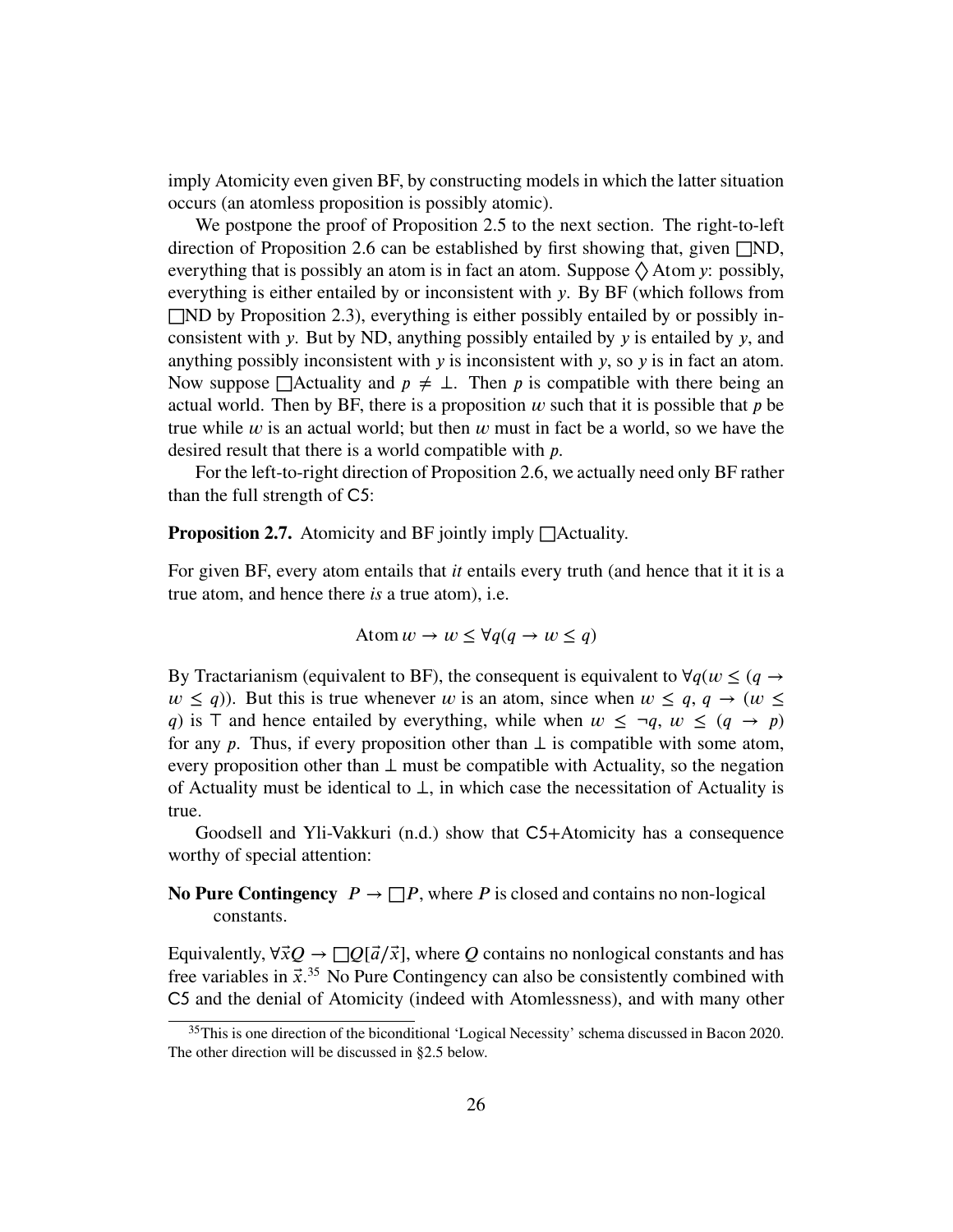combinations of the principles we have discussed in this and the preceding section. And it has a certain plausibility. It can be derived from the combination of an account of the status of *logical truth* in the spirit of Bolzano [\(2004\)](#page-81-10), Tarski [\(1959\)](#page-84-8), and Williamson [\(2003\)](#page-84-1), on which closed sentences with only logical constants are automatically logically true if true at all, together with the natural idea that the necessitation of any logical truth is itself a logical truth. However this is not by itself a strong argument for [No Pure Contingency,](#page-25-1) since "logical truth" is a term of art, and a rather vexed one: insofar as one doubted [No Pure Contingency,](#page-25-1) one should suspect that the argument just conflates two different interpretations of 'logical truth'.

# <span id="page-26-0"></span>**2.3 Towards Extensionalism III: Comprehension principles**

Some formulations of second and higher-order logic take as primitive a comprehension schema along the lines of

$$
\exists X \forall y (X y \leftrightarrow P).
$$

Since our present system has  $\lambda$ -terms, this is in fact a theorem: the existential is witnessed by the term  $\lambda y.P.^{36}$  $\lambda y.P.^{36}$  $\lambda y.P.^{36}$  However Classicism is neutral about certain other comprehension-style principles, which this section will survey.

Our first principle requires some preliminary motivation and definitions. Let a *persistent* property, relation, or proposition be one that entails its own necessitation:

$$
Persistent := \lambda Y. Y \leq (\lambda \vec{z}.\Box Y \vec{z})
$$

The modal behaviour of a persistent property is a bit like that of a *set* or *plurality*, according to standard modal set theory/plural logic. Any member of a set is necessarily a member of that set, and any one of some things is necessarily one of those things; similarly, any instance of a persistent property is necessarily an instance. But the standard view of sets and pluralities goes further than this, by ruling out the possibility of a set or plurality acquiring any *new* members beyond those that it in fact has. If C5 fails, persistent properties need not behave like this: for example, when *a*, *b*, *c* are distinct but possibly  $a = b \land a \neq c$ , *being identical to c or such that*  $a = b$  is a persistent property that in fact has only one instance but could have two. For the modal behaviour of a property to be really analogous to that of a set or plurality, it must be not only persistent but *inextensible*, i.e. necessarily such as to entail any property had necessarily by all of its instances:

Inextensible =  $\lambda Y$ .  $\Box \forall X (\forall \vec{z} (Y \vec{z} \rightarrow \Box X \vec{z}) \rightarrow Y \leq X)$ 

<span id="page-26-1"></span> $^{36}\beta$  ensures that, for any *y*,  $(\lambda y.P)y \leftrightarrow P$ .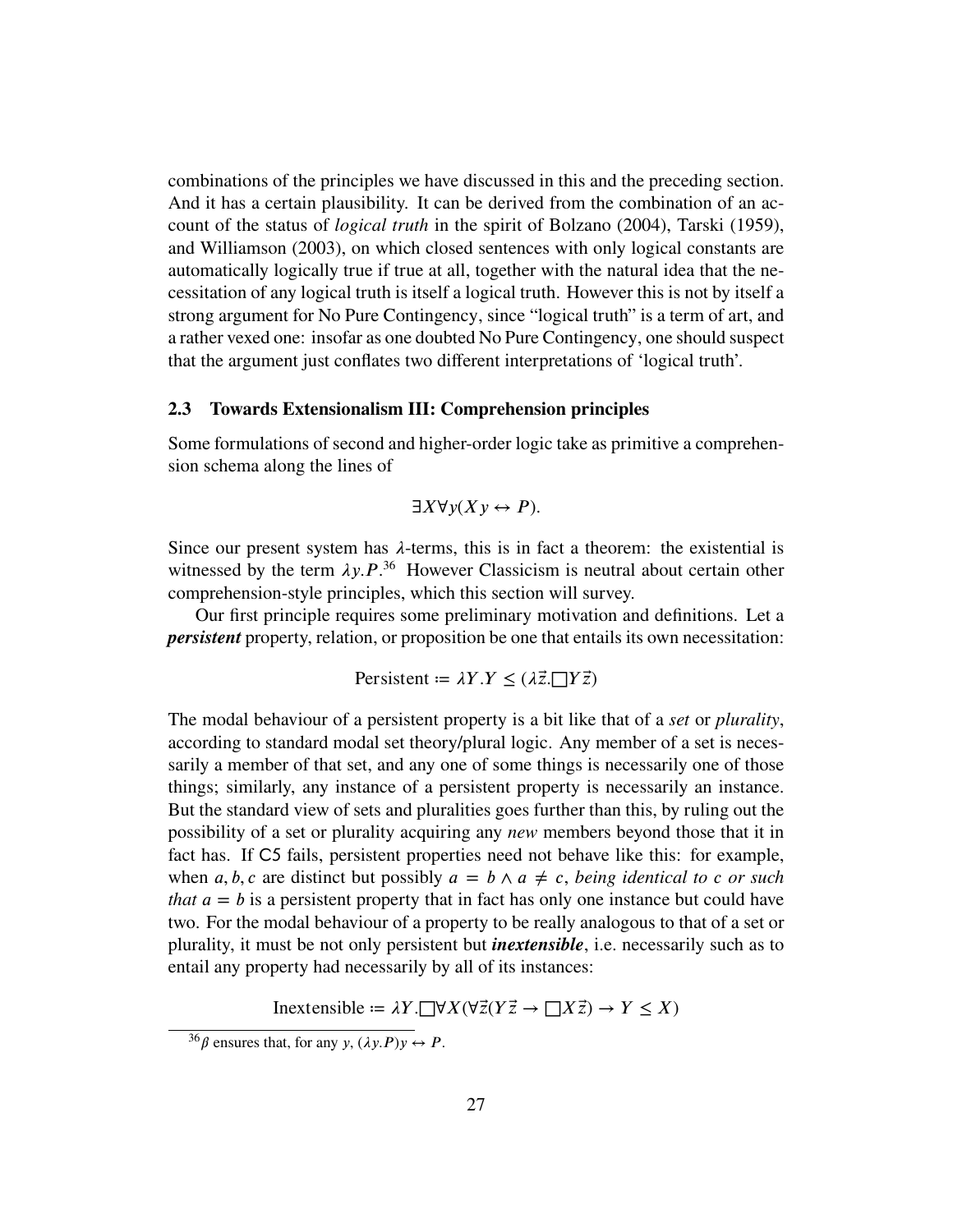In our example,  $\lambda x.(x = c \vee a = b)$  is not inextensible, since it fails to entail  $\lambda x.x = c$ , even though that property is necessary to its one and only instance. The property of being a member of a given set or being one of some things, by contrast, would normally be thought of as inextensible: if each of some things is necessarily  $F$ , then necessarily anything that is one of them (belongs to the set of them) is  $F^{37}$  $F^{37}$  $F^{37}$ 

Define a *rigid* property (or relation or proposition) as one that is both persistent and inextensible. We can simplify this as follows:

$$
\text{Rigid}_{\sigma_1,\dots,\sigma_n} := \lambda Y. \Box \forall X. (\forall \vec{z}. Y \vec{z} \to \Box X \vec{z}) \leftrightarrow Y \le X
$$

The principle we want to consider says that every property (or relation or proposition) is coextensive with a rigid one:

# **Rigid Comprehension**  $\forall X. \exists Y (\text{Rigid}(Y) \land \forall \vec{z}(X\vec{z} \leftrightarrow Y\vec{z}))$

This can be thought of on the model of a comprehension principle for pluralities or sets, according to which every property is coextensive with a plurality or set. This assumption is both natural in itself, and needed for the regimentation of some natural-language modal claims not ostensibly about pluralities or sets, for example the most salient reading of 'Mary could have had all John's favourite properties' (see Dorr, Hawthorne and Yli-Vakkuri [2021,](#page-82-3) §1.4). Rigid Comprehension also helps to provide a natural account of the prevalent use of extensionalist reasoning in mathematics (see Church [1940,](#page-81-3) Myhill [1958\)](#page-83-5). Note that Extensionalism trivially implies Rigid Comprehension, since it entails that everything is rigid.<sup>[38](#page-27-1)</sup>

Like all the principles from the previous section, Rigid Comprehension follows from the claim that there are only finitely many entities of the relevant types. Rigid Comprehension also implies two of those principles:

<span id="page-27-2"></span>**Proposition 2.8.** Rigid Comprehension implies Boolean Completeness.

**Proposition 2.9.** Rigid Comprehension implies Actuality.

Both results are straightforward. To show that some property of propositions, *F*, has a greatest lower bound one takes a rigid property, *G*, coextensive with *F* and

<span id="page-27-0"></span> $37$ See Linnebo [2013](#page-83-16) and Dorr, Hawthorne and Yli-Vakkuri [2021,](#page-82-3) §1.5. An inextensible property is one for which BF necessarily holds for the quantifiers restricted by it. In C5, persistence entails inextensibility (see Dorr, Hawthorne and Yli-Vakkuri [2021,](#page-82-3) propositions C4 and C5).

<span id="page-27-1"></span><sup>&</sup>lt;sup>38</sup>If we weaken 'Rigid' in Rigid Comprehension to 'Persistent', the resulting 'Persistent Comprehension' principle is equivalent to Actuality. The implication from it to Actuality can be recovered from the proof of Actuality from Rigid Comprehension below, which does not mention inextensibility. To derive Persistent Comprehension from Actuality, suppose  $w$  witnesses Actuality; then for any  $X, \lambda \vec{v}$ ,  $w \leq X \vec{v}$  is persistent and coextensive with X. We might also consider replacing 'Rigid' with 'Inextensible'. The resulting principle also follows from Actuality, since if  $w$  witnesses Actuality; then for any *X*,  $\lambda \vec{y} \cdot w \wedge X \vec{y}$  is inextensible and coextensive with *X*.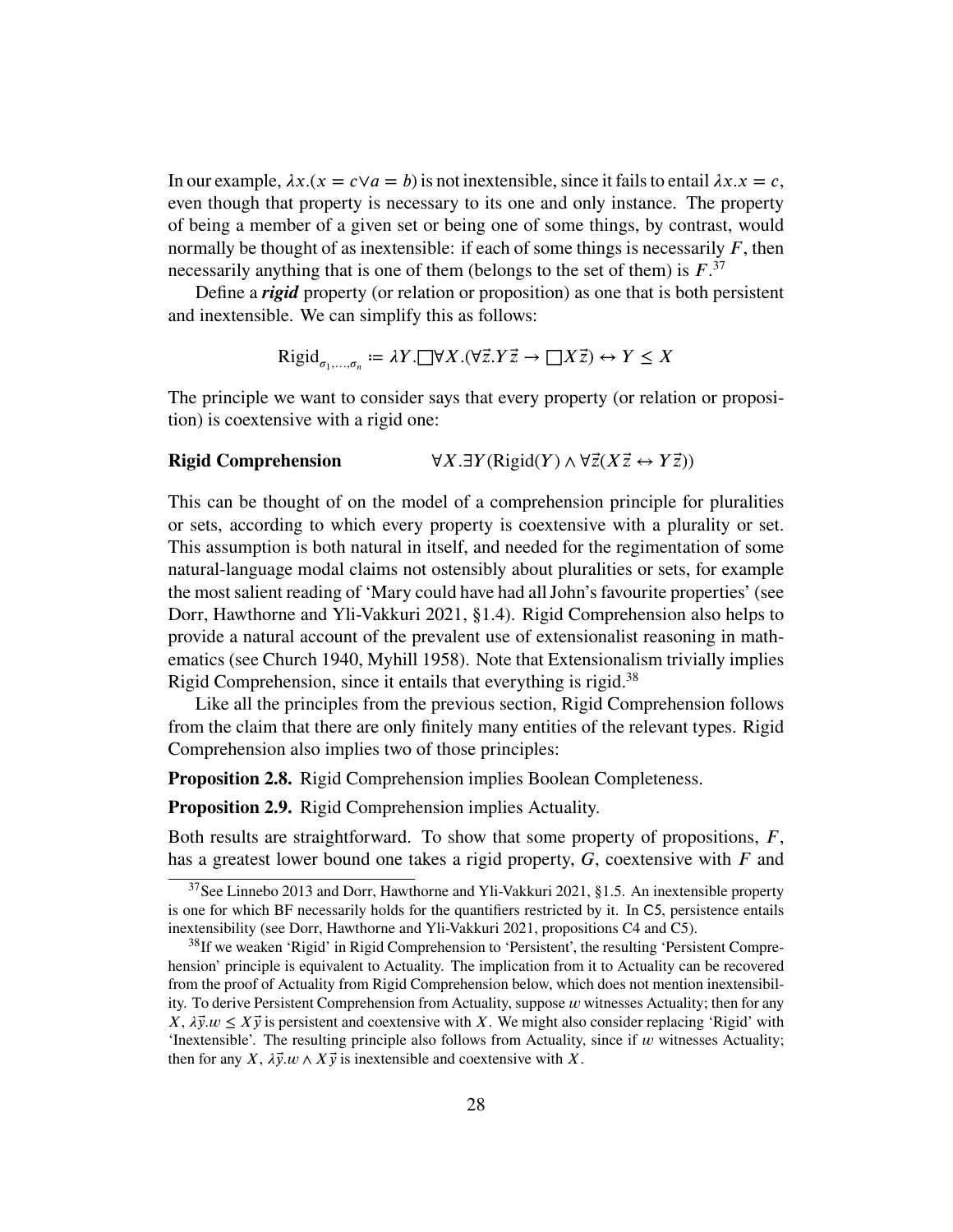considers the proposition  $\forall p G p$  (much as we did in the proof of Boolean Completeness from Extensionalism).[39](#page-28-0) Parallel arguments establish the proposition at other relational types. To show that Rigid Comprehension entails Actuality, one takes a rigid property, *T*, coextensive with truth (i.e. such that  $\forall p(Tp \leftrightarrow p)$ ) and defines the actual world as  $\forall p(Tp \rightarrow p)$ .<sup>[40](#page-28-1)</sup>

In the setting of C5, Rigid Comprehension not only implies but is equivalent to Actuality:

<span id="page-28-3"></span>**Proposition 2.10.** Actuality implies Rigid Comprehension in C5.

To prove this, one first shows that in  $C5$  anything persistent is also inextensible.<sup>[41](#page-28-2)</sup> It then suffices to show that Actuality implies that every property  $F$  is coextensive with a persistent one: if  $w$  is the actual world (i.e. the witness to Actuality), the persistent property in question can be defined as being such that  $w$  entails you are *F* (i.e.  $\lambda x.(w \leq Fx)$ ); this is persistent since entailments are necessary if true, and coextensive with  $F$ , since  $w$  entails only the truths. One can extend this argument to relations straightforwardly.

Combining Propositions [2.8](#page-27-2) and [2.10](#page-28-3) gives us the right-to-left direction of [Pro](#page-24-2)[position 2.5](#page-24-2) (stated without proof in the previous section): Actuality implies Boolean Completeness in C5.

Here are two other results involving Rigid Comprehension whose proofs we give in footnotes:

**Proposition 2.11.** □Atomicity, Boolean Completeness, and BF jointly imply Rigid Comprehension.<sup>[42](#page-28-4)</sup>

<span id="page-28-1"></span><sup>40</sup> $\forall p(T p \rightarrow p)$  is true since *T* is coextensive with truth. And it entails  $(T p \rightarrow p)$  for every *p*. But when *p* is true, *T p* is true, so by the persistence of *T*,  $\Box$ *Tp*, hence  $(Tp \rightarrow p) = p$ ; thus,  $\forall p(Tp \rightarrow p)$ entails every truth. Note that this reasoning does not rely on the inextensibility of *T*.

<span id="page-28-2"></span><sup>41</sup>*Proof:* Suppose *X* is persistent and  $\forall \vec{y}(X\vec{y}) \rightarrow \Box Z\vec{y}$ , i.e.  $\forall \vec{y}(\neg X\vec{y}) \vee \Box Z\vec{y}$ . By B (equivalent to ND), we have  $\forall \vec{y}(\neg X \vec{y} \rightarrow \Box \neg \Box X \vec{y})$ , and hence by the persistence of *X*,  $\forall \vec{y}(\neg X \vec{y} \rightarrow \Box \neg X \vec{y})$ . So we can strengthen our assumption to  $\forall \vec{y}(\exists \neg X \vec{y} \lor \exists \vec{z} \vec{y})$ , which implies  $\forall \vec{y}(\neg X \vec{y} \lor Z \vec{y})$ , i.e.  $X \leq Z$ . Using  $\square$ ND we can necessitate this result.

<span id="page-28-4"></span><sup>42</sup>Let *𝑋* be some property, *𝐹* be the property of being a haecceity of an *𝑋* thing (i.e. *𝜆𝑌 .*∃*𝑧*(*𝑋𝑧*∧  $Y = \lambda x . (z = x)$ )), and  $X^*$  be the least upper bound of *F*. We show that  $X^*$  is coextensive with *X* and rigid.

(i) Every *X* is  $X^*$ . Suppose  $Xz$ ; then  $\lambda y \cdot y = z$  is *F* and hence entails  $X^*$ , so  $X^*z$ .

(ii) Every  $X^*$  is  $X$ . Actuality follows from our assumptions by [Proposition 2.6,](#page-24-3) so there is a true world-proposition, *w*. Then  $(\lambda y. w \rightarrow X y)$  is an upper bound of *F*, since if  $\lambda y. y = z$  is *F*, *Xz* is

<span id="page-28-0"></span><sup>&</sup>lt;sup>39</sup>Let *X* be of type  $\tau \to t$ , let  $X^*$  be the rigid property coextensive with *X*; and let *U* of type *t* be  $\lambda \bar{z}. \forall Y (X^*Y \rightarrow Y\bar{z})$ . To show that *U* is a GLB of *X*, notice that since *X* and  $X^*$  are coextensive, any *V* is a lower bound of *X* just in case it is a lower bound of  $X^*$ , i.e.  $\forall Y(X^*Y \to \Box \forall \vec{z}(V\vec{z} \to Y\vec{z}))$ By the rigidity of *X*, this is true just in case  $\Box \forall Y(X^*Y \rightarrow \forall \vec{z}(V\vec{z} \rightarrow Y\vec{z}))$  which is equivalent to the claim that  $V$  entails  $U$ .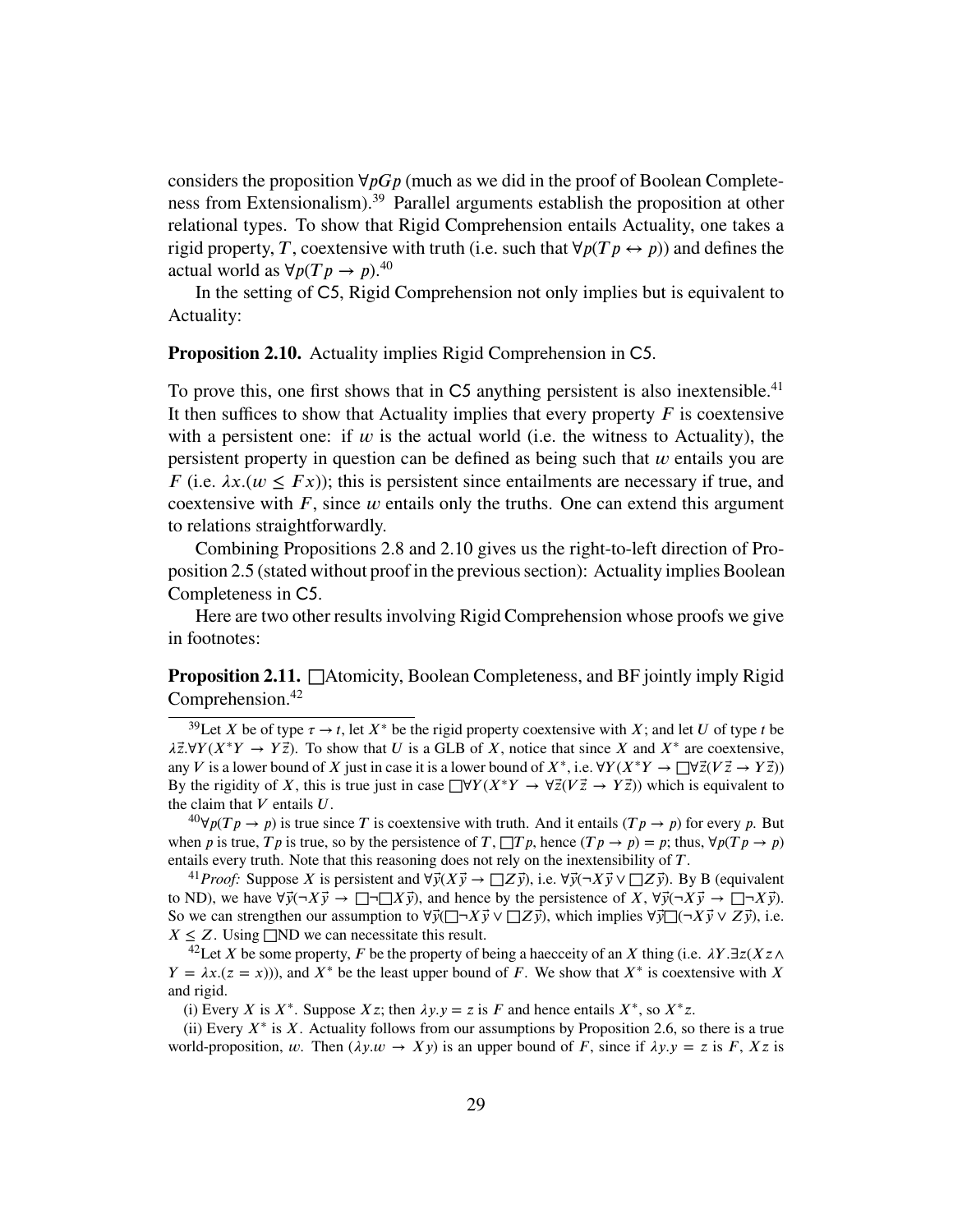**Proposition 2.12.** Rigid Comprehension and BF jointly imply  $\Box$ BF.<sup>[43](#page-29-0)</sup>

To state our second comprehension-style principle, define a *functional* binary relation of a given type  $\sigma \rightarrow \tau \rightarrow t$  in the obvious way as one that relates everything of type  $\sigma$  to exactly one thing of type  $\tau$ :

$$
\text{Functional}_{\sigma,\tau} \coloneqq \lambda U^{\sigma \to \tau \to t}.\forall x \exists y (Uxy \land \forall z (Uxz \to y = z))
$$

Quantification over functional relations provides one natural higher-order way of regimenting the talk of "functions" that comes so naturally to those schooled in standard mathematics. But in the case where  $\tau$  is a relational type, there is another natural way of regimenting informal talk of "functions from type- $\sigma$  things to type- $\tau$  things", namely as quantification into type  $\sigma \rightarrow \tau$ . (Indeed the use of the word "function" in connection with types of the form  $\sigma \rightarrow \tau$  has deep roots in the history of higher order logic as well as its contemporary use.) Obviously any *X* of type  $\sigma \to \tau$ corresponds to a unique functional relation of type  $\sigma \rightarrow \tau \rightarrow t$ , namely  $\lambda yz.z = Xy$ . The principle we want to consider lets us turn this around, by positing something of

true and so entailed by *w*, which implies that  $\Box \forall y (y = x \rightarrow (w \rightarrow Xy))$ . Since  $X^*$  is a *least* upper bound of *F*,  $X^*$  entails  $\lambda y \cdot (w \to X y)$ . So if *z* is  $X^*$ , then  $w \to Xz$  and hence  $Xz$  (since *w* is true). (iii)  $X^*$  is persistent. If *z* is *X*, then  $X^*$  is entailed by  $\lambda x.x = z$ , so  $\lambda x.\Box X^*x$  is entailed by  $\lambda x.$   $\Box(x = z)$  and hence also by  $\lambda x. x = z$  (by NI). So  $\lambda x. \Box X^* x$  is an upper bound of *F*. Since  $X^*$ is a least upper bound of *F*, it follows that  $X^*$  entails  $\lambda x. \Box X^* x$ .

(iv)  $X^*$  is inextensible. We will show  $\forall Y \forall z \Box (\forall x (X^*x \rightarrow \Box Yx) \rightarrow \Box (X^*z \rightarrow Yz))$  and then appeal to BF. Suppose for contradiction that  $\Diamond(\forall x(X^*x \rightarrow \Box Yx) \land \Diamond(X^*z \land \neg Yz))$ . Let *w* be an atom that entails ∀*x*(*X*<sup>\*</sup>*x* → □*Yx*) ∧  $\Diamond$ (*X*<sup>\*</sup>*z* ∧ ¬*Yz*). So *w* entails ∀*x*(*X*<sup>\*</sup>*x* → □*Yx*) and that there is an atom  $w'$  that entails  $X^*z \wedge \neg Yz$ . Hence by BF, there is some  $w'$  for which  $w$  entails:

$$
\forall x (X^*x \to \Box Yx) \land \text{Atom}(w') \land w' \le (X^*z \land \neg Yz).
$$

Without loss of generality, we may assume in addition that  $w'$  is the GLB of the propositions  $p$ such that that *w* entails that  $p = w'$ . (If it isn't, let w'' be the GLB of the propositions such that  $w \leq (p = w')$ ; then *w''* will also be the GLB of the *p* such that  $w \leq (p = w'')$ .). Now let  $H = \lambda x. (w' \rightarrow Yx)$ . We will prove that *H* is an upper bound of *F*, and hence entailed by  $X^*$ , which is a contradiction since  $w'$  is possible (since possibly an atom) and entails that  $X^*z$  and  $\neg Yz$ , and hence  $\neg Hz$ . Let *u* be any *X* thing. We have  $\Box X^*$ *u* by parts (i) and (iii) above; so *w* entails  $X^*$ *u*. Since *w* entails  $\forall x(X^*x \to \Box Yx)$ , *w* also entails  $\Box Yu$  and thus  $w' \leq Yu$ . Since  $w'$  is the GLB above,  $w'$  must *in fact* entail  $Yu$ . (For suppose not: then  $w' \wedge Yu$  is stronger than  $w'$ , but  $w$  entails  $w' = (w' \wedge Yu)$ .) So  $\Box Hu$ . Thus for any *u* that is *X*,  $\Box \forall y(y = u \rightarrow Hu)$ , so *H* is an upper bound of  $F$ , and thus entailed by the least upper bound,  $X^*$ .

<span id="page-29-0"></span> $^{43}$ To prove this, let *F* be a rigid property coextensive with self-identity. But since *F* is inextensible, we have  $□∀Y(∀x(Fx → □Yx) → □∀x(Fx → Yx)$ , But since everything is *F*,  $□∀xFx$  by the persistence of *F*, so  $\Box \forall x Fx$  by BF, so we can simply the above to  $\Box \forall Y (\forall x \Box Yx \rightarrow \Box \forall x Yx$ , i.e.  $\Box$ BF.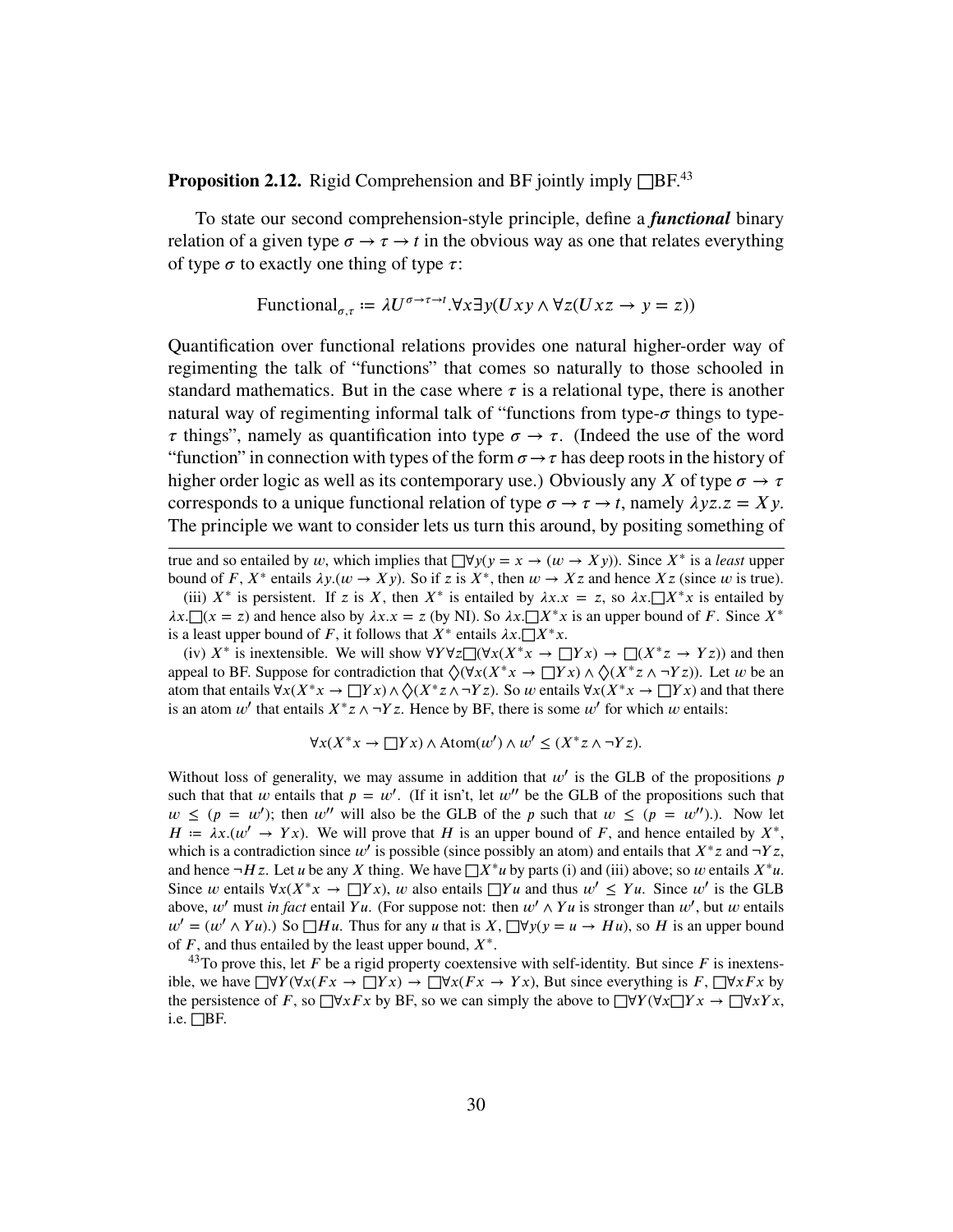type  $\sigma \to \tau$  corresponding to every functional relation of type  $\sigma \to \tau \to t$ :

**Plenitude** 
$$
\forall R^{\sigma \to \tau \to t}(\text{Functional}(R) \to \exists X^{\sigma \to \tau} \forall y (Ry(Xy)))
$$

By contrast with Rigid Comprehension, which is arguably deeply rooted in ordinarylanguage judgements, Plenitude is on shakier philosophical ground, since the relaxed attitude to the word "function" that it licenses might well be dismissed as a confusion.[44](#page-30-0) Like all the principles we have considered so far, this follows from Extensionalism: in the case where  $\tau = t$ , one can simply defines *X* as  $\lambda y \cdot R y$ , the property of being a type-*σ* thing that bears *R* to the one true proposition  $T^{45}$  $T^{45}$  $T^{45}$ .

Plenitude follows much more obviously from a version of the Axiom of Choice that is *not* a theorem of Extensionalism, although it is a theorem of several influential systems (including those of Church [1940](#page-81-3) and Henkin [1950\)](#page-83-3). Let's call this:

**Functional Choice**  $\sigma \rightarrow \tau \rightarrow t$  (Serial(*R*)  $\rightarrow \exists X^{\sigma \rightarrow \tau} \forall y (Ry(Xy)))$ 

where

$$
Serial := \lambda R. \forall x \exists y Rxy
$$

Given the central role of Choice in large parts of mathematics, Functional Choice might seem to provide the basis for a strong argument for Plenitude. But for the purposes of formalizing Choice-based mathematics, the following weaker Choice axiom will do perfectly fine:

**Relational Choice** 
$$
\forall R^{\sigma \to \tau \to t}(\text{Serial}(R) \to \exists S^{\sigma \to \tau \to t}(\text{Functional}(S) \land \forall xy(Sxy \to Rxy)))
$$

In fact, Functional Choice is easily seen to be equivalent to the conjunction of Relational Choice and Plenitude. We will not further discuss Relational Choice here since we are primarily concerned with principles which follow from Extensionalism, but as far as we know, it and its negation are consistent with all consistent combinations of the principles on our list.[46](#page-30-2)

<span id="page-30-0"></span><sup>44</sup>Plenitude, and further reasons for not taking it to be obviously true, are discussed in Dorr [2016,](#page-82-1) §6. It also occurs as an axiom—the 'Typed Comprehension Schema'—in Walsh [2016.](#page-84-9)

<span id="page-30-1"></span><sup>&</sup>lt;sup>45</sup>Since  $RxT = T$  whenever  $RxT$  and  $RxT = \perp$  whenever  $Rx\perp, Rx(RxT)$  in either case, so the existential quantification in Plenitude is witnessed by  $\lambda x.RxT$ . More generally, when  $\tau$  is  $\vec{\sigma} \to t$ , Plenitude will be witnessed by  $\lambda x \vec{y} \cdot \exists Z (RxZ \wedge Z \vec{y})$ .

<span id="page-30-2"></span><sup>&</sup>lt;sup>46</sup>The other principle that occurs in Church's and Henkin's type theories that does not follow from Extensionalism is an axiom of infinity, guaranteeing the existence of infinitely many individuals. This too seems to be consistent with all consistent combinations of the principles we have discussed; indeed, we can have an axiom of infinity for every type including *t*, which is obviously inconsistent with Extensionalism. The *denial* of infinity for type *t* obviously implies both type-*t* Atomicity and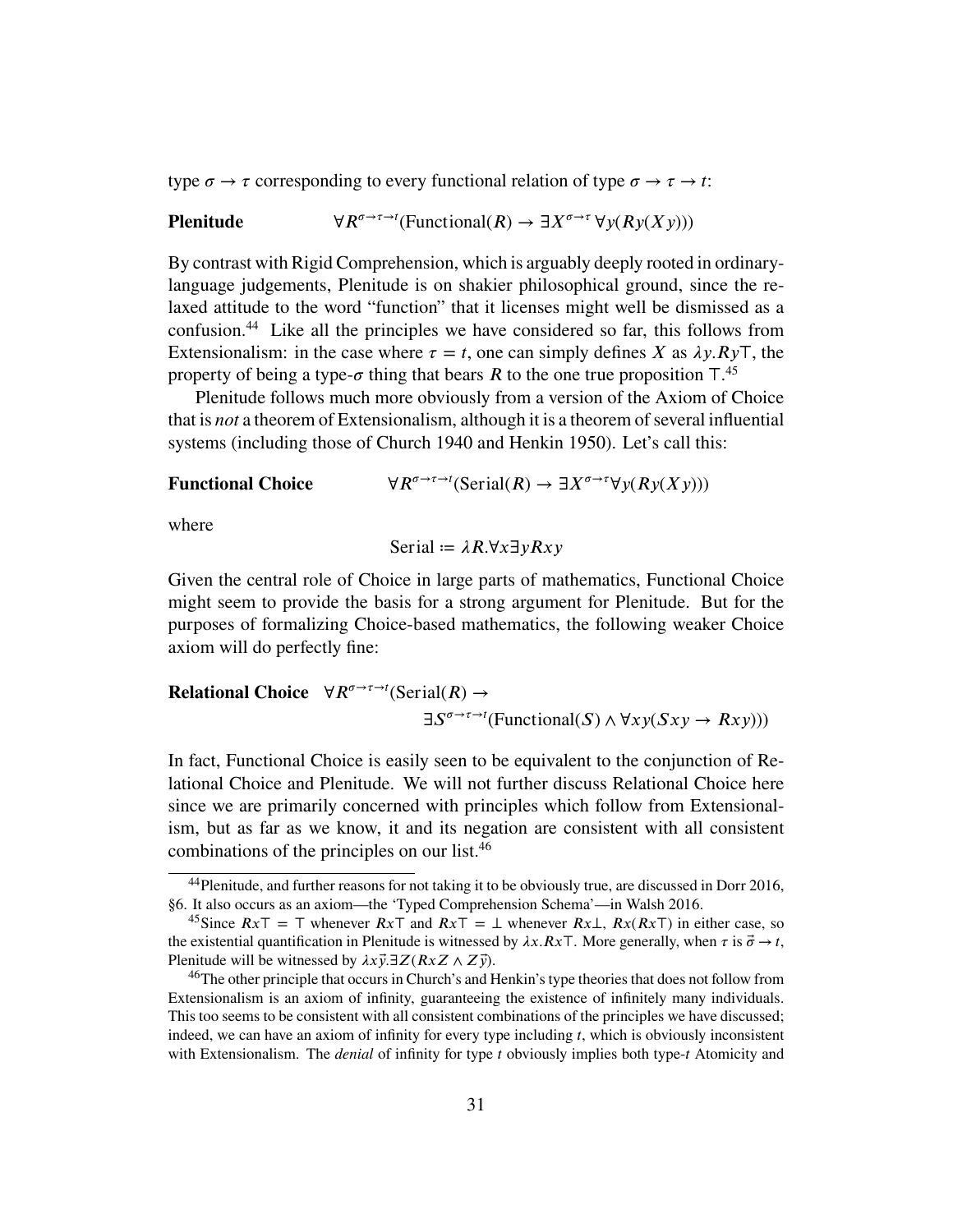Apart from being interesting in its own right, Plenitude also serves as a useful bridge between several of the other principles we have discussed. Here is one crucial fact:

**Proposition 2.13.** Plenitude implies ND.

For if  $x \neq_{\sigma} y$ , there is a functional relation that maps  $x$  to  $\top$  and everything else to  $⊥$  (namely,  $λzw.(x = z ∧ w = T) ∨ (x ≠ z ∧ w = ⊥)$ ), so Plenitude implies that there is a *Z* (of type  $\sigma \to t$ ) such that  $Zx = T$  and  $Zy = \bot$ . Since  $\Box(\bot \neq T)$ , it follows that  $\Box(Zx \neq Zy)$ , and hence that  $\Box(x \neq y)$ .

We can also use Plenitude to prove the leftover left-to-right direction of [Propos](#page-24-2)[ition 2.5,](#page-24-2) as a consequence of the following facts:

<span id="page-31-1"></span>**Proposition 2.14.** Boolean Completeness implies Plenitude in C5.

**Proposition 2.15.** Plenitude implies Actuality.

For the former, suppose  $\vec{R}$  is a functional relation between propositions (the general case is proved similarly). The trick to obtaining the required X of type  $t \to t$  is to construct it as a limit from below: take the least upper bound of the properties  $Z$ such that for any  $p$ ,  $Zp$  entails the proposition to which  $p$  bears  $R$ <sup>[47](#page-31-0)</sup>. For the latter, consider the functional relation that maps every truth to itself and every falsehood to the tautology:  $\lambda pq.(p \wedge p = q) \vee (\neg p \wedge p = \top)$ . By Plenitude, there exists a *Z* of type *t* → *t* such that  $∀pRp(Zp)$ : i.e.,  $Zp = p$  whenever *p* is true and  $Zp = T$  whenever *p* is false. Thus the proposition  $\forall p Z p$  (that everything is *Z*) is true. Moreover this proposition entails  $Zp$  for every  $p$ , and thus entails  $p$  whenever  $p$  is true; so it is a true atom.

We can also prove a variant of [Proposition 2.14](#page-31-1) in which Booolean Completeness is strengthened to Rigid Comprehension, while  $\square$ ND is weakened to ND:

We first show that  $p_a \leq G_R a$ . Let  $H_a$ :  $\sigma \to t$  be  $\lambda x.x = a \wedge p_a$ . By ND,  $\forall x (x \neq a \to (H_a x = \bot))$ , and hence  $\forall x p((x \neq a \land Rx p) \rightarrow (H_a x \leq p))$ ; meanwhile  $H_a a = p_a$ , and so  $\forall x p((x = a \land Rx p) \rightarrow$  $(H_a x \leq p)$ ). Putting these facts together, we have that  $\forall x p (Rx p \rightarrow (\tilde{H}_a x \leq p))$ , i.e.  $F_R H_a$ . Since  $G_R$ is the GLB of all the  $F_R$  operations, we can conclude that  $H_a \leq G_R$ , and hence  $p_a = H_a a \leq G_R a$ .

It remains to show that  $G_R a \leq p_a$ . Let  $J_a : \sigma \to t$  be  $\lambda x. x \neq a \lor p_a$ . By ND,  $\forall x (x \neq a \to (x \neq a \to t)$ *⊤*)), hence  $\forall x (x \neq a \rightarrow (J_a x = T))$ , and hence  $\forall X (F_R X \rightarrow \forall x (x \neq a \rightarrow (X x \leq J_a x))$ ). We also have  $\forall X (F_R X \to \forall x (x = a \to (X x \leq J_a x)))$ , since  $J_a a = p_a$  and if  $F_R X$  and  $X a, X \leq p_a$ . Putting these facts together we have  $\forall X (F_R X \to \forall x (X x \leq J_a x))$ . By BF (which follows from □ND), this implies ∀*X*( $F_R X \to X \leq J_a$ ): i.e.  $J_a$  is an upper bound of the  $F_R$  operations. Hence  $G_R \leq J_a$ , and so  $G_R a \leq J_a a = p_a$ .

Actuality.

<span id="page-31-0"></span><sup>&</sup>lt;sup>47</sup>Suppose *R* of type  $\sigma \to t \to t$  is functional. Let  $F_R : (\sigma \to t) \to t$  be  $\lambda X^{\sigma \to t}$ .  $\forall y \forall p (Ryp \to Xy \le p)$ . By Boolean Completeness,  $F_R$  has a least upper bound: an operation  $G_R$ :  $\sigma \rightarrow t$  such that (i) whenever  $F_R X$ ,  $X \leq_{\sigma \to t} G_R$ , and (ii) whenever  $\forall X (F_R X \to X \leq Y)$ ,  $G_R \leq Y$ . We will show that for any given *a*,  $Ra(G_R a)$ , so that  $G_R$  witnesses the truth of Plenitude. Fix *a*, and let  $p_a$  be the proposition such that  $Ra p_a$ , so we want to show that  $p_a = G_R a$ .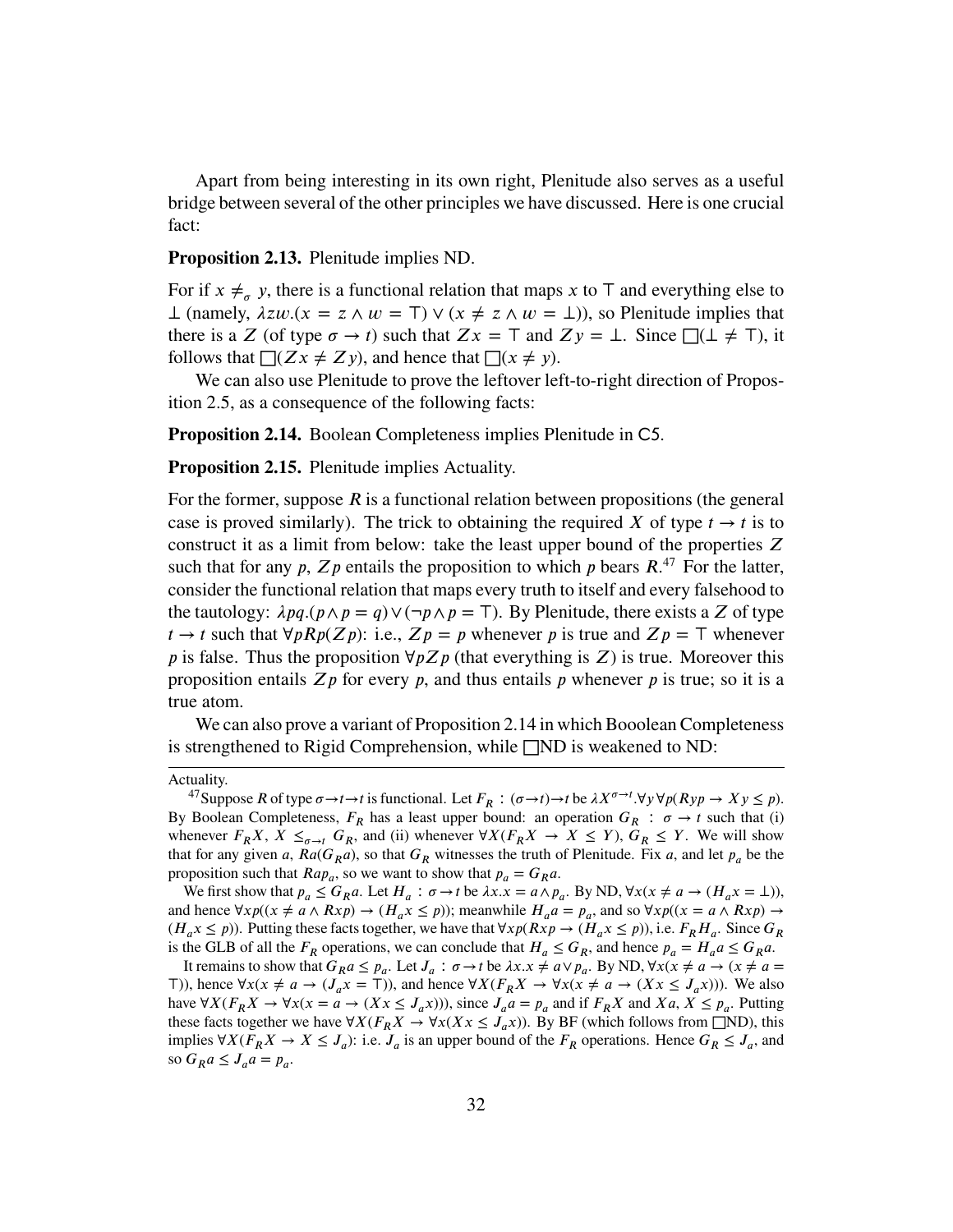<span id="page-32-1"></span>

| Extensionalism                                                                                      |
|-----------------------------------------------------------------------------------------------------|
| $\begin{array}{c}\n C5 + \text{Atomicity} \\   \\ C5 + \text{Actually} \\   \\ C5\n \end{array}$ \n |

Figure 6. Between C5 and Extensionalism

# **Proposition 2.16.** Rigid Comprehension and ND jointly imply Plenitude.<sup>[48](#page-32-0)</sup>

The results we have proven imply that as regards views about the five principles that took centre stage in this and the previous section, there are just two combinations strictly between C5 and Extensionalism, namely C5 + Actuality (=  $C5 +$ Boolean Completeness =  $C5$  + Rigid Comprehension =  $C5$  + Plenitude), and the stronger  $C5+$ Atomicity (=  $C5 + \Box$ Actuality =  $C5 + \Box$ Boolean Completeness =  $C5 + \square$ Rigid Comprehension =  $C + \square$ Plenitude). Appendix [D](#page-71-0) shows that all these inclusions are strict, so the map is as in [Figure 6.](#page-32-1)

For systems not including C5, by contrast, the map of possible combinations of our principles is far more complicated. We have not been able to identify any interesting logical relationships between the principles (and their negations and necessitations) other than those we have already stated. [Appendix D](#page-71-0) establishes the consistency of some of these packages, but falls short of a truly systematic exploration of the rather large set of possible distributions of the statuses of necessary truth, contingent truth, contingent falsity, and necessary falsity over the principles we have considered whose consistency is not ruled out by any of our stated results of this section. We are hopeful that the model-theoretic techniques introduced in this appendix will also prove useful for establishing the consistency of some of the other combinations.

<span id="page-32-0"></span><sup>&</sup>lt;sup>48</sup>Suppose that *R* is a functional relation of type  $\sigma \to t \to t$ . (The general case for type  $\sigma \to \tau \to t$  is analogous.) Let  $R^*$  be a rigid relation coextensive with  $R$ , and let  $Z$  be  $\lambda y^{\sigma} \cdot \forall p(R^* y p \rightarrow p)$ . Suppose *Rxq*. Then  $R^* x q$ , so  $\Box R^* x q$  by the persistence of  $R^*$ , hence  $q = R^* x q \rightarrow q$ . But then  $Zx ≤ q$ , since *Z x* ≤ *R*<sup>∗</sup>*xq* → *q*. Also, since *R*<sup>∗</sup> is functional (since coextensive with *R*),  $\forall y p (R^* y p \rightarrow (y \neq x \lor p = x \land y)$ *q*)). By ND (and NI),  $\forall y p (R^* y p \rightarrow \Box(y \neq x \lor p = q))$ ; by the inextensibility of  $R^*$ , this implies  $\Box \forall y p(R^* y p \rightarrow (y \neq x \lor p = q))$ , hence  $\Box \forall p(R^* x p \rightarrow p = q)$  and thus  $\Box (q \rightarrow \forall p(R^* x p \rightarrow p))$ , i.e.,  $q \leq Zx$ . Hence  $q = Zx$ , and so  $Rx(Zx)$ .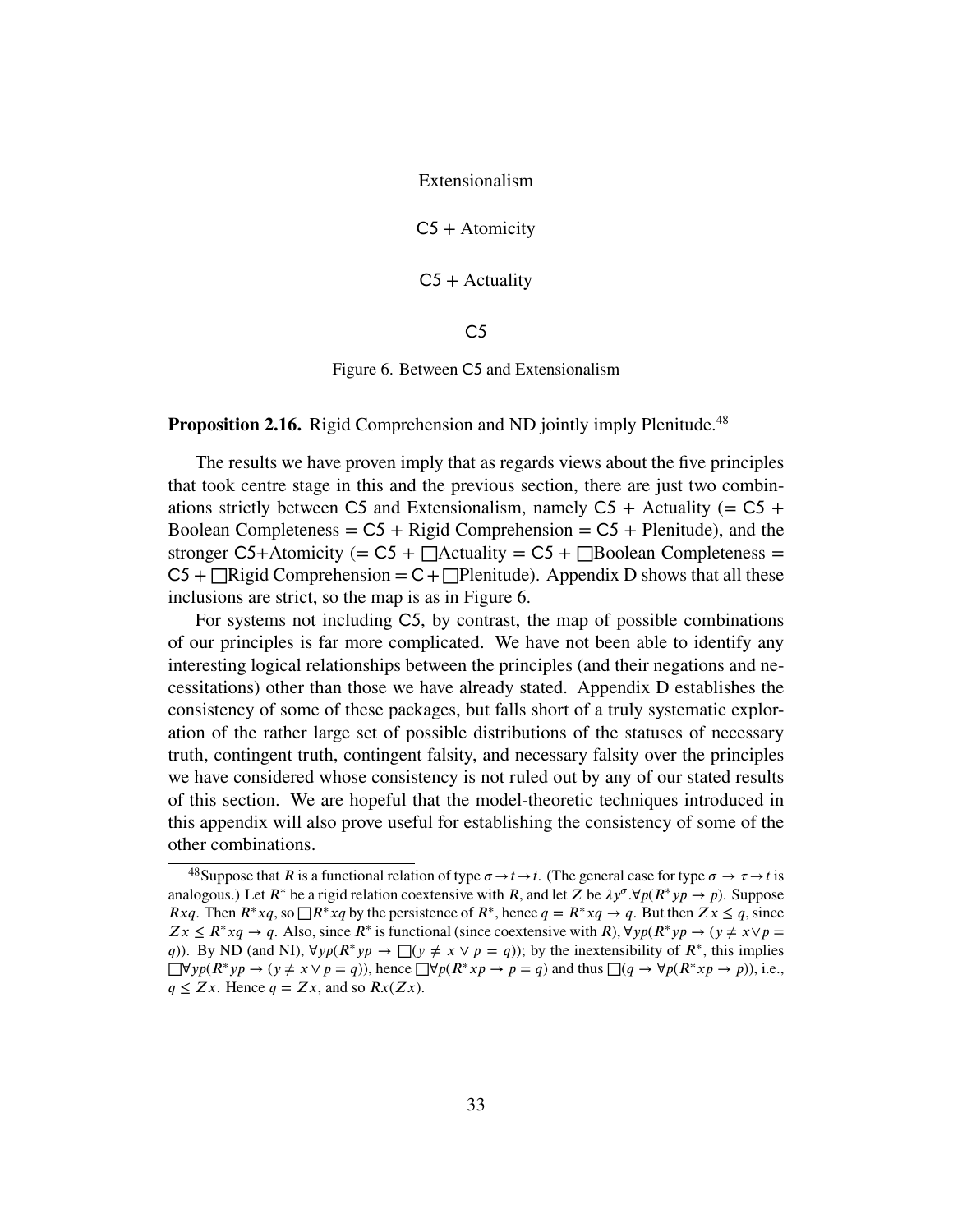## <span id="page-33-0"></span>**2.4 Finer-grained strengthenings: Maximalist Classicism**

Extensionalism is intuitively an extremely coarse-grained view in higher-order logic. Indeed, if we say that a theory is coarser-grained than another just in case the former contains every identity claim (i.e. every closed sentence of the form  $A = B$ ) the latter contains, and the latter contains every distinctness claim (i.e. sentence of the form  $A \neq B$ ) the former contains, then Extensionalism can correctly be characterized as a maximally coarse-grained theory. For in Extensionalism  $A = B$  is equivalent to  $(A = B) \neq \bot$  and  $A \neq B$  is equivalent to  $(A \neq B) = \top$ , so every identity claim is equivalent to a distinctness claim, and every distinctness claim is equivalent to an identity. You cannot consistently add a new identity without also adding a distinctness claim, and you cannot subtract a distinctness claim without also subtracting an identity claim (since that identity claim entails the distinctness claim in H). However, Extensionalism is not in this sense the *unique* maximally coarse-grained extension of Classicism, since the above reasoning applies to any strengthening of Extensionalism.<sup>[49](#page-33-1)</sup>

It is also interesting to explore extensions of Classicism that are more finegrained than it. Indeed, one might wonder if there are *maximally* fine-grained extensions of C. The answer turns out to be yes. In fact, by contrast with the case of coarse-grainedness, there is an extension of  $C$  at least as fine-grained as each and every consistent extension of C. The weakest such theory we call *Maximalist Clas*sicism. It is the result of extending C with every distinctness claim that is consistent with C. Clearly, so long as Maximalist Classicism is consistent, it is at least as finegrained as any consistent extension of C. What is not obvious is that Maximalist Classicism is consistent, i.e., that the set of closed distinctness claims that are *individually* consistent with C are *jointly* consistent with C. After all, this isn't true as regards identity claims: C is consistent both with  $\forall x^e y^e (x = y)$  (the proposition that there is exactly one individual) being identical to *⊤* and with it being identical to *⊥*, but obviously not with the conjunction of these claims. The proof of the consistency of Maximalist Classicism is a central application of the model theoretic techniques we will introduce in Part 3.

Maximalist Classicism is not a recursively axiomatizable theory.<sup>[50](#page-33-2)</sup> But if we don't mind talking about axiom schemas whose instances aren't recursively enumerable, we can obviously axiomatize Maximalist Classicism by the schema:

**Distinctness**  $A \neq B$ , where  $A = B$  is closed and not a theorem of Classicism.

<span id="page-33-2"></span><span id="page-33-1"></span> $^{49}$ E.g. by adding the claim that there are exactly three things of type *e*.

 $50$ If it were, C would have to be decidable, since we could enumerate the non-theorems of C by enumerating the theorems of Maximalist Classicism of the form  $\Diamond \neg A$ , and stripping off the initial  $\Diamond$   $\neg$ . But C is not decidable, for the same reason first-order logic is not.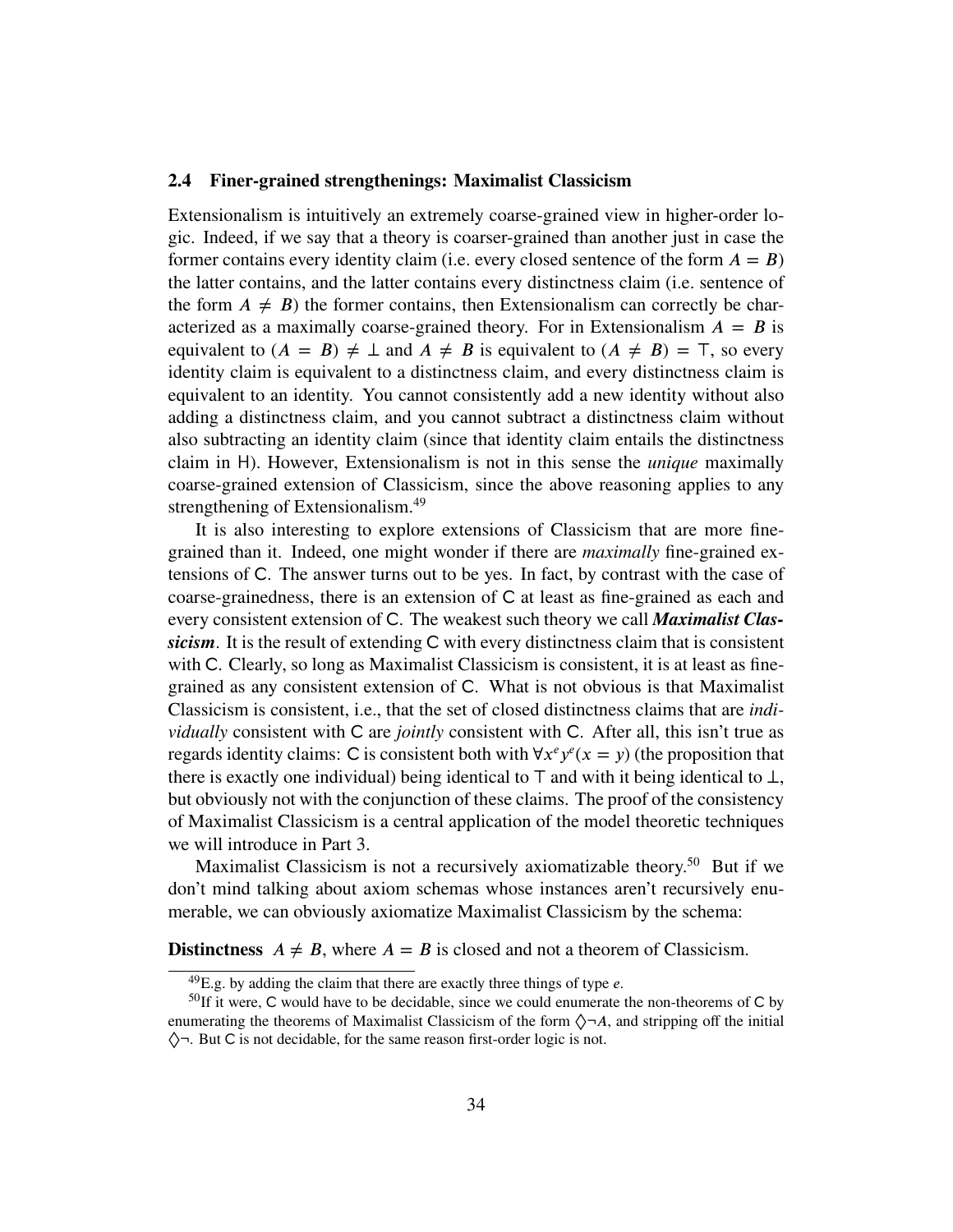Or, equivalently, we could use the schema:

**Possibility**  $\Diamond A$ , where *A* is closed and consistent with Classicism.

The failure of Maximalist Classicism to be recursively axiomatizable makes it quite hard to apply theoretical considerations such as simplicity to it. In one sense of 'simplicity', such theories might be considered very unsimple. On the other hand, we have given an extremely simple *characterization* of it, as the maximally fine-grained extension of Classicism. At any rate, it occupies an important position in the space of extensions of Classicism, making it eminently worthy of serious engagement.<sup>[51](#page-34-0)</sup>

While Distinctness and Possibility are obviously equivalent given Classicism, the former is perhaps more effective for bringing out the appeal of Maximalist Classicism: the thought is that when it comes to question of identity—at least questions that can be formulated as closed sentences of higher-order logic—there are no surprises. It would be *surprising* if, for instance, the proposition that there are three individuals were the same as the proposition that there are four individuals; Distinctness, by contrast, ensures the only true identities are those forced on us by logic (i.e. by Logical Equivalence). Any identities beyond these would reflect an aspect of the natures of the logical constants, and the way that they fit together, that standard classical logic tells us nothing about. By contrast, Distinctness can be thought of as saying that all there is to the natures of the logical constants are their logical roles, as captured in the usual logical rules (i.e. those of H).

Maximalist Classicism feels more tendentious when stated in terms of Possibility. Given our earlier results about the non-theorems of Classicism, instances of Possibility include the broad possibility of Functionality, the Fregean Axiom, Boolean Completeness, Atomicity, and so on, as well as their negations. They also include the broad possibility of many claims we have not discussed, such as higher-order renditions of contentious set theoretic principles like the continuum hypothesis. This will feel alien to many metaphysicians, who are used to thinking that when it comes to claims that are sufficiently general, whatever is true is necessarily true

<span id="page-34-0"></span> $51$ Those who like the impulse behind Maximalist Classicism should be interested in the project of finding strong, recursively axiomatizable fragments of Maximalist Classicism. One strategy is to pick some way of encoding "'*P*" is consistent in C' as a sentence of higher-orderese, Con  $\lceil P \rceil$ , in which case one can formula a decidable axiom-schema Con  $\ulcorner P \urcorner \rightarrow \Diamond P$  (where P is closed). One can then derive any instance of Possibility from the corresponding consistency assumption. By Gödel's second incompleteness theorem,  $Con<sup>[-p<sup>+</sup></sup>$  will never be a consequence of C, but it will often be derivable from further well-motivated claims. One such well-motivated claim is  $\Diamond \exists R^{e\rightarrow e\rightarrow i}$  ZFC(*R*), where  $ZFC(\in)$  is the conjunction of the nine axioms of second-order ZFC. Notice that this claim is also an instance of Possibility (assuming  $ZFC(\epsilon)$  is consistent). The theory comprising this claim together with the aforementioned schema can prove everything that can be proved in ZFC to be in Maximalist Classicism. So in practice there isn't much difference between being "committed to" Maximalist Classicism and being "committed to" this particular fragment.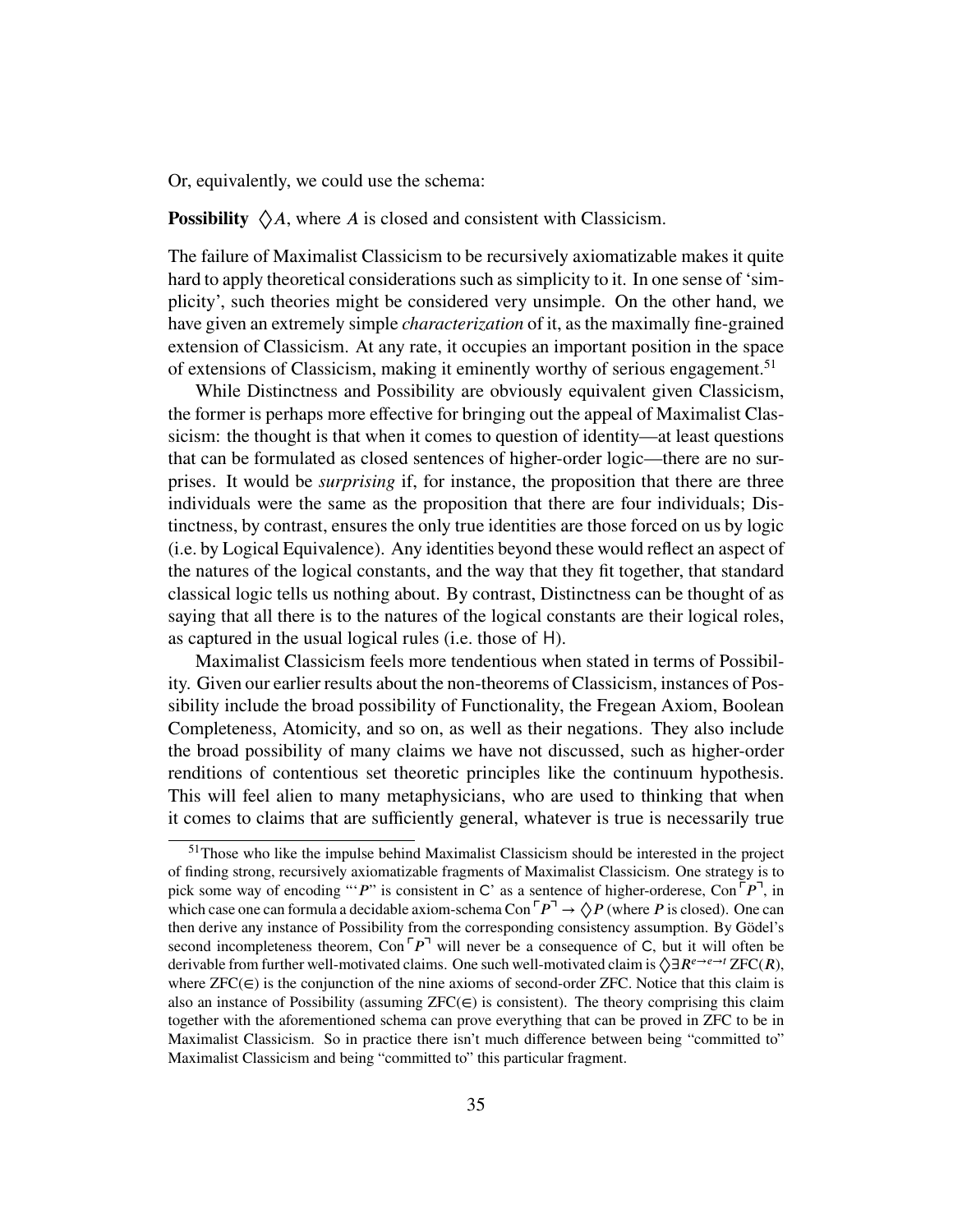and whatever is false is necessarily false. But of course, proponents of Maximalist Classicism could accept this impulse as far as *metaphysical* necessity is concerned, in which case they should take this to be another reason to deny that metaphysical necessity is identical to broad necessity. Indeed, there is another way of talking that metaphysicians often slip into that fits very naturally with Maximalist Classicism, namely working with an operator 'it is logically necessary that', or 'it is logically possible that', in a way that takes for granted that you can go back and forth between the metalinguistic status of logical truth for sentences, and object language formulations in terms of operators. Although there is a lot about this practice to be suspicious of (see Bacon [2018b,](#page-81-11) ch. 4, Dorr, Hawthorne and Yli-Vakkuri [2021,](#page-82-3) ch. 8), the fact that Maximalist Classicism is consistent means that there is a real vision in the vicinity that is not merely a use-mention fallacy.

Maximalist Classicism belongs to a broader family of theories in a similar spirit. For any theory  $T$  in higher order logic, we can define the *maximalization* of  $T$ , Max *T*, to be the result of adding to it all closed sentences  $A \neq B$  which are consistent with *. Many theories other than*  $*C*$  *have consistent maximalizations, which* offer interesting alternatives to Maximalist Classicism.[52](#page-35-1) For example, we could consider the maximalist versions of the results of adding various combinations of the principles considered in sections  $2.1-2.3$  $2.1-2.3$  to C, or the maximalizations of theories weaker than C such as H. So long as  $T$  can prove that  $\Box$  has a reasonable modal logic (including the necessity of identity), Max *T* will be equivalent to the result of adding  $\Diamond P$  for every closed *P* consistent with *T*, and will thus support the naïve practice of talking about "logical necessity" as an operator in the same way as Maximalist Classicism. However, not all consistent theories have consistent maximalizations. For example, the maximalization of  $C_5$  is inconsistent, since for many choices of *A*—for example 'there are exactly three individuals'—C5 entails □*A* ∨ □¬*A* but does not entail either of its disjuncts, so that Max C5 entails both their negations.[53](#page-35-2) Much of what we say about Maximalist Classicism below will also apply to these alternative maximalized theories.

# <span id="page-35-0"></span>**2.5 Finer-grained strengthenings: non-logical constants and fundamentality**

In the previous section we were considering Maximalist Classicism as a theory in the purely logical signature. There is an analogue of this theory for any way of

<span id="page-35-1"></span><sup>&</sup>lt;sup>52</sup>Fritz, Lederman and Uzquiano [\(2021\)](#page-82-4) prove the consistency of the maximalizations of  $H_0$  (see [note 7](#page-6-1) above) and of H.

<span id="page-35-2"></span><sup>53</sup>The property of having a consistent maximilization is related to the property of *coherence* in modal logics (see Meyer [1971\)](#page-83-17), and is studied more generally in the context of higher-order theories in Bacon [n.d.](#page-81-6) In [Appendix E,](#page-76-0) we discuss a construction that can be used to show the consistency of maximilizations of several extensions of C.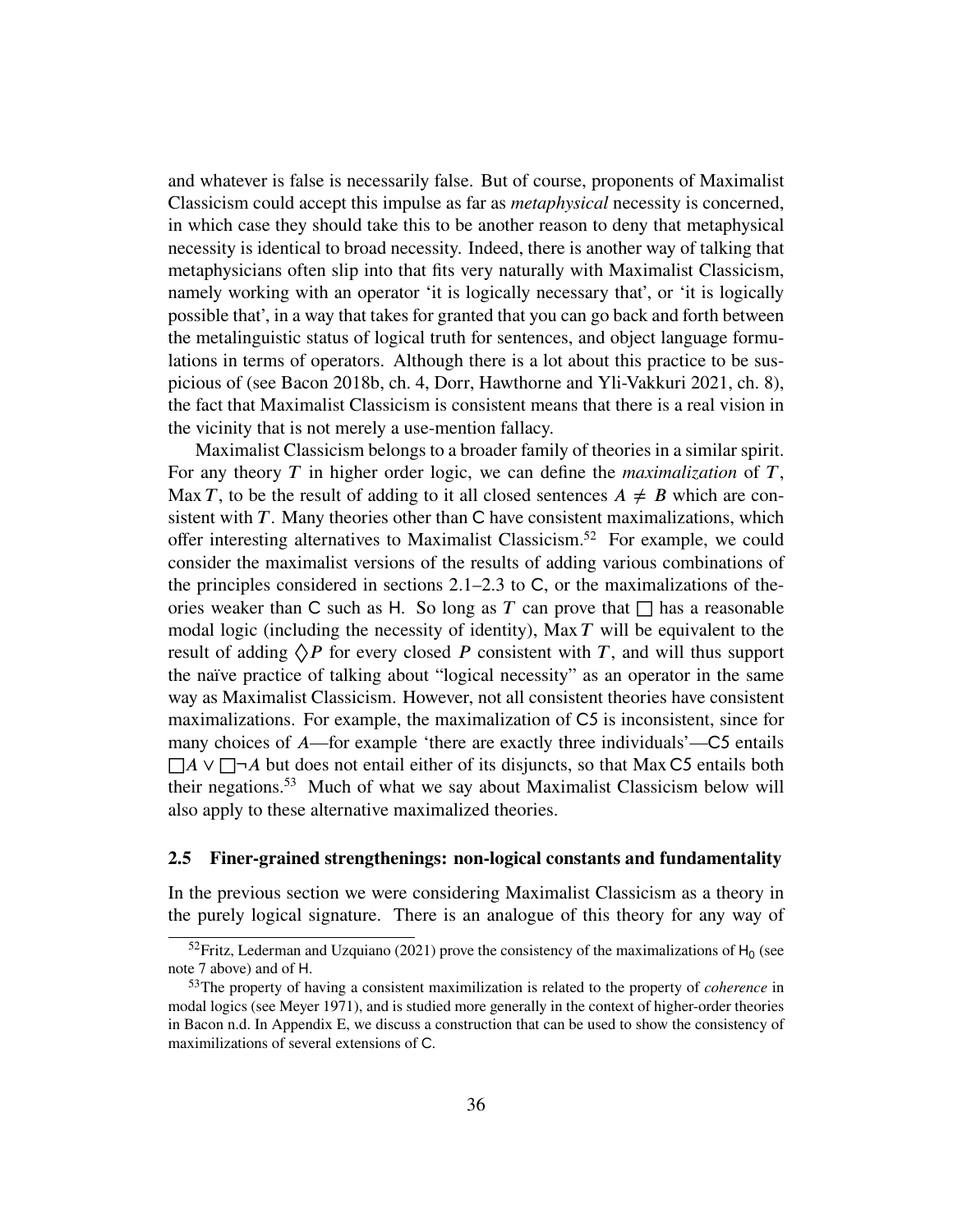extending the signature by adding non-logical constants. However, for many choices of non-logical constants, such a view seems deeply implausible. For example, if the signature includes predicates like 'bachelor' and 'married', then the version of Possibility for that signature will include the claim that it is broadly possible for there to be a married bachelor, i.e.  $\Diamond \exists x$  (Bachelor  $x \wedge$  Married  $x$ ). And if it also has a constant meaning 'man', then the version of Distinctness for that signature will also have the claim that it is not the case that to be a bachelor is not to be an unmarried man—i.e. Bachelor  $\neq \lambda x$ .(Man  $x \wedge \neg$  Married *x*). This seems misguided to us—surely natural languages very often provide us with simple expressions that refer to entities that can also be referred to with more complex expressions.<sup>[54](#page-36-0)</sup>

However, there is considerable attraction to the idea that if all of the non-logical constants in some signature denoted distinct *fundamental* entities, then the version of Maximalist Classicism for that signature would be true. This theory imposes a controversial but defensible constraint on the fundamental entities denoted by constants of that language: that any 'logically consistent' thing we can say about them in this "fundamental language" corresponds to a way for them to broadly possibly be (see the discussion in (Bacon [2020,](#page-81-0) sec. 2)). The thought that fundamental entities are in some demanding sense "independent" of one another has been a guiding idea for a broad range of theorists, especially in the "Humean" tradition. Some ways of cashing out this vision take us extremely close to the Logical Maximalist point of view: for example, Dorr and Hawthorne [\(2013,](#page-82-0) p. 14) discuss a view they call 'combinatorialism', according to which, 'in an appropriate language in which all predicates express perfectly natural properties, the only sentences that express metaphysically necessary propositions are the logical truths.' While the meaning of 'logical truth' here is up for grabs, *being a theorem of Classicism* certainly looks like a principled way of filling in the idea, and one that answers to the Humean impulse that generates it.[55](#page-36-1) Of course, even those who vehemently reject this sort of combin-

#### **Witnessed Possibility**  $\exists \vec{x} P \rightarrow \langle \rangle P[\vec{c}/\vec{x}]$

<span id="page-36-0"></span><sup>54</sup> There is a radical view worth engaging with that denies all higher-order identity claims where the terms flanking the identity symbol are closed and structurally non-isomorphic. But this view also denies many of the theorems of Classicism, and so is not relevant in the present context.

<span id="page-36-1"></span><sup>&</sup>lt;sup>55</sup>An alternative interpretation of the slogan would cash out "logical truth" in the manner of Williamson [\(2013\)](#page-84-0) (derived from Tarski [1959](#page-84-1) and Bolzano [2004\)](#page-81-1), such that logical truth coincides with plain truth when it comes to closed sentences involving only logical vocabulary. That interpretation suggests the following weakening of Possibility:

where  $P$  is a formula with no nonlogical constants and only the variables  $\vec{x}$  free,  $\vec{c}$  are distinct nonlogical constants, and  $P[\vec{c}/\vec{x}]$  is the closed formula that results when these constants are substituted for the free variables in *P*. Witnessed Possibility, unlike Possibility, is consistent with [No Pure Contin](#page-25-0)[gency](#page-25-0) (see [§2.2\)](#page-22-0). [No Pure Contingency](#page-25-0) is in fact equivalent to the converse of Witnessed Possibility; the combination of the two is equivalent to the 'Logical Necessity' schema from Bacon [2020.](#page-81-0) Note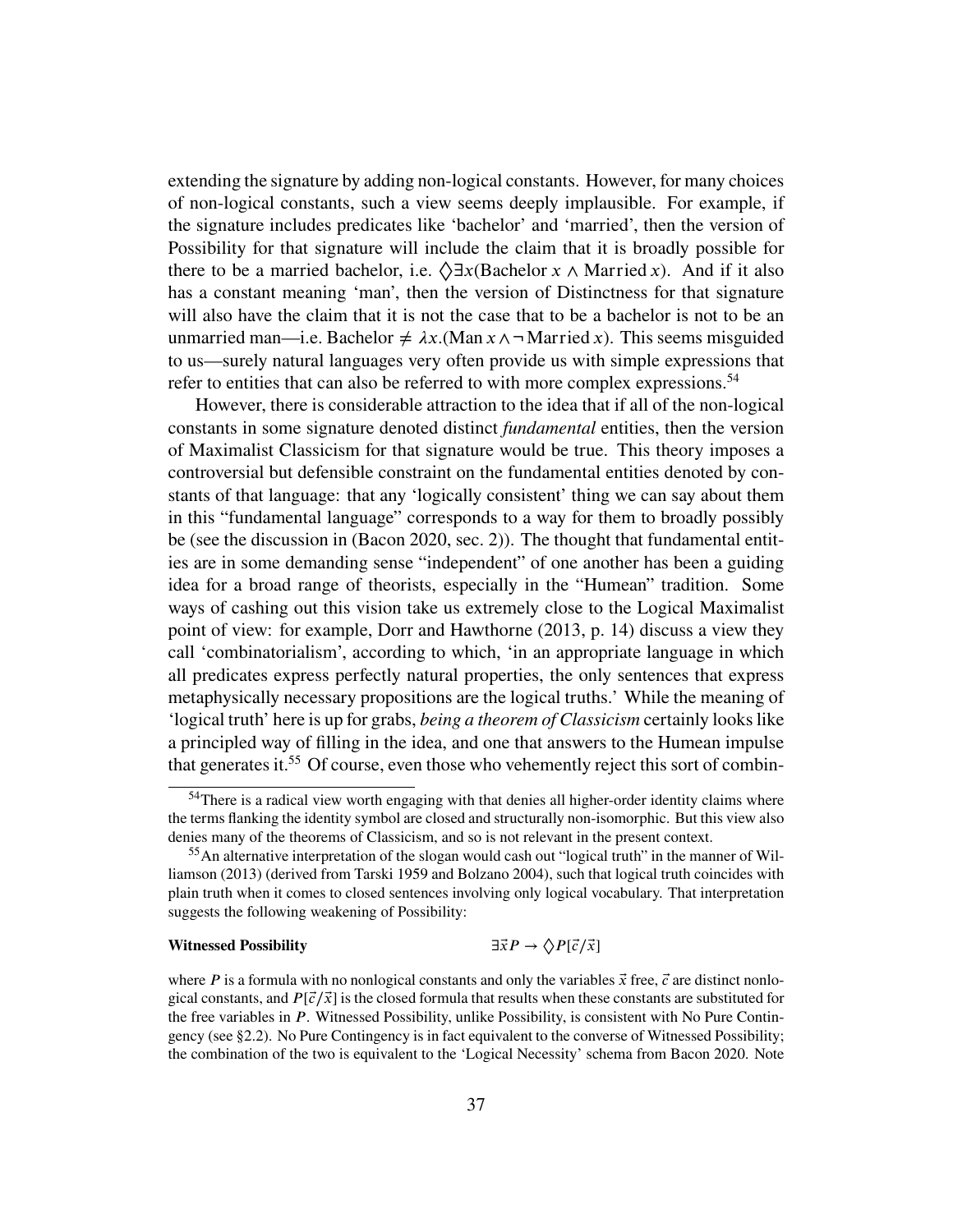atorialist thinking so far as metaphysical necessity is concerned might still accept it for *broad* necessity. Indeed, expressions of anti-Humeanism often slip into assuming something like Maximalist Classicism, by treating failures of the metaphysicalpossibility version of Possibility as establishing that metaphysical possibility is a more demanding status than "logical possibility" (see, e.g., Wilson [2010\)](#page-84-2).

Maximalist Classicism in a given signature is equivalent to the combination of "Pure Maximalist Classicism"—i.e., Classicism in the signature together with all instances of Distinctness involving only logical constants—with the following schema (from Bacon [2020,](#page-81-0) §4):

**Separated Structure**  $Fc = Gc \rightarrow F = G$ , where c is a non-logical constant and *F* and *G* are closed terms not including *c*.

Even by itself, Separated Structure is completely implausible for languages with arbitrary non-logical constants. But with the assumption that the non-logical constants denote distinct fundamental entities, it is an appealing principle in its own right, even for those that reject not only Maximalist Classicism, but Classicism. It can be thought of as offering an important grain of truth in the "structured" picture of propositions shown to be inconsistent by the Russell-Myhill paradox (Russell [1903,](#page-83-0) App. B, Myhill [1958,](#page-83-1) Dorr [2016,](#page-82-1) §6, Goodman [2017\)](#page-83-2).

To see that Separated Structure follows from Maximalist Classicism in a given signature, note that since  $C$  is closed under uniform substitution and the  $\zeta$  rule (see [note 16\)](#page-14-0), if  $Fc = Gc$  is a theorem of C so is  $Fx = Gx$  and hence also  $F = G^{56}$  $F = G^{56}$  $F = G^{56}$  If  $Fc = Gc$  is not a theorem of C, then its negation, and hence also the conditional, is a theorem of Maximalist Classicism. To see that Maximalist Classicism (for the given signature) follows from Pure Maximalist Classicism and Separated Structure, we can begin by showing Separated Structure to be equivalent to the schema

$$
Fc_1\ldots c_n= Gc_1\ldots c_n\to F=G
$$

where *F* and *G* are closed and contain *no* non-logical constants, and  $c_1...c_n$  are any distinct non-logical constants. (This can be shown by an obvious induction on the number of nonlogical constants in *F* and *G*.) So, suppose that  $A \neq B$  is consistent with C. Enumerating the non-logical constants in *A* and *B* as  $c_1 \ldots c_n$ , we can, using  $\beta$ , show that  $A = Fc_1 \dots c_n$  and  $B = Gc_1 \dots c_n$  for some closed pure terms *F* and

that much of the exploration in that paper concerns consequences of the direction of Logical Necessity equivalent to Witnessed Possibility, which follows from Maximalist Classicism; indeed most of the paper concerns the more abstract feature of "stablility" which is common to Maximalist Classicism and Logical Combinatorialism.

<span id="page-37-0"></span><sup>&</sup>lt;sup>56</sup>The fact that *a* doesn't appear in *F* or *G* is crucial here, since only in that case is  $(Fc)[x/c]$  the same as  $Fx$ , and similarly for *G*.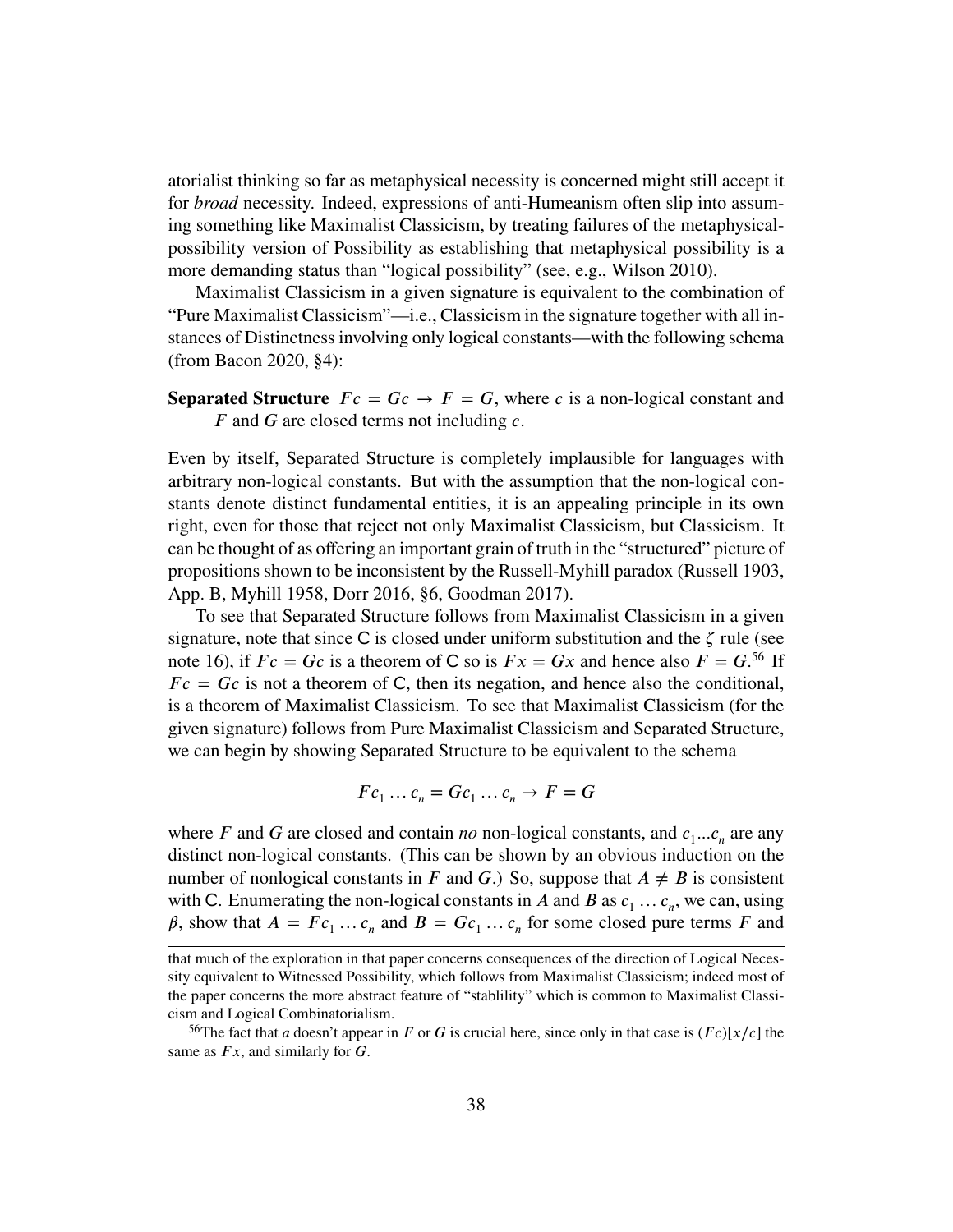*G.*  $F \neq G$  must also be consistent with C, so Pure Maximalist Classicism implies  $F \neq G$ . Hence, by the above equivalent of Separated Structure,  $A = Fc_1 \dots c_n \neq$  $Gc_1 \ldots c_n = B$ .

Note that the above reasoning applies equally well to maximalizations of many other theories. So long as  $T$  is closed under uniform substitution and  $\zeta$ , Max  $T$ will be equivalent to the combination of Separated Structure with the purely logical instances of Distinctness (or Possibility) for *T*.

The conviction that certain specific properties, relations, and objects are fundamental might motivate someone to accept Maximalist Classicism for a signature that includes constants for those entities. Disagreements about which entities are fundamental will lead to disagreements about which instances of Possibility to accept, but those sympathetic to the Humean idea can at least agree that, whatever language turns out to be fundamental, all instances of Possibility will be true in that language.

Rather than formulate the idea in this metalinguistic way, we could introduce predicates into object language for talking about the status of fundamentality, in the form of a predicate 'Fun<sub>o</sub>' (of type  $\sigma \rightarrow t$ ) for each type  $\sigma$ . For a sequence of variables  $\vec{v}$  of types  $\sigma_1, \ldots, \sigma_n$ , let Fun  $\vec{v}$  abbreviate the claim that all of  $\vec{v}$  are fundamental and (when of the same type) distinct:

$$
\text{Fun } \vec{v} := \bigwedge_{i \leq n} \text{Fun}_{\sigma_i} \, v_i \wedge \bigwedge_{i < j \leq n: \sigma_i = \sigma_j} v_i \neq v_j
$$

In this language, we can capture the combinatorialist thought with the following schema:

<span id="page-38-1"></span>**Fundamental Possibility** Fun  $\vec{x} \to \Diamond P$ , where P is any formula consistent with Classicism with no nonlogical constants and whose free variables are among  $\vec{x}$ <sup>[57](#page-38-0)</sup>

<span id="page-38-0"></span><sup>57</sup>One worrisome consequence of [Fundamental Possibility](#page-38-1) is that if a binary relation is fundamental, its converse is not fundamental. Since the formulae  $R \neq (\lambda xy.Ryx)$  and  $S \neq (\lambda xy.Ryx)$  are both consistent in C, the following are both instances of [Fundamental Possibility:](#page-38-1)

Fun  $R \to \Diamond(R \neq (\lambda xy.Ryx))$  $(Fun R \wedge Fun S \wedge R \neq S) \rightarrow \Diamond (S \neq (\lambda xy. Ryx))$ 

By the necessity of identity, the possibility operators in the consequents are redundant, and the conjunction of both formulae is in fact equivalent to Fun  $R \to \neg \text{Fun}(\lambda xy.Ryx)$ . This consequence is rather alarming: it conflicts with the plausible idea that a relation and its converse are 'metaphysically on a par'. Bacon [\(2019\)](#page-81-2) takes this to suggest we should eschew the ideology of 'fundamentality', and instead theorize in terms of a polyadic notion of 'cofundamentality'. Alternatively, we can weaken [Fundamental Possibility](#page-38-1) in such a way as to avoid the above consequence, by strengthening the definition of Fun  $\vec{v}$  to include, alongside the conjuncts expressing the *distinctness* of distinct  $v_i$  of the same type, further conjuncts requiring other kinds of "logical independence" among distinct  $v_i$ , including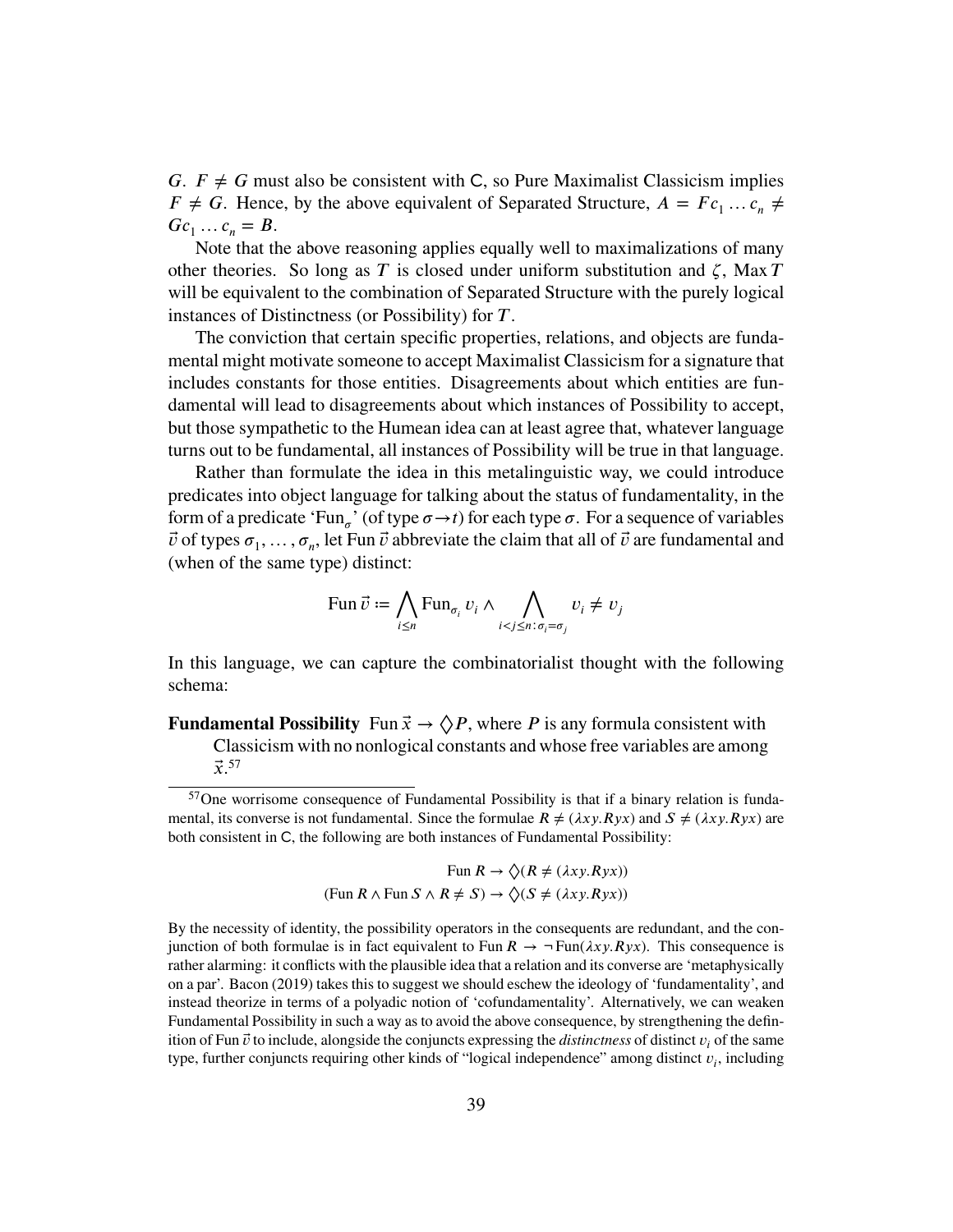One noteworthy consequence of [Fundamental Possibility](#page-38-1) is that the denotations of the logical constants are not themselves fundamental: for example, since the formula  $\exists p(p \land Xp)$  is consistent in C, an instance of [Fundamental Possibility](#page-38-1) is Fun  $X \rightarrow Y$  $\Diamond \exists p(p \land Xp)$ . Instantiating *X* with  $\neg$  gives Fun( $\neg$ )  $\rightarrow \Diamond \exists p(p \land \neg p)$ , which implies  $\neg Fun(\neg)$  given C. The vision thus stands in contrast with the picture we find in Sider [\(2011\)](#page-83-3), where certain logical constants are supposed to have exactly the same fundamentality-theoretic status as, e.g., certain predicates needed for physics. The maximalist picture goes more naturally with an alternative picture (Bacon [2020,](#page-81-0) Dorr [2016\)](#page-82-1) on which fundamentality must be distinguished from a different but also metaphysically important status of "Purity" (or "Logicality"), which the denotations of closed terms containing only logical constants all have, but nothing fundamental has.

### **2.6 Finer-grained strengthenings: Beyond Maximalist Classicism**

Although Maximalist Classicism is maximally *fine-grained* in our technical sense, it is far from being maximally *strong*. We will conclude our discussion by mentioning various extensions of it that strike us as interesting and attractive, although we have almost no proofs of consistency.

First: we could consider adding some of the further principles discussed in sections [2.1–](#page-19-0)[2.3](#page-26-0) to Maximalist Classicism. (This is different from adding the principles and *then* maximalizing, which also yields interesting theories.) Clearly we cannot consistently add ND, since for any closed *A* and *B* such that  $A \neq B$  and  $A = B$  are both consistent in Classicism, Maximalist Classicism implies  $A \neq B \land \Diamond (A = B)$ . Nor can we add the *necessitations* of any of the other principles. But for all this tells us, we might be able to consistently add non-necessitated BF, Boolean Completeness, Actuality, Atomicity, or Rigid Comprehension principles. In fact Zach Goodsell (p.c.) has shown that Rigid Comprehension is inconsistent with Maximalist Classicism; the consistency of the other combinations remains to be explored.

Second: observe that Maximalist Classicism does not rule out the odd hypothesis that there are two magic individuals *a* and *b* such that  $a \neq b$  entails every true proposition. All kinds of divergences from actuality are broadly possible, but in order to diverge in any other way, the first thing we have to do is to identify *a* and *b*. This doesn't feel very much in keeping with the "combinatorialist" spirit that motivates Maximalist Classicism, so it is natural to look for strengthenings that rule it out.

 $v_i \neq (\lambda x y. v_j y x)$  when  $v_i$  and  $v_j$  are of type  $\sigma \to \sigma \to \tau$ . (Dorr [\(2016,](#page-82-1) §9) suggests, in a non-Classicist setting, a picture where fundamental entities come in clusters given by certain kinds of "interdefinability" operations.)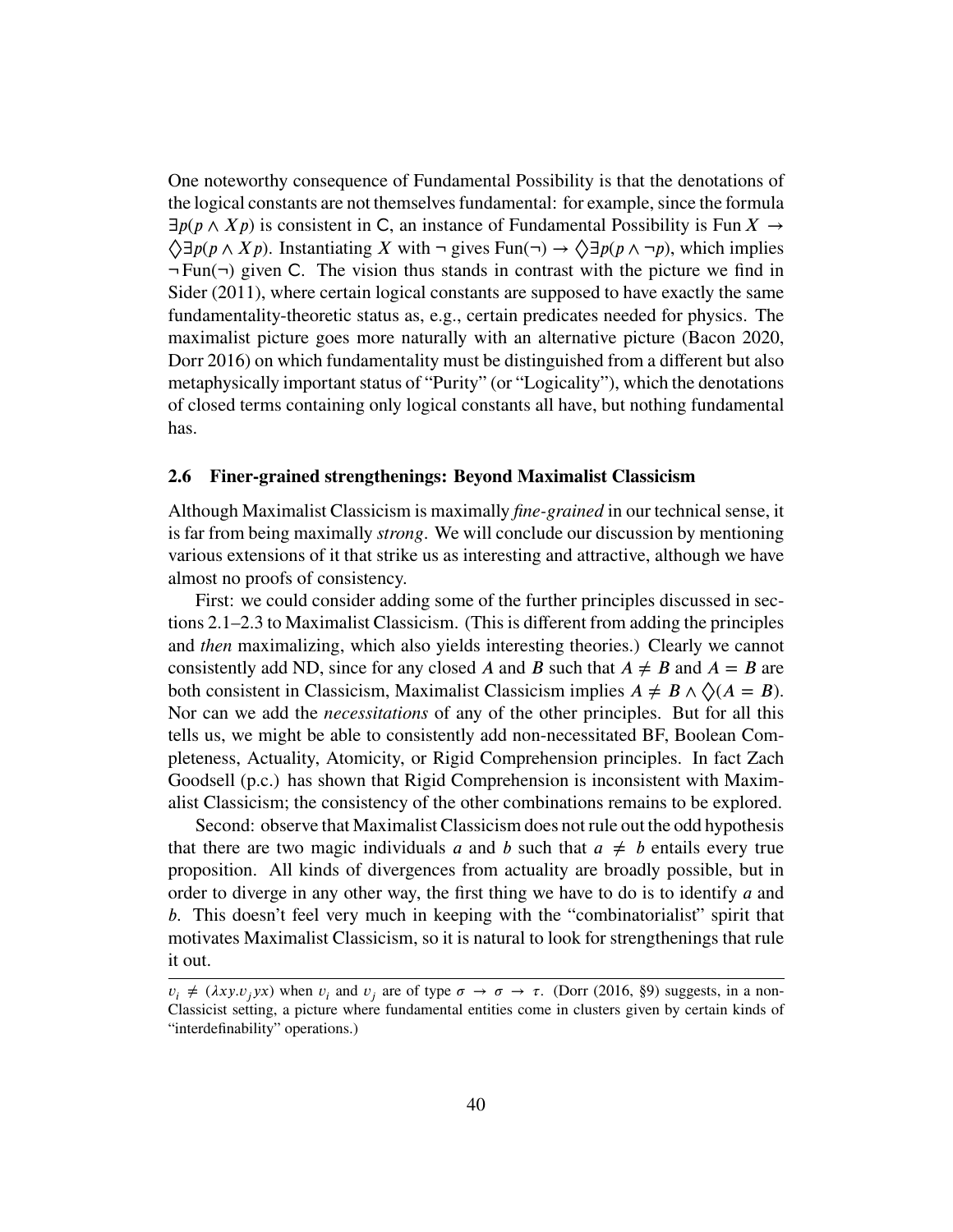One strategy is to make a special provision for type *e*, by strengthening Possibility to

# **Possibility+** (

$$
(\bigwedge_{1\leq i
$$

where *P* has only free variables  $\vec{x}$ , all of type  $e^{.58}$  $e^{.58}$  $e^{.58}$  This seems attractive, at least on some ways of thinking about what's special about type *e*. The proof we give of the consistency of Possibility extends easily to Possibility $+$ .<sup>[59](#page-40-1)</sup> However, Possibility $+$ doesn't go as far as we might wish, since it is consistent with the same sort of  $a \neq b$ phenomenon arising in, e.g., type  $e \rightarrow t$ .

To explore a different strategy for strengthening Possibility, let's say that a proposition is  $\neq$ *-necessary* just in case it is entailed by the possibility of each truth:

$$
\Box_{\neq} := \lambda p. \exists q (q \land \Box(\Diamond q \to p))
$$

Dorr, Hawthorne and Yli-Vakkuri [\(2021,](#page-82-2) appendix D) show that ND holds (in every type) for  $\Box_{\neq}$ , and moreover that on several natural definitions of "ND-respecting necessity operation", □<sup>≠</sup> is equivalent to *having every ND-respecting necessity operation*. Intuitively,  $\square_{\neq}$  is the strongest restriction of  $\square$  that respects ND. So we can try to capture the thought that lots of things should be able to happen without any distinct entities of any type having to become identical using a schema whose instances are of the form  $\Diamond_{\neq} P$ , for some appropriately wide range of values of *P*. The most obvious idea would be to strengthen Possibility by replacing  $\Diamond$  with  $\Diamond_{\neq}$ . But this is clearly inconsistent: the Fregean Axiom (according to which there are only two propositions) is consistent with Classicism, but the result of applying  $\diamondsuit_{\neq}$ to the Fregean Axiom implies the truth of the Fregean Axiom, since if  $p, q, r$  were three distinct propositions,  $p \neq q \land p \neq r \land q \neq r$  (which is inconsistent with the Fregean Axiom) would be a  $\neq$ -necessary truth. More generally, whenever some closed *P* is consistent with Classicism but not with Maximalist Classicism,  $\Diamond_{\neq} P$  will also be inconsistent with Maximalist Classicism. So the furthest we could hope to go in this direction is to supplement Maximalist Classicism with the following schema:

# **Strong Possibility**  $\Diamond_{\neq} P$ , where P is closed and consistent with Maximalist Classicism.

Note that adding Strong Possibility to Classicism makes Possibility redundant. For if *P* is consistent with Maximalist Classicism,  $\Diamond P$  is too, so  $\Diamond_{\neq} \Diamond P$  is an instance of Strong Possibility; but  $\Diamond_{\neq} \Diamond P$  implies  $\Diamond \Diamond P$  and hence  $\Diamond P$ .

<span id="page-40-0"></span><sup>58</sup>This could be derived from Fundamental Possibility (see previous section) together with the thesis that every individual is fundamental.

<span id="page-40-1"></span><sup>&</sup>lt;sup>59</sup>Indeed, it shows that Possibility is consistent with there being only one individual.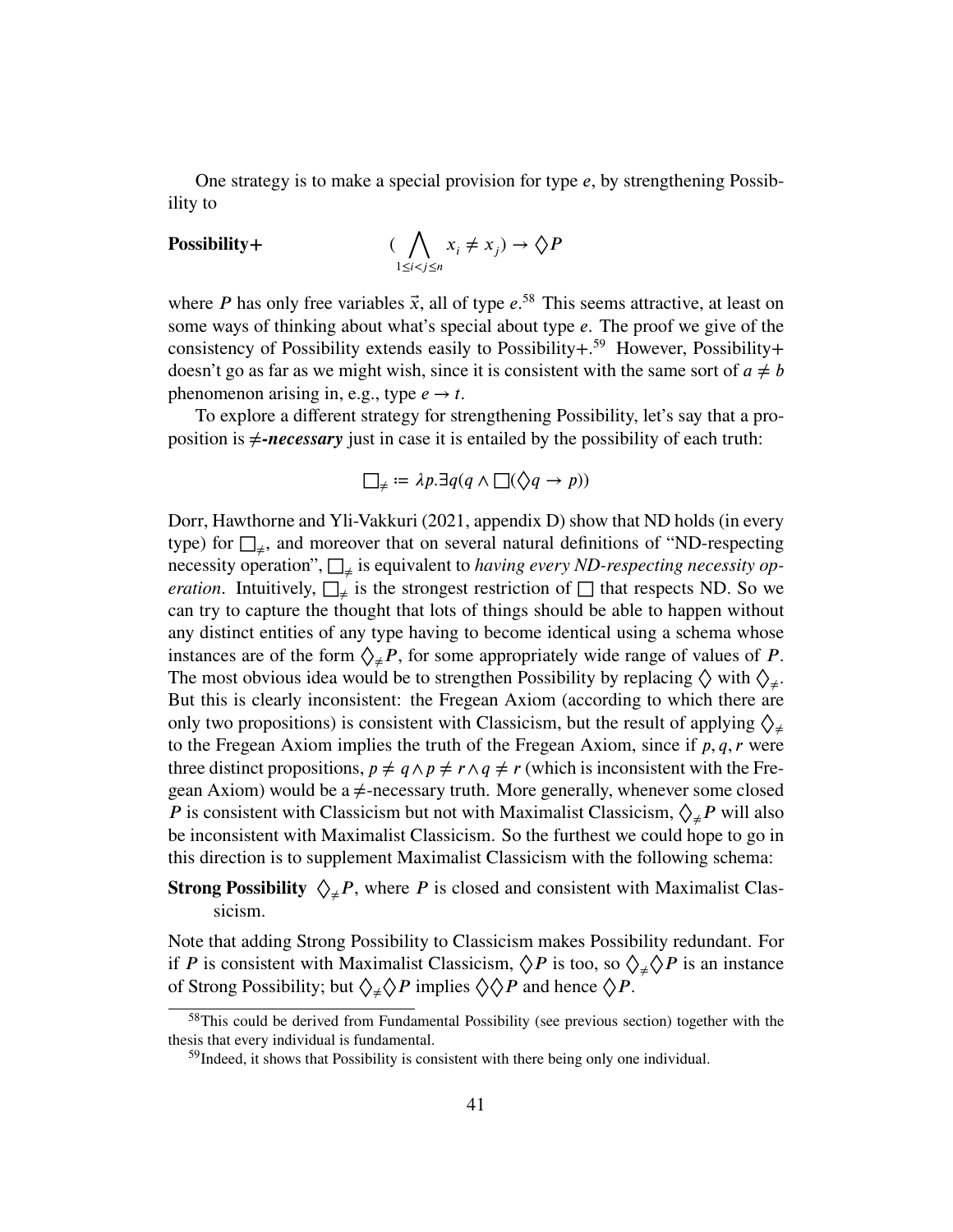We do not know whether Strong Possibility is consistent.

# **3 Model theory for Classicism**

In studying systems of higher-order logic, including Classicism, model theory is a crucial tool. A model for a certain higher-order language is a mathematical construct according to which we can assign "denotations" to the terms of that language, and ultimately truth values to its formulas. A class of models,  $C$ , is **sound** for a logic, *T* (understood as a set of formulae), just in case every member of *T* is true in every model in  $C$ , and *complete* for  $T$  just in case every formula true in every model in  $C$ is in *T*. Soundness theorems are particularly useful for proving consistency results, but the enterprise also has considerable heuristic value in generating intuitions about the metaphysical worldviews these theories are describing.

Our guiding idea in the search for a useful notion of model for Classicism will be a deep parallel between Extensionalism and Classicism. We began to notice this already in [§1.4](#page-13-0) where we saw that, where Extensionalism could be axiomatized by certain material conditionals (Extensionality or the combination of the Fregean Axiom with Functionality), turning those material conditionals into rules of proof delivered parallel characterizations of Classicism. Our model theory will be based on similar parallels. In model theoretic terms, a material conditional corresponds to an inference rule preserving truth over a single model, and a rule of proof to the preservation of truth-in-all-models from a certain class, or 'category' of models. First, in [§3.1,](#page-41-0) we present a general model theory for H and see that models of this sort satisfying a certain natural "extensionality" condition characterize Extensionalism. Models that satisfy this condition can be simplified into a familiar form due to Henkin, which we discuss in [§3.2.](#page-45-0) In [§3.3,](#page-47-0) we look at categories of models of H and formulate a condition on such categories which we call "intensionality", which is in a natural sense a generalization of to the extensionality condition on single models, and corresponds to the rule form Equiv+ of the Extensionality axiom. With this condition in hand, we go on in [§3.4](#page-51-0) to define a simpler class of models that stand to Classicism as Henkin models stand to Extensionalism. In [§3.5](#page-56-0) and [§3.6,](#page-60-0) we will construct some simple examples of these "action models", use them to verify some of the consistency claims we made in part 2, and explain how they relate to and generalize existing notions of model for Classicism.

## <span id="page-41-0"></span>**3.1 BBK-models**

Benzmüller, Brown and Kohlhase [\(2004\)](#page-81-3) provide a concept of model that they show to be sound and complete for H. We will need a few preliminary definitions. A *typed collection C* is a function that maps each type  $\sigma$  to a set  $C^{\sigma}$ . When *C* and *D* are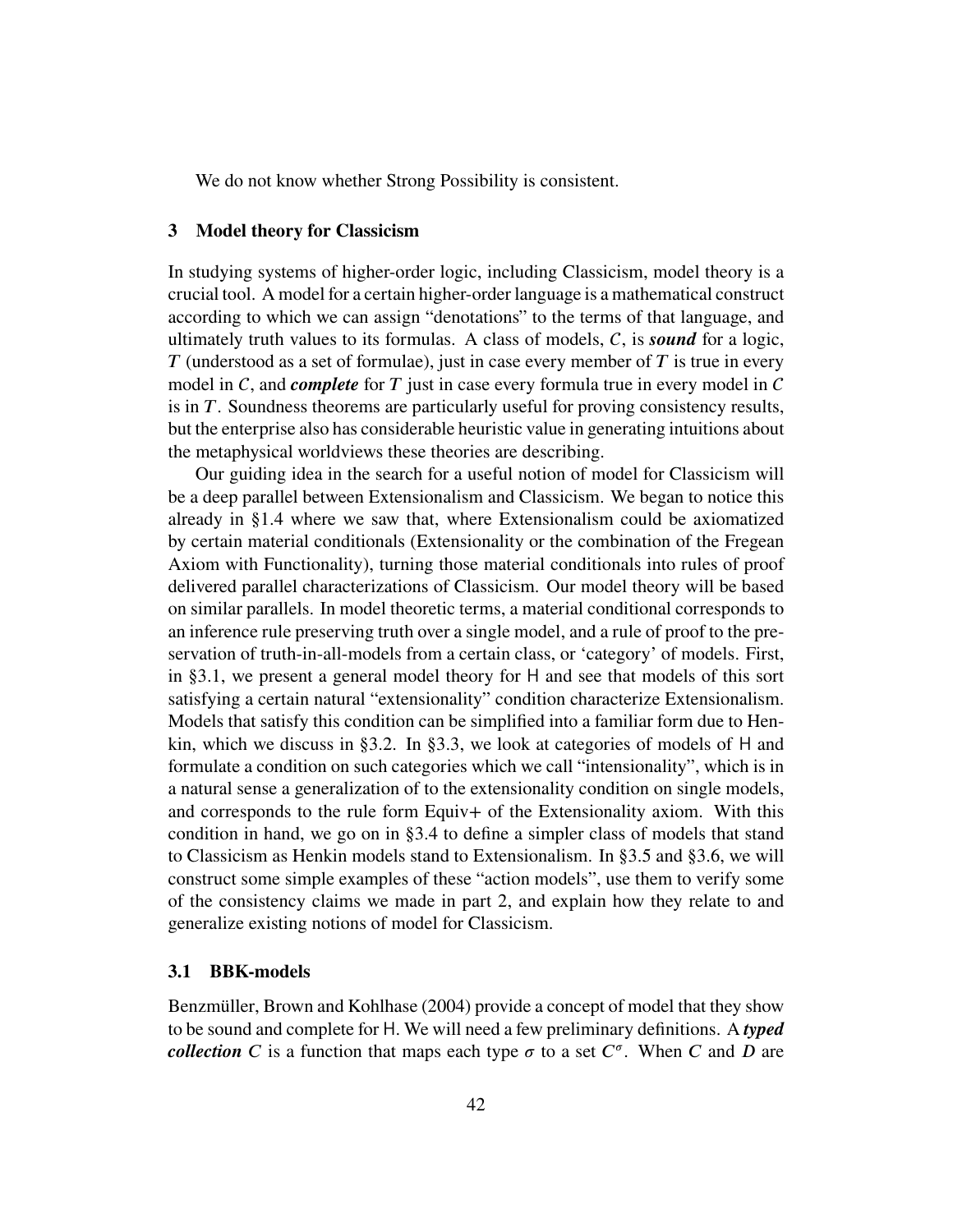typed collections, a *mapping* from C to D is a function h that maps each type  $\sigma$  to a function  $h^{\sigma}$  from  $C^{\sigma}$  to  $D^{\sigma}$ . A *variable assignment g* for a typed collection *C* is a mapping to *C* from some typed collection of variables; a variable assignment is *adequate for* a term if it is defined on all variables free in that term. A model consists of (i) a domain,  $M^{\sigma}$ , for each type  $\sigma$ , from which the interpretations of terms of that type are drawn and the quantifiers of that type range, (ii) an interpretation function  $\begin{bmatrix} \cdot \\ \cdot \end{bmatrix}$ **M**<sup>2</sup> (we drop the subscript when convenient), mapping terms to their interpretations relative to variable assignments, and (iii) a specification of which elements of  $M<sup>t</sup>$ (the propositions) are true and false:

**Definition.** A *BBK-model* for  $\mathcal{L}$  is a triple  $\mathbf{M} = \langle \mathbf{M}^*, \lbrack \lbrack \cdot \rbrack \rbrack$  $\mathbf{M}$ , val<sub>M</sub> $\rangle$ , where:

- (i) **M** is a typed collection of nonempty sets.
- (ii)  $\begin{bmatrix} \cdot \end{bmatrix}^T$  $\mathbf{M}$  is a function that maps each type- $\sigma$  term *A* of  $\mathcal{L}$  and variable assignment *g* for **M**<sup> $\cdot$ </sup> that is adequate for *A* to an element  $\llbracket A \rrbracket^g$  of  $\mathbf{M}^\sigma$ , such that the following constraints hold whenever the given assignments are adequate for following constraints hold whenever the given assignments are adequate for the given terms:
	- a.  $[[v]]^g = g(v)$
	- **b.** If  $[[A]]^g = [[C]]^h$  and  $[[B]]^g = [[D]]^h$  then  $[[AB]]^g = [[CD]]^h$ .
	- c.  $[[A]]^g = [[A]]^h$  when *g* and *h* agree on all variables free in *A*.
	- d.  $[[A]]^g = [[B]]^g$  when *A* and *B* are  $\beta\eta$ -equivalent.<sup>[60](#page-42-0)</sup>
- <span id="page-42-3"></span><span id="page-42-2"></span><span id="page-42-1"></span>(iii) val<sub>M</sub> (the 'valuation') is a function from  $M^t$  to  $\{0, 1\}$ , subject to the following constraints, where '**M**,  $g \Vdash P$ ' means 'val<sub>M</sub>[ $P$ ]<sup>*g*</sup> = 1', and  $g[v \mapsto a]$  is<br>the function that agrees with a on variables other than y and mans y to a: the function that agrees with *g* on variables other than *v* and maps *v* to **a**:
	- a. **M**,  $g \Vdash \neg P$  iff **M**,  $g \nvDash P$ .
	- b. **M**,  $g \Vdash P \land Q$  iff **M**,  $g \Vdash P$  and **M**,  $g \Vdash Q$ .
	- c. **M**,  $g \Vdash P \lor Q$  iff **M**,  $g \Vdash P$  or **M**,  $g \Vdash Q$ .
	- d. **M**,  $g \Vdash \forall_{\sigma} F$  iff **M**,  $g[v \mapsto \mathbf{a}] \Vdash Fv$  for every  $\mathbf{a} \in A^{\sigma}(v)$  not free in  $F$ ).
	- e. **M**,  $g \Vdash \exists_{\sigma} F$  iff **M**,  $g[v \mapsto \mathbf{a}] \Vdash Fv$  for some  $\mathbf{a} \in A^{\sigma}(v)$  not free in  $F$ ).

<span id="page-42-0"></span> $^{60}$ In the most general notion of model explored in Benzmüller, Brown and Kohlhase [2004,](#page-81-3)  $\eta$  isn't baked in. And indeed, one could even be more general by dropping clause [\(ii.d\)](#page-42-1) altogether in favour of a further constraint on the valuation, if one wanted models of logics like  $H_0$  not including  $\beta$ , as Muskens [\(2007\)](#page-83-4) does.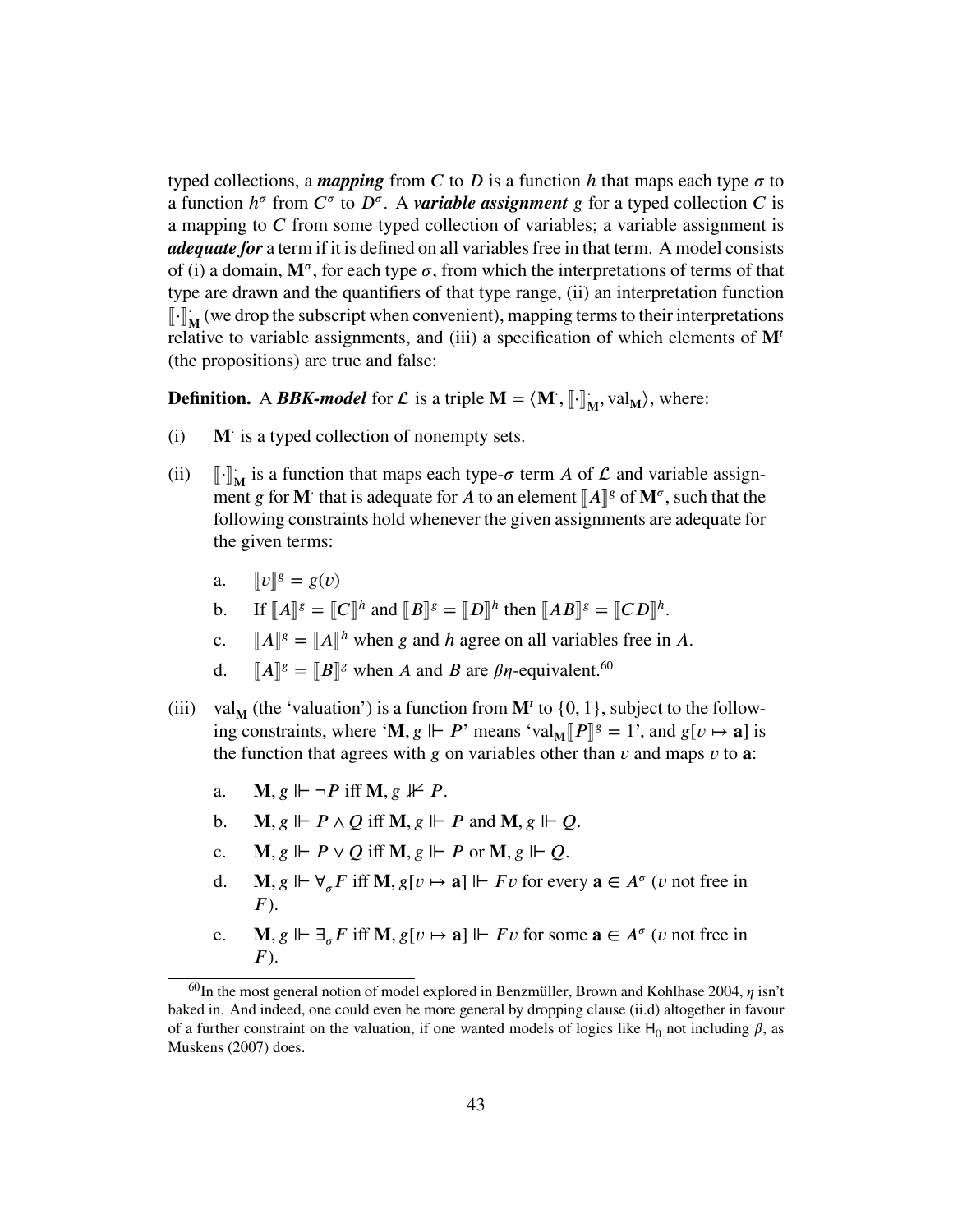f. **M**,  $g \Vdash A = B$  iff  $[A]_N^g$  $\mathbf{g}_{\mathbf{M}}^g = \llbracket B \rrbracket_{\mathbf{M}}^g$ g [61](#page-43-0)<br>**M** 

Note that by clause [\(ii.c\),](#page-42-2)  $\llbracket A \rrbracket^g$  is independent of *g* when *A* is closed; in this case we<br>instruct  $\llbracket A \rrbracket^g$  *P holds* in **M** iff **M**  $g \Vdash P$  for all *g* adequate for *P*; the *theory* of a just write  $\llbracket A \rrbracket$ . *P* holds in **M** iff **M**,  $g \Vdash P$  for all g adequate for *P*; the *theory of* a class of models is the set of all formulae that hold in all of them.

The point of these definitions arises from the following key theorem:

<span id="page-43-2"></span>**Theorem 3.1.** The class of BBK-models is sound and complete for H: for any signature  $\mathcal{L}$ , every theorem of  $H$  holds in every BBK-model, and every set of sentences consistent in  $H$  holds in some BBK-model. Moreover, if  $\mathcal L$  is countable, soundness and completeness also holds for models in which each domain  $M^{\sigma}$  is a subset of some given countable set, say ℕ.

Soundness is just a matter of checking that each axiom of H holds in every model and that the conclusions of MP, Gen, and Inst hold if the premises do. We sketch the proof of completeness in a footnote.<sup>[62](#page-43-1)</sup>

[Theorem 3.1](#page-43-2) automatically yields soundness and completeness theorems for all manner of theories extending H: whenever *T* extends H, the class of all BBK-models in which all theorems of  $T$  hold is sound and complete for  $T$ . This is not the most

<span id="page-43-0"></span> $^{61}$ Given clause [\(ii.b\),](#page-42-3) we only need the special cases of these conditions where  $P$ ,  $Q$ ,  $F$ ,  $A$ , and *B* are variables.

<span id="page-43-1"></span> $62$ To prove completeness, we must first show that any H-consistent set of formulae *T* in a given  $\mathcal L$  can be extended to a consistent set of formulae  $T^+$  in an expanded language  $\mathcal L^+$  that adds new constants to L, where  $T^+$  is both negation complete ( $\neg A \in T^+$  whenever  $A \notin T^+$ ) and witnesscomplete (whenever  $\exists F \in T^+$ ,  $Fc \in T^+$  for some constant *c*). The proof of this fact, "Henkin's Lemma", is exactly the same as the corresponding proof for first-order logic—indeed the original version of this result by Henkin [\(1950\)](#page-83-5) was in a higher order setting. Given a consistent, negationcomplete, witness-complete  $T^+$ , we form a BBK-model  $M_{T^+}$  for  $\mathcal L$  as follows. Each domain  $M_{T^+}^{\sigma}$ is the set of equivalence classes of closed type- $\sigma$  terms of  $\mathcal{L}^+$  under the equivalence relation  $\approx_{T^+}$ , where  $A \approx_{T^+} B$  iff  $T^+ \vdash A = B$ .  $[A]_N^g$  $\frac{g}{M_{T^+}}$  is the equivalence class of all the closed terms that can be derived from *A* by replacing every free occurrence of any variable *v* with any member of *gv*. And for  $\mathbf{p} \in \mathbf{M}_{T+}^t$ , val $\mathbf{M}_{T+}(\mathbf{p}) = 1$  iff  $P \in T$  for any (or equivalently, all)  $P \in \mathbf{p}$ . It remains to show that  $\mathbf{M}_{T+}$ is indeed a BBK-model in which every member of *T* holds. The properties of substitution secure that  $\left[\cdot\right]_{\mathbf{M}_{T^+}}$  meets constraints (ii.a–c), while the fact that  $T^+$  is closed under  $\beta\eta$ -equivalences secures [\(ii.d\).](#page-42-1) The consistency and negation-completeness of  $T^+$  and the PC-rules for  $\wedge$  and  $\vee$  guarantee that val<sub>M<sub>T<sup>+</sub></sub> is well-behaved with respect to ¬,  $\wedge$ , and  $\vee$ ; the witness-completeness of  $T^+$  takes care</sub></sub></sup> of one direction of the biconditionals for ∀ and ∃; the fact that *𝑇* <sup>+</sup> contains every instance of UI and EG takes care of the other directions; finally, the fact that  $T^+$  contains Ref and LL yields the biconditional for =.

If  $\mathcal L$  is countable, we can set things up so that  $\mathcal L^+$  is also countable, in which case the domain of  $M_{\text{T}^+}$  in each type is countable as well. The proof in Benzmüller, Brown and Kohlhase [2004](#page-81-3) establishes the completeness of BBK-models for a certain *cut-free sequent calculus*, which requires a proof substantially more complicated than the proof we have sketched here, which is essentially due to Henkin [\(1950\)](#page-83-5).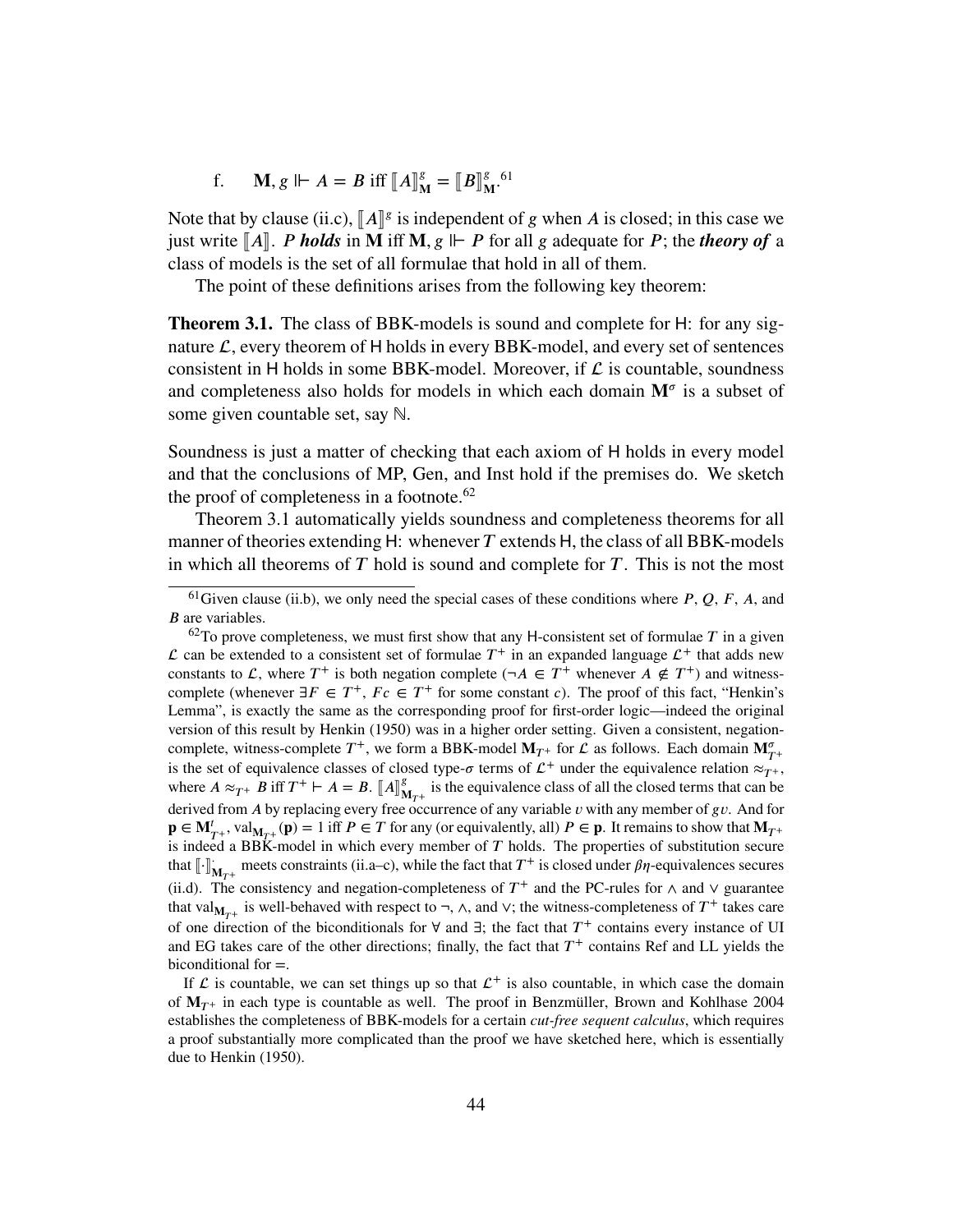*useful* sort of soundness and completeness result, since the definition of BBK-model does not suggest any methods for constructing BBK-models. However, these automatic results can provide the basis for more useful soundness and completeness theorems where the models are characterized in a more intrinsic, concrete, compositional way. Our goal is to do this for Classicism. But we will begin by seeing how it can be done for the much stronger theory Extensionalism (see [§1.4\)](#page-13-0), which will provide a helpful starting point for the generalization to Classicism. To get a better sense of the distinctive properties of BBK-models of Extensionalism, we can introduce some salient structural operations on, and properties of, BBK-models.

Certain elements of a BBK model can be associated with functions determined by how those elements apply to their arguments, and with extensions determined by the truth values of the results of those applications. These notions let us distinguish some special classes of BBK models: the functional and functionally full models, and the extensional and extensionally full models.

**Definition.** Where **M** is a BBK-model:

- The *applicative behaviour*, app<sub>M</sub> **d**, of an element  $\mathbf{d} \in \mathbf{M}^{\sigma \to \tau}$ , is the function  $\mathbf{a} \mapsto [X \mathbf{y}]^{[X \mapsto \mathbf{d}, \mathbf{y} \mapsto \mathbf{a}]}$  from  $\mathbf{M}^{\sigma}$  to  $\mathbf{M}^{\tau}$ .<sup>[63](#page-44-0)</sup>
- The *extension*,  $ext_{M}d$ , of an element  $d \in M^{\sigma_1 \to \cdots \to \sigma_n \to t}$  is the set

$$
\{\langle \mathbf{a}_1, \ldots, \mathbf{a}_n \rangle \in \mathbf{M}^{\sigma_1} \times \cdots \times \mathbf{M}^{\sigma_n} \mid \mathbf{M}, [X \mapsto \mathbf{d}, y_i \mapsto \mathbf{a}_i] \Vdash X \vec{y}\}^{64}
$$

Using these concepts, we can pick out certain special classes of BBK-models:

### **Definition.** A BBK-model **M** is:

- *functional* iff its applicative behaviour functions are injective for all  $\sigma$ ,  $\tau$ : that is, for any  $d \neq d'$  in  $M^{\sigma \to \tau}$ , there is some  $a \in M^{\sigma}$  such that app<sub>M</sub>  $d(a) \neq$ app<sub>M</sub> **d'**(**a**).
- *extensional* iff its extension functions are injective: whenever  $ext_{M} a = ext_{M} b$ ,  $\mathbf{a} = \mathbf{b}$ .

<span id="page-44-0"></span> $^{63}$ We use the symbol  $\mapsto$  to denote functions: ' $\mathbf{a} \mapsto [\![X y]\!]^{[X \mapsto \mathbf{d}, y \mapsto \mathbf{a}]}$ ' means 'the function whose value for any **a** is  $[[Xy]]^{[X\mapsto d, y\mapsto a]}$ . By clauses [\(ii.b\)](#page-42-3) and [\(ii.c\),](#page-42-2) it doesn't matter which variables we<br>pick to be X and y. Benzmiller, Brown and Koblbase (2004) treat the application map as a separate pick to be *X* and *y*. Benzmüller, Brown and Kohlhase [\(2004\)](#page-81-3) treat the application map as a separate ingredient in the definition of "model", but since it can be recovered from [.] we omit it.

<span id="page-44-1"></span><sup>&</sup>lt;sup>64</sup>Muskens [\(2007\)](#page-83-4) treats the extension map as a primitive ingredient in the definition of "model", but since it can be recovered from val<sub>M</sub> (equivalent to the extension map for type  $t$ ), we take only the latter as primitive. '[ $X \mapsto d$ ,  $y_i \mapsto a_i$ ]' means 'the assignment that maps the variable  $X$  to **d**, maps each  $y_i$  to  $\mathbf{a}_i$ , and is undefined on all other variables'.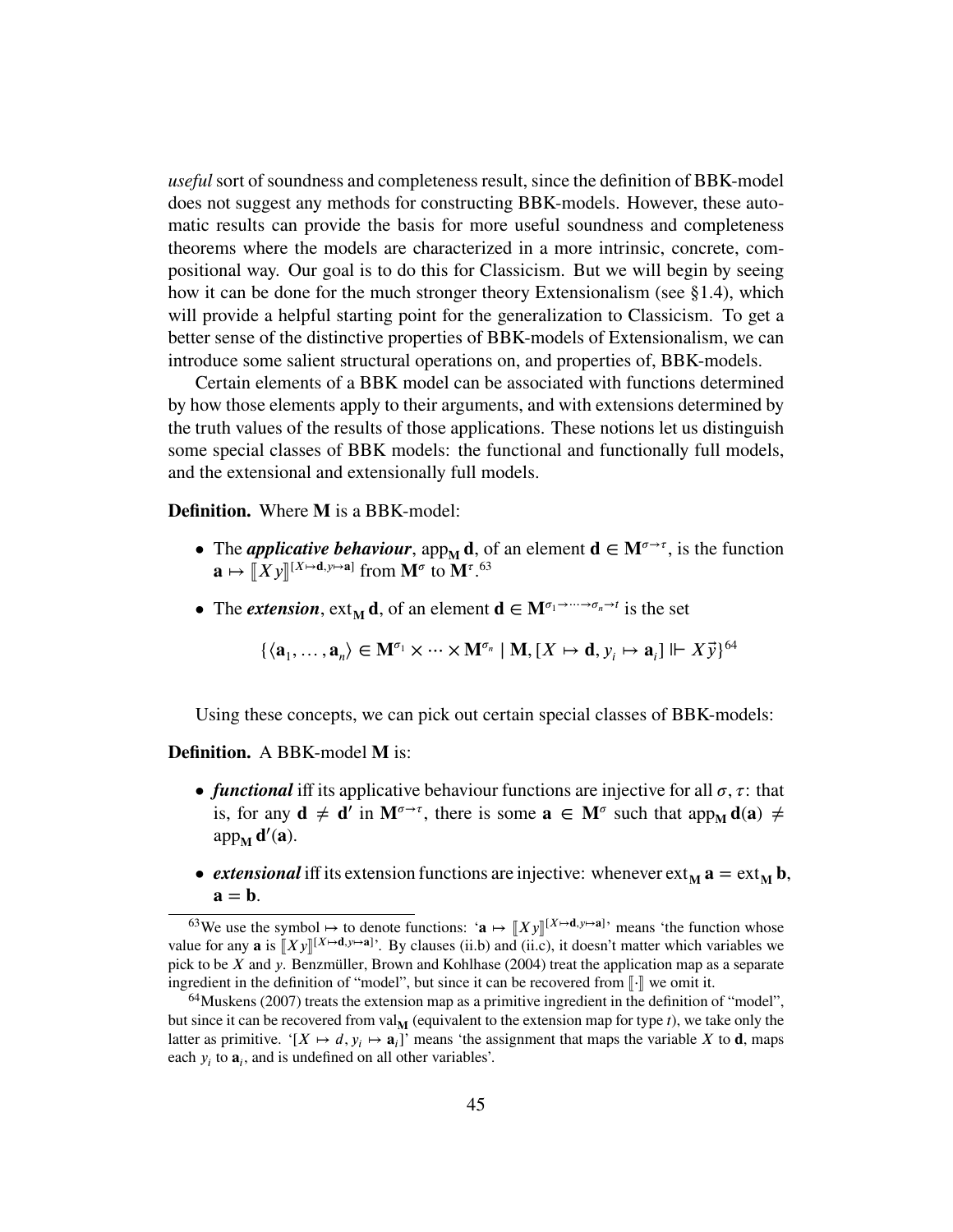• *Fregean* iff val<sub>M</sub> is injective, or equivalently, iff M<sup>t</sup> has exactly two elements.<sup>[65](#page-45-1)</sup>

These three properties of models bear a special relationship to the Functionality schema ( $\forall z(Xz = Yz) \rightarrow X = Y$ ), Extensionality schema ( $\forall \vec{z}(X\vec{z} \leftrightarrow Y\vec{z}) \rightarrow X =$ *Y*), and the Fregean Axiom  $((p \leftrightarrow q) \rightarrow p = q)$ : it is easy to check that a model is functional (extensional, Fregean) iff all instances of the Functionality schema (Extensionality schema, Fregean Axiom) hold in it. (See [§1.4](#page-13-0) for discussion of these principles.) Extensionality is thus equivalent to the combination of functionality and Fregeanness. And as a consequence of [Theorem 3.1,](#page-43-2) we have:

<span id="page-45-3"></span>**Theorem 3.2.** The class of extensional BBK-models is sound and complete for Extensionalism.

It is also useful to have special terminology for BBK-models in which the applicative or extension maps are *surjective*. A model **M** is:

- *functionally full* iff app<sub>M</sub> is surjective on each domain: every function from  $M^{\sigma}$  to  $M^{\tau}$  is the applicative behaviour of some element of  $M^{\sigma\rightarrow\tau}$ .
- *extensionally full* iff  $ext{ext}_{M}$  is surjective on each domain: every subset *X* of  $\mathbf{M}^{\sigma_1} \times \cdots \times \mathbf{M}^{\sigma_n}$  is the extension of some element of  $\mathbf{M}^{\sigma_1 \to \cdots \to \sigma_n \to t}$ .

Functional fullness implies, though it is not implied by, extensional fullness. Analogous to the ways in which the Extensionality and Functionality schemas characterise the eponymous properties of BBK-models, one might hope to find some axioms which characterise functional or extensional fullness. But this is not so: Gödel's first incompleteness theorem implies that neither of the properties is captured by any recursively enumerable axiom-scheme.<sup>[66](#page-45-2)</sup>

# <span id="page-45-0"></span>**3.2 Henkin models**

Every extensional (functional and Fregean) BBK-model is equivalent to a model where the elements of a given functional type are simply *identical* to their applicative behaviours, and the elements of propositional type are simply identical to their truth values. The operation of turning certain kinds of models into more "concrete" ones will be important later in analogous settings, so we shall present it in some detail. The relevant concrete models are known as *Henkin* models, (after Henkin [1950\)](#page-83-5). In a Henkin model  $\mathbf{H}$ ,  $\mathbf{H}^e$  can still be any nonempty set, but  $\mathbf{H}^t$  must be  $\{0, 1\}$ , and  $\mathbf{H}^{\sigma \to \tau}$  must be some subset of  $(\mathbf{H}^{\tau})^{\mathbf{H}^{\sigma}}$ .

<span id="page-45-1"></span> $65$ It must have at least two elements, since no element of type  $t$  can have the same truth value as its negation.

<span id="page-45-2"></span><sup>66</sup>For a bit more detail, see Dorr [2016,](#page-82-1) n. 106.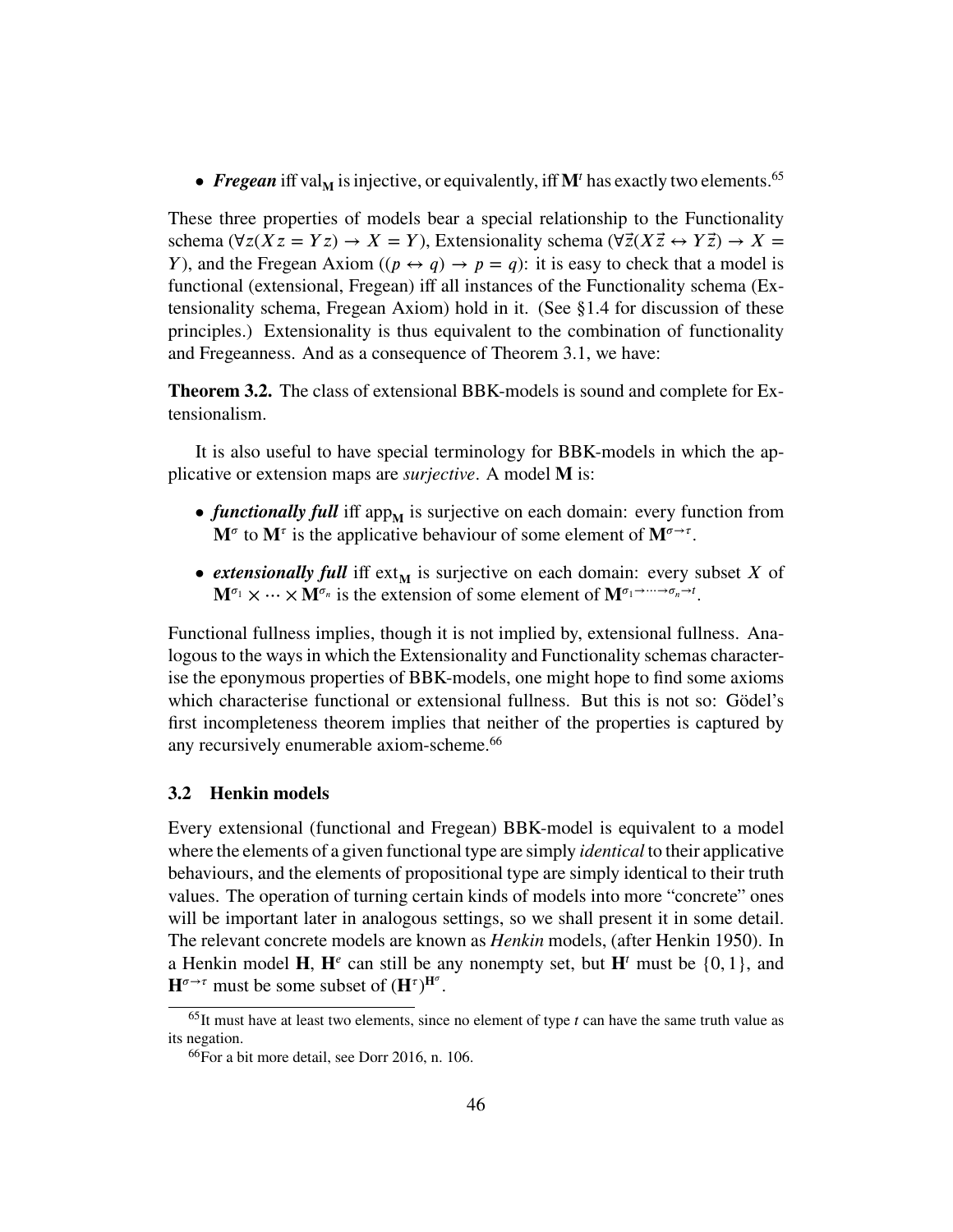Working with this more concrete kind of model has one very significant advantage. BBK-models that are not concrete have few practical uses because they are not constructed compositionally from the interpretations of the constants;  $\lbrack \cdot \rbrack$  is a function defined on all terms of the language that must satisfy some highly non-trivial constraints. By contrast, to specify a Henkin model one need only specify the interpretations of the non-logical constants; this interpretation extends uniquely to an interpretation of all the terms. However, we do need to ensure that the domains are sufficiently full that we will be able to provide an interpretation for every term relative to every variable assignment. To capture this, we first define a notion of *premodel* whose domains need not be sufficiently full; then recursively define a *partial* interpretation function for any premodel; and finally define a *model* to be a premodel whose interpretation function is full. Spelling this out, we get the following.

**Definition.** (i) A *Henkin premodel* for a signature  $\mathcal{L}$  is an ordered pair  $\mathbf{H} = \langle \mathbf{H}, \mathcal{I} \rangle$ , where  $\mathbf{H}^e$  is a nonempty set,  $\mathbf{H}^t = \{0, 1\}$ , and  $\mathbf{H}^{\sigma \to \tau} \subseteq (\mathbf{H}^{\tau})^{\mathbf{H}^{\sigma}}$ , and  $\mathcal I$  is a function that takes each nonlogical constant  $c$  of type  $\sigma$  to an element of  $\mathbf{H}^{\sigma}$ .

(ii) When **H** is any Henkin premodel for  $\mathcal{L}$ ,  $\left[\cdot\right]$ <sup>1</sup> **H** is the partial function that takes a type- $\sigma$  term *A* and an assignment function *g* for **H** to something of the right sort to be in  $\mathbf{H}^{\sigma}$ , in accordance with the following clauses:

$$
\begin{aligned}\n\llbracket AB \rrbracket^g &= \llbracket A \rrbracket^g (\llbracket B \rrbracket^g) & \llbracket \lambda v.A \rrbracket^g &= \mathbf{a} \mapsto \llbracket A \rrbracket^{g \{v \mapsto \mathbf{a} \}} \\
& \llbracket v \rrbracket^g &= g(v) & \llbracket \neg \rrbracket^g &= n \mapsto 1 - n & \llbracket \neg \rrbracket^g &= \mathbf{a} \mapsto \left( \mathbf{b} \mapsto \left\{ 1 \text{ if } \mathbf{a} = \mathbf{b} \atop 0 \text{ otherwise} \right\} \right) \\
& \llbracket \wedge \rrbracket^g &= n \mapsto (m \mapsto \min\{n, m\}) & \llbracket \vee \rrbracket^g &= n \mapsto (m \mapsto \max\{n, m\}) \\
\llbracket \forall_{\sigma} \rrbracket^g &= \mathbf{d} \mapsto \min\{\mathbf{d}(\mathbf{a}) \mid \mathbf{a} \in \mathbf{H}^{\sigma}\} & \llbracket \exists_{\sigma} \rrbracket^g &= \mathbf{d} \mapsto \max\{\mathbf{d}(\mathbf{a}) \mid \mathbf{a} \in \mathbf{H}^{\sigma}\}\n\end{aligned}
$$

(The first clause means that  $[AB]^g$  exists so long as  $[A]^g$  and  $[B]^g$  exist, and is in that case equal to  $[A]\times[B]^g$ .) that case equal to  $\llbracket A \rrbracket^g (\llbracket B \rrbracket^g)$ .)<br>(*iii*) A *Harkin* model for C

(iii) A *Henkin model* for  $\mathcal{L}$  is a Henkin premodel **H** for  $\mathcal{L}$  such that  $\llbracket A \rrbracket^g$  is in  $\mathbf{H}^g$  for every type  $\sigma$  term A and assignment function  $g$  adequate for **𝐇** exists and is in  $\mathbf{H}^{\sigma}$  for every type- $\sigma$  term *A* and assignment function *g* adequate for *A*.<sup>[67](#page-46-0)</sup>

(iv) A formula *P* holds in **H** on *g*—in symbols, **H**,  $g \vdash P$ —iff  $[ P ]^g = 1$ . *P* on **H** iff **H**  $g \vdash P$  for every g edecute for *P* holds in **H** iff **H**,  $g \Vdash P$  for every  $g$  adequate for  $P$ .

<span id="page-46-0"></span><sup>67</sup>More "intrinsic" ways of expressing this condition are known. For example, it can be shown (see, e.g. Bacon [n.d.\)](#page-81-4) that Henkin premodel **H** is a Henkin model so long as (i) the domains are closed under application; (ii) the denotations of the logical constants (as given above) all belong to the domain of the appropriate type, and (iii) for any type  $\sigma$  and relational types  $\rho$ ,  $\tau$ ,  $\mathbf{H}^{(\sigma\to\rho\to\tau\to^-(\sigma\to\rho)\to\sigma\to\tau}$ contains the function  $S_{\sigma,\rho,\tau} := \mathbf{d} \mapsto (\mathbf{b} \mapsto (\mathbf{a} \mapsto \mathbf{d}(\mathbf{a})(\mathbf{b}(\mathbf{a})))$  and  $\mathbf{H}^{\tau \to \sigma \to \tau}$  contains the function  $K_{\sigma,\tau} := \mathbf{a} \mapsto (\mathbf{b} \mapsto \mathbf{a}).$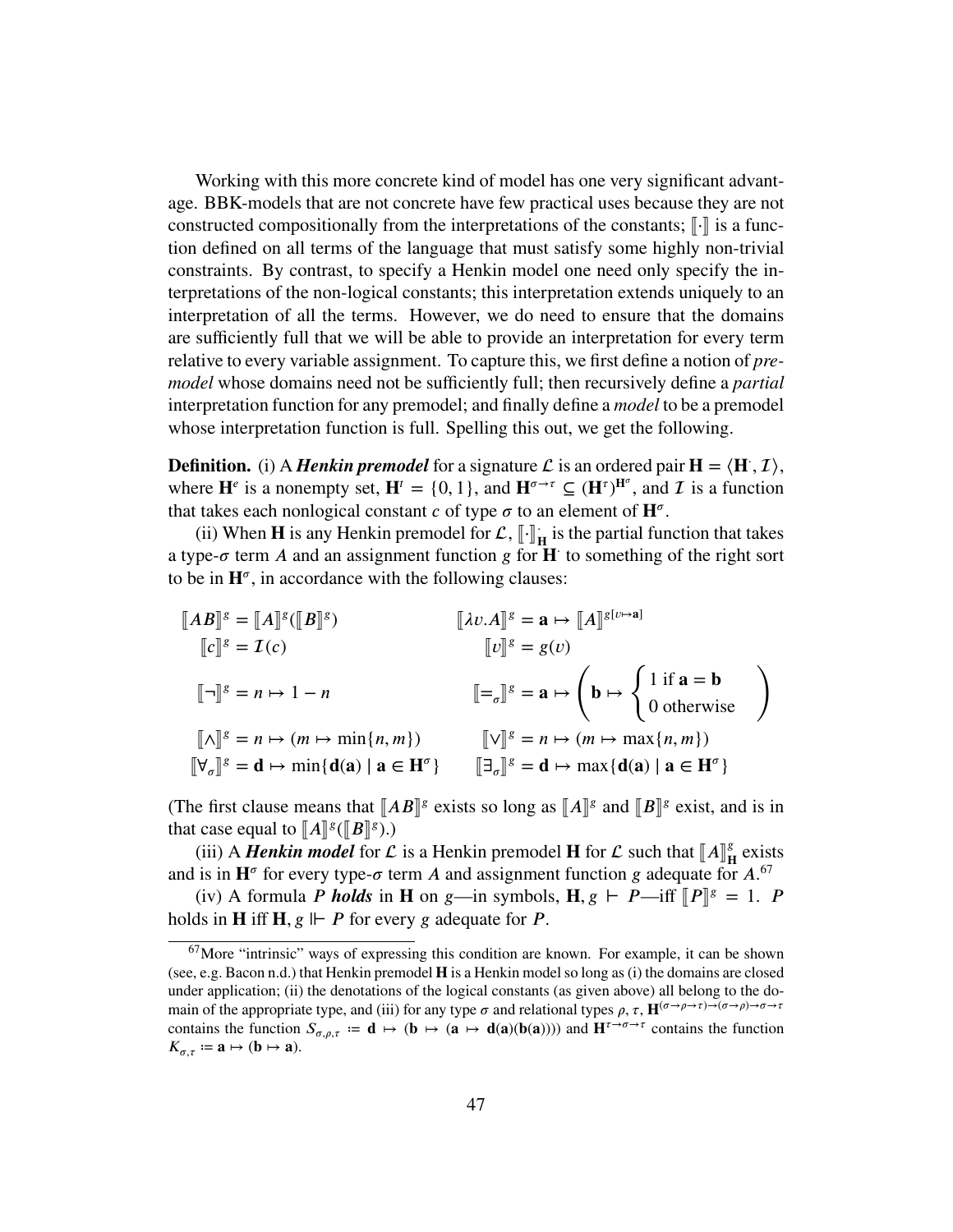Henkin [\(1950\)](#page-83-5) (as corrected by Andrews [1972\)](#page-81-5) establishes that the class of Henkin models is sound and complete for Extensionalism. To set the stage for our discussion of Classicism below, we observe that this fact can be derived as a corollary of [Theorem 3.1.](#page-43-2) The derivation uses the following two results.

<span id="page-47-1"></span>**Proposition 3.3.** Every Henkin model is an extensional BBK-model, with its defined interpretation function and the identity on {0*,* 1} as valuation.

<span id="page-47-2"></span>**Proposition 3.4.** For every extensional BBK-model M, there is a Henkin-model  $H_M$  in which the same formulae hold.

Verifying [Proposition 3.3](#page-47-1) boils down to checking that when A and B are  $\beta\eta$ -equivalent terms,  $\llbracket A \rrbracket_{\mathbf{F}}^g$  $\mathbf{H}^g = \llbracket B \rrbracket^g$ <br>in  $\mathbf{H}^{\sigma}$  as  $\frac{g}{H}$  whenever defined. For [Proposition 3.4,](#page-47-2) the idea is to construct each domain  $\mathbf{H}_{\mathbf{M}}^{\sigma}$  as the range of an injective function  $f^{\sigma}$  on  $\mathbf{M}^{\sigma}$ , where  $f^e$  is just the identity;  $f^t$  is val<sub>M</sub>; and  $f^{\sigma \to \tau}$  is defined by recursively replacing each element **d** with app $_{\mathbf{M}}$  **d**.

By [Proposition 3.3](#page-47-1) and the soundness part of [Theorem 3.2,](#page-45-3) every theorem of Extensionalism holds in every Henkin model. And by [Proposition 3.4](#page-47-2) and the completeness part of [Theorem 3.2,](#page-45-3) every formula consistent with Extensionalism holds on some assignment in some Henkin model. Thus:

**Theorem 3.5.** The class of Henkin models is sound and complete for Extensionalism.

# <span id="page-47-0"></span>**3.3 Categories of BBK-models**

To do for Classicism what Henkin did for Extensionalism, we will consider properties of *collections* of BBK-models analogous to the properties of individual BBKmodels that make for the truth of Extensionalism. It will turn out that the properties of interest are properties not of mere collections of BBK-models but of *categories* of BBK-models—collections of models with a specified collection of homomorphisms between them. So, the first thing we will need is an appropriate notion of homomorphism for BBK-models (for a given signature). As usual in model theory, a homomorphism is a mapping that preserves interpretations. More carefully, a homomorphism *h* from **M** to **N** is a typed family of functions *h*, where  $h^{\sigma}: \mathbf{M}^{\sigma} \to \mathbf{N}^{\sigma}$ and for any term *A* and assignment function *g* for **M** that is adequate for *A*,

$$
h^{\sigma}\llbracket A \rrbracket_{\mathbf{M}}^g = \llbracket A \rrbracket_{\mathbf{N}}^{h \circ g}
$$

Here, *h*<sup>og</sup> is the assignment function for **N** that maps each type- $\sigma$  variable  $\nu$  to  $h^{\sigma}(gv)$ .<sup>[68](#page-47-3)</sup>

<span id="page-47-3"></span> $^{68}$ Note that the valuation functions val<sub>M</sub> and val<sub>N</sub> play no role in this definition: models that are isomorphic (in the sense that there are mutually inverse homorphisms between them) can thus make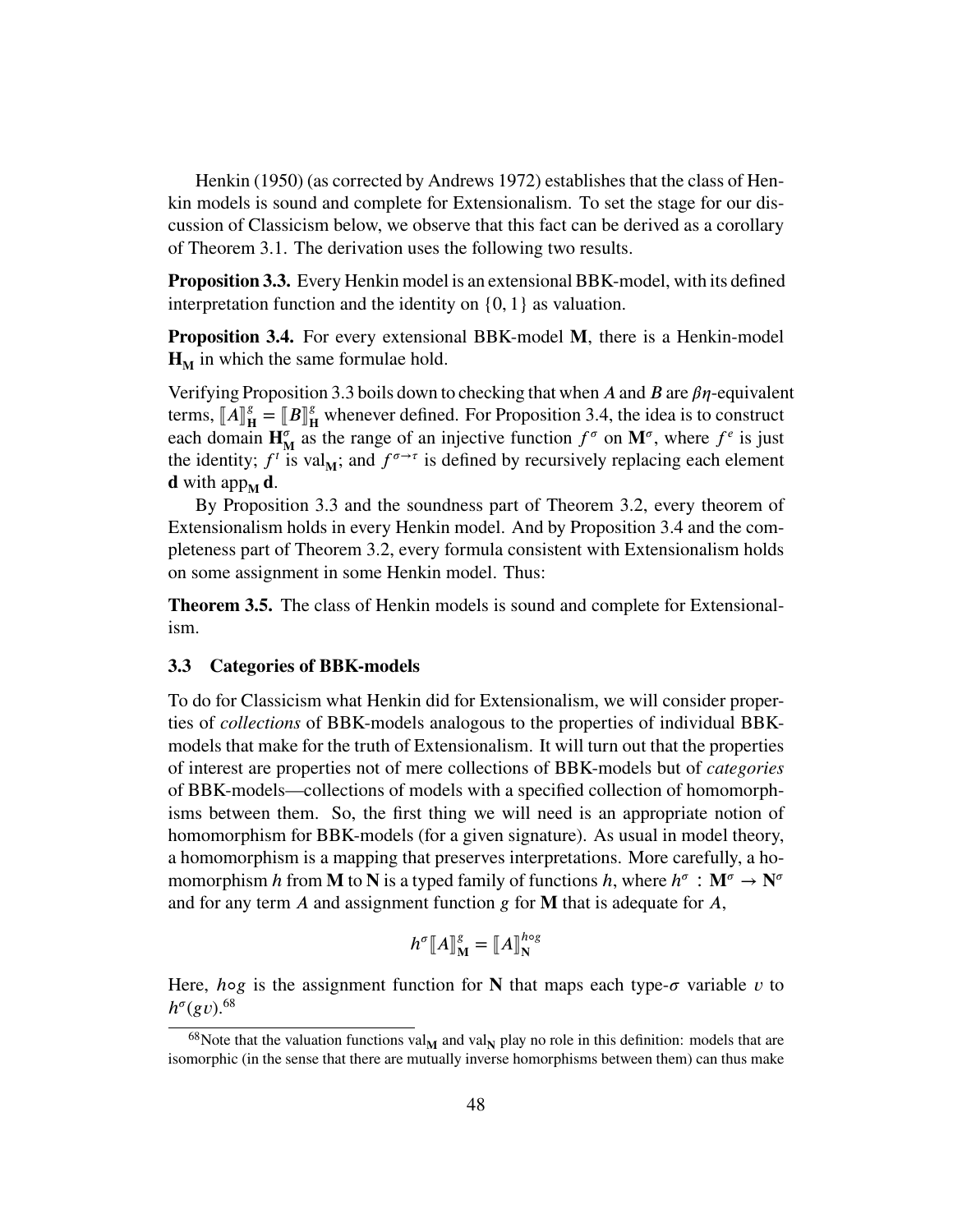Evidently, the composition of any two homomorphisms is a homomorphism, and the identity mapping that maps every element of every domain of a model to itself is a homomorphism from that model to itself. This means that if we take any class of BBK-models and any class of homomorphisms between those models, so long as the latter class is closed under composition and contains all the identity homomorphisms on the models, they will form a *category* according to the standard definition: a class of "objects" (here, the models) and a class of "arrows" (here, the homomorphisms) together with a pair of mappings src and trg that assigns each arrow a unique "source" and "target" object; a mapping ◦ (here, function-composition) that takes any arrows  $f$  and  $g$  where the source of  $g$  is the target of  $f$  to an arrow  $g \circ f$ which shares a source with  $f$  and a target with  $g$ ; and a mapping Id that takes every object *A* to an arrow  $1_A$  with source and target *A*, such that  $h \circ (g \circ f) = (h \circ g) \circ f$ ,  $f \circ 1_A = f$  and  $1_A \circ f = f$ .

Given a BBK-model  **and a category**  $C$  **to which it belongs, we can think of** the set of homomorphisms in C with source **M**, which we will call  $M^p$ , as playing a role similar to that of possible worlds in the standard semantics for modal logic. Any element of M<sup>*t*</sup> can be assigned not just a truth-*value* but a "truth value profile"—the subset of  $M^p$  comprising those homomorphisms that map it to a truth. Likewise, an element of a relational type can be assigned not just an *extension* but an *intension*, which we get by looking at the extensions of the results of transporting it using the homomorphisms, and each element of a functional type can be assigned an *applicative behaviour profile*, by looking at the applicative behaviours of the results of transporting it using the homomorphisms.

**Definition.** Where C is a category of BBK-models and M is an object of  $C$ ,

• The *applicative behaviour profile* app<sub>M</sub><sup>*c*</sup> d of any  $d \in M^{\sigma \to \tau}$  is the function such that for any pair  $\langle h, \mathbf{a} \rangle$  where for some **N**,  $h : \mathbf{M} \to \mathbf{N}$  and  $\mathbf{a} \in \mathbf{N}^{\sigma}$ ,

$$
app_M^c \mathbf{d}\langle h, \mathbf{a}\rangle = app_N(h^{\sigma \to \tau} \mathbf{d})\mathbf{a}
$$

- The *intension*  $\inf_{M}^{C} d$  of any  $d \in M^{\sigma_1 \to \cdots \to \sigma_n \to t}$  is the set of all  $n + 1$ -tuples  $\langle h, \mathbf{a}_1, \dots, \mathbf{a}_n \rangle$  such that for some  $N, h : M \to N$  and  $\langle \mathbf{a}_1, \dots, \mathbf{a}_n \rangle \in \text{ext}_{N}(h^{\sigma_1 \to \dots \to \sigma_n \to t} \mathbf{d})$
- The *truth value profile*  $\text{val}_{\text{M}}^c \mathbf{p}$  of any  $\mathbf{p} \in \text{M}^t$  is the set of all arrows with

different sentences true. Given this there is a natural sense in which homomorphisms relate what BBK call "structures" (BBK-models minus valuations) rather than models. Nevertheless, we will think of the source and target of homomorphisms as models, and indeed take these to be "built in", so that for each homomorphism, there is a unique model that is its source and another unique model that is its target.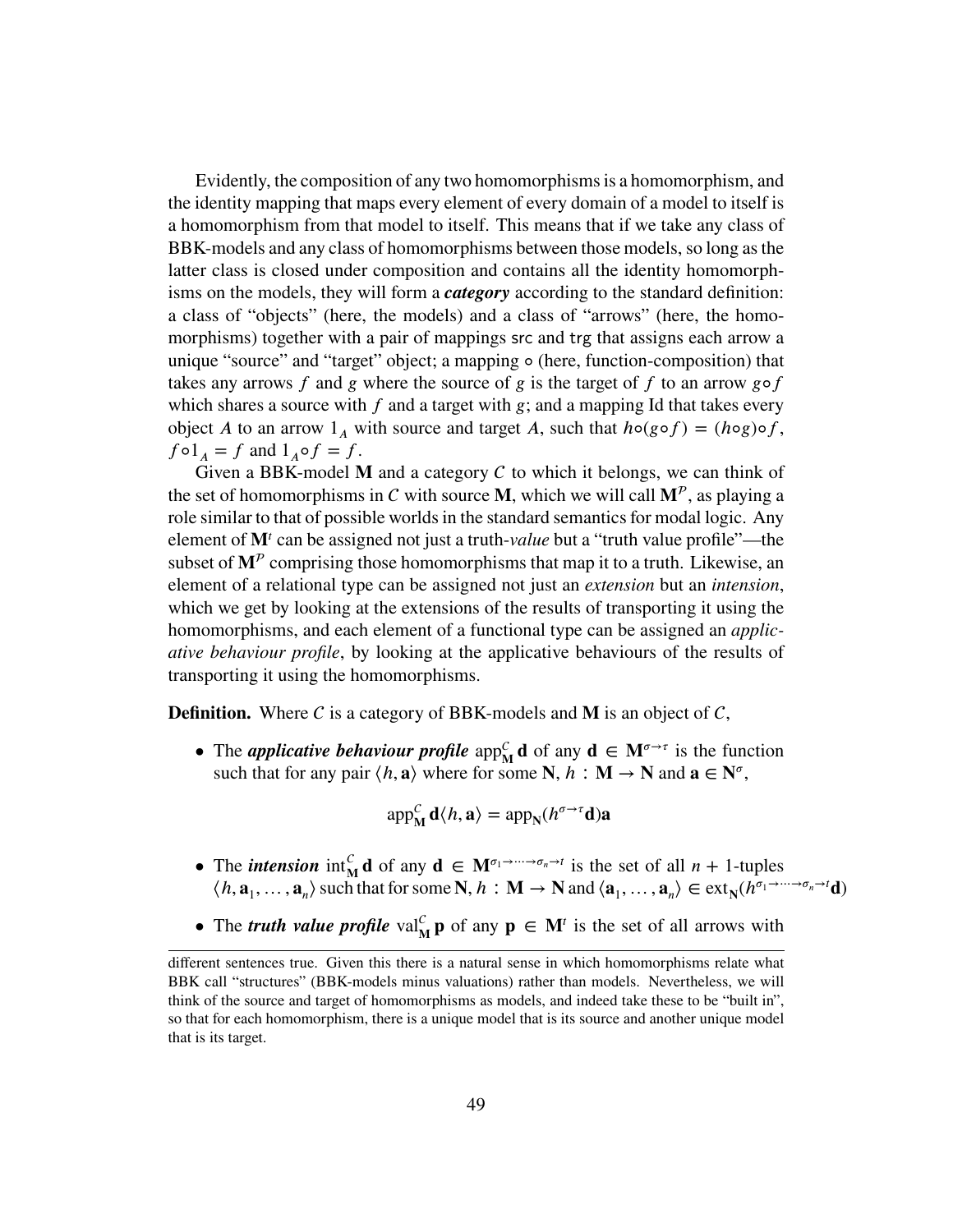source **M** that map **p** to a truth:

$$
\bigcup_{N} \{h : \mathbf{M} \to \mathbf{N} \mid \text{val}_{N}(h^{t}\mathbf{p}) = 1\}
$$

These notions generalize the analogous operations app*,* ext, and val, for single BBKmodels, in the sense that they end up being equivalent on a category consisting of a single BBK-model with the identity homomorphism.

We can then consider some special categories of BBK-models in which these functions are injective.

**Definition.** A category  $C$  of BBK-models is

- *quasi-Fregean* iff val<sub> $M$ </sub><sup> $C$ </sup> is injective for each **M** in C.
- *quasi-functional* iff app ${}^C_M$  is injective for each **M** in C.
- *intensional* iff  $int_M^C$  is injective for each **M** in C.

Informally, the first condition corresponds to the idea that propositions are individuated by their truth-values across modal space, the second to the idea that operations are individuated by their applicative behaviour across modal space, and the last condition to the idea that relations are individuated by their extensions across modal space. These are similarly generalizations of the notions of Fregeanness, functionality, and extensionality: they coincide in a one-object category with just the identity homomorphism. Moreover, in analogy with the discussion of extensional models, we can see that intensionality is equivalent to the combination of quasi-functionality and quasi-Fregeanness.<sup>[69](#page-49-0)</sup>

And as with our discussion of Extensionalism we will see that there is a close correspondence between these conditions and the rule corresponding to the Fregean Axiom, Functionality and Extensionality, namely Equiv, *𝜁*, and Equiv+. This correspondence lets us prove the following key result:

<span id="page-49-1"></span>**Theorem 3.6.** The class of BBK-models that belong to an intensional category of BBK-models is sound and complete for Classicism.

For the soundness direction, the central observation is that the theory of any quasi-Fregean category of BBK-models (the set of formulae that hold in all of them) is closed under Equiv. If  $P \leftrightarrow Q$  is true on all assignments in every model in C, there's no way for a homomorphism to pull apart the truth values of the interpretations of

<span id="page-49-0"></span><sup>&</sup>lt;sup>69</sup>Quasi-Fregeanness is just the  $n = 0$  special case of intensionality; given quasi-functionality, we can extend this by induction on *n*.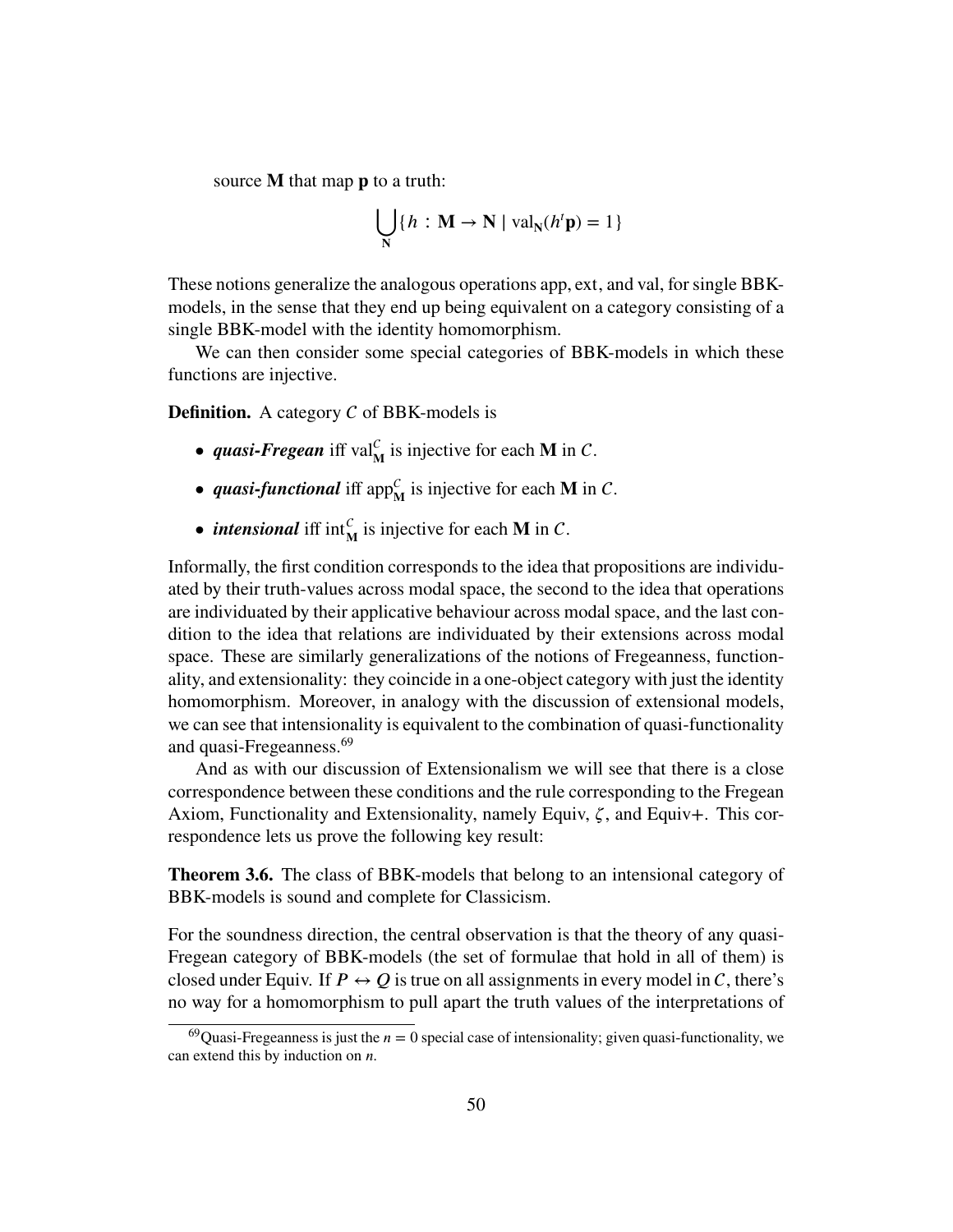*P* and *Q* in a model, which given quasi-Fregeanness means that denotations must be identical. Likewise, the theory of any quasi-functional category of BBK models is closed under  $\zeta$ . For if  $Fx = Gx$  is true on all assignments in every model in C, then there is no way for a homomorphism to pull apart the applicative behaviours of the interpretations of *𝐹* and *𝐺* in any model on any assignment, which given quasi-functionality, forces those denotations to be identical. For the completeness direction, the fact we need is that for any theory  $T$  closed under both Equiv and *𝜁*—and hence in particular Classicism—the category of *all* models of *𝑇* and all homomorphisms between these models is quasi-Fregean and quasi-functional.<sup>[70](#page-50-0)</sup>

Indeed, we can sharpen the proof of [Theorem 3.6](#page-49-1) to show that for any infinite set—e.g. N—the category of BBK-models of Classicism whose domains are all subsets of this set is also quasi-Fregean and quasi-functional, so we also have a soundness and completeness theorem for BBK models that belong to categories that are constrained in this way. Note that, unlike the category of all BBK models of Classicism, such categories are *small*—i.e. there is a set of objects and arrows. This strengthening of the theorem will be useful in the next section.

In [§3.1](#page-41-0) we also discussed "functional fullness" and "extensional fullness" conditions on BBK-models, defined by the surjectiveness of the applicative behaviour mapping app<sub>M</sub> and extension mapping ext<sub>M</sub>. These also have analogues at the level of categories; however, we need to think a little about what sets it would make sense to require the relevant functions app<sub>M</sub><sup>c</sup> and int<sub>M</sub><sup>c</sup> to be surjective to. For any category of BBK-models  $C$  and model **M** in  $\overline{C}$ , define:

- $\mathbf{M}^{[\sigma_1, ..., \sigma_n]}$  to be the powerset of the set of all  $n+1$ -tuples  $\langle h, \mathbf{a}_1, ..., \mathbf{a}_n \rangle$ , where for some  $N$ ,  $h : M \to N$  and each  $a_i \in N^{\sigma_i}$ .
- <span id="page-50-0"></span>•  $\mathbf{M}^{\sigma \Rightarrow \tau}$  to be the set of all functions  $\alpha$  which take an ordered pair  $\langle h, \mathbf{a} \rangle$  such

<sup>&</sup>lt;sup>70</sup>For the Equiv part, suppose we have a model **M** of *T* with  $\mathbf{p}, \mathbf{q} \in \mathbf{M}^t$  such that  $\mathbf{p} \neq \mathbf{q}$ . Consider the expanded language  $\mathcal{L}_{\mathbf{M}}$  in which every element of  $\mathbf{M}^{\sigma}$  is a constant of type  $\sigma$ . Let  $\mathbf{M}^+$  be the model derived from **M** by extending its interpretation function to terms of  $\mathcal{L}_M$ , with the new constants interpreted as denoting themselves.<sup>[71](#page-0-0)</sup> Let  $T^+$  be the result of adding to  $T$  all closed identities in  $\mathcal{L}_{\mathbf{M}}$ that are true in  $M^+$ , along with  $\neg(p \leftrightarrow q)$ .  $T^+$  must be consistent. For if it were inconsistent there would be a finite collection of identities,  $A_1, \ldots, A_n$  in  $T^+$  such that  $A_1 \wedge \cdots \wedge A_n \to (\mathbf{p} \leftrightarrow \mathbf{q})$  is a theorem of *T*. But since *T* is a H-theory closed under Equiv, it is closed under Necessitation, so  $\Box A_1 \wedge \cdots \wedge \Box A_n \rightarrow \Box(\mathbf{p} \leftrightarrow \mathbf{q})$  is also a theorem. But since  $A_1, \ldots, A_n$  are identities, they imply their own necessitations, so  $\Box(\mathbf{p} \leftrightarrow \mathbf{q})$  is a theorem of  $T^+$ , and thus also  $\mathbf{p} = \mathbf{q}$ , which is impossible since  $M^+$  is a model of  $T^+$  in which  $p = q$  is false. So by [Theorem 3.1,](#page-43-2) there must be a model  $N^+$ of  $T^+$ . Let **N** be the model for  $\mathcal L$  obtained by restricting  $N^+$ 's interpretation function to  $\mathcal L$ , and let *h* be the mapping that sends each element **a** of  $\mathbf{M}^{+\sigma}$  to  $\|\mathbf{a}\|_{\mathbf{N}^+}$  (i.e., the interpretation of **a**, considered as a constant of  $\mathcal{L}_{\mathbf{M}}$ , in  $\mathbf{N}^+$ ). It is easy to see that *h* is a homomorphism from **M** to **N**. So, as desired, we get a homomorphism in our category that maps **p** and **q** to elements with different truth values.

To finish the proof, it suffices to show that if Modalized Functionality—which can be derived from Equiv and *𝜁*—holds in a quasi-Fregean category, the category must also be quasi-functional.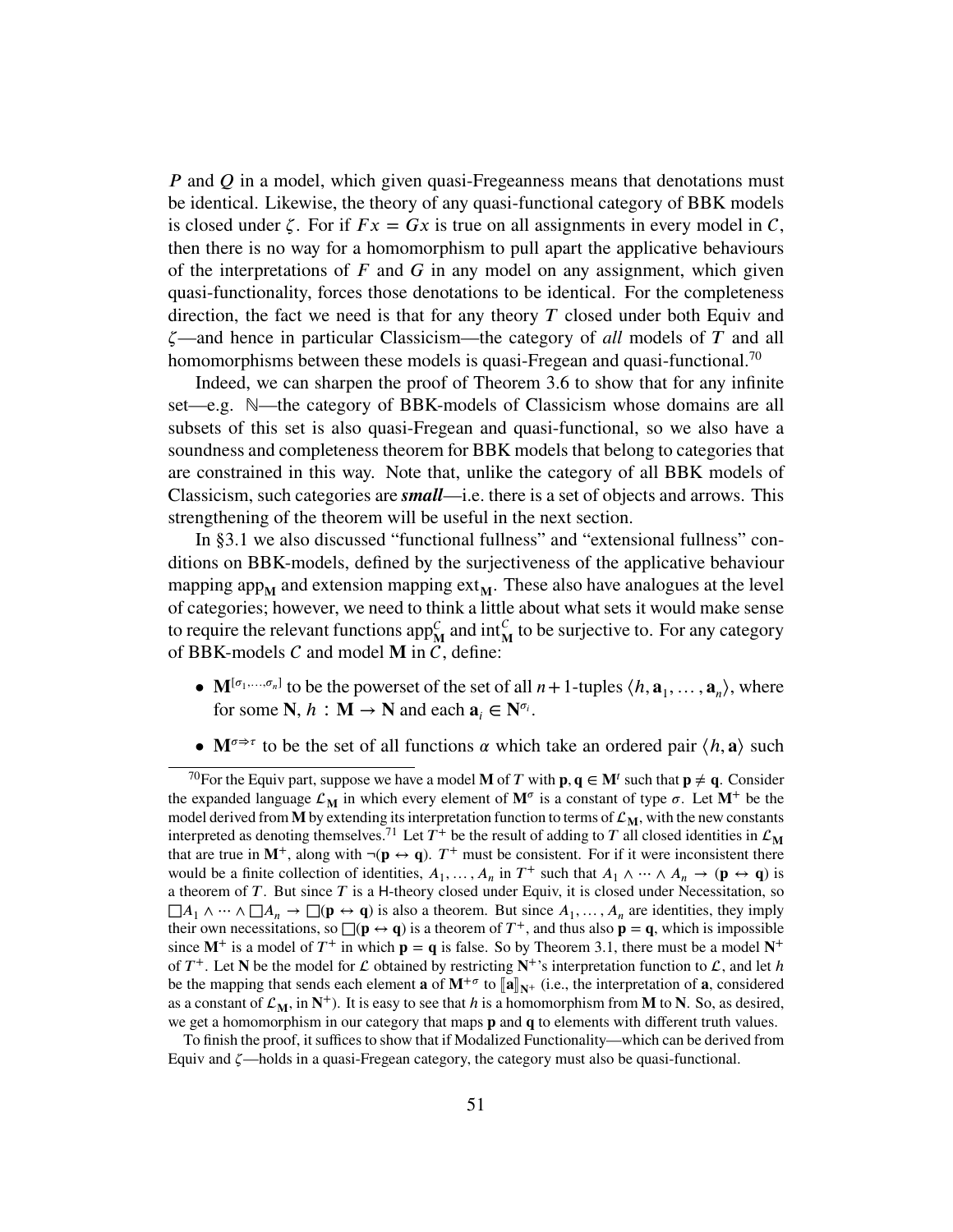that for some  $N$ ,  $h : M \to N$  and  $a \in N^{\sigma}$ , and yield an element of  $N^{\tau}$ , and are "well-behaved" in the following sense: for any  $h : \mathbf{M} \to \mathbf{N}$ ,  $i : \mathbf{N} \to \mathbf{O}$ , and  $\mathbf{a} \in \mathbb{N}^{\sigma}, \alpha \langle i \circ h, i^{\sigma} \mathbf{a} \rangle = i^{\tau}(\alpha \langle h, \mathbf{a} \rangle).$ 

We can then define a category of  $C$  of BBK-models to be:

- *intensionally full* iff  $\text{int}_{\mathbf{M}}^{\mathcal{C}}$  is a surjection from each  $\mathbf{M}^{\sigma_1 \rightarrow \cdots \rightarrow \sigma_n \rightarrow t}$  to  $\mathbf{M}^{[\sigma_1, \ldots, \sigma_n]}$ .
- *quasi-functionally full* iff app<sup>*C*</sup></sup> is a surjection from each  $M^{\sigma \rightarrow \tau}$  to  $M^{\sigma \rightarrow \tau}$ .

To motivate the first of these definitions, note that by the definition of  $app_{\mathbf{M}}^c$ ,  $app_{\mathbf{M}}^c$  **d** must always obey the well-behavedness condition, since homomorphisms must commute with application.

In a single BBK-model, the  $n = 0$  case of extensional fullness is automatically satisfied (since each truth-value is guaranteed to be had by some type-*t* element). By contrast, the  $n = 0$  case of intensional fullness is non-trivial. We'll call a category of BBK-models that satisfies this condition *propositionally full*: every member of  $M^p$  (i.e., set of homomorphisms with source  $\dot{M}$ ) is the truth-value profile of some element of  $\mathbf{M}^t$ <sup>[72](#page-51-1)</sup>

### <span id="page-51-0"></span>**3.4 Action models**

We saw in [§3.2](#page-45-0) that every extensional BBK-model is isomorphic to a "concrete" Henkin model, with a compositionally defined interpretation function, in which propositions are identical to their truth values, and elements of functional type are identical to their applicative behaviours. Our strategy in this section will be to find similarly "concrete" and compositional models for each intensional category of BBK-models, in which propositions are identical to their truth-value *profiles* (which specify their truth value under each homomorphism) and elements of functional type are identical to their applicative behaviour *profiles* (which specify their applicative behaviour under each homomorphism). The main upshot of this, apart from introducing a workable notion of model for proving consistency results, is that we will be able to transfer our soundness and completeness theorems for intensional categories of BBK-models to our more concrete models, just as we did for extensional BBK-models and Henkin models.

<span id="page-51-1"></span> $72$ The connection between these properties is a little more intricate that in the extensional case. Whereas functional fullness implied extensional fullness, quasi-functional fullness does not imply intensional fullness (since the latter does whereas the former does not imply propositional fullness). However, the conjunction of functional and propositional fullness does imply intensional fullness. Meanwhile, in intensional categories, intensional fullness coincides with the combination of quasifunctional and propositional fullness.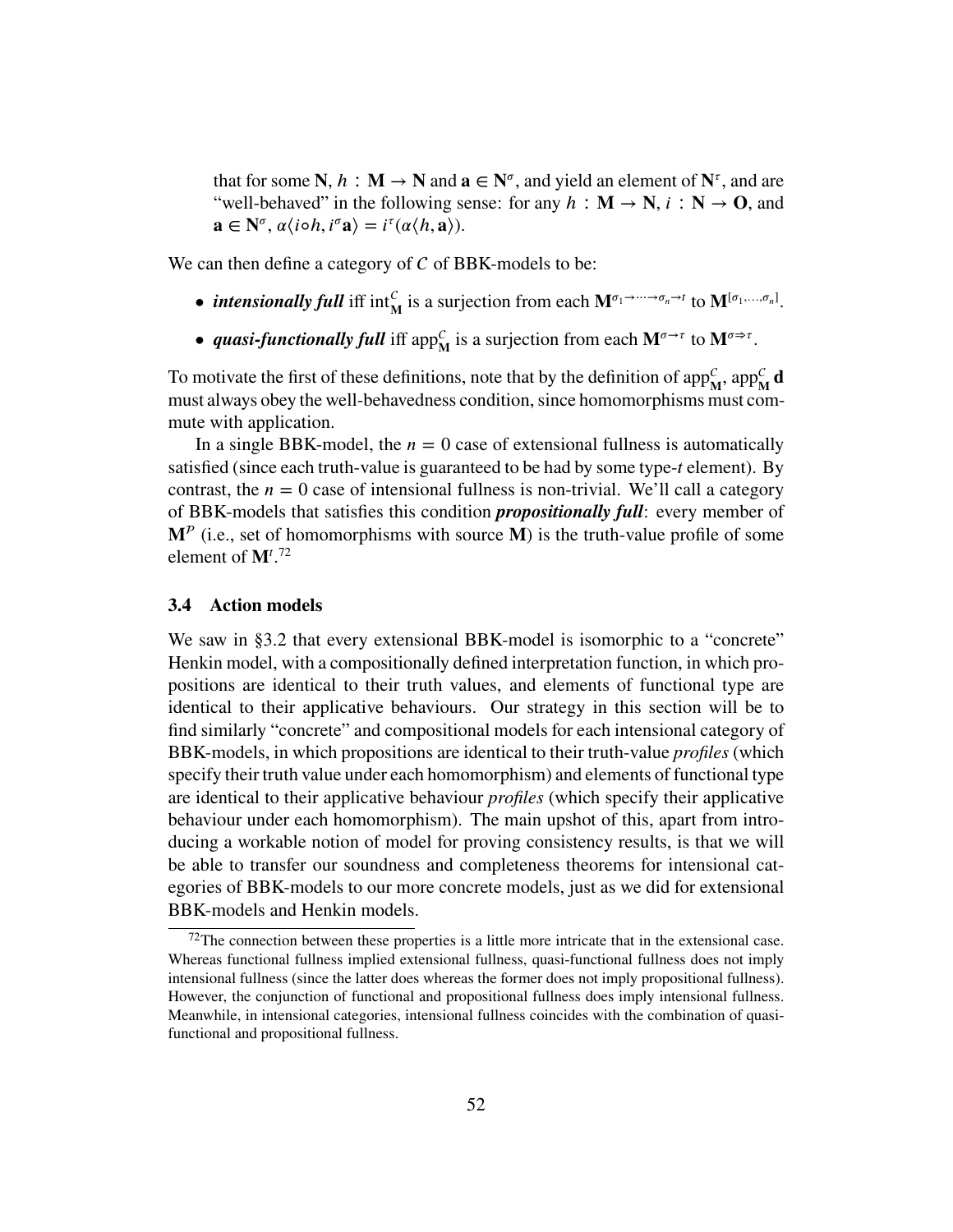The key concept we will need in order to carry out this strategy is that of an *action* on some category (a.k.a. a functor from that category to Set). This will play roughly the role of a "domain" that was being played by mere sets in Henkin models.

**Definition.** An *action* on a category *C* is a function  $-$ <sup>\*</sup> that associates each object *A* of C with a set  $A^*$ , and each arrow  $h : A \to B$  of C with a function  $h^* : A^* \to B^*$ , in such a way that

- $i^* \circ h^* = (i \circ h)^*$  for any composable arrows *i* and *h*
- $1_A^*$  is the identity function on  $A^*$ .

**Example.** Where C is a category of BBK-models, each type  $\sigma$  determines an action − *<sup>𝜎</sup>* of applying the superscript to a model or homomorphism, respectively:

- $-$ <sup>*σ*</sup> takes a model *M* in the category to the set *M<sup>o</sup>*
- **•**  $\text{-}^{\sigma}$  takes each homomorphism *h* : **M** → **N** in *C* to the function  $h^{\sigma}$  : **M**<sup> $\sigma$ </sup> →  $\mathbf{N}^{\sigma}$ .

As another example, we can treat all possible truth-value profiles as an action:

**Example.** For any category C, the *powerset action* on C is the action  $-P$  where for any object  $A$ ,  $A^P$  is the powerset of the set of all arrows with source  $A$ , and for any arrow  $h : A \rightarrow B$  and set of arrows  $X \in A^p$ ,  $h^p X$  is the set of all arrows with source *B* which yield a member of *X* when composed with *h*, i.e.

$$
\bigcup_C \{i : B \to C \mid i \circ h \in X\}.
$$

(This is sometimes called the result of 'dividing' *𝑋* by *ℎ*.)

The truth-value profile of any element of  $M<sup>t</sup>$  is an element of  $M<sup>p</sup>$ . Moreover, the action of any homomorphism of BBK-models on the propositional elements induces an action on their truth-value profiles: the truth-value profile of  $h<sup>t</sup>$ **p** is the set of homomorphisms *i* such that  $i^{t}(h^{t}p)$  is true; i.e. the set of *i* such that  $i \circ h$  belongs to the truth-value profile of **p**. So the induced action of  $h$  on a truth-value profile  $X$ can be stated intrinsically in terms of *X*, and is just  $h^p X$  as defined above.

We can likewise treat all possible applicative behaviour profiles as an action:

**Example.** Suppose  $-\ast$  and  $-\ast$  are actions on C. Then the *exponential action* is the action  $-\rightarrow$   $\rightarrow$   $\dagger$  on C such that: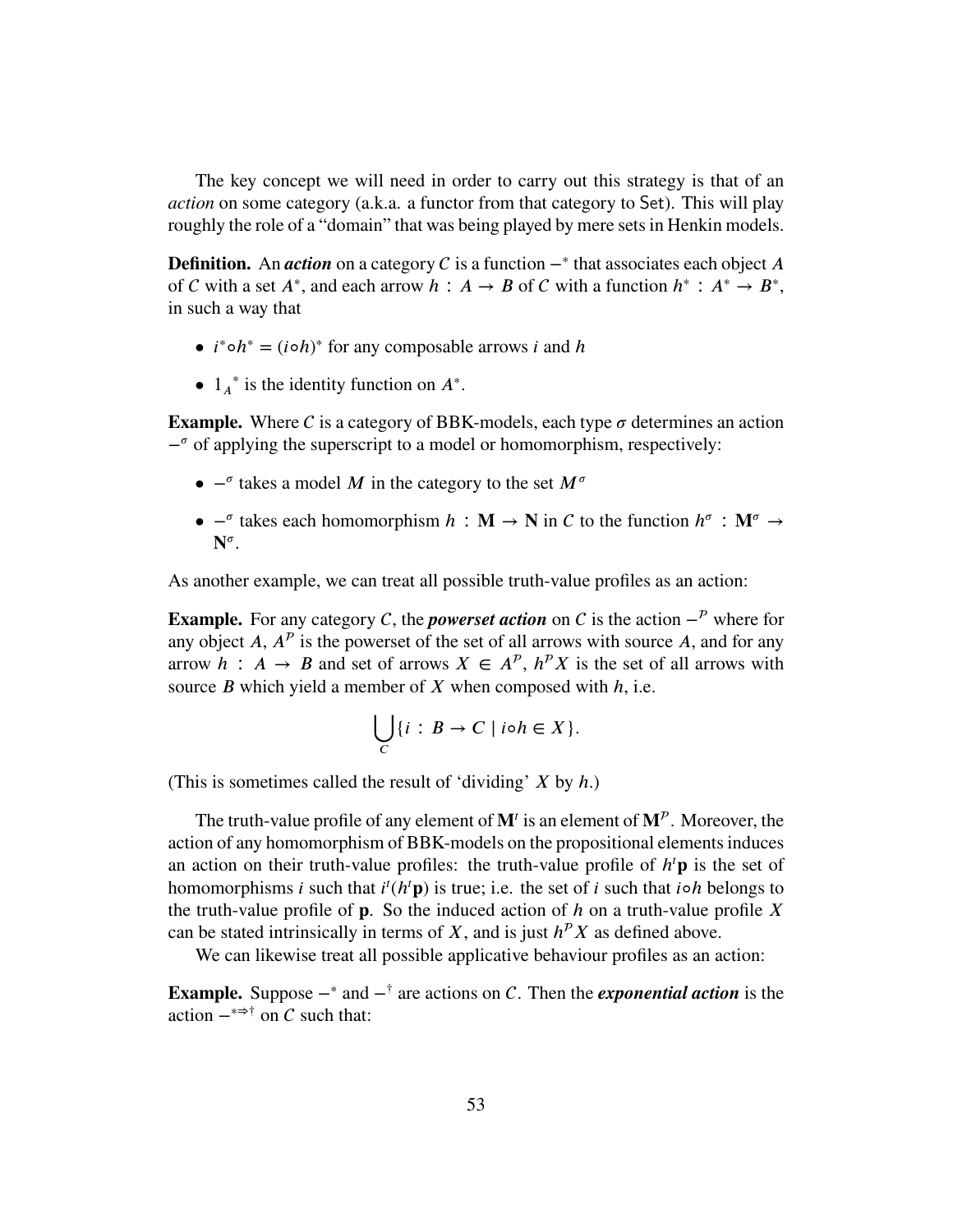- (i) For every object *A*,  $A^{*\to\dagger}$  is the set of all functions  $\alpha$  whose domain is the set of all pairs  $\langle h, x \rangle$ , where for some object *B*,  $h : A \rightarrow B$  and  $x \in B^*$ ; which map each such  $\langle h, x \rangle$  to a member of  $B^{\dagger}$ ; and which are well-behaved in the following sense:  $i^{\dagger}(\alpha \langle h, x \rangle) = \alpha \langle i \circ h, i^*x \rangle$  for any  $h : A \to B$ ,  $i : B \to C$ , and  $x \in B^*$ .
- (ii) For every arrow  $h : A \to B$ ,  $h^{*\Rightarrow \dagger}$  is the function such that for any  $\alpha \in$  $A^{*\Rightarrow\dagger}$ ,  $i: B \to C$ , and  $x \in C^*$ ,  $(h^{*\Rightarrow\dagger}\alpha)\langle i, x \rangle = \alpha \langle i \circ h, x \rangle$ .

The applicative behaviour profile of any element of  $M^{\sigma \rightarrow \tau}$  is an element of  $M^{\sigma \rightarrow \tau}$ . Moreover, the action of any homomorphism of BBK-models on elements of functional type induces an action on their applicative behaviour profiles: the applicative behaviour profile of  $h^{\sigma\to\tau}$ **d** maps  $\langle i, \mathbf{a} \rangle$  to  $i^{\sigma\to\tau}(h^{\sigma\to\tau}\mathbf{d})(\mathbf{a})$ . So the induced action of *h* on an applicative behaviour profile  $\alpha$  can be stated intrinsically in terms of  $\alpha$  and is just  $h^{\sigma \to \tau} \alpha$  as defined above.

In general the truth-value profiles of  $M<sup>t</sup>$  will be a subset of  $M<sup>p</sup>$  and the applicative behaviour profiles of elements of  $M^{\sigma \to \tau}$  a subset of  $M^{\sigma \to \tau}$ . However,  $-^t$  and  $-\sigma \rightarrow \tau$  will determine *subactions* of  $-\rho$  and  $-\sigma \rightarrow \tau$ .

**Definition.** One action  $-\ast$  is a *subaction* of another action  $-\ast$  iff  $A^* \subseteq A^{\dagger}$  for every object *A* and  $h^*(x) = h^{\dagger}(x)$  for every  $h : A \rightarrow B$  and  $x \in A^*$ .

With these concepts under our belt, we can finally introduce the promised analogue of Henkin models for Classicism. As before, we can start with a notion of premodel; define a *partial* notion of interpretation for premodels; and then define a model to be a premodel which is "sufficiently full" in the sense that its interpretation function is total. Each premodel, and thus model, is built on an arbitrary *rooted category*: an ordered pair  $\langle C, W_0 \rangle$ , where  $W_0$  is an object of C with an arrow to every other object of  $C^{73}$  $C^{73}$  $C^{73}$ 

**Definition.** (i) An *action premodel* A for a signature  $\mathcal{L}$  is a tuple  $\langle C, W_0, -, \mathcal{I} \rangle$ , where  $\langle C, W_0 \rangle$  is any rooted category, and for each type  $\sigma$ ,  $-\sigma$  is an action of C, such that:

- 1.  $-$ <sup>*e*</sup> is any action of *C* such that *W*<sup>*e*</sup> is nonempty for every object *W*;
- 2.  $-$ <sup>*t*</sup> is a subaction of  $-$ <sup>*P*</sup> (the powerset action on *C*);
- 3.  $-\sigma \rightarrow \tau$  is a subaction of  $-\sigma \rightarrow \tau$  (the exponential action from  $-\sigma$  to  $-\tau$ ); and
- <span id="page-53-0"></span>4. For each type- $\sigma$  nonlogical constant *c* of  $\mathcal{L}$ ,  $\mathcal{I}(c) \in W_0^{\sigma}$ .

<sup>&</sup>lt;sup>73</sup>Disallowing objects without an arrow from  $W_0$  is just a convenience, since they would make no difference if they were present.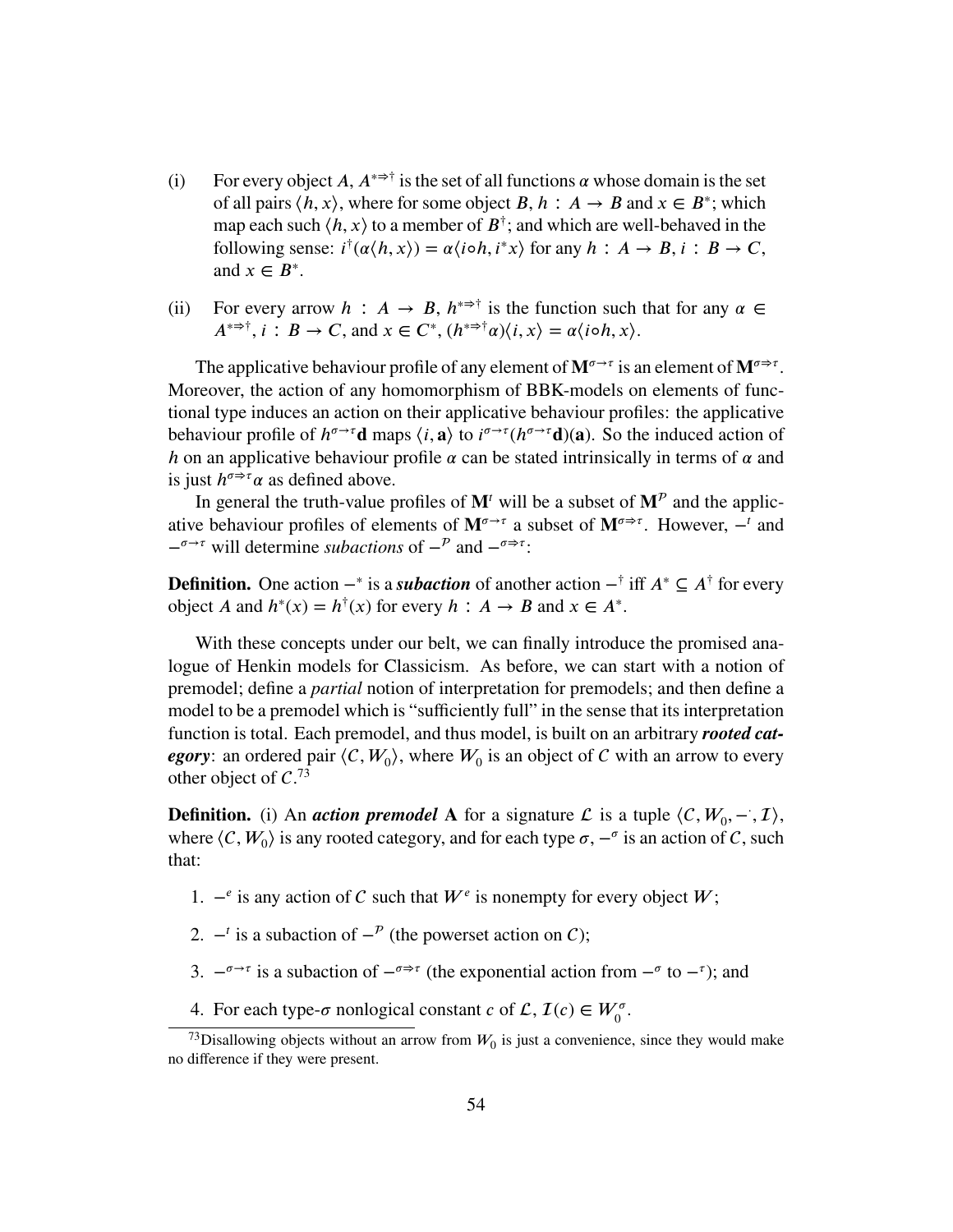The notion of interpretation function for an action premodel will be a bit different from the interpretation functions we have been working with up to now. These interpretation functions require not just a term *A* and an assignment function *g*, but an arrow *h* whose source is the base object  $W_0$ . *g* is an assignment function for *h*'s target, and the output of the interpretatiion function is an element of the target's domain in the appropriate type.

**Definition.** When **A** is an action premodel for  $\mathcal{L}$ , the *interpretation function* of **A** is a partial function  $\lbrack \cdot \rbrack$ :  $\vdots$  that takes an arrow  $h: W_0 \to W$ ; a term  $A$  of some type  $\sigma$ ; an assignment function *g* for *W* adequate for *A* that maps each type- $\tau$  variable to an element of  $W^{\tau}$ ; and returns something of the right sort to belong to  $W^{\sigma}$ , such that the following conditions hold whenever  $\llbracket \cdot \rrbracket$ : ⋅ is defined for all relevant arguments:

$$
[\![c]\!]_h^g = h(Ic)
$$
  
\n
$$
[\![v]\!]_h^g = gv
$$
  
\n
$$
[\![\neg]\!]_h^g = \langle i, \mathbf{p} \rangle \mapsto \bigcup_V \{j : \text{tr}g i \to V\} \setminus \mathbf{p}
$$
  
\n
$$
[\![\neg]\!]_h^g = \langle i, \mathbf{p} \rangle \mapsto (\langle j, \mathbf{q} \rangle \mapsto j^t \mathbf{p} \cap \mathbf{q})
$$
  
\n
$$
[\![\neg]\!]_h^g = \langle i, \mathbf{p} \rangle \mapsto (\langle j, \mathbf{q} \rangle \mapsto j^t \mathbf{p} \cap \mathbf{q})
$$
  
\n
$$
[\![\neg]\!]_h^g = \langle i, \alpha \rangle \mapsto \bigcup_V \{j : \text{tr}g i \to V \mid 1_V \in \alpha(j, \mathbf{a}) \text{ for every } \mathbf{a} \in V^\sigma\}
$$
  
\n
$$
[\![\neg]\!]_h^g = \langle i, \alpha \rangle \mapsto \bigcup_V \{j : \text{tr}g i \to V \mid 1_V \in \alpha(j, \mathbf{a}) \text{ for some } \mathbf{a} \in V^\sigma\}
$$
  
\n
$$
[\![\neg]\!]_h^g = \langle i, \mathbf{a} \rangle \mapsto (\langle j, \mathbf{b} \rangle \mapsto \{k \mid k^\sigma(j^\sigma \mathbf{a}) = k^\sigma \mathbf{b})\}
$$
  
\n
$$
[\![AB]\!]_h^g = [\![A]\!]_h^g \langle 1_{\text{tr}g h}, [\![B]\!]_h^g \rangle
$$
  
\n
$$
[\![\lambda v.A]\!]_h^g = \langle i, \mathbf{a} \rangle \mapsto [\![A]\!]_{\text{tot}}^{(\text{tr}g)[v \mapsto \mathbf{a}]}
$$

For now, we won't try to justify these clauses; we will soon provide a way of restating their essential effect in a more familiar-looking format.<sup>[74](#page-54-0)</sup>

**Definition.** An action premodel **A** is an *action model* iff for every type- $\sigma$  *L*-term *A*, object *W*, arrow *h* :  $W_0 \to W$ , and assignment *g* for *W* adequate for *A*:  $[[A]]_h^g$  original belongs to  $W^g$ <sup>75</sup> *ℎ* exists and belongs to  $W^{\sigma}$ .<sup>[75](#page-54-1)</sup>

<span id="page-54-0"></span><sup>74</sup>One potentially puzzling feature is that the logical constants all denote functions defined on ordered pairs that are indifferent to the identity of the first element of the pair (a homomorphism). This is to be expected: in a category of BBK-models, any homomrphisms  $h, i : \mathbf{M} \to \mathbf{N}$  must agree on  $\llbracket c \rrbracket_M$  for any logical constant *c*, so app $\frac{C}{M} \llbracket c \rrbracket_M$  (*h*, **a**) = app $\frac{C}{M} \llbracket c \rrbracket_M$  (*i*, **a**) for any **a** in the appropriate domain of N.

<span id="page-54-1"></span><sup>&</sup>lt;sup>75</sup>Analogous to the fact about Henkin models reported in [note 67,](#page-46-0) we can also give a more "in-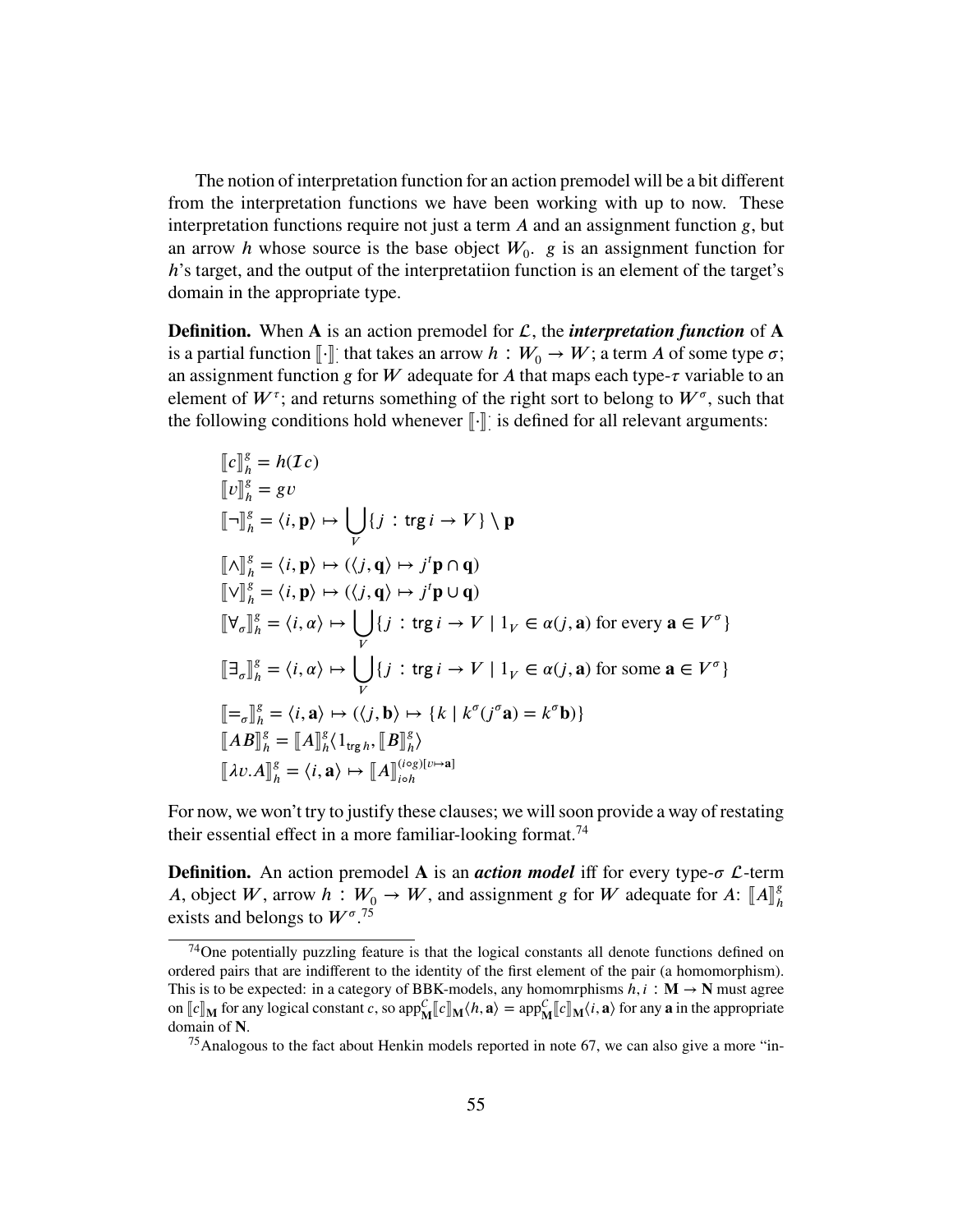When **A** is an action model,  $h : W_0 \to W$  and g is an assignment function for *W*, formula *P* holds in A on  $h, g$  (A,  $h, g \Vdash P$ ) iff  $1_W \in [P]^g_h$ <br> $g(A, g \Vdash P)$  iff  $A, 1, g \Vdash P$ , *P* holds in  $A$  (A  $\Vdash P$ ) iff  $A, g$ *ℎ* . *𝑃 holds in* **𝐀** *on g* (*A, <i>g*  $\Vdash$  *P*) iff **A**, 1<sub>*W*<sub>0</sub></sub>, *g*  $\Vdash$  *P*. *P* holds in **A** (**A**  $\Vdash$  *P*) iff **A**, *g*  $\Vdash$  *P* whenever *g* is an assignment for  $W_0$  adequate for *P*. *P* is *valid in* a class *X* of action models  $(X \Vdash P)$  iff *P* holds in every model in *X*.

Using this notation, we can parlay the interpretations of the logical constants into the following more helpful form. We can show that when **A** is an action model,  $h: W_0 \to W$ , g is an assignment for W adequate for the relevant formula, and v is a variable of type  $\sigma$ :

**A**, 
$$
h, g \Vdash \neg P
$$
 iff **A**,  $h, g \nvDash P$   
\n**A**,  $h, g \Vdash P \land Q$  iff **A**,  $h, g \Vdash P$  and **A**,  $h, g \Vdash Q$   
\n**A**,  $h, g \Vdash P \lor Q$  iff **A**,  $h, g \Vdash P$  or **A**,  $h, g \Vdash Q$   
\n**A**,  $h, g \Vdash \forall vP$  iff **A**,  $h, g[v \mapsto a] \Vdash P$  for all  $a \in W^{\sigma}$   
\n**A**,  $h, g \Vdash \exists vP$  iff **A**,  $h, g[v \mapsto a] \Vdash P$  for some  $a \in W^{\sigma}$   
\n**A**,  $h, g \Vdash A = B$  iff  $[[A]]_h^g = [[B]]_h^g$ 

and in consequence,

$$
\mathbf{A}, h, g \Vdash \Box P \quad \text{iff } \mathbf{A}, i \circ h, i \circ g \Vdash P \text{ for all } i \text{ with source } W.
$$

The theorem that action models are sound and complete for Classicism is proved in [Appendix C;](#page-68-0) here we just sketch the main ideas. For the soundness part, the important fact is

<span id="page-55-0"></span>**Proposition 3.7.** Any action model can be turned into a BBK-model in which the same formulae hold, and in which every instance of Logical Equivalence holds.

The idea is to let the domains at each type  $\sigma$  be given by  $W_0^{\sigma}$ , the interpretation function given by  $\llbracket \cdot \rrbracket$ ;  $\int_{\mu_{V_0}}$ , and val  $\mathbf{p} = 1$  iff  $1_{W_0} \in \mathbf{p}$ . The BBK clauses for the connectives

$$
S_{\sigma,\rho,\tau} := \langle i, \alpha \rangle \mapsto (\langle j, \beta \rangle \mapsto (\langle k, \mathbf{a} \rangle \mapsto \alpha \langle k \circ j, \mathbf{a} \rangle \langle 1_{\text{trg } k}, \beta \langle k, \mathbf{a} \rangle)))
$$
  

$$
K_{\sigma,\tau} := \langle i, \mathbf{b} \rangle \mapsto (\langle j, \mathbf{a} \rangle \mapsto j^{\tau} \mathbf{b})
$$

trinsic" version of the sufficient fullness condition: an action premodel A is an action model iff (i) the domains are closed under application:  $\alpha \langle 1_W, \mathbf{a} \rangle \in W^{\tau}$  when  $\alpha \in W^{\sigma \to \tau}$  and  $\mathbf{a} \in W^{\sigma}$ ; (ii) the denotations of all the logical constants (as specified above) all belong to the appropriate domains; and (iii) for any type  $\sigma$ , relational types  $\rho$ ,  $\tau$ , and object  $W$ ,  $W^{(\sigma \to \rho \to \tau) \to (\sigma \to \rho) \to \sigma \to \tau}$  and  $W^{\tau \to \sigma \to \tau}$ respectively contain the following functions: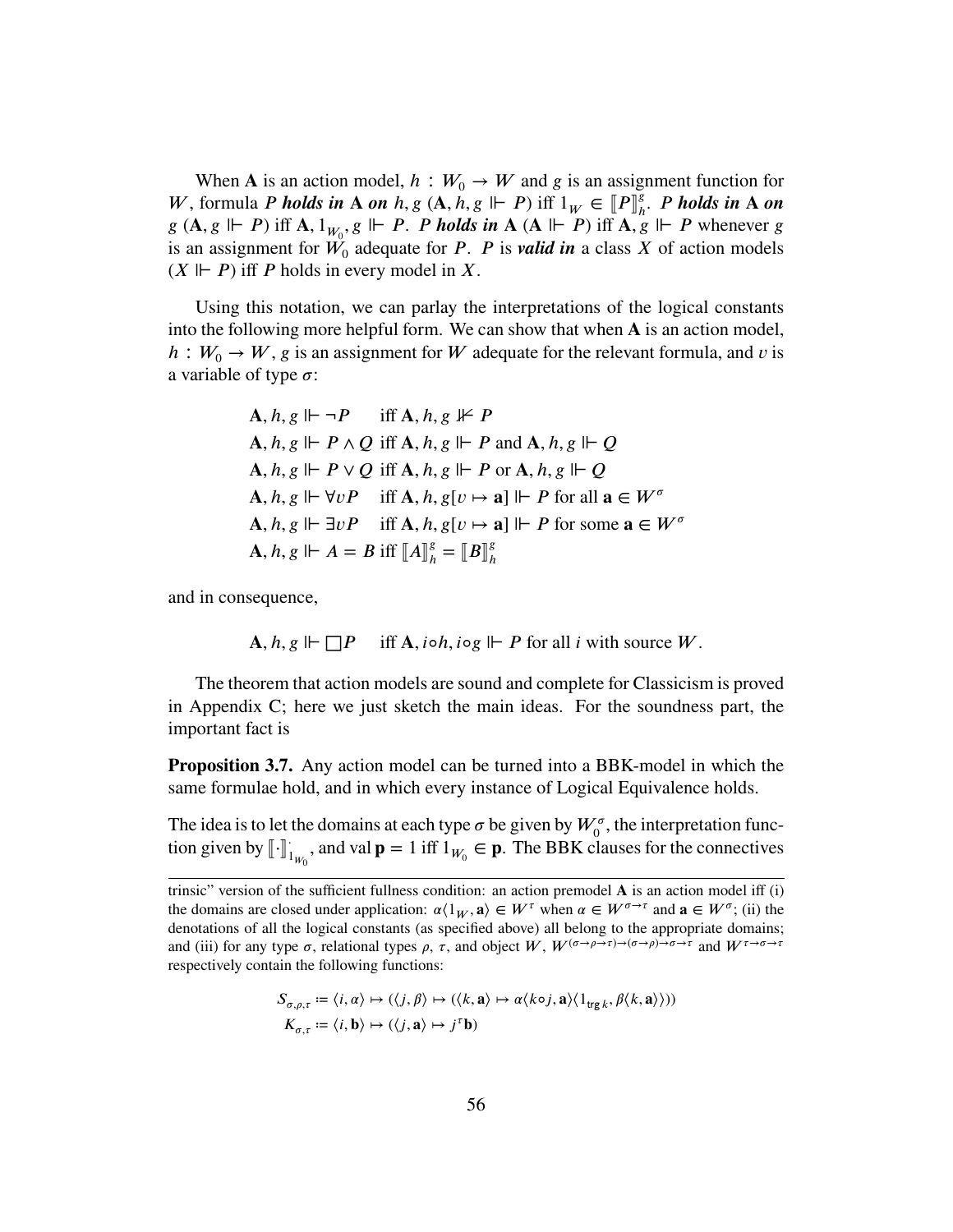and quantifiers follow immediately from the above biconditionals involving *⊩*; the only non-trivial aspect is verifying condition [\(ii.d\)](#page-42-1) (that  $\beta\eta$ -equivalent terms have the same denotation).

For the completeness part, the important fact is

<span id="page-56-1"></span>**Proposition 3.8.** For every small, intensional category of BBK-models  $C$ , and model  $\mathbf{M}_0$  in C, there is an action model  $\mathbf{A}_{\mathbf{M}}^C$  $\frac{C}{M}$  in which the same formulae hold.

The idea here is that the rooted category of  $A<sub>n</sub><sup>C</sup>$  $_{\mathbf{M}}^{C}$  will be  $\langle C, \mathbf{M}_0 \rangle$  (if necessary throwing away any models in C without homormorphisms from  $M_0$ ). We construct the domains of each object by leaving individuals alone, replacing propositional elements with their truth-value profiles, and iteratively replacing elements of functional type with their applicative behaviour profiles. Note that we could derive propositions [3.3](#page-47-1) and [3.4,](#page-47-2) relating extensional BBK-models to Henkin models, from special cases of propositions [3.7](#page-55-0) and [3.8,](#page-56-1) applied to categories with one object with its identity arrow.

By [Proposition 3.7](#page-55-0) and the soundness of BBK models for H, every theorem of Classicism holds in every action model. And by [Proposition 3.8](#page-56-1) and the completeness part of [Theorem 3.6,](#page-49-1) every formula consistent with Classicism holds on some assignment in some action model. Thus:

**Theorem 3.9.** The class of action models is sound and complete for Classicism.

# <span id="page-56-0"></span>**3.5 Exploring action models**

One special kind of action model in which we can already do a lot consists of those in which the base category has only one object. A category with only one object is called a *monoid*, and an action of a monoid is called an *𝑀-set*. Bacon [\(2019\)](#page-81-2) discusses one-object action models under the label '*M*-set models'. Every instance of the schema [No Pure Contingency](#page-25-0) from [§2.2—](#page-22-0)i.e.  $P \rightarrow \Box P$  for closed P with no nonlogical constants—is true in any *M*-set model, since when *P* contains no nonlogical constants,  $[P]^g_h$  $\binom{g}{h} = [P]_h^g$ *ℎ*′ for any arrows *ℎ* and *ℎ* ′ with the same target, and when *P* contains no free variables,  $[P]^g_h$  $\binom{g}{h} = \llbracket P \rrbracket^{g'}_h$  $\frac{g}{h}$  for any assignment functions  $g$  and  $g'$ .

We can already use *full* M-set models to show that Classicism is consistent with failures of ND and BF in arbitrary types, using the following facts:

1. ND<sub> $\sigma$ </sub> holds in an action model **A** iff  $h^{\sigma}$  is injective for every arrow *h* from **A**'s base object.<sup>[76](#page-56-2)</sup>

<span id="page-56-2"></span> $^{76}Proof:$  **A**,  $1_{W_0}$   $\Vdash \forall x y (x \neq y \rightarrow \Box x \neq y)$  iff **A**,  $1_{W_0}$ ,  $g \Vdash \Box x \neq y$  for all  $g$  such that  $gx \neq gy$ , iff **A**, *h*, *h*⊙*g*  $\Vdash$   $x \neq y$  for all such *g*, all objects *W*, and all *h* :  $W_0 \rightarrow W$ , iff *h*(*gx*)  $\neq h(gy)$  for all such *h* and *g*, iff  $h\mathbf{a} \neq h\mathbf{b}$  for all such *h* and all **a**, **b** in  $W_0^{\sigma}$ .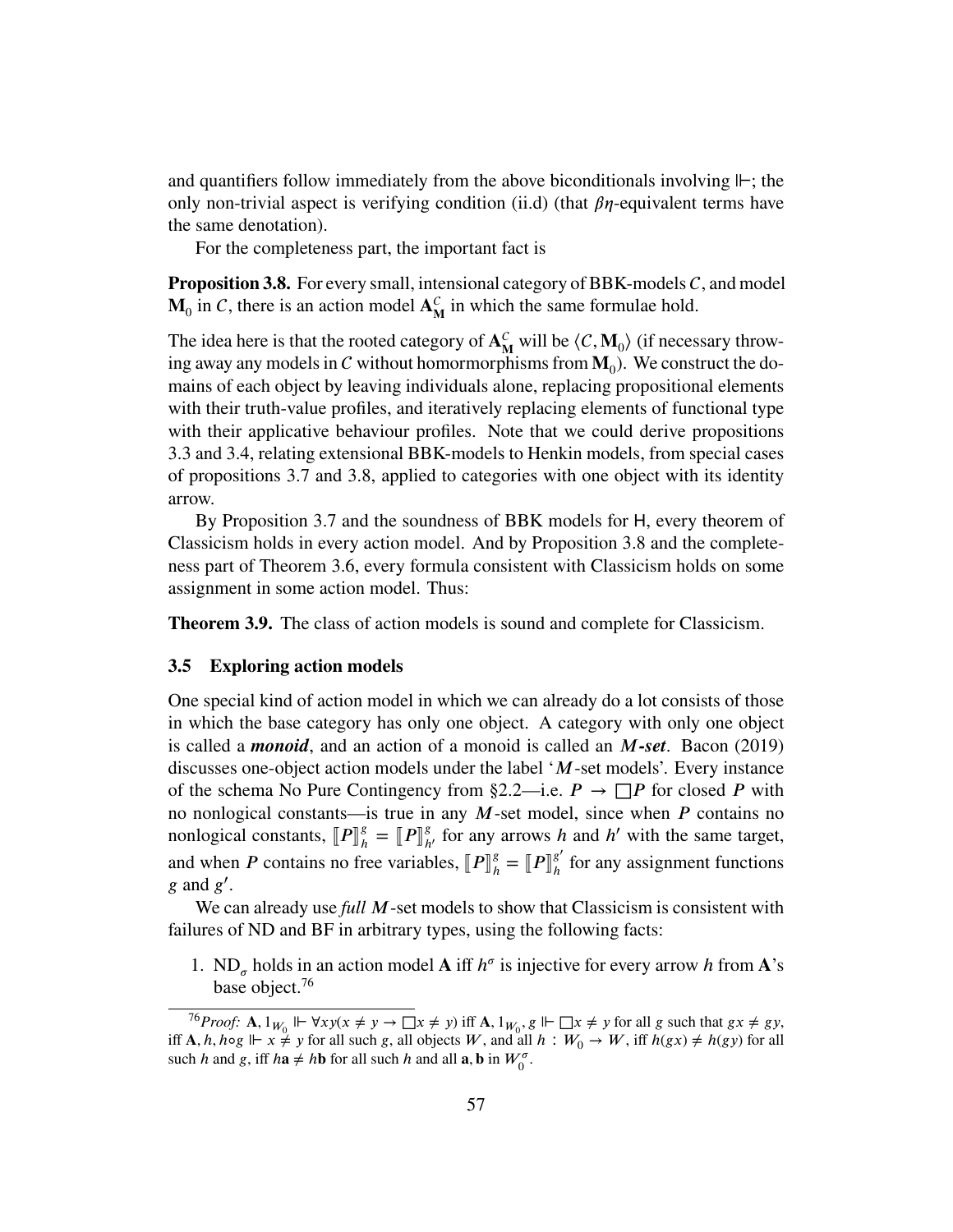- 2. If  $h^{\sigma}$  is is surjective for every arrow *h* with source  $W_0$ , then BF<sub> $\sigma$ </sub> holds in A.<sup>[77](#page-57-0)</sup>
- 3. If **A** is quasi-functionally full and  $BF_\sigma$  holds in **A**, then every  $h^\sigma$  with source  $W_0$  is surjective.<sup>[78](#page-57-1)</sup>

Consider an action model whose base category has a single object  $W_0$  and two arrows,  $1 = 1_{W_0}$  and *k*, with  $k \circ k = k$ . If we choose an action for type *e*—e.g. just have  $W_0^e$  be a singleton—this, together with an interpretation of any nonlogical constants, uniquely determines a full model. Its propositional domain  $W<sup>t</sup>$  contains four propositions,  $\emptyset$ ,  $\{1\}$ ,  $\{k\}$  and  $\{1, k\}$ . 1<sup>*t*</sup> is of course the identity function;  $k^t \emptyset$  =  $k^{\dagger}$ {1} =  $\emptyset$ ,  $k^{\dagger}$ { $k$ } =  $k^{\dagger}$ {1,  $k$ } = {1,  $k$ }. Thus ND<sub>t</sub> and BF<sub>t</sub> both fail: the former since  $k<sup>t</sup> \emptyset = k{1}$ ; the latter, since the model is functionally full and {1} is not in the range of  $k^t$ .

By contrast, if we change the base category to have  $k \circ k = 1$ , we get a model in which  $k^t$  is injective:  $k^t \emptyset = \emptyset$ ,  $k^t \{1, k\} = \{1, k\}$ ,  $k^t \{1\} = \{k\}$ ,  $k^t \{k\} = \{1\}$ . Thus □ND holds. Since there are four propositions, the Fregean Axiom is false, establishing the (already well-known) fact that C5 is weaker than Extensionalism.

For an M-set model with BF but not ND, we can consider a full model where the base category is the monoid of all *surjective* functions on some infinite set *𝑋*, and choose  $-\epsilon$  in such a way that each  $h^e$  is also surjective. We can show (see Bacon [2020,](#page-81-0) proposition A.3) that in that case  $h^{\sigma}$  must also be surjective for every  $\sigma$ , which is sufficient for the truth of  $BF_{\sigma}$  for every type  $\sigma$ ; but ND<sub>t</sub> still fails, since when *h* is not injective  $h^{t}{1} = {i | i \circ h = 1} = \emptyset = h^{t}\emptyset$ , so  $h^{t}$  is not injective.

To model failures of [No Pure Contingency,](#page-25-0) we can turn to categories with multiple objects. For example, consider a full model based on a category with two objects  $W_0$  and  $W_1$  and three arrows  $1_{W_0}$ ,  $1_{W_1}$ , and  $k : W_0 \to W_1$ . Then the Fregean Axiom is false (since there are four propositions  $\varnothing$ ,  $\{1_{W_0}\}, \{k\}, \{1_{W_0}, k\}$ ), but it is not necessarily false, since it holds relative to *k*. For another example, consider a full model based on the category with two objects  $W_0$  and  $W_1$  and three non-identity arrows  $h: W_0 \to W_1, j: W_1 \to W_0$ , and  $k: W_1 \to W_1$  (as well as the identity

<span id="page-57-0"></span><sup>77</sup>*Proof:* Suppose every  $h^{\sigma}$  with source  $W_0$  is surjective, and  $A$ ,  $1_{W_0}$ ,  $g \Vdash \forall y \square P$ . Let *V* be any object,  $\mathbf{a} \in V^{\sigma}$ , and  $h : W_0 \to V$ . Then there is some **b** such that  $\mathbf{a} = h\mathbf{b}$ , and hence  $(h \circ g)[y \mapsto \mathbf{a}] = h \circ (g[y \mapsto \mathbf{b}])$ . But since  $1_{W_0}, g[y \mapsto \mathbf{b}] \Vdash \Box P$ ,  $h, h \circ (g[y \mapsto \mathbf{b}]) \Vdash P$ ; i.e., *h,* (*h*⋅ $\alpha$ <sub>*S*</sub>][*y*  $\mapsto$  **a**]  $\Vdash$  *P*. Since **a** was arbitrary, it follows that *h, h*⋅ $\alpha$ <sub>*β*</sub>  $\Vdash$   $\forall$ *yP*. And since *h* was arbitrary, this implies  $1_{W_0}$ ,  $g \Vdash \Box \forall y P$ 

<span id="page-57-1"></span><sup>&</sup>lt;sup>78</sup>*Proof:* Suppose **A** is quasi-functionally full. Then  $W_0^{\sigma \to t}$  contains the function  $\alpha$  such that for any  $i: W_0 \to U$  and  $\mathbf{b} \in U^{\sigma}$ ,  $\alpha \langle i, \mathbf{b} \rangle = \{k \mid k^{\sigma} \mathbf{b} = k^{\sigma} (i^{\sigma} \mathbf{a}) \text{ for some } \mathbf{a} \in W_0^{\sigma} \}$ . Note that for every  $\mathbf{a} \in W_0^{\sigma}, \alpha \langle 1_{W_0}, \mathbf{a} \rangle$  is the set of all arrows with source  $W_0$ . Thus  $\mathbf{A}, \mathbf{1}_{W_0}, [X \mapsto \alpha] \Vdash \forall y \square X y$ . So, if  $BF_{\sigma}$  is true in **A**, we have **A**,  $1_{W_0}$ ,  $[X \mapsto \alpha] \Vdash \Box \forall y X y$ , hence **A**,  $h, [X \mapsto h^{\sigma \to t} \alpha] \Vdash \forall y X y$  for every arrow  $h: W_0 \to V$ , and hence  $1_V \in h^t \alpha \langle 1_V, \mathbf{b} \rangle$  for every  $h: W_0 \to V$  and  $\mathbf{b} \in V^{\sigma}$ . Given the definition of  $\alpha$ , this means that for every such **b**, there is some  $\mathbf{a} \in W_0^{\sigma}$  that  $\mathbf{b} = h^{\sigma} \mathbf{a}$ : in other words,  $h^{\sigma}$  is surjective.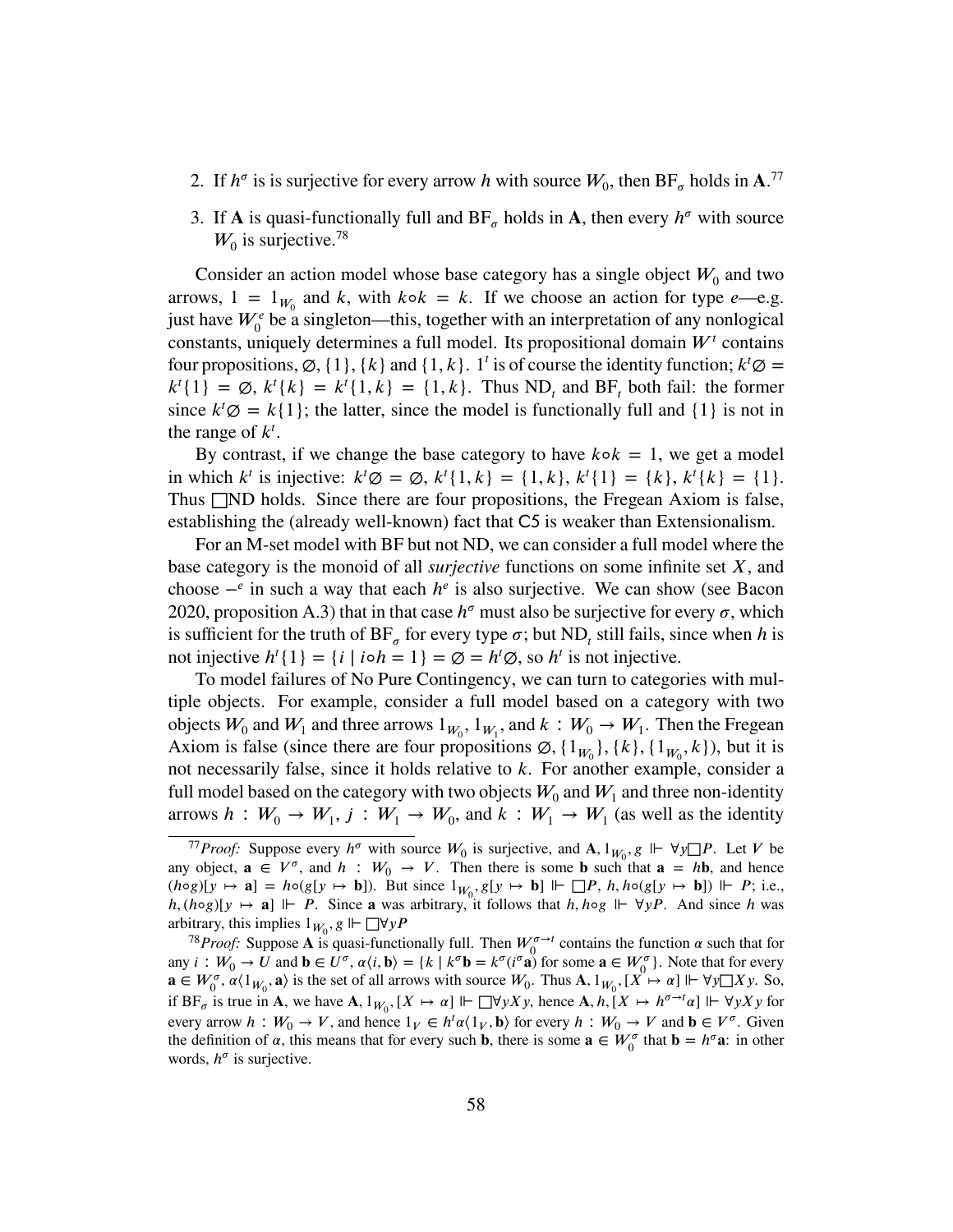arrows  $1_{W_0}$  and  $1_{W_1}$ ), with  $k \circ k = h \circ j = k$ .  $W_0^t$  is the four-membered powerset of  $\{1_{W_0}, h\}$ ;  $W_1^t$  is the eight-membered powerset of  $\{1_{W_1}, j, k\}$ . ND<sub>t</sub> is false at  $W_1$ , since  $j^{\dagger}$ {1<sub>*W*<sub>1</sub></sub>} =  $j^{\dagger}$ {*k*} = {*h*}. To show that ND<sub>*t*</sub> is true at *W*<sub>0</sub>, it suffices to show that *h* (the only non-identity arrow with source  $W_0$ ) acts injectively on  $W_0^t$ . This is true, since  $h^t \emptyset = \emptyset$ ,  $h^t \{1_{W_0}\} = \{j\}$ ,  $h^t \{h\} = \{j, k\}$ , and  $h^t \{1_{W_0}, h\} = \{1_{W_1}, j, k\}$ . So  $ND_t$  is true in the model while  $\square ND_t$  is false. (Note that while No Pure Contingency fails here, we do (unlike in the previous example) have the weaker schema  $P \rightarrow \Box \Diamond P$  for all closed pure *P*. This will hold in any action model where every object has an arrow from every other object.)

Another case of special interest is that of action models where the base category is a *preorder category*–one with at most one arrow having any given source and target. Any set with a transitive and reflexive relation  *can be turned into a pre*order category, by counting each ordered pair in  *as an arrow from its first element* to its second element. In action models based on preorder categories, the analogy between objects in the category and worlds in an S4 Kripke model becomes much closer; the objects with an arrow from a given object work like the worlds accessible from a world in a Kripke model with a reflexive and transitive accessibility relation. In contrast with the most familiar way of developing Kripke models for quantified modal logics including CBF (Cresswell and Hughes [1996,](#page-81-6) ch. 15), there is no requirement that the domain of an accessible world is a *subset* of the domain of the accessing world. The role of identity across domains is played instead by the "transition functions",  $h^{\sigma}$ , which provide elements in the domain of one world corresponding to elements in the domain of another. In the case of type *e*, we could thus recover the standard treatment of expanding domains by identifying the transition maps with the inclusion mappings from a set to a superset. However this forces the truth of ND*<sup>𝑒</sup>* , and more generally, failures of ND at any type require non-injective transition maps. What one can do, if one is determined to have the type- $\sigma$  domains of all worlds be subsets of one big domain, is to associate each world  $W$  with a partial equivalence relation  $\sim_{\mu}^{\sigma}$  $\frac{\sigma}{W}$  on that domain (i.e. a reflexive and symmetric relation): failures of injectivity in the transition function from  $W$  to  $W'$  correspond to the case where two things are related to themselves but not to each other at  $W$ , and are related to each other at  $W'$ , and failures of surjectivity correspond to the case where something is related to itself at  $W'$  but not at  $W$ . For the details of these alternative "Expanding Modalized Domain Models", see Bacon [2018a.](#page-81-7) There is a natural recipe for transforming action models based on preorder categories into expanding domain models, and vice versa.<sup>[79](#page-58-0)</sup>

<span id="page-58-0"></span> $^{79}$ The models in Bacon [2018a](#page-81-7) correspond to full preorder action models. The basic idea behind the correspondence is this: any action  $-\ast$  of a preorder P corresponds to a "modalized domain"  $\langle D^*, \sim^* \rangle$  where the elements of  $D^*$  are what we might call "modal worms"—maximal partial functions *f* that map each world *W* to an elements of  $W^*$  in such a way that whenever  $h : W \to V$ ,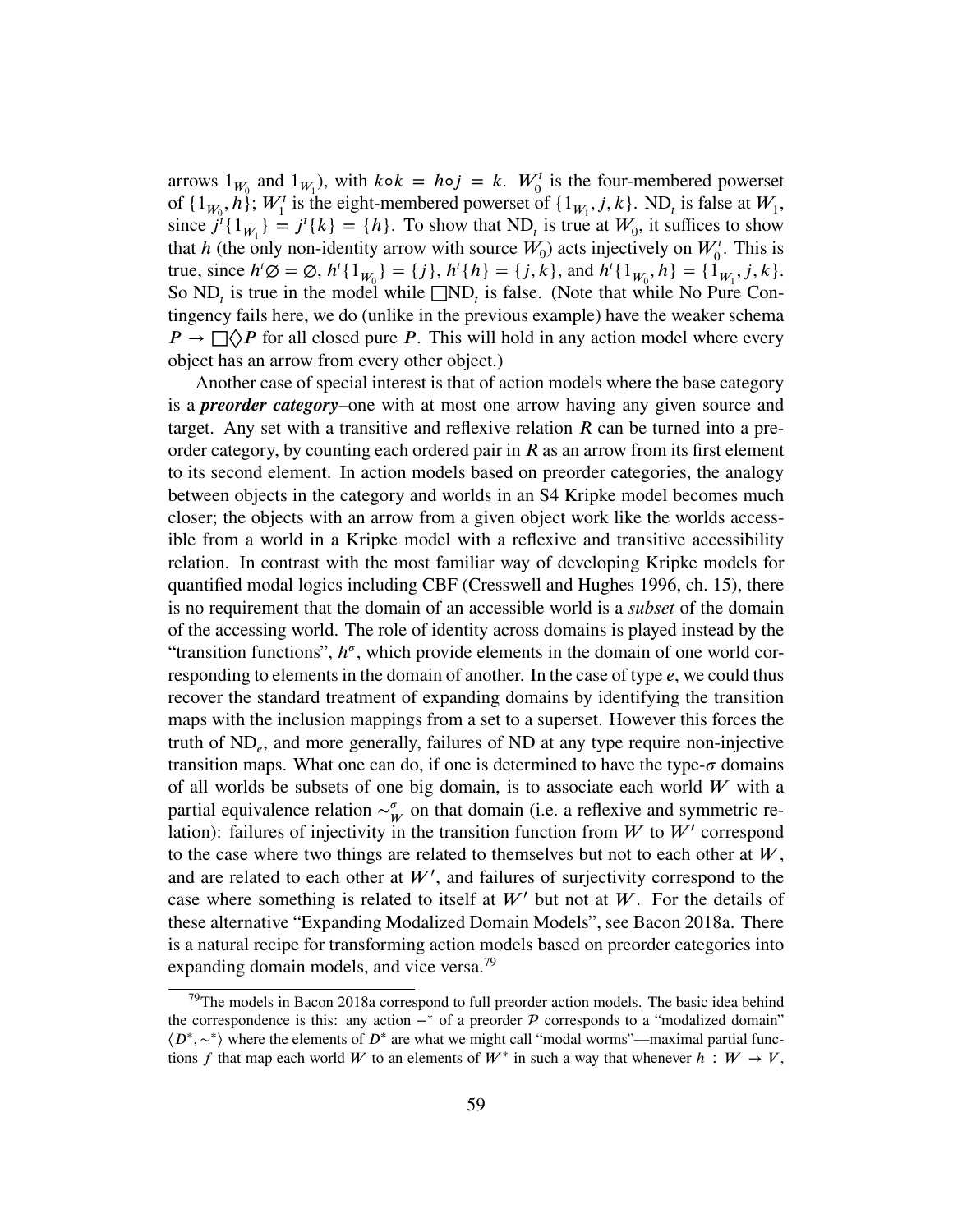In one way we would lose nothing by confining our attention to the class of action models based on preorders: this class is also sound and complete for Classicism. This follows from the fact that there is a procedure that "unravels" any action model A based on an arbitrary category into a new model A<sup>∗</sup> based on a preorder category, in which exactly the same formulae are true. The objects (worlds) of the preorder are composable finite sequences of arrows of the old category, starting from the base world: one such sequence is accessible from another (i.e. has an arrow to it) iff it is an initial segment of it. We can think of each such sequence as a copy of the old object that is the target of its final arrow, and there is a natural way of reading off domains in each type for every sequence from the domains of that object. The interpretations of terms in the old model map straightforwardly into the new model and the mapping preserves truth. However, the models output by this unravelling procedure are neither propositionally nor functionally full (except in degenerate cases). And indeed, the logic of propositionally and functionally full action models based on preorders is a strict strengthening of the logic of all propositionally and functionally full action models. For instance, for every *n*, the following sentence belongs to the logic of propositionally full action models based on preorders:

$$
\Box \exists xy (x \neq y \land \Diamond x = y) \rightarrow \exists p_1 \dots p_n (\bigwedge_{i \neq j} p_i \neq p_j)
$$

For to make the antecedent true, every world must see a world that does not see it back, and so there must be infinitely many worlds, which in a propositionally full model means that the propositional domain at the base world must be infinite. By contrast, we already saw a one object action model that makes the antecedent true, that has only two arrows, and four propositions. Allowing for multiple arrows between objects thus affords us extra flexibility in constructing models: full models are easy to construct, whereas checking that non-full action premodels meet the "sufficient fullness" condition is tricky.

Nevertheless, even the logic of all full action models is still rather strong. It may be shown, by appeal to Gödel's incompleteness theorems, that it is undecidable.<sup>[80](#page-59-0)</sup> More importantly for our purposes, this logic also includes several of the more controversial principles surveyed in [§2.2.](#page-22-0) Atomicity and Actuality are both true, and indeed necessarily true, in every propositionally full action model, for the obvious reason: the propositional domain of any object contains all the singletons of arrows with that object as source. And Rigid Comprehension and its necessitation are true

 $h^*(fW) = fV$ —and  $f \sim_W^* g$  iff  $fW = gW$ .

<span id="page-59-0"></span><sup>&</sup>lt;sup>80</sup>There is a computable mapping from the language of arithmetic to that of pure higher-order logic that maps all the arithmetical truths the validities in this class of models, and all the arithemtical false to invalidities.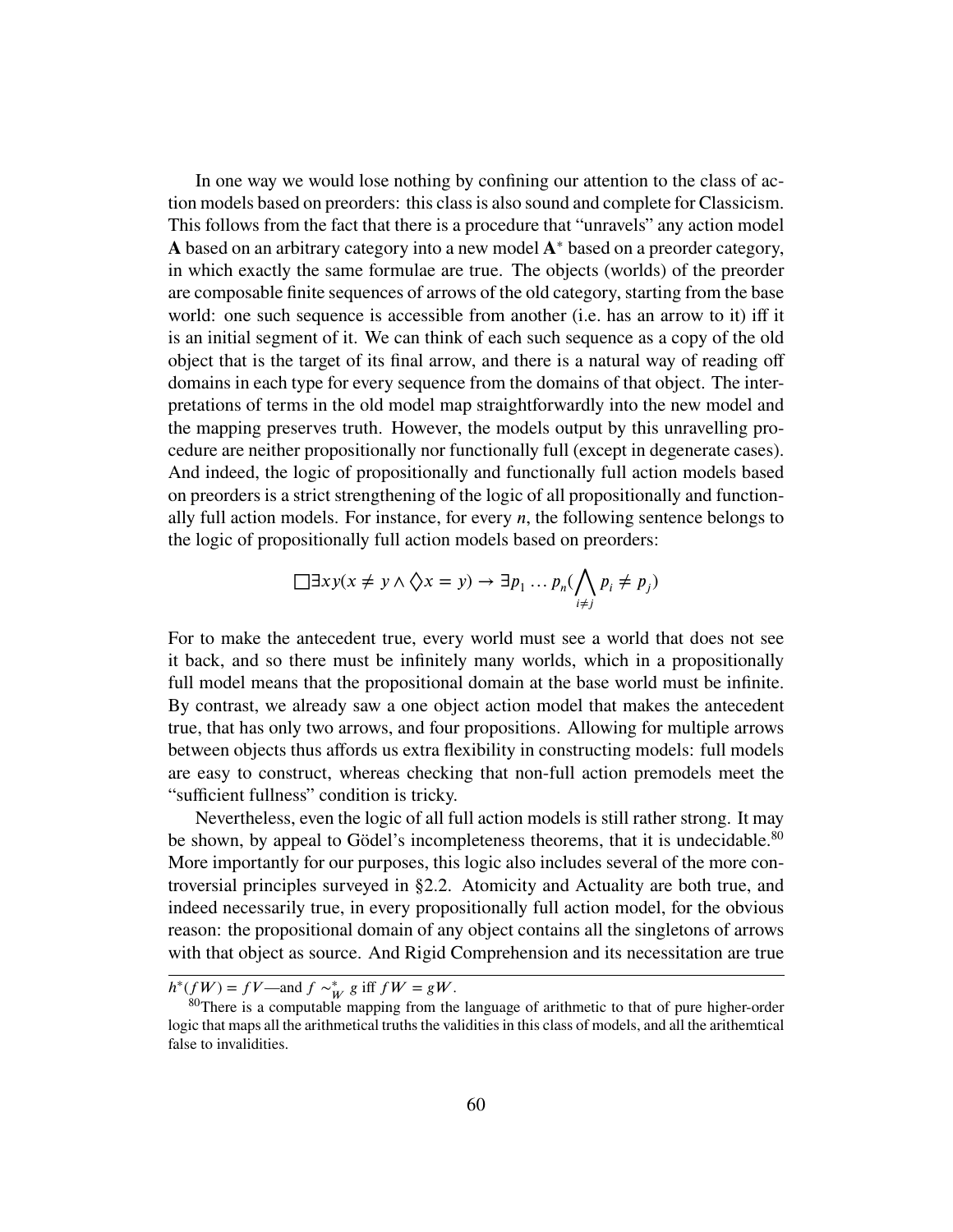in every intensionally full action model, since for every subset *X* of  $W_0^{\sigma}$ , the element of  $\alpha_X$  of  $W_0^{\sigma \to t}$  defined by  $\alpha_X \langle h, \mathbf{a} \rangle = \{i \mid i^{\sigma} \mathbf{a} = i^{\sigma} (h^{\sigma} \mathbf{b})$  for some  $\mathbf{b} \in X\}$  is coextensive with  $\hat{X}$ , persistent, and inextensible.<sup>[81](#page-60-1)</sup> So to explore the consistency of packages in which some of these principles are false, or at least possibly false, we will need ways of constructing non-full models. [Appendix D](#page-71-0) develops one method of constructing such models which can be used to verify the consistency of many combinations of the controversial principles and their necessitations.

#### <span id="page-60-0"></span>**3.6 The consistency of Maximalist Classicism**

Recall that for any theory *T* extending Classicism (in a given signature  $\mathcal{L}$ ), Max *T*, the maximalization of *T*, is the result of adding  $\Diamond P$  to *T* for every closed *L*-formula *P* consistent with *T*. In this section we will see how action models can be used to prove the consistency of the maximalizations of Classicism and many other theories extending Classicism.

A crucial concept will be that of a *truncation* of an action model by an arrow  $h: W_0 \to V$ . Informally a truncation is what you get by treating *V* as your new base world, and throwing away objects with no arrow from  $V^{82}$  $V^{82}$  $V^{82}$ .

**Definition.** When  $A = \langle C, W_0, -\overline{A} \rangle$  is an action premodel and  $h : W_0 \to V$ , the *truncation* of **A** by *h* is the action premodel  $A_h = \langle C', V, -', \mathcal{I}' \rangle$  whose base category  $C'$  contains all the arrows of  $C$  with an arrow from  $V$  and all arrows between them; whose action  $-\sigma'$  in each type is just the restriction of  $-\sigma$  to C', and where for each nonlogical constant  $c, T'c = h(\mathcal{I}c)$ .

It is easy to show (by induction on the complexity of terms) that for any term A,  $\llbracket A \rrbracket_A^g$  $\mathbf{A}_{h,i}^g = [\![A]\!]_A^g$  $\mathbf{A}_{A, \text{io}}^g$ : thus  $\mathbf{A}_h$  is in fact an action model, not just a premodel. Moreover, since the truth of  $\Diamond P$  for a closed sentence  $P$  amounts to its being true under some arrow (i.e.  $1_{\text{trg }h} \in [P]_h$ ), we can use this fact to show that for a closed sentence *P*:

 $\Diamond P$  holds in an action model iff *P* holds in one of its truncations.

To show the consistency of Max *T*, it is thus sufficient to find an action model **A** of *T* such that *T* is complete with respect to the set of all truncations of **A**. Indeed, the converse is also true: any action model of Max *𝑇* must be such that *𝑇* is complete

<span id="page-60-1"></span> $81$ One further limitation of full models is worth noting: if BF is true (in a given type), then so is **□BF.** For in a full model,  $W_0^{\sigma \to t}$  contains the function *α* defined by  $α\langle h, \mathbf{a} \rangle = \{i \mid i^\sigma x = i^\sigma (h^\sigma \mathbf{b}) \text{ for } t \in \mathbb{R}^n\}$ some  $\mathbf{b} \in W_0^{\sigma}$ .  $\forall y \Box X y$  is true on the assignment that maps *X* to this *a*, so by BF, so is  $\Box \forall y X y$ . This means that for every  $h : W_0 \to W$ ,  $1_W \in \alpha \langle h, \mathbf{b} \rangle$  for every  $\mathbf{b} \in W_0^{\sigma}$ ; i.e.  $h^{\sigma}$  is surjective. But if  $h^{\sigma}$  is surjective for every *h* with source  $W_0$ ,  $i^{\sigma}$  must be surjective for every arrow *i* in the base category, and hence  $BF_{\sigma}$  must hold at every object, and thus  $\Box BF_{\sigma}$  must hold at  $W_0$ .

<span id="page-60-2"></span> $82$ It is related to the notion of a generated submodel from a world from modal logic.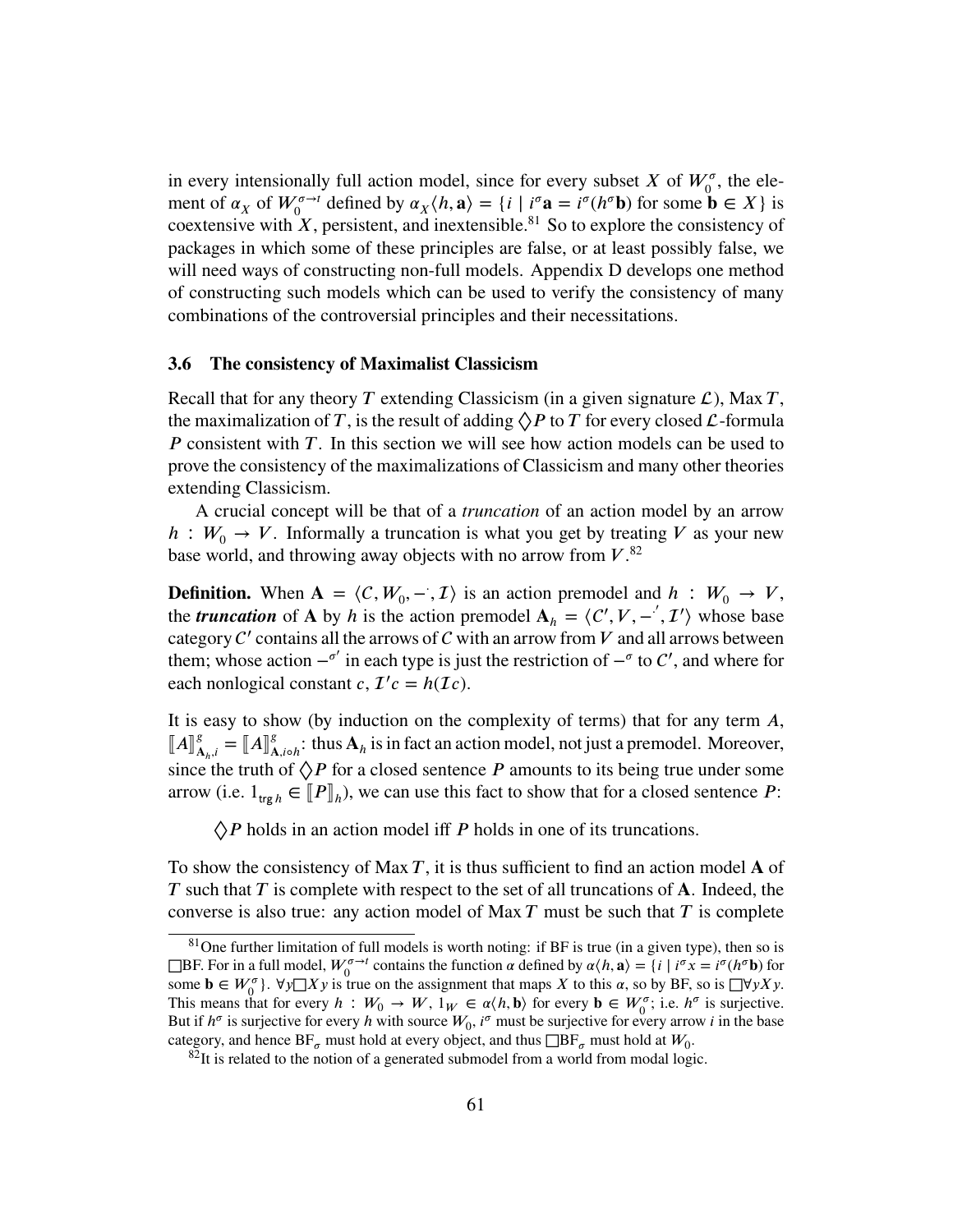with respect to its truncations, since if *P* is consistent with *T*,  $\Diamond P$  holds in the model, and thus *P* must hold in one of its truncations.<sup>[83](#page-61-0)</sup>

We can thus establish the consistency of Maximalist Classicism by finding an action model such that Classicism is complete with respect to its truncations. In [Appendix E,](#page-76-0) we will establish a stronger result which implies this:

<span id="page-61-1"></span>**Theorem 3.10.** Every set *X* of action models whose base categories are disjoint has a *coalesced sum*—an action model such that every member of X is among its truncations.

The informal idea behind this construction is this: lay out the rooted categories corresponding to the action models in  $X$  side by side and add a new object,  $W_0$ , at the bottom, with a new arrow from  $W_0$  to the roots of the old categories, and an identity arrow for  $W_0$ . (At this point you will have to add new arrows obtained by composing the new arrows with the old.) Now you have a big rooted category containing each of the rooted categories from  $X$  as truncations. This is turned into a big action model by using the models in  $X$  to determine the domains of the old objects, and making the domains of  $W_0$  "as full as possible". The intensions of the interpretations of relational nonlogical constants are chosen so that their extensions relative to non-identity arrows are given by the old models; their actual extensions may be chosen freely.

[Theorem 3.10](#page-61-1) gives us what we need, since as we pointed out in  $\S 3.4$ , C is not only sound and complete with respect to the proper class of *all* action models, but also with respect to various*sets* of action models. And given any set of action models for which  $C$  is complete, we can easily turn it into a set whose base categories are disjoint just by replacing each base category with an isomorphic copy.

[Theorem 3.10](#page-61-1) has other interesting consequences. In any category, a *weakly initial* object is any object that has at least one arrow to every other object of that category. If a category C of BBK-models of a certain signature  $\mathcal L$  contains a weakly initial object **M**, then **M** must be a model of Max Th  $C$  (where Th  $C$  is the theory of C), since the existence of a homomorphism  $h : \mathbf{M} \to \mathbf{N}$  for BBK-models M and **N** means that  $\Diamond P$  holds in **M** whenever *P* is closed and *P* holds in **N**. Thus in particular, Max C would have to hold in any weakly initial object in the category of all BBK-models of C. But models of Max C don't *have* to be weakly initial in this category, so the consistency of Max C doesn't immediately imply the existence of such a weakly initial object. Nevertheless, using [Theorem 3.10,](#page-61-1) we can show that there is such an object (at least when  $\mathcal L$  is countable).

The additional element we need is a version of the downward Löwenheim-Skolem theorem for BBK-models: for every BBK-model **M** for a countable signature  $\mathcal{L}$ ,

<span id="page-61-0"></span> $83$ If *T* is closed under necessitation, then truncations of models of *T* will also be models of *T*, so *T* will be sound as well as complete with respect to the the truncations of a model of Max *T*.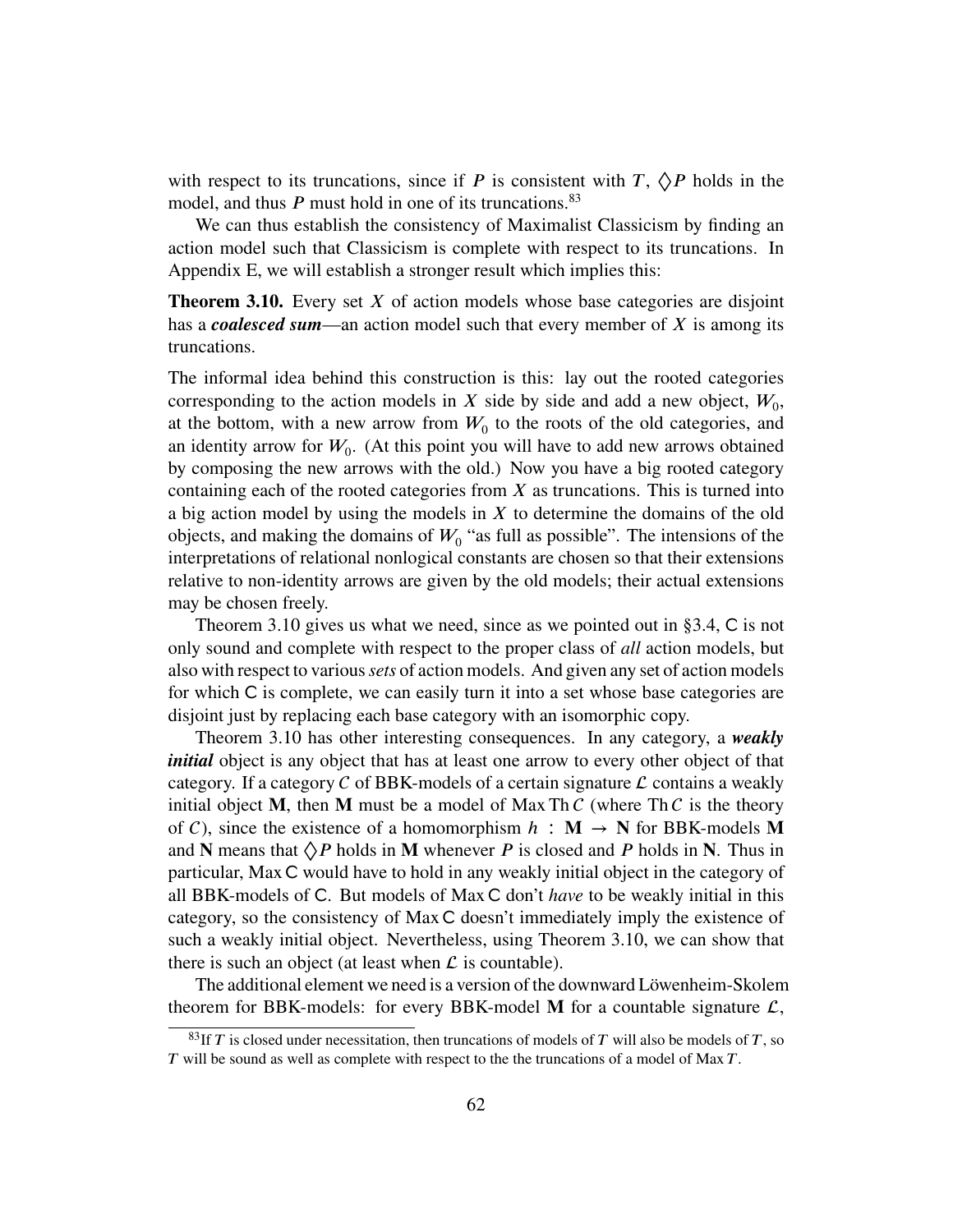there is a BBK-model  $M^{\downarrow}$  for  $\mathcal{L}$  in which all the domains are countable such that there is a truth-preserving homomorphism  $h : M^{\downarrow} \to M$ . ("Truth-preserving" in the sense that **M**,  $h \circ g \Vdash P$  whenever  $\mathbf{M}^{\downarrow}$ ,  $g \Vdash P$ .) The proof of this uses a similar technique to [Theorem 3.1](#page-43-2) (the completeness theorem for BBK-models). Starting with our BBK-model **M** for  $\mathcal{L}$ , we can extend  $\mathcal{L}$  to a larger (but still countable) language  $\mathcal{L}^+$ , and simultaneously extend **M** to a model  $M^+$  for  $\mathcal{L}^+$ , in such a way that whenever a sentence  $\exists F$  of  $\mathcal{L}^+$  is true in  $M^+$ ,  $FA$  is also true for some closed term  $A$ of  $\mathcal{L}^+$ . We can then make a new model  $\mathbf{M}^{\downarrow}$  for  $\mathcal{L}$  by throwing away all the elements of the domains of  $M^+$  that are not denoted by any closed term of  $\mathcal{L}^+$ . The identity function on each domain is a homomorphism from  $M^{\downarrow}$  to M. And since  $\mathcal{L}^+$  still only has countably many terms in each type,  $M^{\downarrow}$  is countable in every type.

We can replace all the elements of the domains of  $M^{\downarrow}$  with natural numbers in some arbitrary way to get a homomorphism to **M** from a BBKN-model (a BBKmodel where all domains are subsets of  $\mathbb{N}$ ). So for each BBK-model **M** of some theory *T* (in a countable signature), there is a BBKN model of *T*,  $M^{\downarrow}$ , and an injective homomorphism  $h : \mathbf{M}^{\downarrow} \to \mathbf{M}$ . We also know that when *T* includes Classicism, each BBK-model (and thus each BBK $\mathbb N$  model) of *T* is (BBK-)isomorphic to an action model. So pick a set *K* big enough to index the BBKℕ models, and choose for each BBK $\mathbb N$  model  $\mathbf N_k$  a corresponding action model  $\mathbf A_k$ , in such a way that the base categories of any two of these action models are disjoint. We can thus apply [The](#page-61-1)[orem 3.10](#page-61-1) to show that there exists a coalesced sum **A** of all these action models. We can consider this **A** as a BBK-model: it has a homomorphism to every BBKN model, since it has a homomorphism to each of its truncations and each BBKN-model is isomorphic to one of its truncations. But every BBK-model of  $C$  has a homomorphism from some BBKN-model; composing this with the homomorphism to that model from **A**, we can deduce that **A** (considered as a BBK-model) is weakly initial in the category of BBK-models of *𝑇* . In particular, there is a weakly initial object in the category of BBK-models of Classicism for any countable signature.

The existence of a weakly initial object in the category of BBK-models of some theory  $T$  (e.g., Classicism for a given signature) leaves several questions open:

- (i) Is there an *initial* object in the category of all BBK-models of *𝑇*—i.e., an object with *exactly one* homomorphism into each BBK-model of  $T$ ?
- (ii) Is there an object in the category of all BBK-models of *𝑇* with an *injective* homomorphism into every weakly initial object in the category?

If the answer to the first question is 'yes', the answer to the second question must also be 'yes'. For suppose  $M$  is initial and  $N$  is weakly initial. Then there must be a homomorphism  $h : \mathbf{M} \to \mathbf{N}$  and a homomorphism  $i : \mathbf{N} \to \mathbf{M}$ ; moreover since  $1_M$  is the only homomorphism from  $M \to M$ , we must have  $i \circ h = 1_M$  which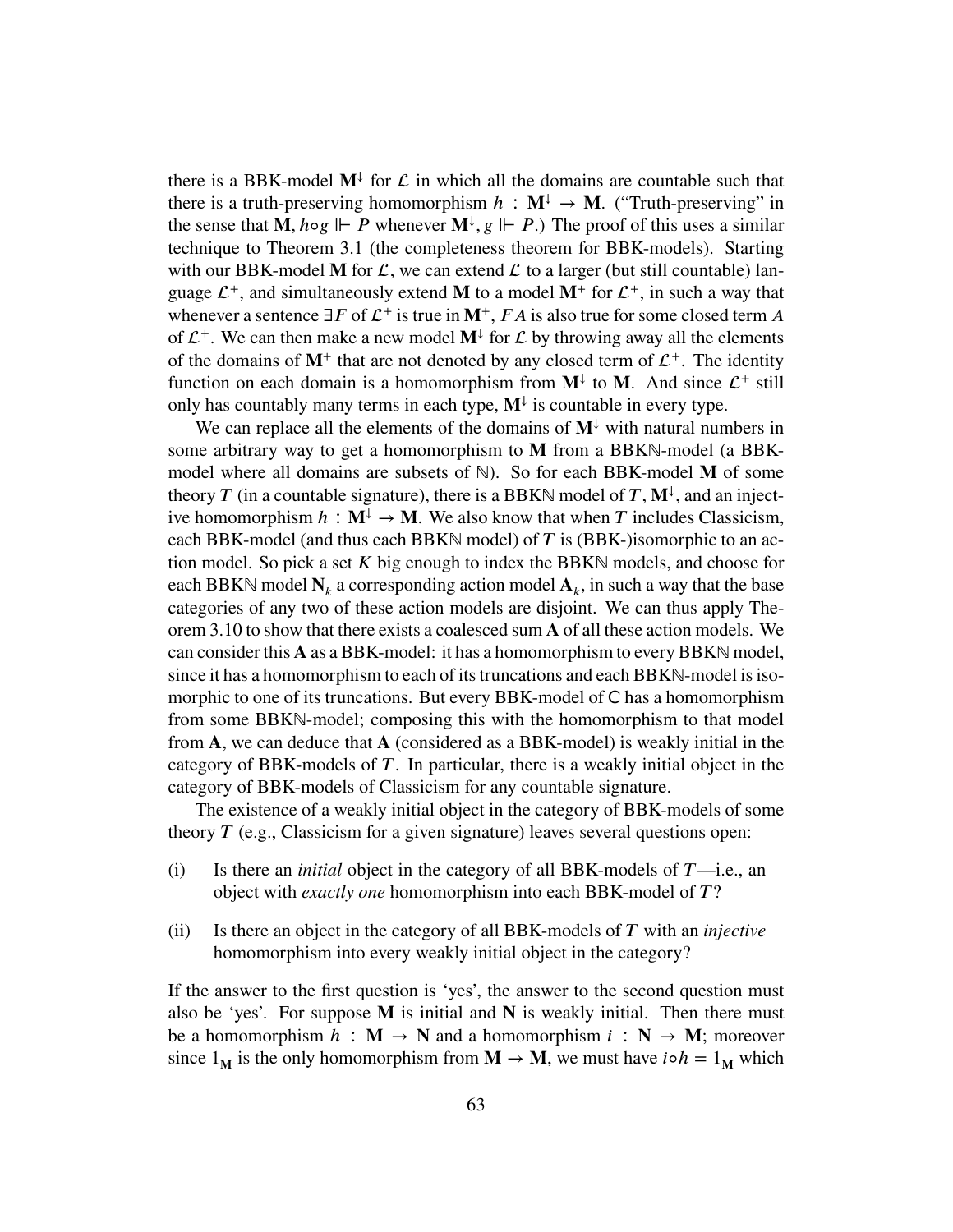implies that *h* is injective. If the answer to the second question is 'yes', then then the "Strong Possibility" schema for *T*—whose instances are  $\Diamond_{\neq} P$  for all closed *P* consistent with *T*—is consistent, since the existence of an injective homomorphism from **M** to **N** means that whenever *P* is closed and true in **N**,  $\Diamond_{\neq} P$  is true in **M**. Unfortunately, the models we construct in our proof of [Theorem 3.10](#page-61-1) are generally very large; their homomorphisms to their truncations are very far from being injective. So establishing a positive answer to either of the above questions would, at least, require a fairly extensive modification of the model-construction technique used in the proof of [Theorem 3.10.](#page-61-1)

We hope that action models will be a useful tool for the investigation of these and many other open questions concerning the space of consistent extensions of Classicism.

# **Appendix A Closure of Classicism under Equiv+**

This appendix will show that the theory that results from adding the Boolean and Classicist Identities to  $H$  is closed under Equiv+. Since any  $H$ -theory closed under Equiv+ must contain every instance of Logical Equivalence, and the Boolean and Classicist Identities are all  $\beta\eta$ -equivalent to instances of Logical Equivalence, it follows that Classicism can be characterised either as the smallest H-theory closed under Equiv+, the smallest H-theory containing every instance of Logical Equivalence, or the smallest H-theory containing the Boolean and Classicist Identities.

In what follows, *⊢* denotes provability from 𝖧 + the Boolean and Classicist Identities.

<span id="page-63-0"></span>**Proposition A.1.** *⊢* □∀*x* ⊤

*Proof.*

$$
\begin{aligned}\n\vdash \forall y \top &= \forall y (Xy \lor \top) & \text{(Booleanism)} \\
&= (\lambda Xp. \forall y (Xy \lor p)) X \top & \text{(Booleanism)} \\
&= (\lambda Xp. \forall X \lor p) X \top & \text{(Absorption-} \lor \forall) \\
&= \forall X \lor \top & \text{(Booleanism)} \\
&= \top & \text{(Booleanism)} & \Box\n\end{aligned}
$$

<span id="page-63-1"></span>**Proposition A.2.** For any formula *P* and variables  $\vec{v}$ , if  $\vdash$  *P* then  $\vdash$  ( $\lambda \vec{v}$ .*P*) = (*𝜆⃗𝑣.⊤*).

*Proof.* By induction ("on the length of proofs"). *Base cases:*

(i) *P* is an instance of PC. Then  $(\lambda \vec{v} \cdot P) = (\lambda \vec{v} \cdot \vec{v})$  follows from the Boolean identities.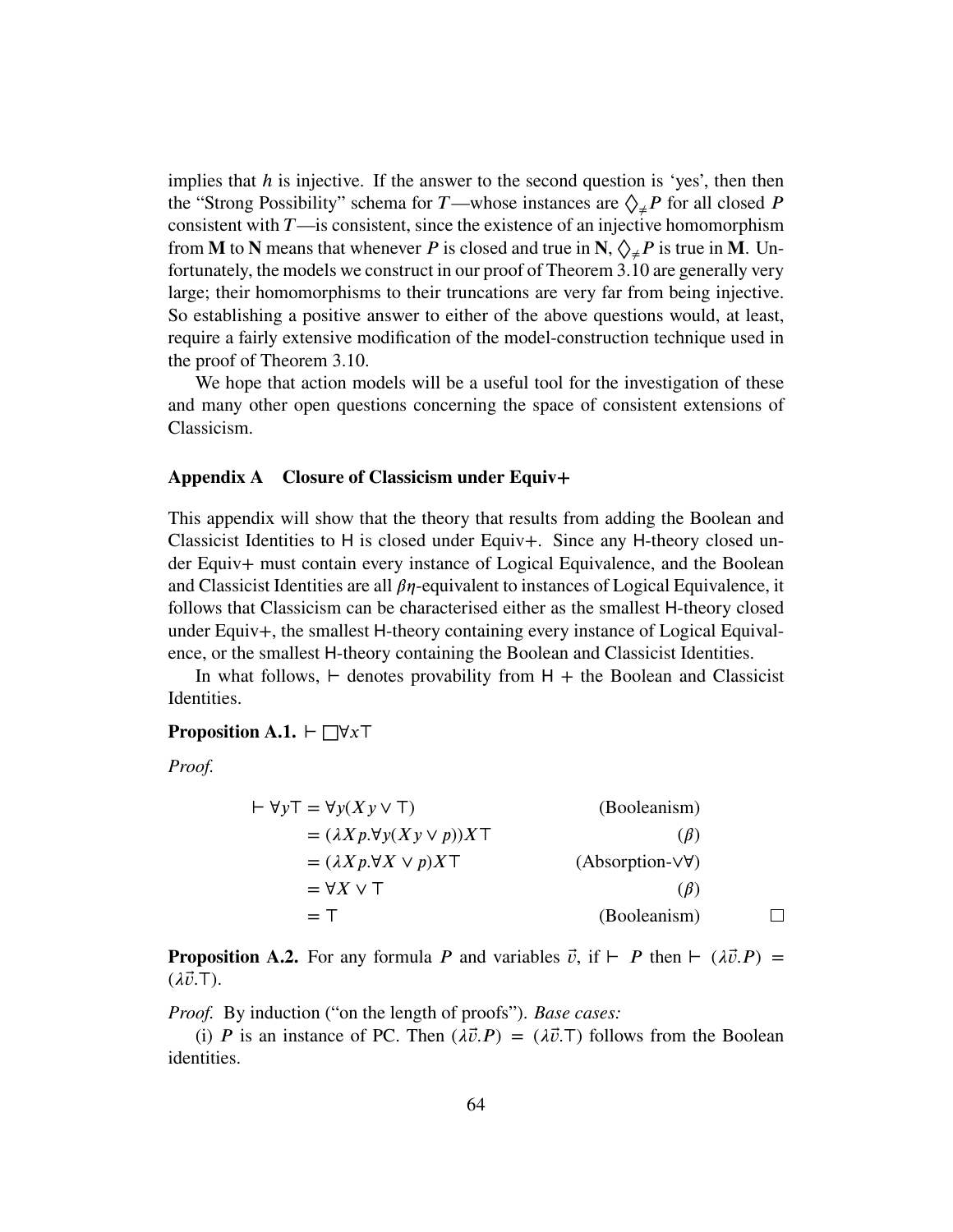(ii) *P* is an instance  $\forall F \rightarrow FA$  of UI. Then:

$$
\vdash (\lambda \vec{v}.P) = (\lambda \vec{v}. \forall F \rightarrow (\lambda Xy. Xy)FA)
$$
\n
$$
= (\lambda \vec{v}. \forall F \rightarrow (\lambda Xy. Xy \lor \forall X)FA)
$$
\n
$$
= (\lambda \vec{v}. \forall F \rightarrow (FA \lor \forall F))
$$
\n
$$
= (\lambda \vec{v}. \top)
$$
\n(Booleanism)

(iii) *P* is an instance  $FA \rightarrow \exists F$  of EG. Similar to (ii), using Absorption-∧∃ (iv) *P* is an instance  $A = A$  of Ref. Then:

$$
\vdash (\lambda \vec{v}.P) = (\lambda \vec{v}.(\lambda yz.y = z)AA)
$$
\n
$$
= (\lambda \vec{v}.(\lambda yz.\forall X(Xy \leftrightarrow Xz))AA)
$$
\n
$$
= (\lambda \vec{v}.\forall X(XA \leftrightarrow XA))
$$
\n
$$
= (\lambda \vec{v}.\forall XT)
$$
\n
$$
= (\lambda \vec{v}.\top)
$$
\n
$$
(Booleanism)
$$
\n
$$
= (\lambda \vec{v}.\top)
$$
\n
$$
(Proposition A.1)
$$

(vi) *P* is an instance  $A = B \rightarrow FA \rightarrow FB$  of LL. Similar to (iv). (vii) *P* is an instance  $\Phi[(\lambda v.A)B] \leftrightarrow \Phi[A[B/v]]$  of  $\beta$ . Then

$$
\vdash (\lambda \vec{v}.P) = (\lambda \vec{v}.\Phi[A[B/v]] \leftrightarrow \Phi[A[B/v]]) \tag{Booleanism}
$$
\n
$$
= (\lambda \vec{v}.\top)
$$

(viii) *P* is an instance  $\Phi[\lambda v.Fv] \leftrightarrow \Phi[F]$  of *n*. Similar to (vii).

(ix) *P* is a closed identity  $A = B$  that is one of the Boolean or Classicist Identities. Then *⊢* ( $\lambda \vec{v} \cdot A = B$ ) = ( $\lambda \vec{v} \cdot A = A$ ) by the relevant identity, Ref, and LL, so *⊢* ( $\lambda \vec{v} \cdot A = B$ ) = ( $\lambda \vec{v} \cdot T$ ) by part (iv) above.

*Inductive steps:*

(i) *P* follows by MP from some *Q* and  $Q \rightarrow P$ . By the induction hypothesis, *<i>⊢* ( $\lambda \vec{v}$ , $Q$ ) = ( $\lambda \vec{v}$ , $T$ ) and *⊢* ( $\lambda \vec{v}$ , $Q$  →  $P$ ) = ( $\lambda \vec{v}$ , $T$ ). Then we can appeal to the Boolean identities and  $\beta$  to derive that:

$$
\vdash \lambda \vec{v}.P = \lambda \vec{v}.P \lor (Q \land (Q \rightarrow P))
$$
 (Booleanism)  
\n
$$
= \lambda \vec{v}.P \lor ((\lambda \vec{v}.Q)\vec{v} \land (\lambda \vec{v}.Q \rightarrow P)\vec{v})
$$
 (Booleanism)  
\n
$$
= \lambda \vec{v}.P \lor ((\lambda \vec{v}.T)\vec{v} \land (\lambda \vec{v}.T)\vec{v})
$$
 (IH)  
\n
$$
= \lambda \vec{v}.P \lor (T \land T)
$$
 (Booleanism)  
\n
$$
= \lambda \vec{v}.T
$$
 (Booleanism)

(ii) *P* is of the form  $P' \to \forall uQ$  and follows by Gen from some previously proved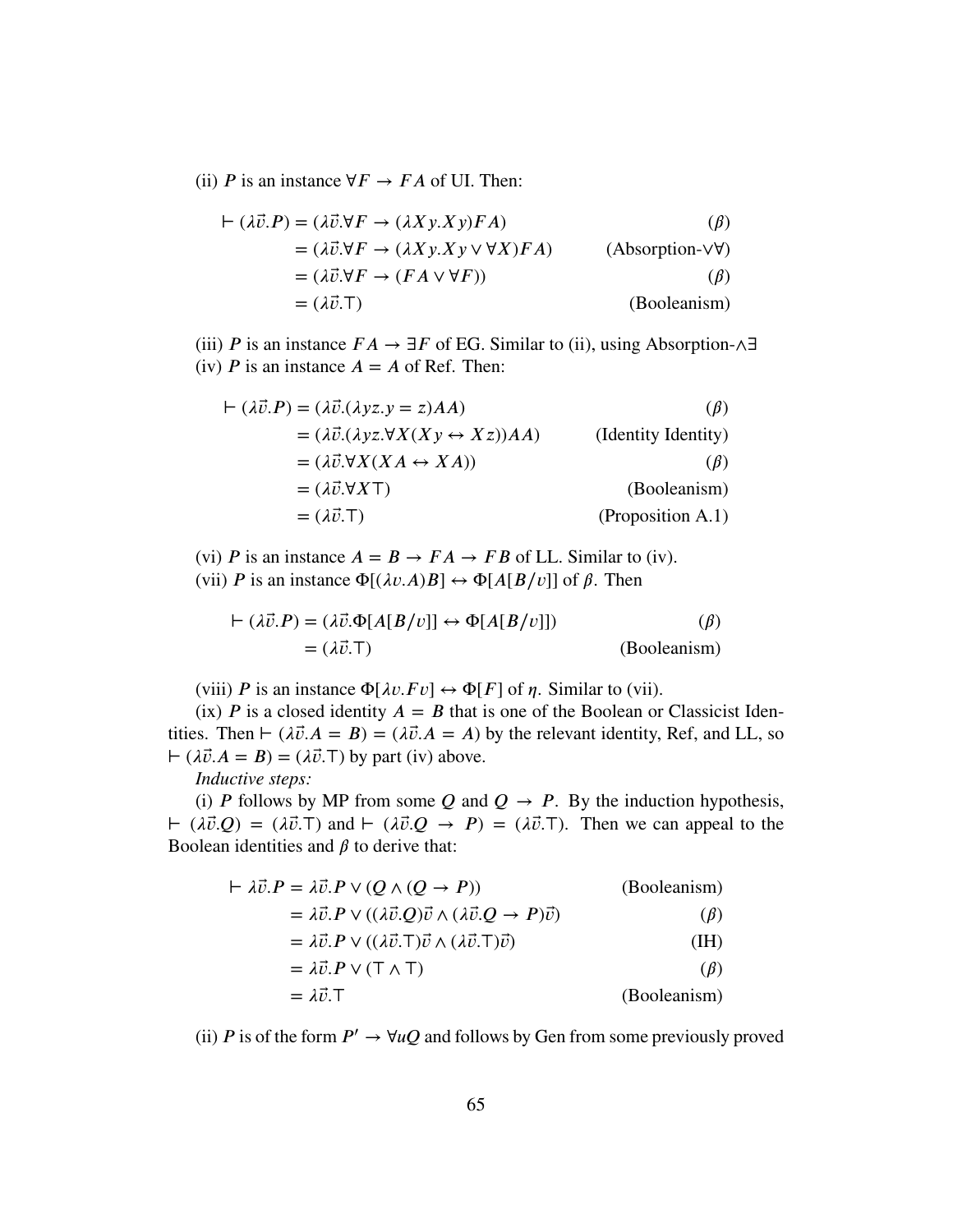*<i>P***<sup>'</sup>** → *Q*. By the induction hypothesis,  $\vdash (\lambda \vec{v}u \cdot \vec{P} \cdot \rightarrow Q) = (\lambda \vec{v}u \cdot \vec{P})$ . So we have:

| $\vdash (\lambda \vec{v} \cdot P) = (\lambda \vec{v} \cdot \forall u Q \vee \neg P')$ | (Booleanism)                       |
|---------------------------------------------------------------------------------------|------------------------------------|
| $= (\lambda \vec{v}.(\lambda X p. \forall X \vee p)(\lambda u. Q)(\neg P'))$          | $(\beta)$                          |
| $= (\lambda \vec{v}.(\lambda X p. \forall u(Xu \lor p))(\lambda u. Q)(\neg P'))$      | (Distribution- $\forall \forall$ ) |
| $= (\lambda \vec{v}.\forall u(Q \vee \neg P'))$                                       | $(\beta)$                          |
| $= (\lambda \vec{v}.\forall u((\lambda \vec{v}u.Q \vee \neg P')\vec{v}u))$            | $(\beta)$                          |
| $= (\lambda \vec{v}.\forall u((\lambda \vec{v}u.P' \rightarrow Q)\vec{v}u))$          | (Booleanism)                       |
| $= (\lambda \vec{v}.\forall u((\lambda \vec{v}u.\top)\vec{v}u))$                      | (IH)                               |
| $= (\lambda \vec{v}.\forall u \top)$                                                  | $(\beta)$                          |
| $= (\lambda \vec{v}.\mathsf{T})$                                                      | (Proposition A.1)                  |

(iii) *P* is of the form ( $\exists v P'$ )  $\rightarrow Q$  and follows from some previously proved *P'* → *Q* by Inst. Similar to (ii) using Distribution-∧∃.  $\Box$ 

**Proposition A.3.** Classicism is closed under Equiv+.

*Proof.* Suppose  $\vdash A \leftrightarrow B$ ; then  $\vdash (\lambda \vec{v}.A \leftrightarrow B) = (\lambda \vec{v}.T)$  by the previous lemma. Then:

$$
\vdash (\lambda \vec{v}.A) = (\lambda \vec{v}.(B \land (A \leftrightarrow B)) \lor (\neg B \land \neg (A \leftrightarrow B)))
$$
(Booleanism)  
\n
$$
= (\lambda \vec{v}.(B \land (\lambda \vec{v}.A \leftrightarrow B)\vec{v}) \lor (\neg B \land \neg (\lambda \vec{v}.A \leftrightarrow B)\vec{v}))
$$
( $\beta$ )  
\n
$$
= (\lambda \vec{v}.(B \land (\lambda \vec{v}.\top)\vec{v}) \lor (\neg B \land \neg (\lambda \vec{v}.\top)\vec{v}))
$$
(Proposition A.2)  
\n
$$
= (\lambda \vec{v}.(B \land \top) \lor (\neg B \land \neg \top))
$$
( $\beta$ )  
\n
$$
= (\lambda \vec{v}.B)
$$
(Booleanism) $\square$ 

### **Appendix B Axiomatizations in terms of entailment**

This appendix will discuss a couple of other axiomatizations of Classicism which give a central role to the entailment relations  $\leq_{\tau}$ . Recall (from [Figure 1\)](#page-5-0) that  $\leq_{\tau}$  is short for  $\lambda XY.Y = Y \vee_{\tau} X$ . Booleanism proves that  $\leq$  is reflexive, transitive, and antisymmetric in each type, and that it is identical to  $\lambda XY.X = X \wedge_{\tau} Y$ . The first axiomatization we'll discuss is given by adding the schemas in [Figure 7,](#page-66-0) along with the Identity Identity, to an axiomatization of Booleanism. Deriving these from the Classicist Identities [\(Figure 4\)](#page-12-0) is straightforward. Note that ∀-Instantiation and ∃- Generalization just rewrite Absorption-∨∀ and Absorption-∧∃ using ≤. Vacuity-∀ and Vacuity-∃, meanwhile, can be derived from Distribution-∨∀ and Distribution- ∧∃ by instantiating *𝑋* with (*𝜆𝑥.⊥*) and (*𝜆𝑥.⊤*), respectively.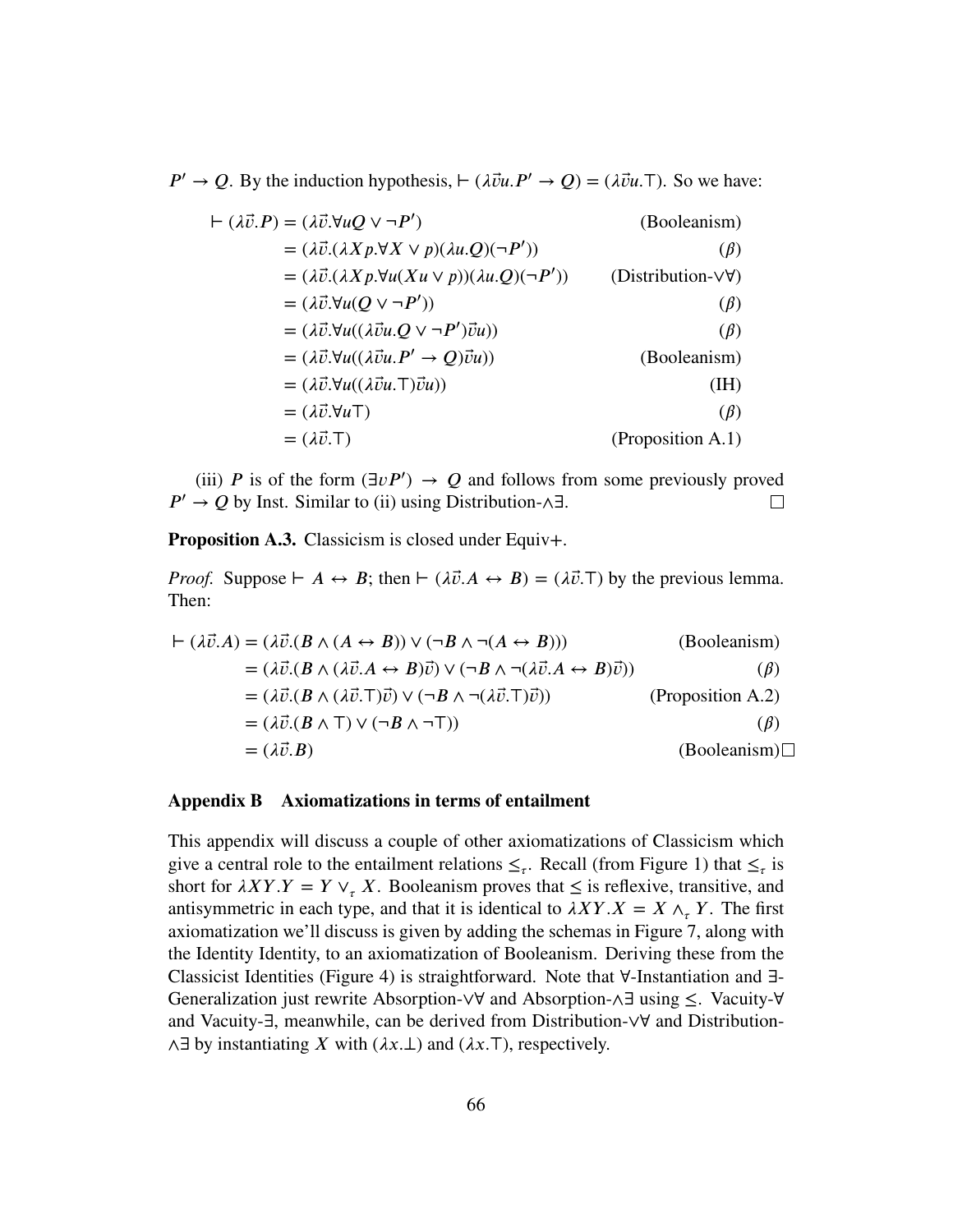<span id="page-66-0"></span>

| $\lambda X^{\sigma \to t} Y^{\sigma \to t}.\forall_{\sigma} X \leq \lambda XY.\forall_{\sigma} (X \vee_{\sigma \to t} Y)$               |
|-----------------------------------------------------------------------------------------------------------------------------------------|
| $\lambda X^{\sigma \to t} y^{\sigma}.\forall_{\sigma} X \leq \lambda X.X$                                                               |
| $\lambda p.p \leq \lambda p. \forall x^{\sigma} p$                                                                                      |
| $\lambda X^{\sigma \to t} Y^{\sigma \to t} \cdot \exists_{\sigma} (X \wedge_{\sigma \to t} Y) \leq \lambda XY \cdot \exists_{\sigma} X$ |
| $\lambda X^{\sigma\rightarrow t}.X \leq \lambda X y^{\sigma}.\exists_{\sigma} X$                                                        |
| $\lambda p. \exists x^{\sigma} p \leq \lambda p. p$                                                                                     |
|                                                                                                                                         |

Figure 7. The Adjunctive Entailments

To preserve the duality of the axioms, we stated Monotonicity axioms using ∨ for ∀ and ∧ for ∃, but we could just as well have used the same connective in both cases. These axioms imply that if  $X \leq_{\sigma \to t} Y$  (i.e.  $Y = X \vee_{\sigma \to t} Y$ ), then  $\forall_{\sigma} X \leq \forall_{\sigma} Y$  and ∃*𝜎𝑋* ≤ ∃*𝜎𝑌* . To see what's going on with the remaining Adjunctive Entailments, we can suggestively rewrite ( $\beta$ -equivalents of) them using the following abbreviations:

$$
I_{\tau} := \lambda x^{\tau}.x
$$
  
\n
$$
K_{\sigma,\tau} := \lambda x^{\sigma} y^{\tau}.x
$$
  
\n
$$
A \circ B := \lambda x.A(Bx)
$$

The relevant four Adjunctive Entailments can now be rewritten as follows:

| <b>Instantiation</b>  | $K_{t,\sigma} \circ \forall_{\sigma} \leq I_{\sigma \to t}$ |
|-----------------------|-------------------------------------------------------------|
| Vacuity-∀             | $I_t \leq \forall_{\sigma} \circ K_{t,\sigma}$              |
| <b>Generalization</b> | $I_{\sigma \to t}$ ≤ $K_{t,\sigma}$ 0∃ $_{\sigma}$          |
| Vacuity-∃             | $\exists_{\sigma} \circ K_{t,\sigma} \leq I_t$              |

In the theory of partial orders, when we have two partially ordered sets,  $\langle X, \leq_1 \rangle$ and  $\langle Y, \leq_2 \rangle$ , a function  $f : X \to Y$  is *monotonic* just in case whenever  $x \leq_1 x'$ ,  $fx \leq f^2 x'$ . When  $f : X \to Y$  and  $g : Y \to X$ , we say that  $f$  is a *right adjoint* of *𝑔*, and *𝑔* a *left adjoint* of *𝑓*, just in case both are monotonic and:

<span id="page-66-1"></span> $x \leq_1 g(fx)$ (i)  $x \leq_1 g(fx)$  for every  $x \in X$ 

<span id="page-66-2"></span> $f(gy) \leq_2 y$ (ii)  $f(gy) \leq y$  for every  $y \in Y$ 

Using common notational shorthands, [\(i\)](#page-66-1) and [\(ii\)](#page-66-2) can be rewritten respectively as  $1_X$  ≤<sub>1</sub> go *f* and  $f \circ g$  ≤<sub>2</sub> 1<sub>*Y*</sub>, mirroring the pair of Vacuity- $\forall$  and Instantiation, or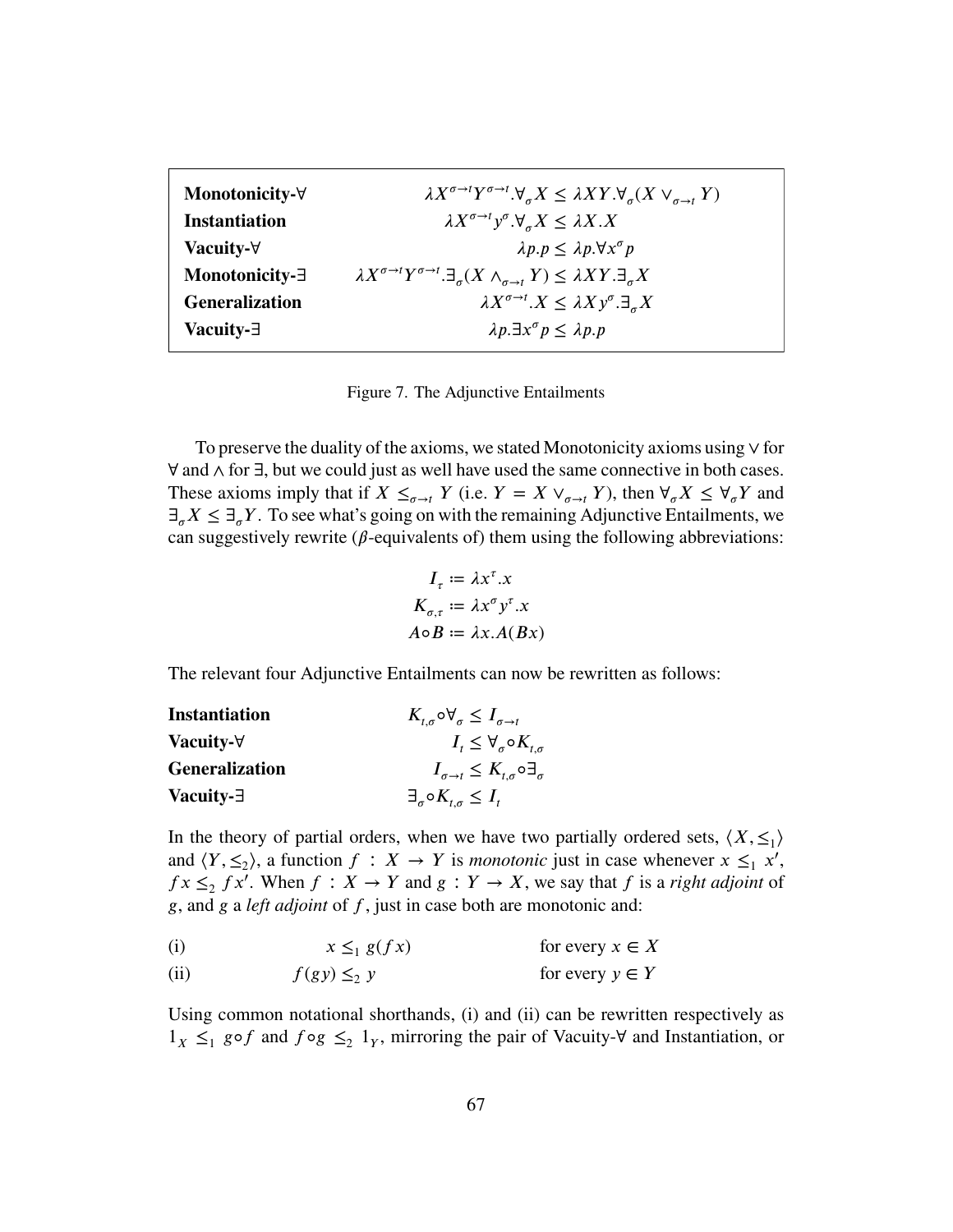Generalization and Vacuity-∃.<sup>[84](#page-67-0)</sup> These axioms can thus be summed up by saying that universal and existential quantifiers in type ( $\sigma \rightarrow t$ )  $\rightarrow t$  are respectively a rightadjoint and a left-adjoint of the *K* combinator in type  $t \to (\sigma \to t)$ . Note that H already implies that the *K* combinator is monotonic: if  $p \leq q$ , then  $q = p \vee q$ , so  $\lambda x.q = \lambda x.(p \vee q) = (\lambda x.p) \vee_{\sigma \to t} (\lambda x.q);$  i.e.,  $K_{\sigma,t} p \le K_{\sigma,t} q.^{85}$  $K_{\sigma,t} p \le K_{\sigma,t} q.^{85}$  $K_{\sigma,t} p \le K_{\sigma,t} q.^{85}$ 

Our definition of ' $f$ <sup>is a right adjoint of  $g'$  is easily seen to be equivalent to the</sup> following: for every  $x \in X$  and  $y \in Y$ ,  $x \leq_1 g(y)$  iff  $f(x) \leq_2 y$ .<sup>[86](#page-67-2)</sup> This biconditional definition of adjointness suggests yet another axiomatization of Classicism, which adds the following biconditionals to Booleanism (together with the Identity Identity):

| Adjunction-∀ | $((\lambda v_0 \vec{v} \cdot Q) \le (\lambda v_0 \vec{v} \cdot P)) \leftrightarrow ((\lambda \vec{v} \cdot Q) \le (\lambda \vec{v} \cdot \forall v_0 P))$ |
|--------------|-----------------------------------------------------------------------------------------------------------------------------------------------------------|
| Adjunction-∃ | $((\lambda v_0 \vec{v}.P) \le (\lambda v_0 \vec{v}.Q)) \leftrightarrow ((\lambda \vec{v}.\exists v_0 P) \le (\lambda \vec{v}.Q))$                         |

where in each case  $v_0$  is not free in  $Q$ .<sup>[87](#page-67-3)</sup> Dorr [\(2014\)](#page-82-3) shows how these principles can be regarded as capturing the "validity" of the standard natural deduction quantifier rules for ∀ and ∃, in a certain natural sense of "validity" on which linguistic facts about validity turn on nonlinguistic facts about entailment.

To derive the left-to-right direction of Adjunction-∀ from the Adjunctive Entailments, note that we have  $(\lambda \vec{v} \cdot Q) \leq (\lambda \vec{v} \cdot \forall v_0 Q)$  by Vacuity- $\forall$ , which given the left-hand side, Monotonicity- $\forall$ , and the transitivity of entailment gives ( $\lambda \vec{v}$ . $Q$ ) ≤ (*𝜆⃗𝑣.*∀*𝑣*<sup>0</sup> *.𝑃* ). To derive the right-to-left direction of Adjunction-∀, note that we have  $((\lambda v_0 \vec{v} \cdot \forall v_0 P) \le (\lambda v_0 \vec{v} \cdot P))$  by Instantiation, which given the right-hand-side, Monotonicity-

<span id="page-67-2"></span><sup>86</sup>If  $x \leq_1 g(y)$ , then  $f(x) \leq_2 f(g(y))$  by the monotonicity of *f*, so  $f(x) \leq_2 y$  by (ii) and the transitivity of  $\leq_2$ ; if  $f(x) \leq_2 y$ , then  $g(f(x)) \leq_1 g(y)$  by the monotonicity of  $g$ , so  $x \leq_1 g(y)$  by (i) and the transitivity of  $\leq_1$ . In the other direction, (i) and (ii) follow immediately from the reflexivity of  $\leq_1$  and  $\leq_2$  respectively, while the monotonicity of f and g follows from their transitivity.

<span id="page-67-3"></span> $87$ Dorr [\(2016,](#page-82-1) note 59) states essentially these biconditionals, describing them rather inscrutably, as the 'natural analogues of Booleanism for the quantifiers'. The 'Adjunction' principle in Goodman [2016](#page-83-6) is strictly weaker: it is equivalent to the special case of Adjunction- $\forall$  where  $\vec{v}$  is empty.

<span id="page-67-0"></span><sup>84</sup>Here 1*<sup>𝑍</sup>* stands for the identity function on the set *𝑍*, and where *ℎ* and *ℎ* ′ are functions from some set *Z* to a partial order,  $h \leq h'$  means that  $h(z) \leq h'(z)$  for all  $z \in Z$ .

<span id="page-67-1"></span><sup>&</sup>lt;sup>85</sup>More generally, for any type  $\tau$  (ending in *t*), the above axioms entail that the "lifted" quantifiers ∀*𝜎,𝜏* and ∃*𝜎,𝜏* (see [Figure 1\)](#page-5-0) are respectively right and left adjoints of *𝐾𝜏,𝜎*. By contrast, if we only had the quantified versions of the axioms—e.g.  $\forall p(p \leq \forall x p)$  instead of  $(\lambda p.p) \leq (\lambda p.\forall x p)$ —we would not be able to derive this generalization (unless we rely on some new axioms or rules to be discussed below). This situation, where failures of functionality motivate replacing quantified identities involving functions with identities between functions, instantiates a pattern that is pervasive in category theory. In this context, standard set theoretic definitions involving functions understood set theoretically can be turned into definitions that make sense in some more general category, by first formulating them in a way that doesn't directly involve quantifying over members of the set, and consequently doesn't make any strong functionality assumptions.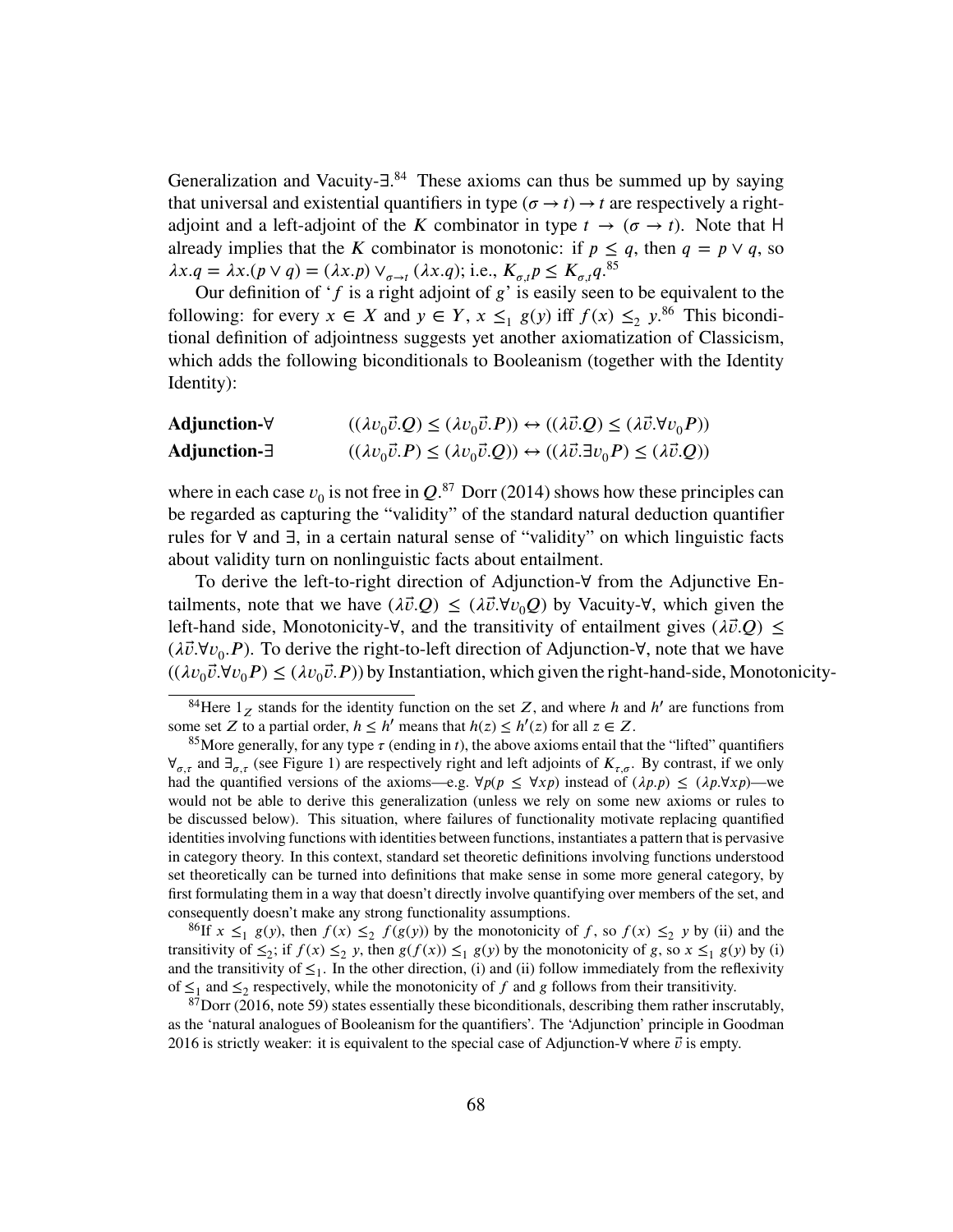∀, and the transitivity of entailment gives  $((\lambda v_0 \vec{v} \cdot \vec{Q}) \le (\lambda v_0 \vec{v} \cdot \vec{P}))$ . In the other direction, the Adjunctive Entailments for ∀ follow from the following three instances of Adjunction-∀:

(i) 
$$
((\lambda y X. \forall y X y) \le (\lambda y X. X y)) \leftrightarrow ((\lambda X. \forall y X y) \le (\lambda X. \forall y X y))
$$

- (ii)  $((\lambda x p.p) \leq (\lambda x p.p)) \leftrightarrow ((\lambda p.p) \leq (\lambda p.\forall x p))$
- (iii)

 $((\lambda zXY. \forall z Xz) \leq (\lambda zXY. Xz \vee Yz)) \leftrightarrow ((\lambda XY. \forall z Xz) \leq (\lambda XY. \forall z (Xz \vee Yz)))$ 

The right side of (i) and the left side of (ii) are both consequences of the reflexivity of ≤, and their other sides are *𝛽𝜂*-equivalent to Instantiation and Vacuity-∀ respectively. Meanwhile, the left side of (iii) follows from Instantiation (given Booleanism), and its right side is *𝛽𝜂*-equivalent to Monotonicity-∀. Parallel derivations can be given for Adjunction-∃.

# <span id="page-68-0"></span>**Appendix C Soundness and completeness of action models for Classicism**

This appendix will prove the following two results stated in [§3.4,](#page-51-0) which together with [Theorem 3.6](#page-49-1) imply the soundness and completeness of action models for Classicism.

**[Proposition 3.7.](#page-55-0)** Any action model can be turned into a BBK-model which makes the same formulae true, and in which every instance of Logical Equivalence is true.

**[Proposition 3.8.](#page-56-1)** For every small, intensional category of BBK-models  $C$ , and model  $\mathbf{M}_0$  in C there is an action model  $\mathbf{A}_{\mathbf{N}}^C$  $\frac{C}{M}$  in which the same formulae hold.

For [Proposition 3.7,](#page-55-0) suppose **A** is an action model with base object  $W_0$  and  $h$ :  $W_0 \rightarrow V$ . Then we will construct a BBK-model  $M_A^h$  by setting each type- $\sigma$  domain to be  $V^{\sigma}$  for each type  $\sigma$ ,  $[[A]]^{g} = [[A]]_{A,h}^{g}$  for every term, and val  $\mathbf{p} = 1$  iff  $1_V \in \mathbf{p}$ .<br>Looking at the definitions of **BBK** model and estion model, it is easy to shock that Looking at the definitions of BBK-model and action model, it is easy to check that  $\mathbf{M}_{\mathbf{A}}^{h}$  obeys all the conditions to be a BBK-model apart from condition [\(ii.d\)](#page-42-1) (that  $\llbracket A \rrbracket^g = \llbracket B \rrbracket^g$  when *A* and *B* are  $\beta \eta$ -equivalent). To establish this, we must first show that our interpretation functions are well behaved in a few other wave show that our interpretation functions are well-behaved in a few other ways.

We begin with the following fundamental fact about the interpretation functions:

<span id="page-68-1"></span>**Proposition C.1.** In any action premodel, when  $h: W_0 \to W_1$  and  $i: W_1 \to W_2$ , *g* is an assignment for  $W_1$ , and  $\overline{A}$  is a type- $\sigma$  term such that  $\llbracket A \rrbracket_h^g$  $\frac{g}{h}$  is defined,

$$
\llbracket A \rrbracket_{i \circ h}^{i \circ g} = i^{\sigma} \llbracket A \rrbracket_h^g
$$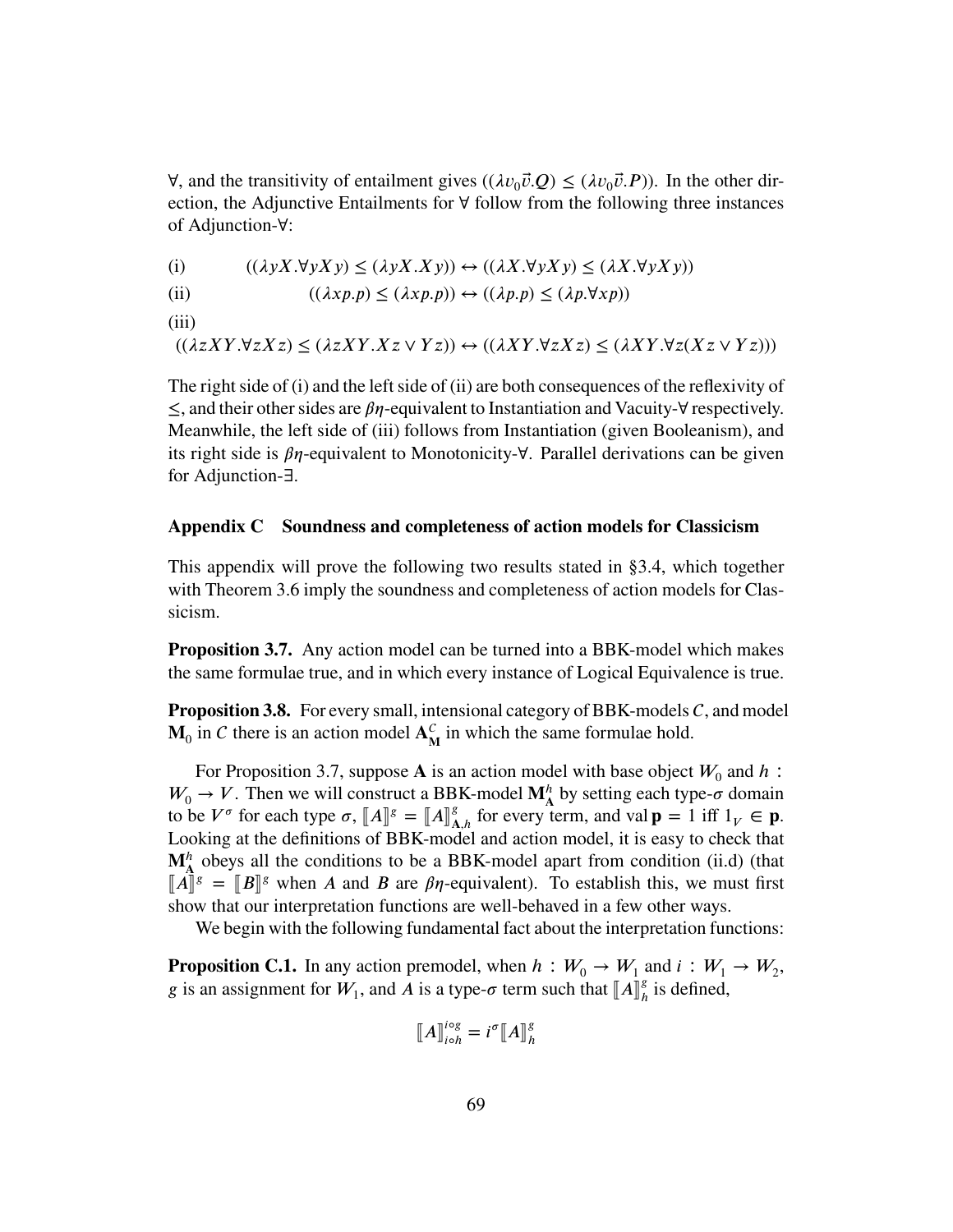*Proof.* By induction on the complexity of terms. It is immediate for variables and nonlogical constants. For the logical constants, the claim follows from the fact that they do not care about the first co-ordinate of their argument (the arrow). (For example,  $i^{t \to t \to t} [\![ \wedge ]\!]_h^g$  $\binom{g}{h} \langle k, \mathbf{p} \rangle = [\![ \wedge ]\!]_h^g$  $\frac{g}{h}\langle k \circ i, \mathbf{p} \rangle = \langle j, \mathbf{q} \rangle \mapsto j^t \mathbf{p} \cup \mathbf{q} = [\![\Lambda]\!]_{\text{coh}}^{\text{log}}$ *𝑖*◦*ℎ* ⟨*𝑘,* **𝐩**⟩.) For an abstraction  $\lambda v.A$ , where *v* is of type  $\sigma$  and *A* of type  $\tau$ ,  $(i^{\sigma \to \tau} \llbracket \lambda v.A \rrbracket_h^g)$  $_{h}^{g}$  $\rangle\langle j,\mathbf{a}\rangle=$  $\llbracket \lambda v \cdot A \rrbracket^g_h$  $\binom{g}{h} \langle j \circ i, \mathbf{a} \rangle = [\![A]\!]^{(j \circ i \circ g)[v \mapsto \mathbf{a}]}_{j \circ i \circ h}$  $\begin{bmatrix} (j \circ i \circ g)[v \mapsto \mathbf{a}] \ i \circ j \end{bmatrix} = \begin{bmatrix} \lambda v. A \end{bmatrix} \begin{bmatrix} i \circ g \ i \circ h \end{bmatrix}$ <sup>*i*og</sup><sub>*i*</sub> $\delta$ *j*, **a**). For an application *AB* where *A* is of type  $\sigma$  and  $\vec{B}$  of type  $\tau$ , we have  $\llbracket AB \rrbracket_{i \circ h}^{i \circ g}$ <br>(by the induction hypothesis)  $\pi \llbracket AB \rrbracket_{i \circ h}^{g}$  $\iota_{i \circ h}^{i \circ g} = [A]_{i \circ h}^{i \circ g}$ <br>  $\iota_{i}^{g}$   $[B]_{i \circ h}^{g}$  $\iota^{i \circ g}_{i \circ h} \langle 1_{W_2}, [B]_{i \circ h}^{i \circ g}$  $\langle i \circ \rho \rangle = (i^{\sigma \to \tau} [A]_h^g)$  $\binom{g}{h} \langle 1_{W_2}, i^{\sigma} [B]_h^g$ *ℎ* ⟩ (by the induction hypothesis) =  $\llbracket A \rrbracket_s^g$ <br>  $\pi f \llbracket A \rrbracket_s^g / 1$   $\llbracket R \rrbracket_s^g$   $\llbracket A \rrbracket_s^g \llbracket A \rrbracket_s^g \llbracket W^g$  $\begin{array}{l} {g\atop h}\langle i,i^{\sigma}\llbracket B\rrbracket^g\ {g\rightarrow\tau}\setminus\ =\ i^{\tau}\llbracket\ \end{array}$  $\binom{g}{h}$  (since  $i^{\sigma \to \tau}$  acts by division) =  $i^{\tau}$ <sup>(</sup>[ $A$ ] $_A^g$  $\frac{g}{h} \langle 1_{W_1}, \llbracket B \rrbracket^g_h$  $\binom{g}{h}$ ) (since  $\llbracket A \rrbracket_h^g$  $\mathbf{A}_{h}^{\mathcal{B}} \in W_{1}^{\sigma \Rightarrow \tau}$  $= i^{\tau} [AB]_{h}^{\mathcal{B}}$ *ℎ* .

 $\Box$ 

 $\Box$ 

 $\Box$ 

<span id="page-69-3"></span>**Proposition C.2.** Suppose that in an action model **A**,  $[A]_h^g$ ,  $\boldsymbol{A}$  for which heth sides are defined. Then  $\boldsymbol{A}$   $\boldsymbol{A}$   $\boldsymbol{A}$  $\boldsymbol{B}$ <sup>g</sup>  $\boldsymbol{A}$   $\boldsymbol{A}$  $\boldsymbol{B}$ <sup>g</sup>  $\boldsymbol{A}$   $\boldsymbol{A}$  $\mathbf{B}_{h}^{\text{g}} = \llbracket B \rrbracket_{h}^{\text{g}}$ *ℎ* for any *𝑔* and *h* for which both sides are defined. Then  $[\Phi[A]]_h^s$ <br>  $\Phi[B]$  are terms that differ only by the replacement  $\Phi_h^g = [\![\Phi[\mathbf{B}]\!]_h^g$  whenever  $\Phi[A]$  and Φ[*𝐵*] are terms that differ only by the replacement of an occurrence of *𝐴* for one of *B*.

*Proof.* By induction on the construction of Φ[*A*] from *A*.

<span id="page-69-0"></span>**Proposition C.3.**  $\llbracket A[B/v] \rrbracket_h^g$  $\mathbf{B}_{h}^{g} = [\![A]\!]_{h}^{g[\![U \mapsto [\![B]\!]_{h}^{g}]}$  whenever both sides are defined.

*Proof.* By induction on the complexity of A.

<span id="page-69-1"></span>**Proposition C.4.**  $[(\lambda v.A)B]_h^g$  $\binom{g}{h} = \left[ \frac{A[B/v]}{h} \right]_h^g$ *ℎ* .

*Proof.* When  $h: W_0 \to V$ ,  $[(\lambda v.A)B]_h^s$ <br> $\llbracket A \mid B \mid v \rrbracket$  by Proposition C 3  $\mathbf{A}^g_h = [\![\lambda v. A]\!]^g_h$  $\frac{g}{h} \langle 1_V, \llbracket B \rrbracket^g_h$  $\binom{g}{h}$  =  $\llbracket A \rrbracket^{\mathcal{S}[\nu \mapsto \llbracket B \rrbracket^{\mathcal{S}}_h]}$  $h^{b}$   $h^{b}$   $=$  $\llbracket A[B/v] \rrbracket_h^g$  $\frac{g}{h}$  by [Proposition C.3.](#page-69-0)

<span id="page-69-2"></span>**Proposition C.5.**  $[\![\lambda v. A v]\!]_h^s$  $\binom{g}{h} = [A]_h^g$  when *v* is not free in *A*.

*Proof.* For any *i* composable with *h* and **a** in *i*'s target's domain of the appropriate type,

$$
\begin{aligned}\n[\lambda v. A v]_{h}^{g}(i, \mathbf{a}) &= [A v]_{\text{io}}^{\text{(iog)[v \rightarrow \mathbf{a}]}} \qquad \text{by the clause for abstraction} \\
&= [A]_{\text{io}}^{\text{(iog)[v \rightarrow \mathbf{a}]}} \langle 1_{\text{trg } i}, [v]_{\text{io } h}^{\text{(iog)[v \rightarrow \mathbf{a}]}} \rangle \qquad \text{by the clause for application} \\
&= [A]_{\text{io } h}^{\text{io } g} \langle 1_{\text{trg } i}, \mathbf{a} \rangle \qquad \text{since } v \text{ isn't free in } A \\
&= (i^{\sigma \rightarrow \tau} [A]_{h}^{g} \rangle \langle 1_{\text{trg } i}, \mathbf{a} \rangle \qquad \text{by Proposition C.1} \\
&= [A]_{h}^{g} \langle i, \mathbf{a} \rangle \qquad \text{by the definition of } i^{\sigma \rightarrow \tau} \qquad \Box\n\end{aligned}
$$

**Proposition C.6.** When *A* and *B* are  $\beta\eta$ -equivalent,  $[A]_h^g$  $\binom{g}{h} = \left[\!\left[ B \right] \!\right]_h^g$  whenever *g* is adequate for both.

*Proof.* By Propositions [C.4](#page-69-1) and [C.5,](#page-69-2) using [Proposition C.2.](#page-69-3)

70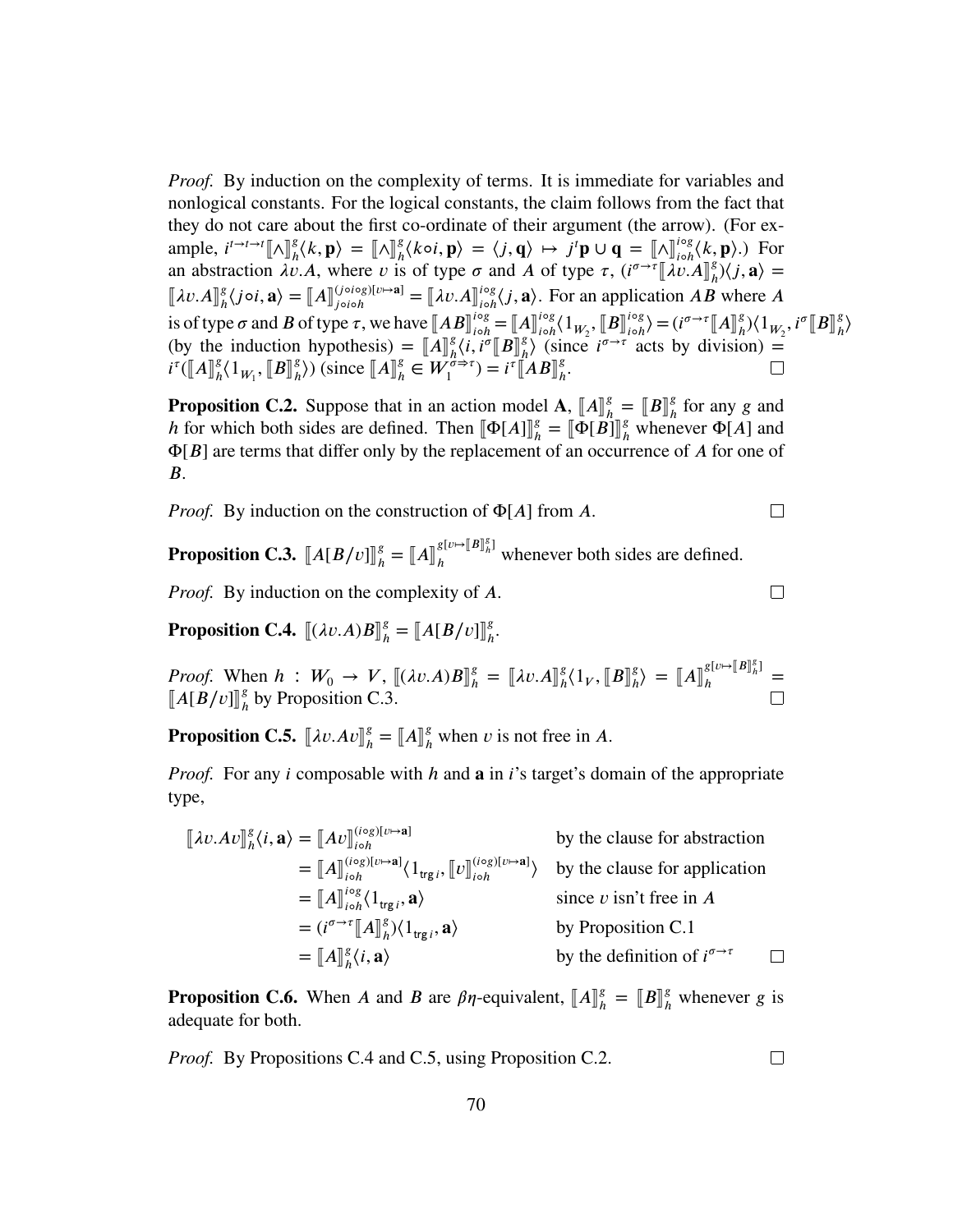This completes the proof that  $M_A^h$  is always a BBK-model. By construction,  $\mathbf{M}_{\mathbf{A}}^h$ ,  $g \Vdash P$  iff  $\mathbf{A}, h, g \Vdash P$ . We can also show that every instance of Logical Equivalence holds in every action model (relative to every *h*, *g*):

**Proposition C.7.** If  $H \vdash P \leftrightarrow Q$  then  $A, h, g \Vdash (\lambda \vec{v}.P) = (\lambda \vec{v}.Q)$  for all  $h, g, \vec{v}$ .

*Proof.* Suppose  $H \vdash P \leftrightarrow Q$ . Then by what we have just proved, for any *h* from **A**'s base object  $W_0$  to some  $V$ ,  $\mathbf{A}$ ,  $h$ ,  $g \Vdash P$  iff  $\mathbf{A}$ ,  $h$ ,  $g \Vdash Q$ . Hence  $\lbrack\lbrack P \rbrack^g_h$ <br>for all  $h$  and  $g$  and so by Proposition  $C$ ,  $2 \rbrack$  if  $\overline{P} \rbrack^g = \rbrack 1$ ,  $\overline{P} \rbrack^g$  for all  $h$   $\mathbf{g}_h^g = \llbracket \mathbf{Q} \rrbracket_h^g$ *ℎ* for all *h* and *g*, and so by [Proposition C.2,](#page-69-3)  $[\![\lambda \vec{v} \cdot P]\!]_h^g$  $\mathbf{A}^g_h = [\![\lambda \vec{v} \cdot \mathbf{Q}]\!]^g_h$ *ℎ* for all *ℎ* and *𝑔*, so  $\mathbf{A}, h, g \Vdash (\lambda \vec{v}.P) = (\lambda \vec{v}.Q)$  for all *h* and *g*.  $\Box$ 

It follows that class of all action models is sound for Classicism.

Turning to [Proposition 3.8,](#page-56-1) suppose  $C$  is a small, intensional category of BBKmodels, and  $M_0$  is an object in it. We will use these construct an action model  $A_N^C$  $\mathbf{M}_0$ and show that the same formulae hold in it. First we truncate  $C$  by throwing away any models with no homomorphism from  $M_0$ . Then we choose  $A_N^C$  $\frac{C}{M_0}$ 's base category to be C and its base object to be  $M_0$ . For each M in C and each type  $\sigma$ , we let M's type- $\sigma$  domain (considered now as an object in  $A_{\mu}^{C}$  $\binom{C}{M_0}$  be the range of the function  $f^{\sigma}_{M_0}$  $\bf{M}$ whose domain is  $M^{\sigma}$  (M's built-in type- $\sigma$  domain), defined recursively as follows.

$$
f_{\mathbf{M}}^e \mathbf{a} = \mathbf{a}
$$
  
\n
$$
f_{\mathbf{M}}^t \mathbf{p} = \text{val}_{\mathbf{M}}^C \mathbf{p}
$$
  
\n
$$
f_{\mathbf{M}}^{\sigma \to \tau} \mathbf{d} = \langle h, \mathbf{a} \rangle \mapsto f_{\text{trg}}^{\tau}{}_{h}(\mathcal{Q}_{\mathbf{M}}^C \mathbf{d} \langle h, (f_{\text{trg}}^{\sigma}{}_{h})^{-1} \mathbf{a} \rangle)
$$

To establish the legitimacy of this definition, we must simultaneously prove that each  $f_{\rm M}^{\sigma}$  $\frac{\sigma}{M}$  is injective. The first clause automatically secure this for type  $e$ ; the quasi-Fregeanness of  $C$  secures it for type  $t$ , and the quasi-functionality of  $C$  guarantees it for types  $\sigma \rightarrow \tau$ .

 $\mathbf{A}_{\mathbf{A}}^{\mathbf{C}}$  $\epsilon_{\mathbf{M_0}}$  so defined is automatically an action premodel. Moreover, we can show by induction on the complexity of formulae that for any term  $\vec{A}$  of type  $\sigma$ , any  $\vec{h}$ :  $\mathbf{M}_{0} \rightarrow \mathbf{M}$ , and any assignment function *g* for **M** adequate for *A*,

$$
\llbracket A \rrbracket_h^{f_{\mathbf{M}} \circ g} = f_{\mathbf{M}}^{\sigma} \llbracket A \rrbracket_{\mathbf{M}}^g
$$

Since each  $f_{\rm M}^{\sigma}$  $\frac{\sigma}{M}$  is a bijection, every assignment function *g* for **M** considered as an object of  $\overrightarrow{A_N^c}$  $\frac{c}{M_0}$  is identical to  $f_M \circ f_M^{-1}$  $\mathbf{M}^{-1}$  og, so we can infer that

$$
\llbracket A \rrbracket_h^g = f_{\mathbf{M}}^{\sigma} \llbracket A \rrbracket_{\mathbf{M}}^{f_{\mathbf{M}}^{-1} \circ g}
$$

It follows that  $\llbracket A \rrbracket_h^g$  $\frac{g}{h}$  is always well defined when *g* is adequate for *A*, i.e. that  $A_N^C$  $\frac{c}{M_0}$  is an action model. Moreover, the mapping preserves truth value: for any formula *P*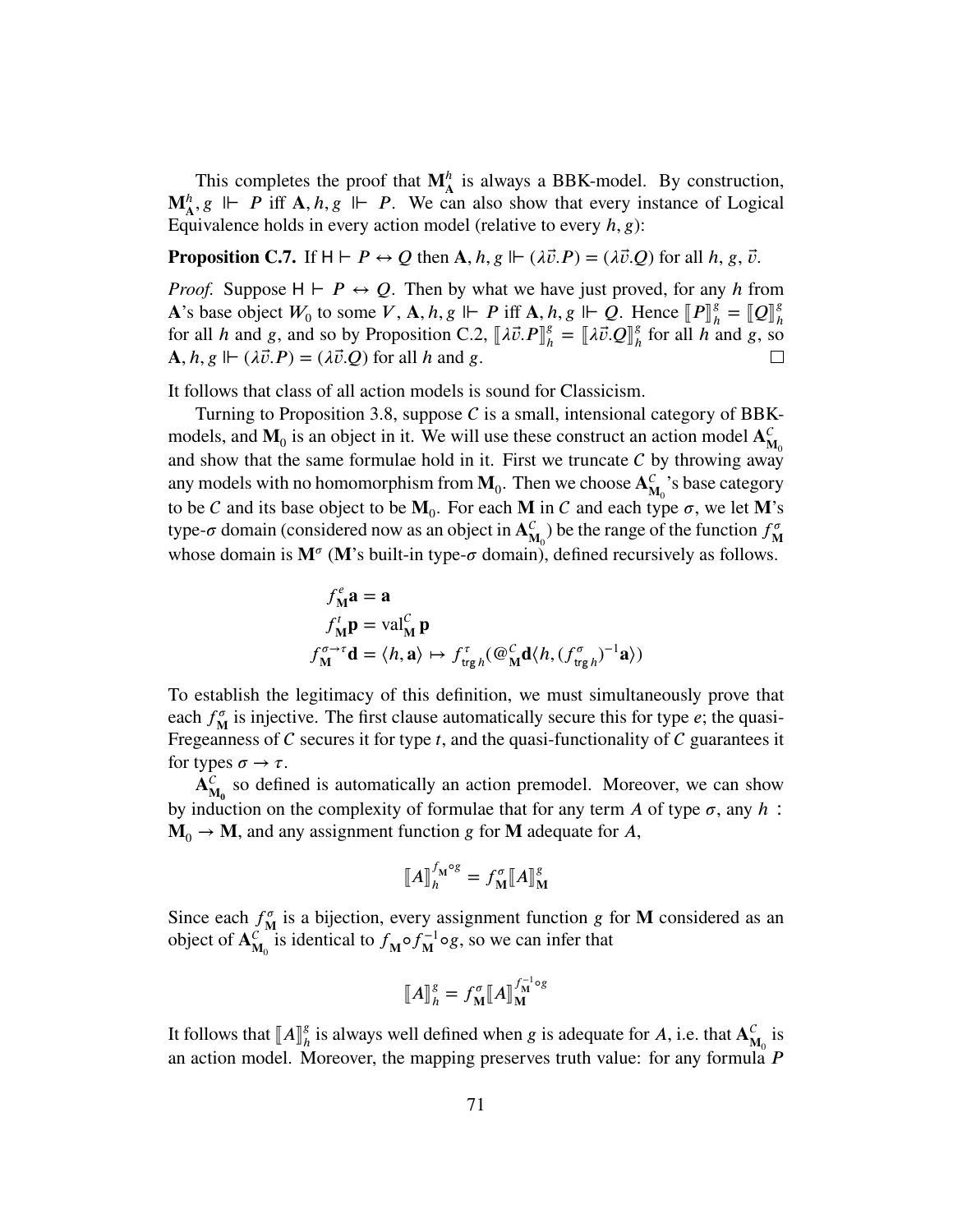and assignment *g* for  $\mathbf{M}_0$  adequate for *P*, val<sub> $\mathbf{M}_0$ </sub>  $\mathbf{p} = 1$  iff  $1_{\mathbf{M}_0} \in f_{\mathbf{M}_0}^t$  $\mathbf{M}_{0}^{\prime}$ **p**, hence

$$
\mathrm{val}_{\mathbf{M}_{0}}[\![P]\!]_{\mathbf{M}_{0}}^{g} = 1 \text{ iff } 1_{\mathbf{M}_{0}} \in [\![P]\!]_{1_{\mathbf{M}_{0}}}^{f_{\mathbf{M}_{0}} \circ g}
$$

or in other words,

$$
\mathbf{M}_{0},g\Vdash P\text{ iff }\mathbf{A}_{\mathbf{M}_{0}}^{C},1_{\mathbf{M}_{0}},f_{\mathbf{M}_{0}}\circ g\Vdash P.
$$

Since  $f_{\mathbf{M}_0}$  is bijective, it follows that *P* holds in **M** iff it holds in  $\mathbf{A}_{\mathbf{M}}^C$  $_{\mathbf{M_0}}^{\mathbf{C}}$ 

One noteworthy feature of this construction is that since any two homomorphisms from one BBK-model to another must agree on the interpretations of all nonlogical constants, the generated action models  $A<sub>n</sub><sup>C</sup>$  $_{M_0}^C$  will always obey the following condition of *non-logical harmony*:  $h(\mathcal{I}c) = i(\mathcal{I}c)$  whenever  $h, i : W_0 \to V$  and *𝑐* is a nonlogical constant. In a non-logically harmonious model, all that matters about an arrow as far the interpretation function is concerned is its target: i.e. when  $h, i : W_0 \to V, [A]_h^g$ <br>cism is also complete.  $\binom{g}{h} = [A]_i^g$ <sup>g [88](#page-71-1)</sup> Our proof of [Proposition 3.8](#page-56-1) shows that Classicism is also complete for non-logically harmonious action models. But we find the more general notion more intuitive, in that any model for in which  $\exists x F x$  is true can be extended into a model for a larger signature in which *Fc* is true for some new constant, and also more useful, in that it allows one to construct smaller models of certain theories involving nonlogical constants.

## <span id="page-71-0"></span>**Appendix D Consistency results using non-full action models**

This appendix will introduce a technique for defining certain non-full action models, and use it to verify the consistency of certain packages of principles discussed in Part 2.

We start with the following definition.

**Definition.** Suppose  $-\ast$  and  $-\dag$  are two actions on a category C, A is an object of C,  $X \subseteq A^{\dagger}$  and  $y \in A^*$ . Then y is *pinned down* by *X* iff for any object *B* and arrows  $h, i: A \to B$ , if  $h^{\dagger}x = i^{\dagger}x$  for all  $x \in X$ , then  $h^*y = i^*y$ .

**Definition.** Suppose  $-\ast$  and  $-\ast$  are actions on C and  $-\ast$  is a subaction of the "power action" on  $-\dagger$  (i.e.,  $A^{\dagger} \subseteq A^{\dagger}$  for each object and  $h^{\dagger}X = \{h^{\dagger}y \mid y \in X\}$ ). Then *y* ∈  $A^*$  is *pinned down* by  $-\frac{1}{4}$  iff *y* is pinned down by some  $X \in A^{\frac{1}{4}}$ . And  $-\frac{1}{8}$  is pinned down by  $-\frac{1}{r}$  iff for every *A*, every  $x \in A^*$  is pinned down by  $-\frac{1}{r}$ .

<span id="page-71-1"></span><sup>&</sup>lt;sup>88</sup>This is shown by a straightforward induction on the complexity of terms: the logical constants all have this property, since they denote functions whose value on a given pair  $\langle h, \mathbf{a} \rangle$  does not depend on *ℎ*.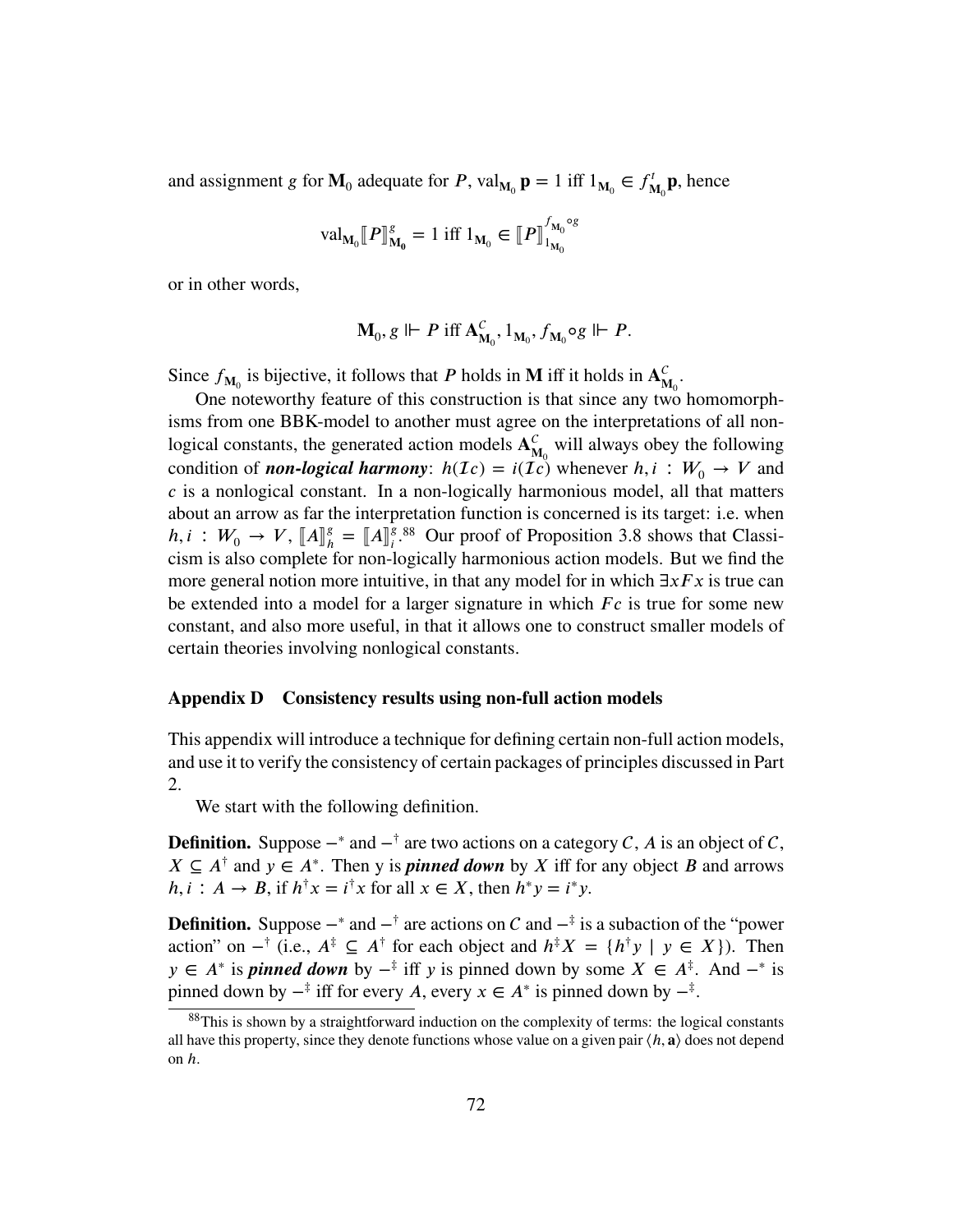**Definition.** When  $A = \langle C, W_0, -\overline{A} \rangle$  is an action premodel,  $-\overline{A}$  is an action on C and  $-$ <sup>‡</sup> is a subaction of its power action, **A** is  $-$ <sup>‡</sup>-*full* iff

- $(i)$  $\epsilon$  is any action pinned down by  $-\dot{\tau}$
- (ii) For each *W*,  $W^t = \{ \mathbf{p} \in W^p | \mathbf{p} \text{ is pinned down by } -\frac{1}{2} \}$
- (iii) For each *W*,  $W^{\sigma \to \tau} = {\alpha \in W^{\sigma \to \tau} \mid \alpha \text{ is pinned down by } -\frac{\pi}{2}}$ .

We have the following sufficient condition for a  $-\frac{1}{4}$ -full action premodel to be an action *model*:

**Proposition D.1.** If **A** is a  $-\frac{1}{r}$ -full action premodel and each  $W^{\frac{1}{r}}$  contains  $\emptyset$  and is closed under finite unions—i.e.,  $X \cup Y \in A^{\ddagger}$  whenever  $X \in A^{\ddagger}$  and  $Y^{\ddagger} \in W^{\ddagger}$ —then A is an action model.

*Proof.* We use the alternative version of the sufficient fullness condition given by [note 75.](#page-54-0) Since the denotation of each logical constant relative to any  $h : W_0 \to V$ is a function  $\alpha$  in some  $V^{\sigma \to \tau}$  with the property that  $\alpha \langle i, \mathbf{a} \rangle = \alpha \langle j, \mathbf{a} \rangle$  whenever *i*, *j* :  $V \to U$  and  $\mathbf{a} \in U^{\sigma}, i^{\sigma \Rightarrow \tau} \alpha = j^{\sigma \Rightarrow \tau} \alpha$  for any two such parallel *i*, *j*, so  $\alpha$  is pinned down by  $\emptyset \in V^{\ddagger}$ . Similarly for the *S* and *K* combinators. So all we need to show is that when  $\alpha \in W^{\sigma \to \tau}$  and  $\mathbf{b} \in V^{\sigma}$  are both pinned down by  $-\frac{\pi}{2}$  and  $h : W \to V$ ,  $\alpha \langle h, \mathbf{b} \rangle$  is also pinned down by  $-\mathbf{A}$ . Let  $X \in W^{\ddagger}$  pin down  $\alpha$  and  $Y \in V^{\ddagger}$  pin down **b**. Then we can show that  $h^{\dagger}X \cup Y$ , which belongs to  $V^{\dagger}$  since  $V^{\dagger}$  is closed under finite unions, pins down  $\alpha \langle h, \mathbf{b} \rangle$ . Suppose *i*, *j* :  $V \rightarrow U$  agree on  $h^{\dagger} X \cup Y$ . Then they agree on *Y*, so  $i^{\sigma}$ **b** =  $j^{\sigma}$ **b**. And they agree on  $h^{\dagger}X$ , which implies that  $i \circ h$  and *j*<sup>o</sup>*h* agree on *X*, which implies that  $(i \circ h)^{\sigma \to \tau} \alpha = (j \circ h)^{\sigma \to \tau} \alpha$ . Hence,  $i^{\tau}(\alpha \langle h, \mathbf{b} \rangle) =$  $\alpha\langle i\circ h, i^{\tau}b\rangle = ((i\circ h)^{\sigma\to\tau}\alpha)\langle 1_U, i^{\tau}b\rangle = ((j\circ h)^{\sigma\to\tau}\alpha)\langle 1_U, j^{\sigma}b\rangle = \alpha\langle j\circ h, j^{\sigma}b\rangle) =$  $j^{\tau}(\alpha \langle h, \mathbf{b} \rangle)$ .  $\Box$ 

The payoff of this is that we have a way of building non-full action models to verify the consistency of various packages of claims that cannot hold in full models. All we have to specify is the underlying category C, an action  $-\dagger$  on C, an subaction − ‡ of its power action that is closed under finite unions, and an action at type *𝑒* (making sure that this is pinned down by  $-\frac{1}{x}$ ). In the following examples, we will often choose C to be a category of sets and functions, and  $-\dot{\tau} = -e$  to be the identity action on C (i.e.  $W^{\dagger} = W^e = W$  and  $h^{\dagger} = h^e = h$ ). Often, we will take  $W^{\dagger}$  to be the set of all *finite* subsets of  $W^{\dagger} (= W)$ .

Let's consider what the action model constructed in this way will look like where C is the permutation group on the natural numbers  $\mathbb{N}$ : i.e., the category with just one object  $W_0$ , namely ℕ, and whose arrows are all the bijections ℕ → ℕ.

•  $W_0^e = \mathbb{N}; h^e = h$  for every permutation *h*.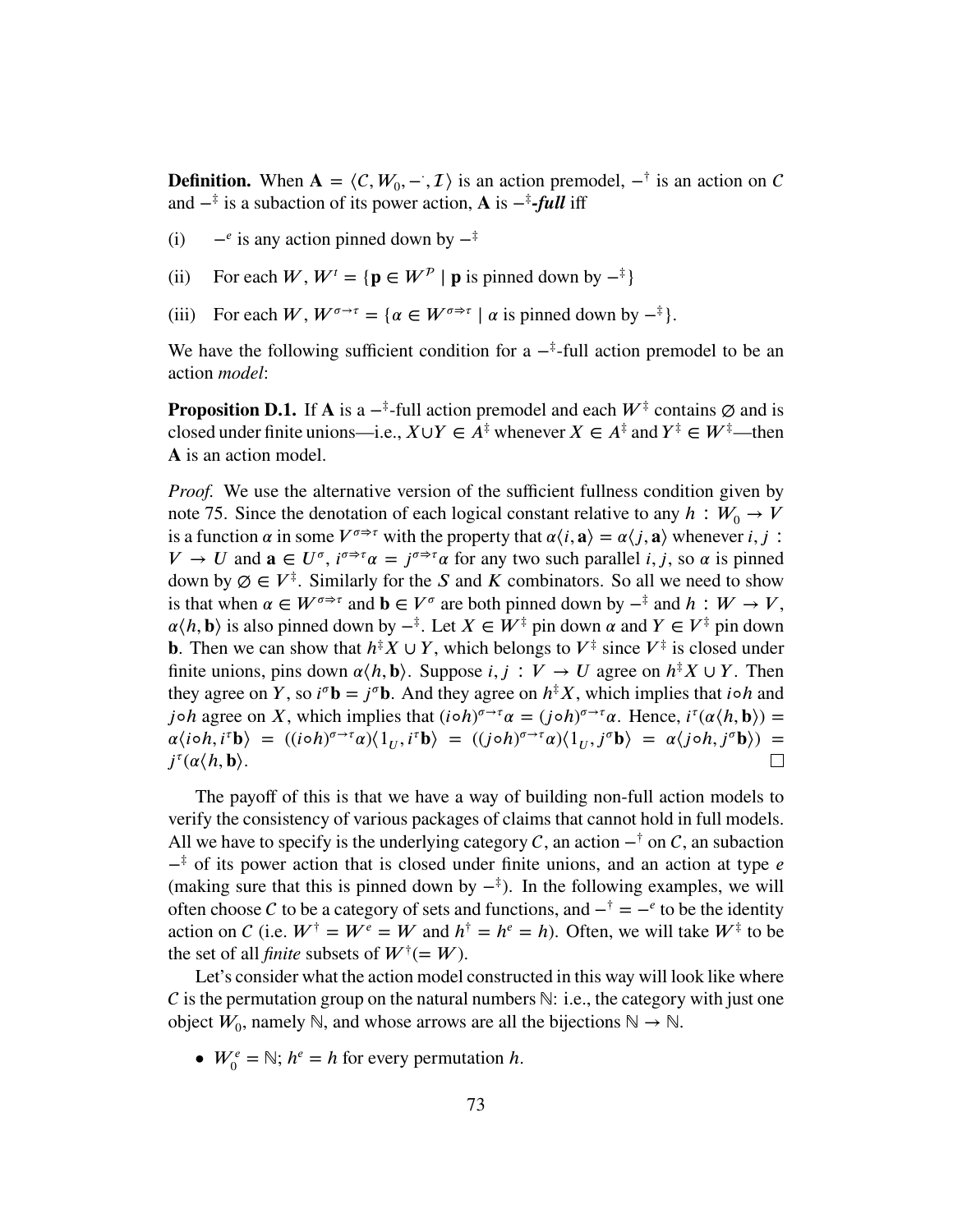- $W_0^t$  is the set of all  $\mathbf{p} \subseteq \mathbb{N}^{\mathbb{N}}$  which are pinned down by some finite  $X \subseteq \mathbb{N}$ . That is: whenever  $hx = ix$  for all  $x \in X$ ,  $h \in \mathbf{p}$  iff  $i \in \mathbf{p}$ .
- $W_0^{\sigma \to \tau}$  is the set of all  $\alpha \in W_0^{\sigma \to \tau}$  which are pinned down by some finite *X* ⊆ ℕ. That is: whenever *hx* = *ix* for all *x* ∈ *X*,  $\alpha \langle h, \mathbf{b} \rangle = \alpha \langle i, \mathbf{b} \rangle$  for all  $\mathbf{b} \in W_0^{\sigma}$ .

The intuition for this model is that there are infinitely many individuals, all playing distinct qualitative roles, and over which the roles can be redistributed in any way. Each arrow *h* represents the possibility where each individual *n* plays the role actually played by  $h(n)$ . But the only propositions and properties are ones that are "about" some finite collection of objects, and thus indifferent to the question how the qualitative roles are distributed over objects not in that collection.

What sentences hold in this model?

- ND and BF are true: every arrow has an inverse, which implies its action is bijective in each type.  $\Box$ ND and  $\Box$ BF are also true—indeed, since this is a one-object model, No Pure Contingency (see [§3.5\)](#page-56-0) holds in it.
- Actuality is false. Take any  $\mathbf{p} \in W_0^t$  that is true (i.e. contains the identity permutation  $1_{\mathbb{N}}$ ). **p** is pinned down by some finite  $X \subseteq \mathbb{N}$ . Choose  $n \notin X$ , and let  $\mathbf{q} = \{h \in \mathbf{p} : hn = n\}$ . **q** clearly is pinned down by the finite set  $X \cup \{n\}$ , and thus also belongs to  $W_0^t$ . It's also true since it contains  $1_{\mathbb{N}}$ .  $\langle q, p \rangle$  is in the extension of  $\llbracket \leq \rrbracket$ , since **q** is a subset of **p**. But also **q**  $\neq$  **p**. For suppose  $h \in \mathbf{q}$ , and let  $h'$  be the function that agrees with  $h$  except that  $h'n = n + 1$ . Then  $h' \notin \mathbf{q}$  since  $h'n \neq n$ , but  $h' \in \mathbf{p}$  since  $h'$  and  $h$  agree on *X*. Indeed by similar reasoning, we can show that *Atomlessness—* $\forall p(\Diamond p \rightarrow \Diamond p)$  $\exists q (q \leq p \land q \neq p \land \Diamond q)$ —is true in the model.

We thus verify that the bottom inclusion in Figure  $6$  is strict:  $C5$  does not imply Actuality.

To get ND to fail while keeping BF, we can just change the underlying monoid to include all the surjective functions on ℕ. ND will now fail, since some arrows fail to be injective (in type *e* and hence in every type). BF still holds: since every *h* has a right inverse *i* such that  $ho = 1_N$ ,  $h^{\sigma}$  must be surjective in each type (since anything not in its range couldn't be in the range of  $(h \circ i)^{\sigma}$ ). Atomlessness is still true for the same reason as before, which implies that Actuality and Atomicity are both false. Moreover, Rigid Comprehension is false. Consider the function  $\alpha$ :  $\mathbb{N}^{\mathbb{N}} \times \mathbb{N} \to \mathcal{P}(\mathbb{N})$  where for any *h* and *n*,  $\alpha \langle h, n \rangle = \{i : in \text{ is even}\}.$  This belongs to  $W_0^{e\Rightarrow t}$ . Moreover, it is pinned down by  $\varnothing$  (since it doesn't care about its *h* argument at all), and thus is in  $W_0^{e \to t}$ . Its extension is the set of even numbers: we can think of it as expressing the disjunction of all the qualitative roles corresponding to even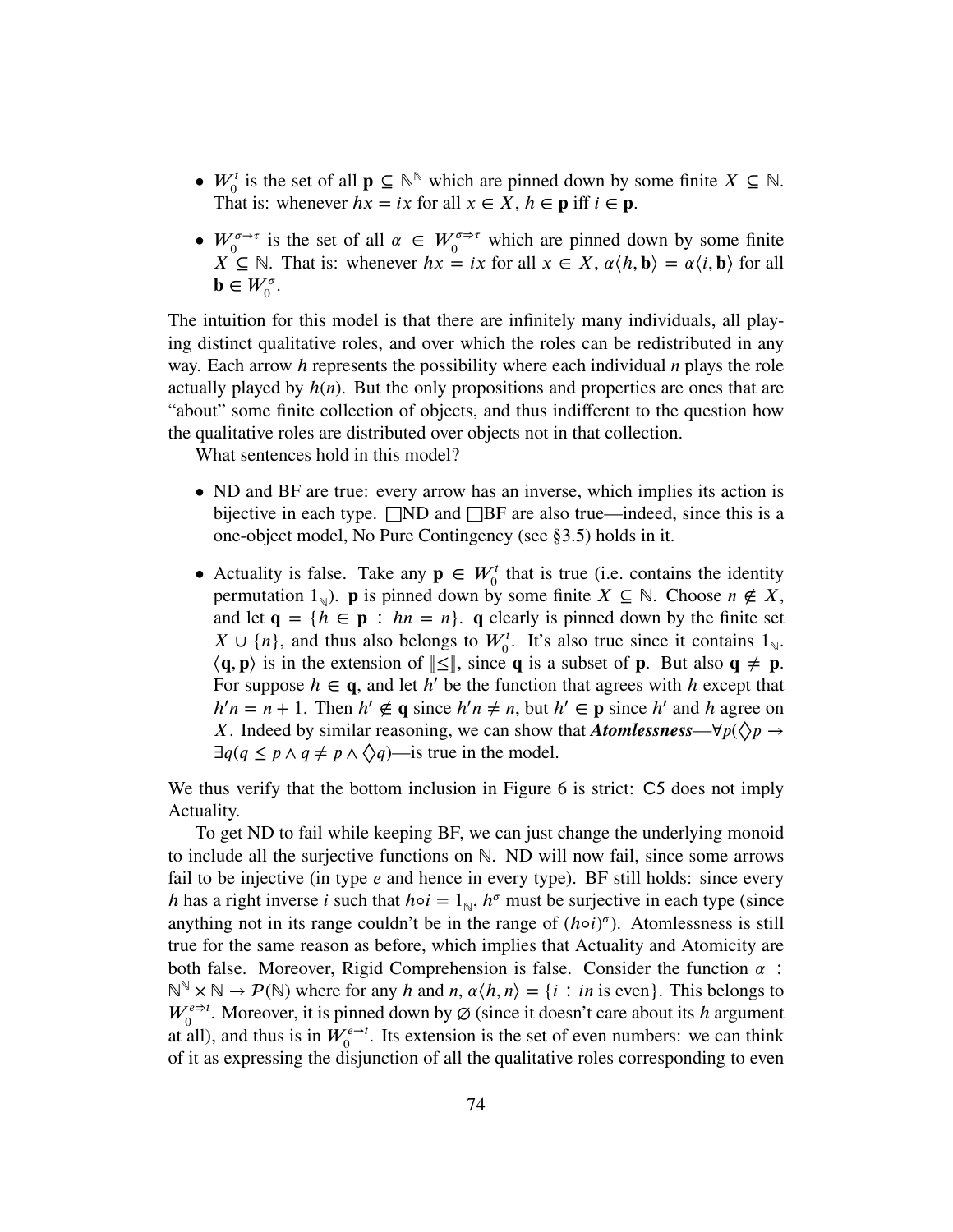numbers. By contrast, for  $\beta \in W_0^{e \to t}$ ,  $\beta$  is in the extension of [Rigid] iff for some  $X \subseteq N$ ,  $\beta / h$ ,  $\alpha > 1$  is the some  $\beta > 0$ .  $X \in N$ ,  $\beta \langle h, n \rangle = \{i \mid in = i(hm) \text{ for some } m \in X\}$ , in which case *X* is the extension of  $\beta$ . But when *X* is infinite, such a  $\beta$  is not pinned down by any finite  $X$ , and thus is not in  $W_0^t$ . Thus, no rigid property in the model has the set of even numbers as its extension, making  $\alpha$  a counterexample to Rigid Comprehension.

What if we want BF to fail too? We might expect that we could do this by choosing C to be the monoid of *all* functions  $\mathbb{N} \to \mathbb{N}$ . But BF turns out to hold in this model as well—surprisingly, since intuitively the function that, e.g., maps every number to 0 represents a possibility in which there are lots of new individuals. We first observe that if  $h : \mathbb{N} \to \mathbb{N}$  is surjective, it has a right inverse *i* such that  $h \circ i = 1_{\mathbb{N}}$ so that  $h^{\sigma}$  must be surjective for every  $\sigma$ . Now note that for any finite  $X \subset \mathbb{N}$  and any  $h : \mathbb{N} \to \mathbb{N}$ , there is a surjective function that agrees with *h* on *X*. Suppose for contradiction that for some  $\alpha \in W_0^{\sigma \to t}$ ,  $\forall y \square X y$  is true on the assignment  $[X \mapsto \alpha]$ even though  $\Box$ ∀*yXy* is false on this assignment. The first assumption implies that  $\alpha\langle 1_{\mathbb{N}}, \mathbf{a} \rangle = \mathbb{N}^{\mathbb{N}}$  for all  $\mathbf{a} \in W_0^{\sigma}$ . The second implies that there are *h*, *i* and **a** such that  $i \notin \alpha \langle h, \mathbf{a} \rangle$ . But since  $\alpha \in \mathring{W}^{\sigma \to \mathbf{f}}_0$ ,  $\alpha$  is pinned down by some finite  $X \subseteq \mathbb{N}$ . Let *j* be surjective and agree with *h* on *X*. Since  $\alpha$  is pinned down by *X*,  $\alpha \langle j, \mathbf{a} \rangle = \alpha \langle h, \mathbf{a} \rangle$ , so  $i \notin \alpha \langle j, \mathbf{a} \rangle$ . But since  $j^{\sigma}$  is surjective, there is some **b** such that  $j^{\sigma} \mathbf{b} = \mathbf{a}$ , and hence  $\alpha \langle j, \mathbf{a} \rangle = j^t(\alpha \langle 1_{\mathbb{N}}, \mathbf{b} \rangle) = j^t(\mathbb{N}^{\mathbb{N}}) = \mathbb{N}^{\mathbb{N}}$ : contradiction.

So what *can* we do to make BF come out false? One way is to choose the monoid to contain just the functions  $h : \mathbb{N} \to \mathbb{N}$  such that for any *n*, if  $hn \neq n$ , then *hm* is even for all  $m \ge n$ . (This family is closed under composition: if *h* and *h'* both meet the condition for *n* and *n'* respectively, where  $n \leq n'$ , then *h* o *h'* and *h'* o *h* both meet it for *n*.) Let  $\alpha = \langle h, n \rangle \mapsto \{i : in \text{ is even}\}.$  This is pinned down by  $\emptyset$ since it is indifferent to its *ℎ* argument: intuitively, it is the qualitative property of being even. Consider the interpretations of  $\forall y \exists (Xz \rightarrow Xy)$  and  $\exists \forall y (Xz \rightarrow Xy)$ on the assignment  $[X \mapsto \alpha, z \mapsto 1]$ . The latter is false, since  $\forall y \, Y \, y$  denotes  $\varnothing$ on this assignment while  $Xz$  denotes the (non-empty) set of functions that map 1 to an even number. But the former is true, since the only arrows that sends 1 to an even number sends every number to an even number. Actuality is still false, and Atomlessness true, in that model for the same reason as before—we can make any consistent proposition more informative by making it care about numbers that weren't in the set that pinned down the original proposition.

To get a model where Actuality holds but BF still fails, we can consider the monoid of functions *h* where either *hm* is even for all *m*, or *h* is  $1_N$ . Now Actuality holds, since  $\{1_{\mathbb{N}}\}$  is pinned down by  $\{n\}$  for any odd *n* (since  $1_{\mathbb{N}}$  is the only arrow that maps *n* to itself). But ND, BF, Atomicity, and Rigid Comprehension are all false, for the same reasons as before. (Indeed, the actual world is the *only* world: the restriction of Atomlessness to false propositions holds in the model.)

For a model where Actuality and BF both hold while Atomicity and Rigid Com-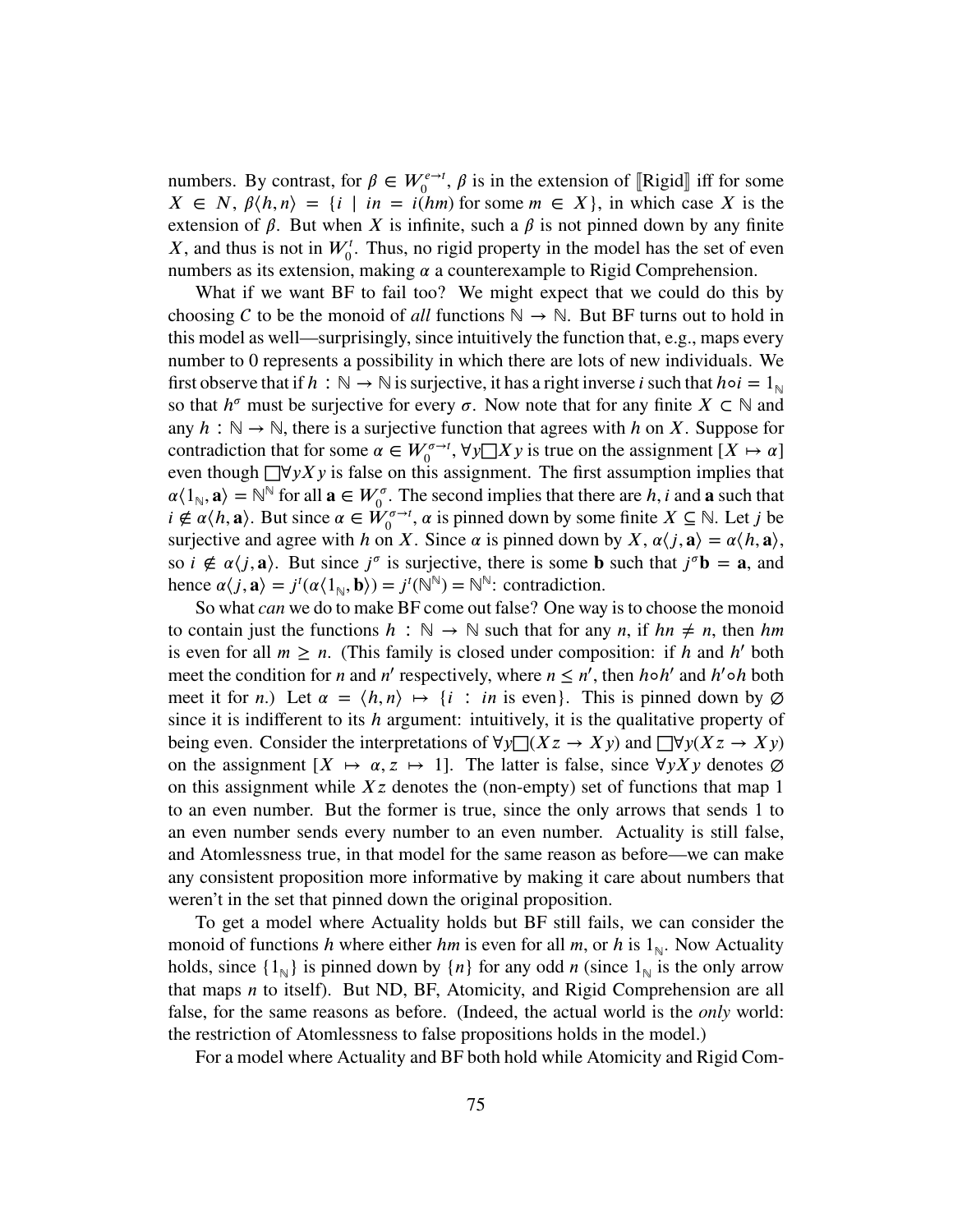prehension fail, let C be the monoid of all *surjections*  $h : \mathbb{N} \to \mathbb{N}$  such that either  $h = 1_{\mathbb{N}}$  or  $h0 = h1$ .

For a model where Atomicity holds while BF, Actuality, and Rigid Comprehension fail, let the monoid contain just  $1_{\mathbb{N}}$  together with the functions  $g_n$ , where  $g_n m = m$  when  $m \le n$  and  $g_n m = 0$  when  $m > n$ . (This is closed under composition: when  $n \leq n'$ ,  $g_n \circ g_{n'} = g_{n'} \circ g_n = g_n$ . Actuality fails for the same reason as before. But Atomicity now holds. For  $n > 0$ ,  $\{g_n\}$  is pinned down by  $\{n-1, n, n\}$ , since it is  $\{h \mid h(n-1) \neq h(n) \text{ and } h(n) = h(n+1)\}; \{g_0\} \text{ is pinned down by } \{0, 1\}, \text{ since }$ it is  $\{h \mid h0 = h1\}$ . Thus every  $\{g_n\}$  is pinned down by some finite set; moreover, every nonempty proposition in the domain contains some  $g_n$ .

For a model where Atomicity, Actuality, and BF hold while Rigid Comprehension and ND fail, let the monoid contain just the functions  $f_n$  for even *n*, where  $f_n m = 0$  when  $m \leq n$  and  $f_n m = m - n$  otherwise. These are all surjective, so BF holds. The atom  $\{f_n\}$  is  $\{h | h(n-1) = hn \neq h(n+1)\}$ , and  $\{f_0\}$  is  $\{h | h0 \neq h1\}$ , so all they are all finitely pinned down. Moreover,  $\{f_0\}$  is  $\{1_\aleph\}$  and thus witnesses Actuality.

All of the models considered so far in this appendix have been based on monoids, so that No Pure Contingency holds in them. To model cases where some of the principles are only contingently true or false, we can turn to multi-object models. For example, for any of the above models, we can adjoin a second object  $W_1$  which is a second copy of  $\mathbb N$ . The arrows from  $W_0$  to itself are as before; every permutation of  $\mathbb N$  corresponds to an arrow from  $W_1$  to itself; every function  $\mathbb N \to \mathbb N$  corresponds to an arrow from  $W_0$  to  $W_1$ ; there are no arrows from  $W_1$  to  $W_0$ .  $W_0^{\ddagger}$  $\int_0^{\tau}$  is the set of finite subsets of  $\mathbb{N}$ , but  $W_1^{\ddagger}$  $\int_1^{\tau}$  is the set of all subsets of N. Then all the same principles (from among ND, BF, Atomicity, Actuality, Rigid Comprehension) are true, but we also have  $\Diamond$  ( $\Box$ ND  $\land$  Atomicity).

A wide range of other distributions of necessity, contingent truth, contingent falsehood, and impossibility over the principles can be modelled in a similar way. One particularly interesting result is that we can have BF without  $\Box$ BF. For this, we can use a two-object model  $W_0 = \mathbb{N}$  and  $W_1 = \{0\}$ , with all functions as arrows. As before,  $W^{\ddagger}$  is the set of all finite subsets of W. Thus  $W_1^{\ddagger}$  $I_1^{\tau} = {\emptyset, \{0\}}$ . BF is false at  $W_1$ , since  $\forall y \exists x = y$  but not  $\exists \forall y x = y$  holds on the assignment  $[x \mapsto 0]$ . But BF holds at  $W_0$ , for the same reason that we found it to be true before when we looked at the monoid of all functions on ℕ: for any function and finite set, there is a surjective function that agrees with that function on that set.

One thing we haven't yet confirmed is that Actuality doesn't imply Atomicity in C5. We can show this using a mild generalization of the techniques of this appendix. Consider a category with two objects  $W_0$  and  $W_1$  which are both copies of  $\mathbb N$ , where the arrows between any pair of objects correspond to the permutations of  $\mathbb N$  and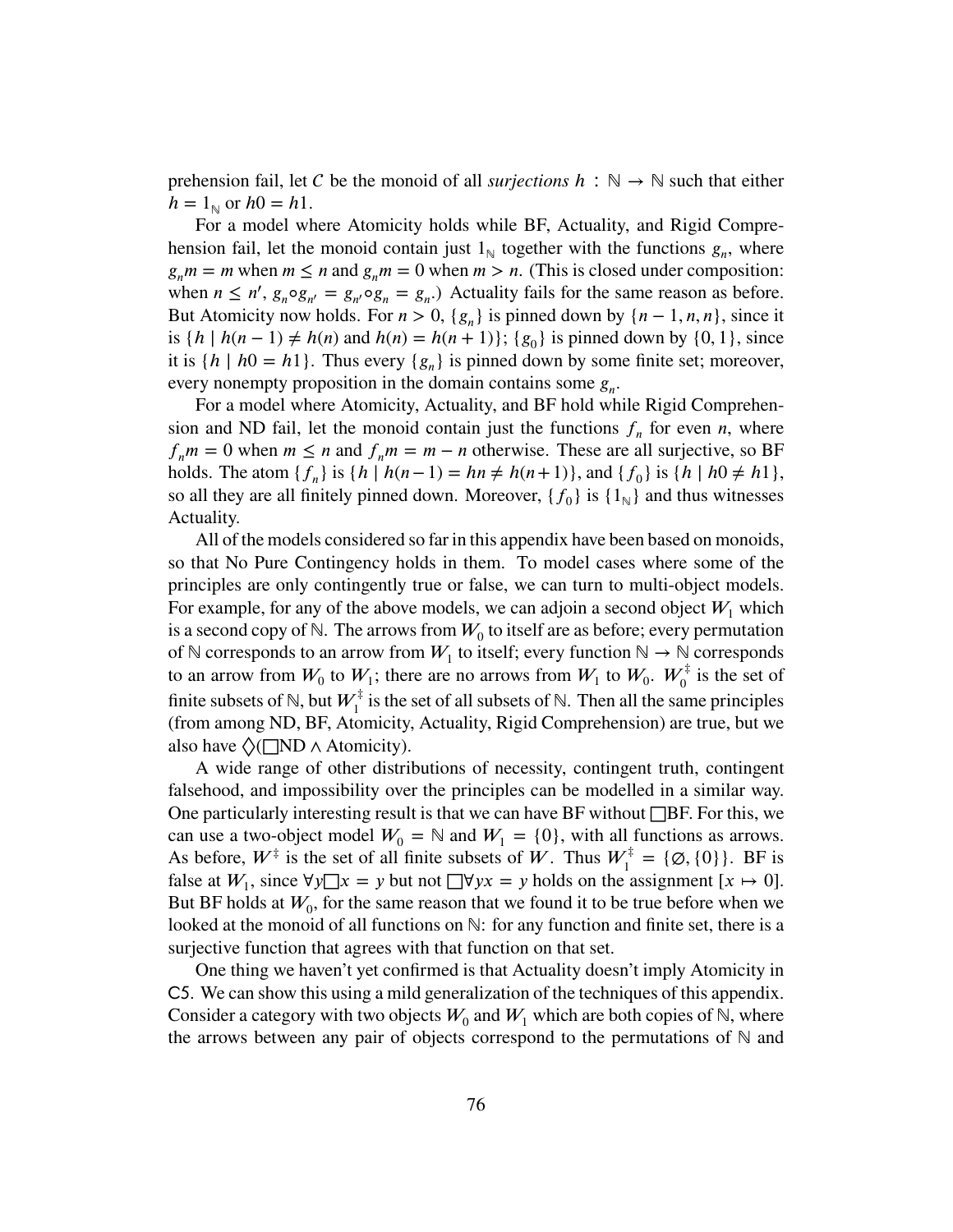composition is composition. In constructing  $-<sup>t</sup>$  we impose a new constraint: for a set of functions to belong to  $W_0^t$  or  $W_1^t$ , it must not only be pinned down by some finite subset of  $W_0$  or  $W_1$  (respectively), but must also be such that whenever it contains a function  $h: W_i \to W_0$ , it also contains  $g \circ h$  for every  $g: W_0 \to W_0$ . In higher types we proceed as before:  $W_i^{\sigma \to \tau}$  contains just those  $\alpha \in W_i^{\sigma \to \tau}$  that are pinned down by some finite set. In this model, the smallest set in  $W_0^t$  that contains  $1_{W_0}$  is the set of all arrows  $W_0 \to W_0$ , so this set witnesses the truth of Actuality at  $W_0$ . But Actuality is false at  $W_1$  for the usual reason, and so  $\Box$ Actuality is false at  $W_0$ .

There is a lot more that could be done using the methods of this appendix. For example, we have not investigated whether Boolean Completeness holds in the models we have considered, or whether we can modify them to change its status. Nor have we looked at ways of modifying the models to make Rigid Comprehension come out true. We hope that others will be able to make a more systematic exploration.

## **Appendix E Coalesced sums and Maximalist Classicism**

This appendix will prove the following theorem, whose significance is explained in [§3.6:](#page-60-0)

**[Theorem 3.10.](#page-61-0)** For any set of action models with disjoint base categories, there is an action model such that every member of that set is among its truncations.

We first introduce an operation for combining an arbitrary set of non-overlapping rooted categories into a new category, their "coalesced sum". Intuitively, the coalesced sum is the smallest category containing all the objects and arrows of the input categories, one new object  $W_0$ , and one new arrow from  $W_0$  to the base world of each input category, without making any unnecessary identifications.

**Definition.** Given a set of rooted disjoint categories  $\langle C_k, W_k \rangle$  for  $k \in K$ , their *coalesced sum*,  $\nabla_{k \in K} \langle C_k, W_k \rangle$ , is the minimal category that includes all the objects and arrows of each of the  $\mathcal{C}_k$ ; one new object  $W_0$ ; and a new distinguished arrow k from  $W_0$  to each  $W_k$  such that whenever  $h \circ k = h' \circ k$ ,  $h = h' \cdot 89$  $h = h' \cdot 89$ 

To prove [Theorem 3.10,](#page-61-0) we define a corresponding operation on sets of action models.

<span id="page-76-0"></span><sup>&</sup>lt;sup>89</sup>This definition does not actually specify the identity of the new object and new arrows, which can be anything we like. If we want to officially choose, we could require the index set  $K$  to be disjoint from each  $C_k$ , choose  $W_0 = K$ , and for each object *V* of  $C_k$ , choose Hom( $W_0$ , *V*) to be the set of ordered pairs  $\{\langle W_0, h \rangle : h \in \text{Hom}(W_k, V)\}$ . In this representation the distinguished arrow from  $W_0$  to  $W_k$  is  $\langle W_0, 1_{W_k} \rangle$  rather than just *k*.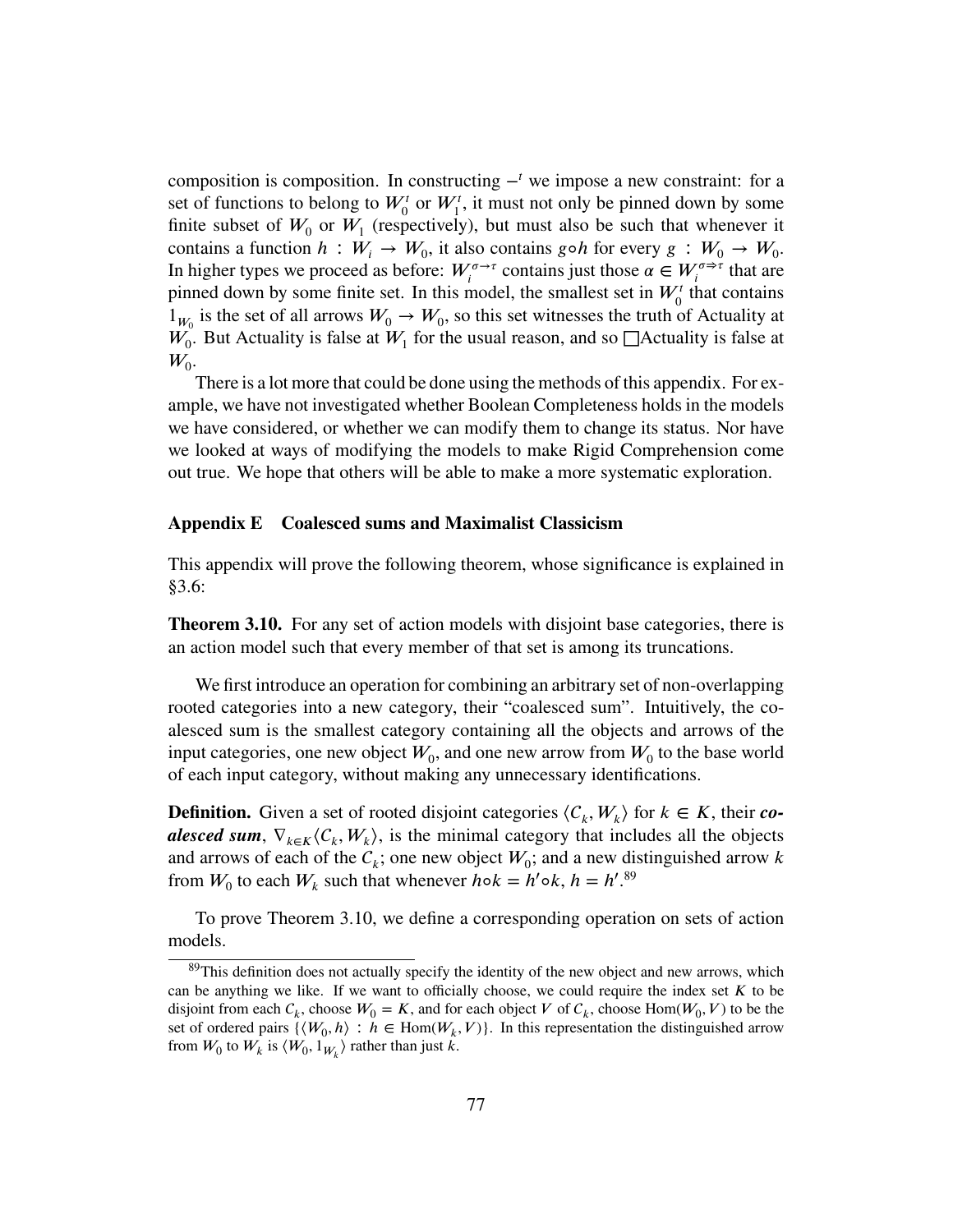**Definition.** Given a set of action models  $A_k = \langle C_k, W_k, -\rangle$  $\langle f_k, \mathcal{I}_k \rangle$  for  $k \in K$  (for a given signature) whose underlying categories are disjoint, their *coalesced sum*  $\nabla_{k \in K} \mathbf{A}_k$  is an action premodel  $\langle C, W_0, -\rangle$ ,  $\mathcal{I}$  are defined as follows.

- The underlying rooted category  $\langle C, W_0 \rangle$  is  $\nabla_{k \in K} \langle C_k, W_k \rangle$ , the coalesced sum of the underlying categories of the models  $A_k$ .
- For any type  $\sigma$ ,  $V^{\sigma} = V^{\sigma}_{\iota}$  $\mathcal{L}_{k}^{\sigma}$  for every object *V* of  $C_{k}$ , and  $h^{\sigma} = h_{k}^{\sigma}$  $\frac{\sigma}{k}$  for every arrow *h* of  $C_k$ . (That is: the action of each type on the objects and arrows of each  $\mathbf{A}_k$  is just carried over unchanged into  $\nabla_{k \in K} \mathbf{A}_k$ .)
- $W_0^e$  is  $\Pi_k W_k^e$  (the Cartesian product of the type-*e* domains of the  $W_k$ ).
- When  $x \in W_0^e$ ,  $k^e x = \pi_k x$  (the projection of *x* onto its *k*'th co-ordinate).
- $W_0^t = \{ X \in W^p \mid k^p X \in W_k^t \text{ for each } k \in K \}.$
- $W_0^{\sigma \to \tau} = {\alpha \in W_0^{\sigma \Rightarrow \tau} \mid k^{\sigma \Rightarrow \tau} \alpha \in W_k^{\sigma \to \tau} \text{ for all } k \in K}.$
- For a nonlogical constant *c* of type *e*,  $\mathcal{I}c = \prod_k \mathcal{I}_k c$ .
- For a nonlogical constant *c* of type  $\sigma_1 \rightarrow \cdots \rightarrow \sigma_n \rightarrow t$ , we define  $\mathcal{I}(c)$  by way of its *intension*:

$$
\mathcal{I}c = \mathrm{App}\{\langle h \circ k, \mathbf{a}_1, \dots, \mathbf{a}_n \rangle \mid \langle h, \mathbf{a}_1, \dots, \mathbf{a}_n \rangle \in \mathrm{Int}\,\mathcal{I}_k c\}
$$

Here, Int stands for the operation that turns applicative behaviour profiles in  $W^{\sigma_1 \to \cdots \to \sigma_n \to t}$ into their corresponding intensions, analogous to the int operation from [§3.3,](#page-47-0) and App stands for the inverse operation turning intensions back into applicative behaviour profiles, analogous to app from from  $\S 3.3$ .<sup>[90](#page-77-0)</sup>

To show that this is a premodel, we need to check that for a nonlogical constant *c* of type  $\sigma$ ,  $Ic \in W_0^{\sigma}$ . For type *e* this is immediate. For type  $\tau = \sigma_1 \rightarrow$  $\cdots \rightarrow \sigma_n \rightarrow t$ , we need to show that for all *k* ∈ *K*,  $k^{\tau}I_c$  ∈  $W_k^{\tau}$ . But this is true:

<span id="page-77-0"></span> $^{90}$ For  $X \in W^t$ , App  $X = X$  and Int  $X = \{ \langle h \rangle \mid h \in X \}$ . For  $\alpha \in W^{\sigma_1 \Rightarrow \dots \Rightarrow \sigma_n \Rightarrow t}$ ,

$$
\text{Int } \alpha = \{ \langle h, \mathbf{a}_1, \dots, \mathbf{a}_n \rangle \mid \langle 1_{\text{trg } h}, \mathbf{a}_2, \dots, \mathbf{a}_n \rangle \in \text{Int } \alpha \langle h, \mathbf{a}_1 \rangle \}
$$

And when *X* is a set of  $n + 1$ -tuples  $\langle h, \mathbf{a}_1, ..., \mathbf{a}_n \rangle$  (where for some *V*,  $h : W \to V$  and each  $\mathbf{a}_i \in V^{\sigma_i}$ ),

$$
\operatorname{App} X = \langle h, \mathbf{a}_1 \rangle \mapsto \operatorname{App}\{\langle i, \mathbf{a}_2, \dots, \mathbf{a}_n \rangle \mid \langle i \circ h, i^{\sigma_1} \mathbf{a}_1, \mathbf{a}_2, \dots, \mathbf{a}_n \rangle \in X\}.
$$

It is readily shown that these operations are inverses and commute with arrows.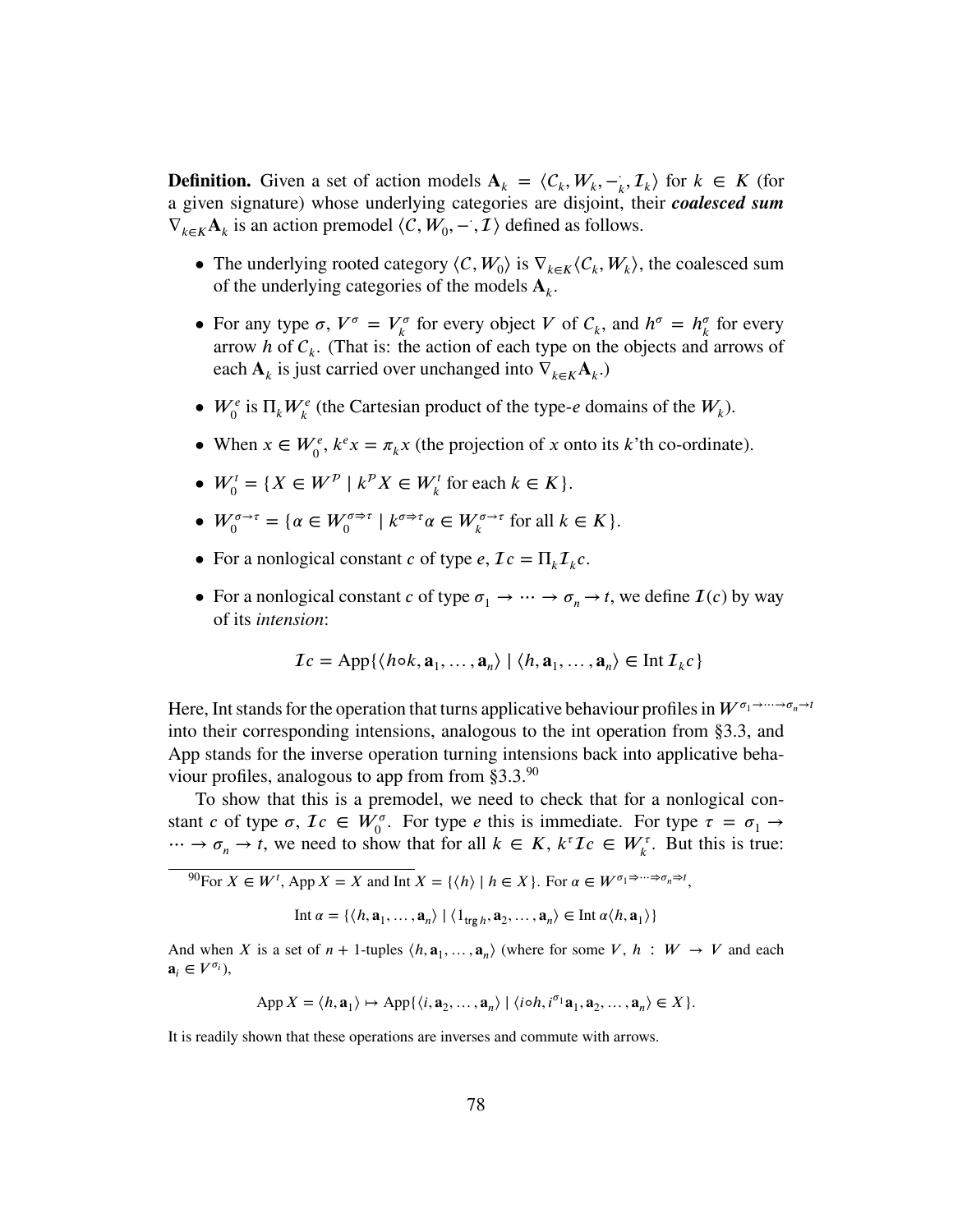$k^{\tau}Ic = k^{\tau} \operatorname{App}\{\langle h \circ k, \mathbf{a}_1, \ldots, \mathbf{a}_n \rangle \mid \langle h, \mathbf{a}_1, \ldots, \mathbf{a}_n \rangle \in \text{Int } \mathcal{I}_k c\} = \operatorname{App}\{\langle h, \mathbf{a}_1, \ldots, \mathbf{a}_n \rangle \mid$  $\langle h, \mathbf{a}_1, \dots, \mathbf{a}_n \rangle \in \text{Int } \mathcal{I}_k c$  = App Int  $\mathcal{I}_k c = \mathcal{I}_k c \in W_k^{\tau}$ .

Clearly, if  $\nabla_k \mathbf{A}_k$  so defined is an action model (i.e. if its domains are "sufficiently") full"), then each of the  $A_k$  is a truncation of it. So all we need to do to prove the theorem is verify that the sufficient fullness condition is met: i.e. that for any type- $\sigma$ term *A* and *i* :  $W_0 \to V$ ,  $\llbracket A \rrbracket_i^g$ <br>Any errow from the base  $\int_{i}^{g}$  exists and is in  $V^{\sigma}$ .

Any arrow from the base object  $W_0$  is either the identity  $1_{W_0}$  or can be written uniquely in the form *h*∘*k* for some arrow *h* :  $W_k \to V$ . In the case of a nonidentity arrow *h*∘*k*, a straightforward induction on the complexity of terms shows that  $\llbracket A \rrbracket^g_h$  $\mathbf{A}_{h \circ k}^g = [A]_{k,h}^g$  for every term *A* (where  $[\cdot]_k^g$  $\mathbf{k}_k$ , is the interpretation function of  ${\bf A}_k$ ), and thus in the domain of *h*'s target. The interesting cases here are those of the nonlogical constants, where we need to check that our chosen denotation in the coalesced sum gets mapped to the constant's denotation in  $A_k$ . When *c* is of type  $e, [c]_h^g$  $\kappa_{h \circ k}^{g} = (h \circ k)^{\sigma} (\mathcal{I}c) = h^{\sigma}(k^{\sigma}(\mathcal{I}c)) = h^{\sigma}(\pi_{k}(\mathcal{I}c)) = h^{\sigma}(\mathcal{I}_{k}c) = [c]_{k,h}^{g}$ . When c is of type other than  $e$ ,  $\llbracket c \rrbracket_h^g$ <br>other cases of this induct  $\int_{h \circ k}^{g} = (h \circ k)^{\sigma} (Ic) = h^{\sigma}(k^{\sigma} Ic) = h^{\sigma}(I_{k}c) = ||c||_{k,h}^{g}$ . All the tion are trivial other cases of this induction are trivial.

This leaves us with one more thing to check, namely where  $i$  is  $1_{W_0}$ , the identity arrow of the base world. But here everything goes smoothly because we chose the domains of the base world to be "as full as possible". Again we need an induction on the complexity of A.

- For a variable *v* of type  $\sigma$ ,  $[$ *v* $]\]_1^g$  $\int_{1_{W_0}}^{g}$  is *gv*, which belongs to  $W_0^{\sigma}$  by definition of assignment function.
- For a nonlogical constant  $c$ ,  $\llbracket c \rrbracket_1^g$  $\int_{1_{W_0}}^g$  is  $\mathcal{I}(c)$ , which we already showed was in the domain of  $W_0$  as part of showing that the coalesced sum was a premodel.
- For a logical constant *A* of type  $\sigma \to \tau$ , it suffices to show that  $k^{\sigma \to \tau} [A]_1^g$  $\frac{g}{1_{W_0}}$  ∈  $W_k^{\sigma \to \tau}$  for each  $k \in K$ . But this is trivial: since the logical constants do the same thing relative to each arrow in any model, the result of acting with  $k^{\sigma \rightarrow \tau}$ will just be the interpretation of the same logical constant in  $A_k$  and so will automatically belong to  $W_k^{\sigma \to \tau}$ . E.g., for negation we have that  $k^{t \to t} [\![\neg]\!]_{1_{W_0}} \langle i, \mathbf{p} \rangle =$  $\llbracket \neg \rrbracket_{1_{W_0}} \langle i \circ k, \mathbf{p} \rangle = (\text{trg} \, i)^p \setminus \mathbf{p} = \llbracket \neg \rrbracket_{k, 1_{W_k}} \langle i, \mathbf{p} \rangle, \text{ and so } k^{t \Rightarrow t} \llbracket \neg \rrbracket_{1_{W_0}} = \llbracket \neg \rrbracket_{k, 1_{W_k}} \in \mathbb{R}$  $W_k^{t\to t}$ .
- For any application *AB* where *A* is of type  $\sigma \rightarrow \tau$  and *B* is of type  $\sigma$ , suppose  $\llbracket A \rrbracket_1^g$  $\frac{g}{1_{W_0}} \in W_0^{\sigma \to \tau}$  and  $[[B]]_1^g$  $\sum_{1_{W_0}}^{g} \in W_0^{\sigma}$ . Then  $k^{\tau} [AB]_1^g$  $\int_{1_{W_0}}^g = k^{\tau} (\llbracket A \rrbracket_1^g)$  $\int_{1_{W_0}}^{g} \langle 1_{W_0}, \llbracket B \rrbracket_{1}^{g}$  $\binom{g}{1_{W_0}}$ ) =  $\llbracket A \rrbracket_1^g$  $\int_{1_{W_0}}^{g} \langle k, k^{\sigma}[[B]]_{1}^{g}$  $\binom{g}{1_{W_0}} \in W_k^{\tau}$ ; thus  $\llbracket AB \rrbracket_1^g$  $S_{1_{W_0}}^g \in W_0^{\tau}.$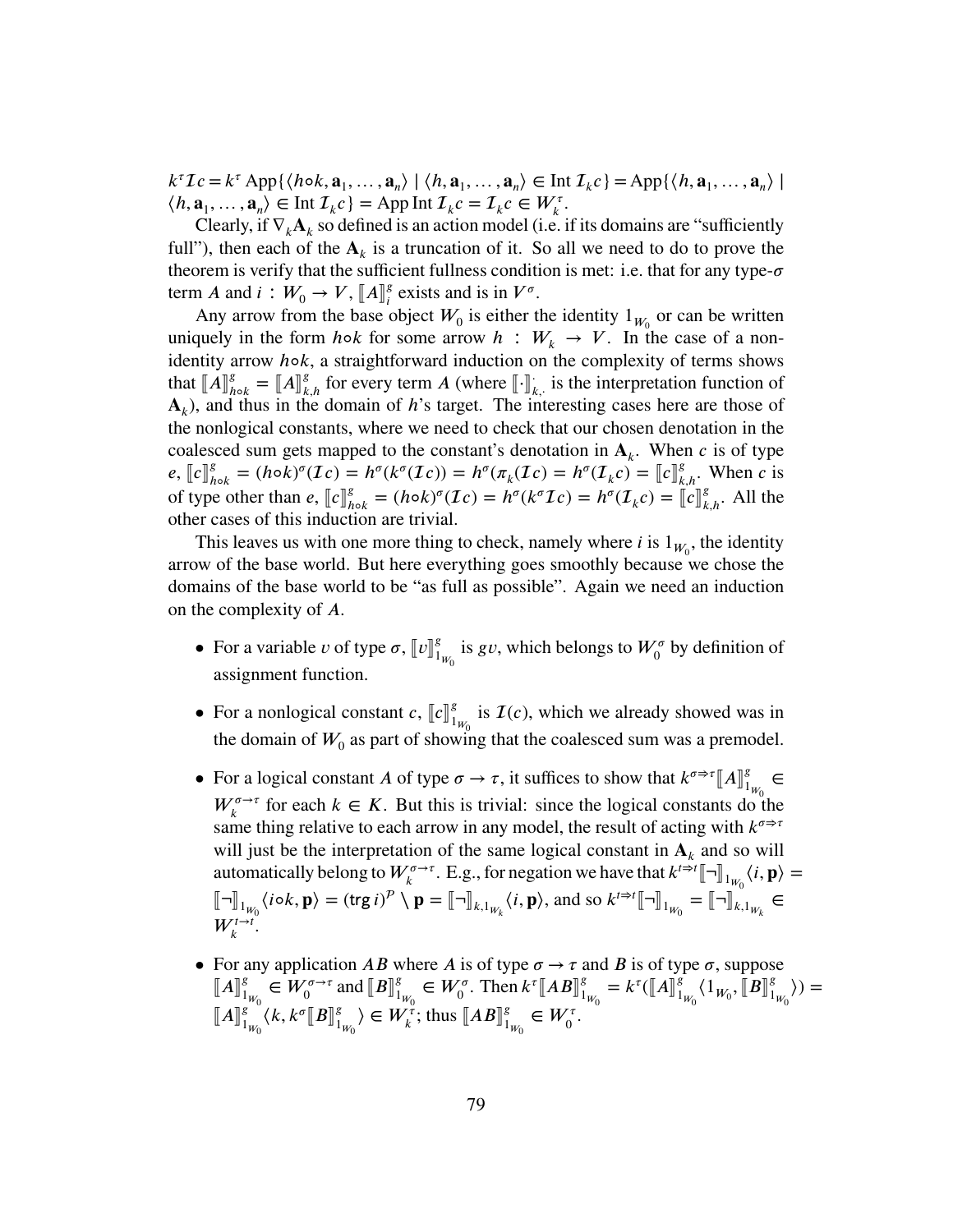• For an abstraction  $\lambda v.A$  where *v* is of type  $\sigma$  and *A* is of type  $\tau$ , we note that  $[\![\lambda v \cdot A]\!]_1^g$  $\frac{g}{1_{W_0}}$  definitely exists by the induction hypothesis, so we just need to show that acting on it with  $k^{\sigma \Rightarrow \tau}$  gives an element of  $W_k^{\sigma \to \tau}$ . But for any *i* and **a**,  $(k^{\sigma \Rightarrow \tau} [\![ \lambda v. A ]\!]^g_1$  $\binom{g}{1_{W_0}}\langle i,\mathbf{a}\rangle = [\![\lambda v.A]\!]_1^g$  $\binom{g}{1_{W_0}}\langle i\circ k,\mathbf{a}\rangle = \llbracket A \rrbracket_{i\circ k}^{(i\circ k\circ g)[v\mapsto \mathbf{a}]}$  $\begin{bmatrix} (i \circ k \circ g)[v \mapsto \mathbf{a} \end{bmatrix} = \llbracket A \rrbracket_{k,i}^{(i \circ k \circ g)[v \mapsto \mathbf{a}]}$  $_{k,i}$ (by the induction hypothesis) =  $[\![\lambda v.A]\!]_{k,1}^{k \circ g}$  $_{k,1_{W_k}}^{k \text{og}}$ , which is in  $W_k^{\sigma \rightarrow \tau}$  since  $\mathbf{A}_k$  is an action model.

This concludes the proof.

We made some unforced choices when we constructed the coalesced sum. Most obviously, when choosing how to interpret the non-logical constants in the sum, any suitable element **a** such that  $k^{\sigma} \mathbf{a} = \mathcal{I}_k c$  for each *k* would have done. This fixes the extensions of the non-logical predicates relative to every arrow other than  $1_{W_0}$ , but leaves us free to set the extensions relative to  $1_{W_0}$ —i.e. the "actual" extensions in the model—however we please. For concreteness, we gave every nonlogical constant of a relational type the empty extension. We also chose a very large domain for type *e* at  $W_0$ , namely the Cartesian product of all of the type- $e$  domains of the input models. However any set *X* equipped with functions  $k^e : X \to W^e_k$  whose ranges include all the interpretations of the type- $e$  non-logical constants in the  $W_k$  would have done. If our language doesn't have any nonlogical constants of type *e*, we could even have *X* be a singleton, while if it has at least one such constant, we could choose it to be the set of type-*e* constants.<sup>[91](#page-79-0)</sup>

By taking as our input a family of action models for which Classicism is complete and building the type-*e* domains in this alternative way, we will get a model of the Possibility+ schema discussed in [§2.](#page-19-0) However, the alternative construction still gives the base world enormous domains in every type other than  $W_0$ . Indeed, for every arrow *h* other than  $1_{W_0}$ ,  $W_0^t$  contains propositions  $\mathbf{p} \neq \mathbf{q}$  such that  $h^t \mathbf{p} = h^t \mathbf{q}$ : for example, take  $\bf{p}$  to be the set of all arrows from  $W_0$ , and  $\bf{q}$  to be the set of all arrows other than  $1_{W_0}$ . So with this way of constructing the models, we have the principle  $\forall p(p \rightarrow \Box_{\neq} p)$ : nothing can be different in any way without some distinct propositions becoming identical. They are thus as far as can be from being models of Strong Possibility, which requires that all sorts of things—anything compatible with Possibility—can happen without any propositions becoming identical. We do not know whether Strong Possibility is consistent, but any proof of its consistency

<span id="page-79-0"></span><sup>&</sup>lt;sup>91</sup>If all of the input models are *non-logically harmonious* (see [Appendix C\)](#page-68-0), then we could also build a coalesced sum on a different underlying category which has *exactly* one arrow from its base object  $W_0$  to every object in every input category. The definition of the premodel is just as before. The only thing that needs to be redone is the proof that  $I_c$ , for a nonlogical constant  $c$  of type  $\sigma_1 \rightarrow \cdots \rightarrow \sigma_n \rightarrow t$ , does indeed belong to  $W_0^{\sigma_1 \rightarrow \cdots \rightarrow \sigma_n \rightarrow t}$  $\int_0^{\infty}$   $\int_0^{\infty}$  (so that the definition is actually an action premodel).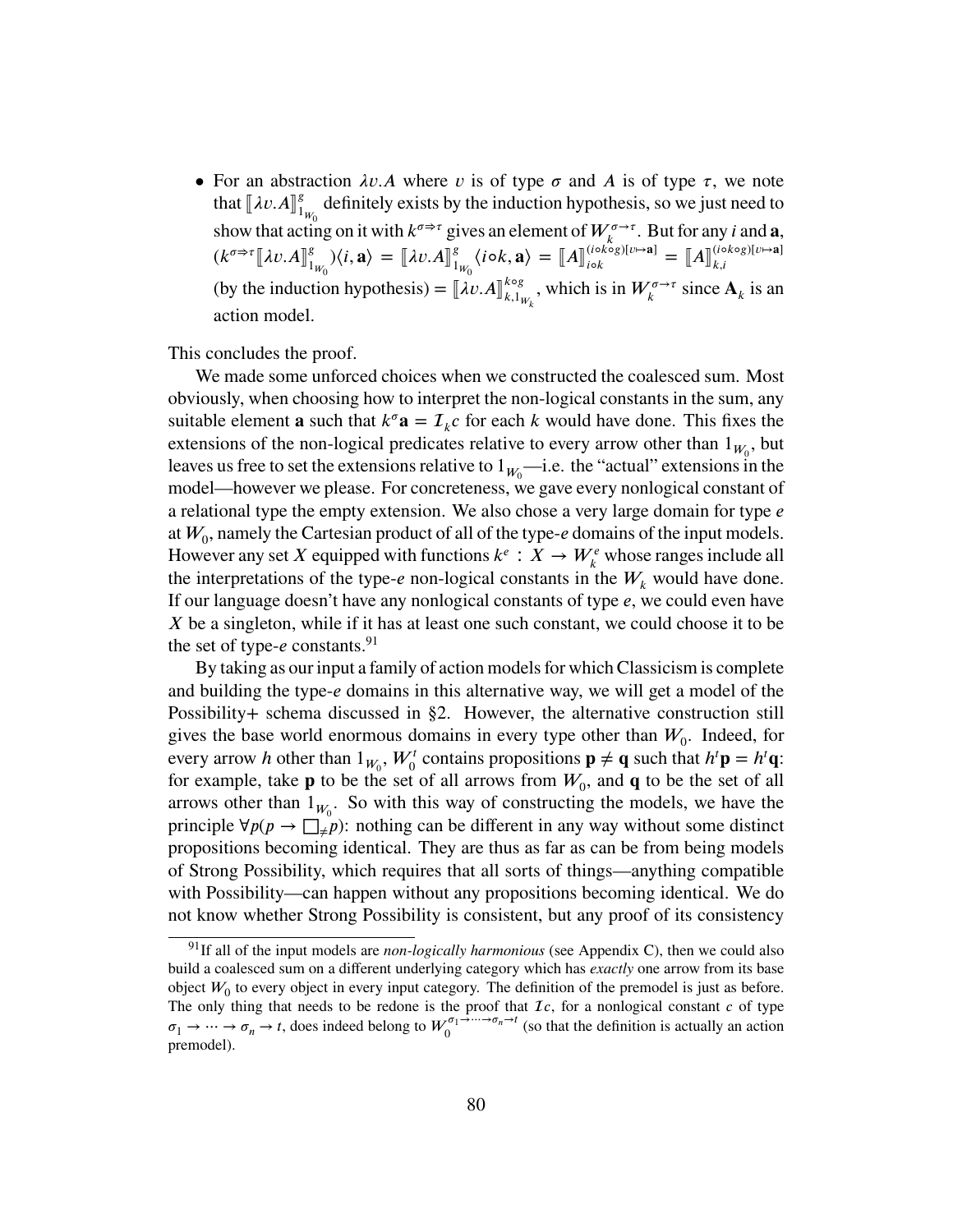using the methods of this section would have to involve a major modification of our construction that in some sense keeps the domains of  $W_0$  as small as possible, so that there is no need to identify any elements when we follow any arrow into any model of Max C. This seems difficult to pull off.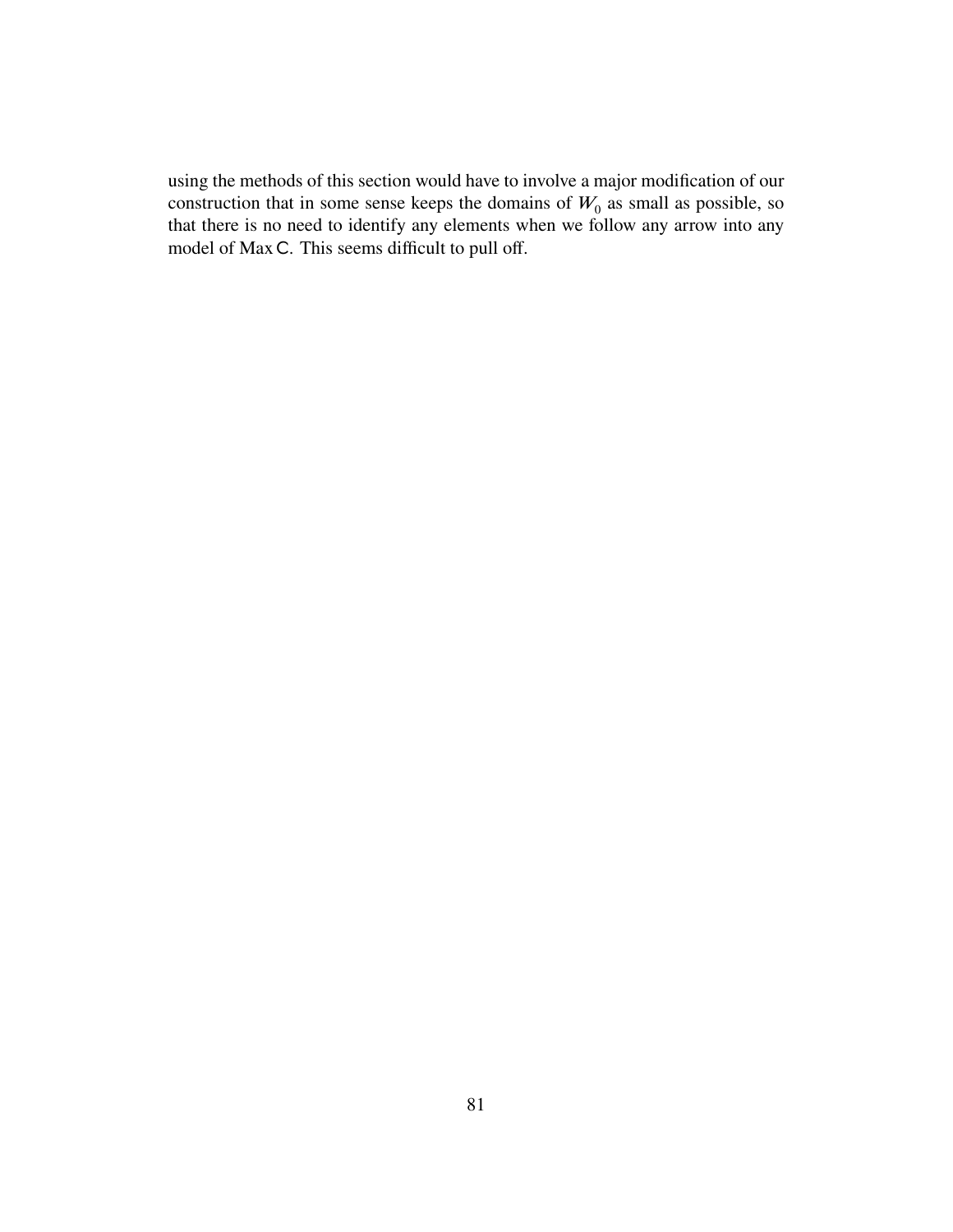## **References**

- Andrews, Peter (1972). 'General Models and Extensionality'. In *Journal of Symbolic Logic* 37, pp. 395–7 (cit. on p. [48\)](#page-47-1).
- Awodey, Steve, Kohei Kishida and Hans-Christoph Kotzsch (2014). 'Topos Semantics for Higher-Order Modal Logic'. In *Logique et Analyse* 57.228, pp. 591– 636 (cit. on p. [3\)](#page-2-0).
- Bacon, Andrew (2018a). 'The Broadest Necessity'. In *Journal of Philosophical Logic* 47.5, pp. 733–83 (cit. on pp. [3,](#page-2-0) [4,](#page-3-0) [9,](#page-8-0) [17,](#page-16-0) [18,](#page-17-0) [21,](#page-20-0) [59\)](#page-58-0).
- (2018b). *Vagueness and Thought*. Oxford: Oxford University Press (cit. on p. [36\)](#page-35-0).
- (2019). 'Substitution Structures'. In *Journal of Philosophical Logic* 48.6, pp. 1017– 1075 (cit. on pp. [39,](#page-38-0) [57\)](#page-56-1).
- (2020). 'Logical Combinatorialism'. In *Philosophical Review* 129.4, pp. 537– 589 (cit. on pp. [26,](#page-25-0) [37,](#page-36-0) [38,](#page-37-0) [40,](#page-39-0) [58\)](#page-57-0).
- (n.d.). *A Philosophical Introduction to Higher-Order Logics*. unpublished (cit. on pp. [18,](#page-17-0) [36,](#page-35-0) [47\)](#page-46-0).
- Bacon, Andrew and Jin Zeng (2021). 'A Theory of Necessities'. In *Journal of Philosophical Logic*. Forthcoming (cit. on pp. [7,](#page-6-0) [14\)](#page-13-0).
- Barcan, Ruth C. (1946). 'A Functional Calculus of First Order Based on Strict Implication'. In *Journal of Symbolic Logic* 11, pp. 1–16 (cit. on pp. [19,](#page-18-0) [20\)](#page-19-1).
- Benzmüller, Christoph, Chad E. Brown and Michael Kohlhase (2004). 'Higher-Order Semantics and Extensionality'. In *Journal of Symbolic Logic* 69.4, pp. 1027– 88 (cit. on pp. [42](#page-41-0)[–45\)](#page-44-0).
- Benzmüller, Christoph and Dale Miller (2014). 'Automation of Higher-Order Logic'. In *The Handbook of the History of Logic*. Vol. 9: *Computational Logic*. Ed. Dov Gabbay, Jörg Siekmann and John Woods, pp. 215–254 (cit. on p. [16\)](#page-15-0).
- Bolzano, Bernard (2004). *On the Mathematical Method and Correspondence with Exner*. Trans. by Paul Rusnock and Rolf George. Amsterdam: Rodopi (cit. on pp. [27,](#page-26-0) [37\)](#page-36-0).
- Burgess, John P. (2014). 'On a Derivation of the Necessity of Identity'. In *Synthese* 191.7, pp. 1–19 (cit. on p. [22\)](#page-21-0).
- Church, Alonzo (1940). 'A Formulation of the Simple Theory of Types'. In *Journal of Symbolic Logic* 5, pp. 56–68 (cit. on pp. [16,](#page-15-0) [28,](#page-27-0) [31\)](#page-30-0).
- (1951). 'A Formulation of the Logic of Sense and Denotation'. In *Structure, Method, and Meaning. Essays in Honor of Henry M. Sheffer*. Ed. Paul Henle, Horace M. Kallen and Susanne K. Langer. New York: Liberal Arts Press, pp. 3– 24 (cit. on pp. [16,](#page-15-0) [18\)](#page-17-0).
- Cresswell, M. J. and G. E. Hughes (1996). *A New Introduction to Modal Logic*. Routledge (cit. on p. [59\)](#page-58-0).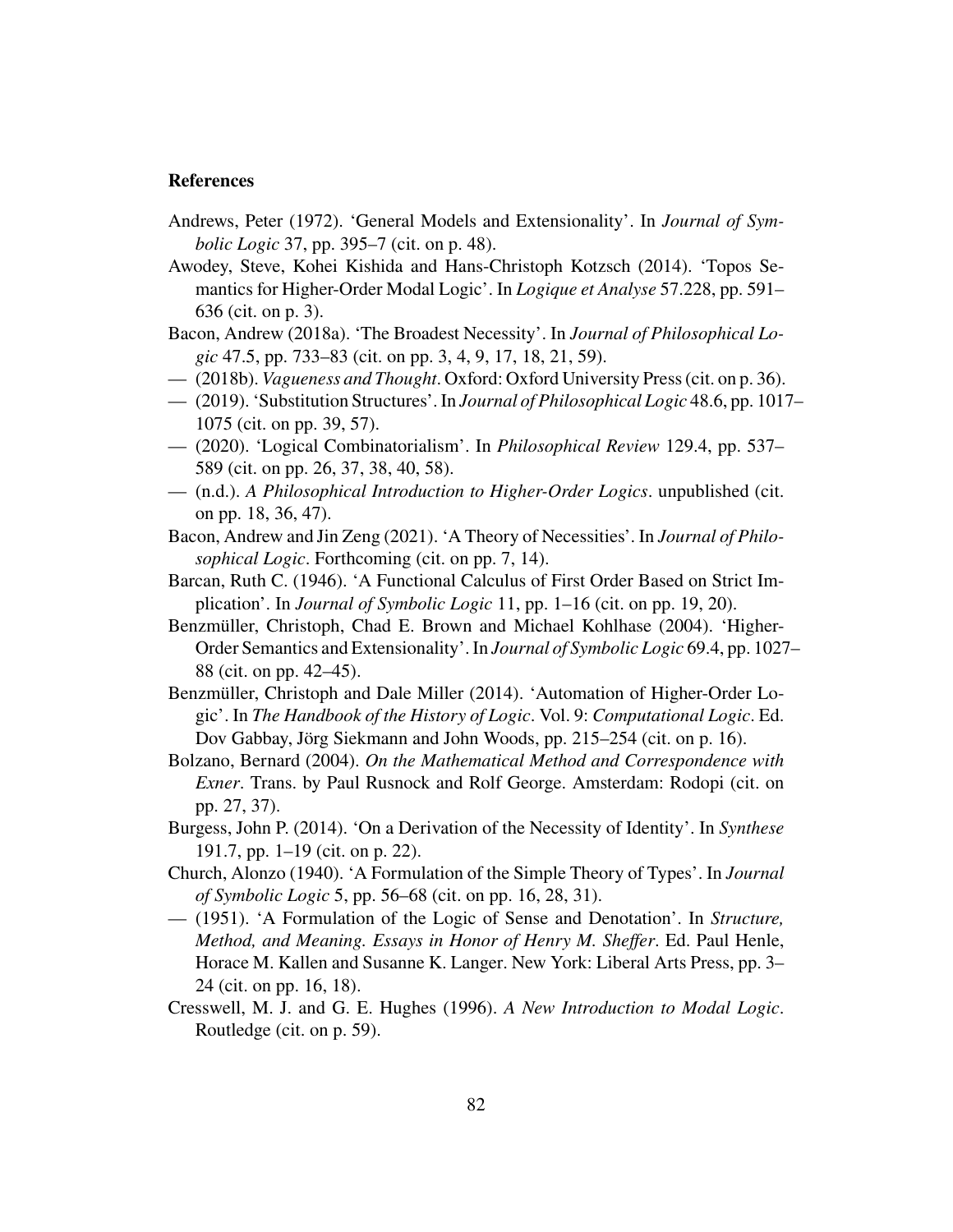- Cresswell, Maxwell J. (1965). 'Another Basis for S4'. In *Logique et Analyse* 8, pp. 191–5 (cit. on pp. [16,](#page-15-0) [17\)](#page-16-0).
- Dorr, Cian (2014). 'Quantifier Variance and the Collapse Theorems'. In *The Monist* 97, pp. 503–70 (cit. on p. [68\)](#page-67-0).
- (2016). 'To Be F Is To Be G'. In *Philosophical Perspectives 30. Metaphysics*. Ed. John Hawthorne and Jason Turner. Oxford: Blackwell, pp. 1–97 (cit. on pp. [4,](#page-3-0) [7,](#page-6-0) [9,](#page-8-0) [31,](#page-30-0) [38,](#page-37-0) [40,](#page-39-0) [46,](#page-45-0) [68\)](#page-67-0).
- Dorr, Cian and John Hawthorne (2013). 'Naturalness'. In *Oxford Studies in Metaphysics*. Ed. Karen Bennett and Dean Zimmerman. Vol. 8. Oxford: Oxford University Press, pp. 3–77 (cit. on p. [37\)](#page-36-0).
- Dorr, Cian, John Hawthorne and Juhani Yli-Vakkuri (2021). *The Bounds of Possibility. Puzzles of Modal Variation*. Oxford: Oxford University Press (cit. on pp. [4,](#page-3-0) [7,](#page-6-0) [14,](#page-13-0) [18,](#page-17-0) [19,](#page-18-0) [28,](#page-27-0) [36,](#page-35-0) [41\)](#page-40-0).
- Fine, Kit (1977). 'Properties, Propositions and Sets'. In *Journal of Philosophical Logic* 6.1, pp. 135–191 (cit. on p. [19\)](#page-18-0).
- (2005). 'Prior on the Construction of Possible Worlds and Instants'. In. *Modality and Tense. Philosophical Papers*. Oxford: Oxford University Press, pp. 133–75 (cit. on p. [19\)](#page-18-0). Repr. from *Worlds, Times, and Selves*. Oxford: Oxford University Press, pp. 116–161.
- (2017a). 'A Theory of Truthmaker Content I: Conjunction, Disjunction and Negation'. In *Journal of Philosophical Logic* 46.6, pp. 625–674 (cit. on p. [4\)](#page-3-0).
- (2017b). 'Williamson on Fine on Prior on the Reduction of Possibilist Discourse'. In *Williamson on Modality*. Ed. Juhani Yli-Vakkuri and Mark McCullagh. London: Routledge, pp. 96–118 (cit. on p. [19\)](#page-18-0). Repr. from *Canadian Journal of Philosophy* 46.4/5, pp. 548–570.
- Frege, Gottlob (1967). *Begriffsschrift: a formula language, modeled upon that of arithmetic, for pure thought*. In. *From Frege to Gödel: A Source Book in Mathematical Logic, 1879-1931*. Ed. and trans. by Jean Van Heijenoort, pp. 1–82 (cit. on p. [16\)](#page-15-0). Trans. of *Begriffsschrift, eine der arithmetischen nachgebildete Formelsprache des reinen Denkens*. German. Halle: Verlag von Louis Nebert, 1879.
- Fritz, Peter (2017). 'How Fine-grained Is Reality?' In *Filosofisk Supplement* 13, pp. 52–57. eprint: <https://philpapers.org/archive/FRIHFI.pdf> (cit. on p. [3\)](#page-2-0).
- Fritz, Peter and Jeremy Goodman (n.d.). 'Higher-Order Contingentism, Part 1. Closure and Generation'. In *Journal of Philosophical Logic* (). Forthcoming (cit. on p. [19\)](#page-18-0).
- Fritz, Peter, Harvey Lederman and Gabriel Uzquiano (2021). 'Closed Structure'. In *Journal of Philosophical Logic* 50.6, pp. 1249–1291 (cit. on pp. [15,](#page-14-0) [36\)](#page-35-0).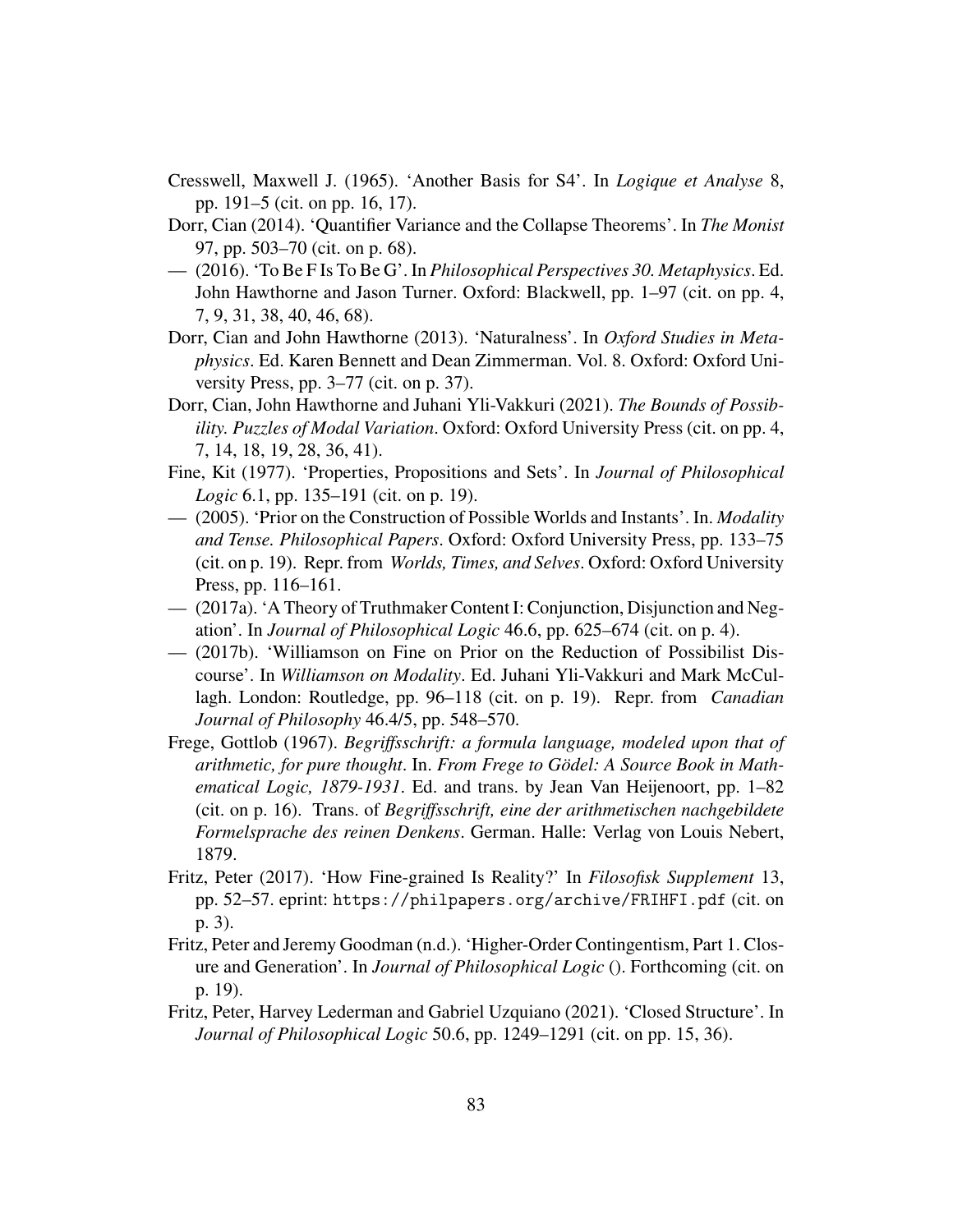- Gandy, R. O. (1956). 'On the Axiom of Extensionality Part I'. In *Journal of Symbolic Logic* 21.1, pp. 36–48 (cit. on pp. [4,](#page-3-0) [16\)](#page-15-0).
- Goodman, Jeremy (2016). 'An Argument for Necessitism'. In *Philosophical Perspectives* 30, pp. 160–82 (cit. on pp. [19,](#page-18-0) [68\)](#page-67-0).
- (2017). 'Reality is Not Structured'. In *Analysis* 77, pp. 43–53 (cit. on p. [38\)](#page-37-0).
- (2018). 'Agglomerative Algebras'. In *Journal of Philosophical Logic* 48.4, pp. 631– 648 (cit. on p. [4\)](#page-3-0).
- Goodsell, Zachary and Juhani Yli-Vakkuri (n.d.). *Logical Foundations of Philosophy*. unpublished (cit. on p. [26\)](#page-25-0).
- Henkin, Leon (1950). 'Completeness in the Theory of Types'. In *Journal of Symbolic Logic* 15 (cit. on pp. [16,](#page-15-0) [31,](#page-30-0) [44,](#page-43-0) [46,](#page-45-0) [48\)](#page-47-1).
- Kripke, Saul (1963). 'Semantical Considerations on Modal Logic'. In *Acta Philosophica Fennica* 16, pp. 83–94 (cit. on p. [19\)](#page-18-0).
- Lewis, David (1986). *On the Plurality of Worlds*. Oxford: Blackwell (cit. on p. [18\)](#page-17-0).
- Linnebo, Øystein (2013). 'The Potential Hierarchy of Sets'. In *Review of Symbolic Logic* 6, pp. 205–228 (cit. on p. [28\)](#page-27-0).
- Menzel, Christopher (1990). 'Actualism, Ontological Commitment, and Possible World Semantics'. In *Synthese* 85.3, pp. 355–389 (cit. on p. [19\)](#page-18-0).
- Meyer, Robert K. (1971). 'On Coherence in Modal Logics'. In *Logique Et Analyse* 14, pp. 658–668 (cit. on p. [36\)](#page-35-0).
- Muskens, Reinhard (2007). 'Intensional Models for the Theory of Types'. In *Journal of Symbolic Logic* 72, pp. 98–118 (cit. on pp. [43,](#page-42-0) [45\)](#page-44-0).
- Myhill, John (1958). 'Problems Arising in the Formalization of Intensional Logic'. In *Logique et Analyse* 1, pp. 78–83 (cit. on pp. [18,](#page-17-0) [28,](#page-27-0) [38\)](#page-37-0).
- Plantinga, Alvin (1974). *The Nature of Necessity*. Oxford: Oxford University Press (cit. on p. [19\)](#page-18-0).
- Prior, A. N. (1956). 'Modality and Quantification in S5'. In *Journal of Symbolic Logic* 21.1, pp. 60–62 (cit. on p. [22\)](#page-21-0).
- (1963). *Formal Logic*. Oxford: Oxford University Press (cit. on p. [22\)](#page-21-0).
- (1967). *Past, Present, and Future*. Oxford: Oxford University Press (cit. on p. [22\)](#page-21-0).
- (1971). *Objects of Thought*. Oxford: Oxford University Press (cit. on p. [6\)](#page-5-0).
- Proops, Ian (2017). 'Wittgenstein's Logical Atomism'. In *The Stanford Encyclopedia of Philosophy*. Ed. Edward N. Zalta. Winter 2017. Metaphysics Research Lab, Stanford University (cit. on p. [21\)](#page-20-0).
- Russell, Bertrand (1903). *The Principles of Mathematics*. Cambridge: Cambridge University Press (cit. on p. [38\)](#page-37-0).
- (1924). 'Logical Atomism'. In. Ed. David F. Pears. La Salle, Illinois: Open Court, pp. 157–81 (cit. on p. [21\)](#page-20-0).
- Sider, Theodore (2011). *Writing the Book of the World*. Oxford: Oxford University Press (cit. on p. [40\)](#page-39-0).